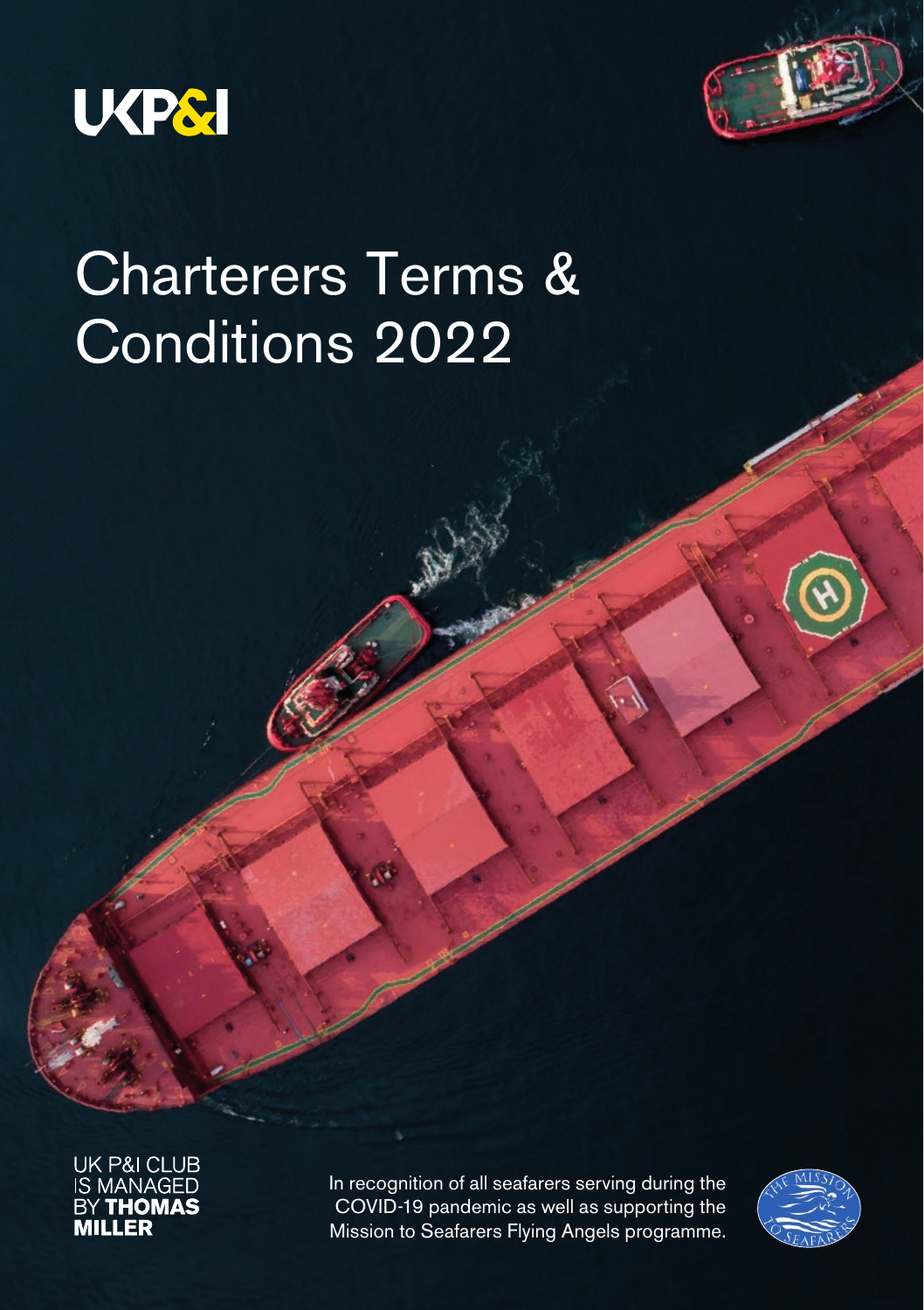# **Emergency** & Out of hours contact

If you need emergency assistance out of office hours and at weekends please call one of the following numbers to speak to an experienced duty claims executive, available 24 hours a day:

#### Europe, Middle East or Africa +44 7768 143 884 or +30 6946 68 54 91

North and South America +1 201 315 1755

Japan +81 70 2493 8785 Asia Pacific and Australasia +852 9195 5459

To enable the swiftest response to an incident, Members are recommended to call the number which is closest to the time zone in which the incident has occurred.

For non-emergency assistance out of office hours, please advise your usual contact https://www.ukpandi.com/contact/emergency-contacts/

#### Correspondent Connect - the app

Linked with TM Connect, the app provides quick access to online services and information 24/7 from your mobile device. It even works offline and is regularly updated so the information stays up-to-date. Access key Club services:

- Correspondent contact information
- Ship Search functionality
- TM Connect
- The Club's electronic Terms and Conditions 2022)
- The Club's emergency contact telephone numbers
- The Club's publications, circulars and website

The app is available on iPhone, Android or Blackberry. Visit the UK Club website for more information on the app at www.ukpandi.com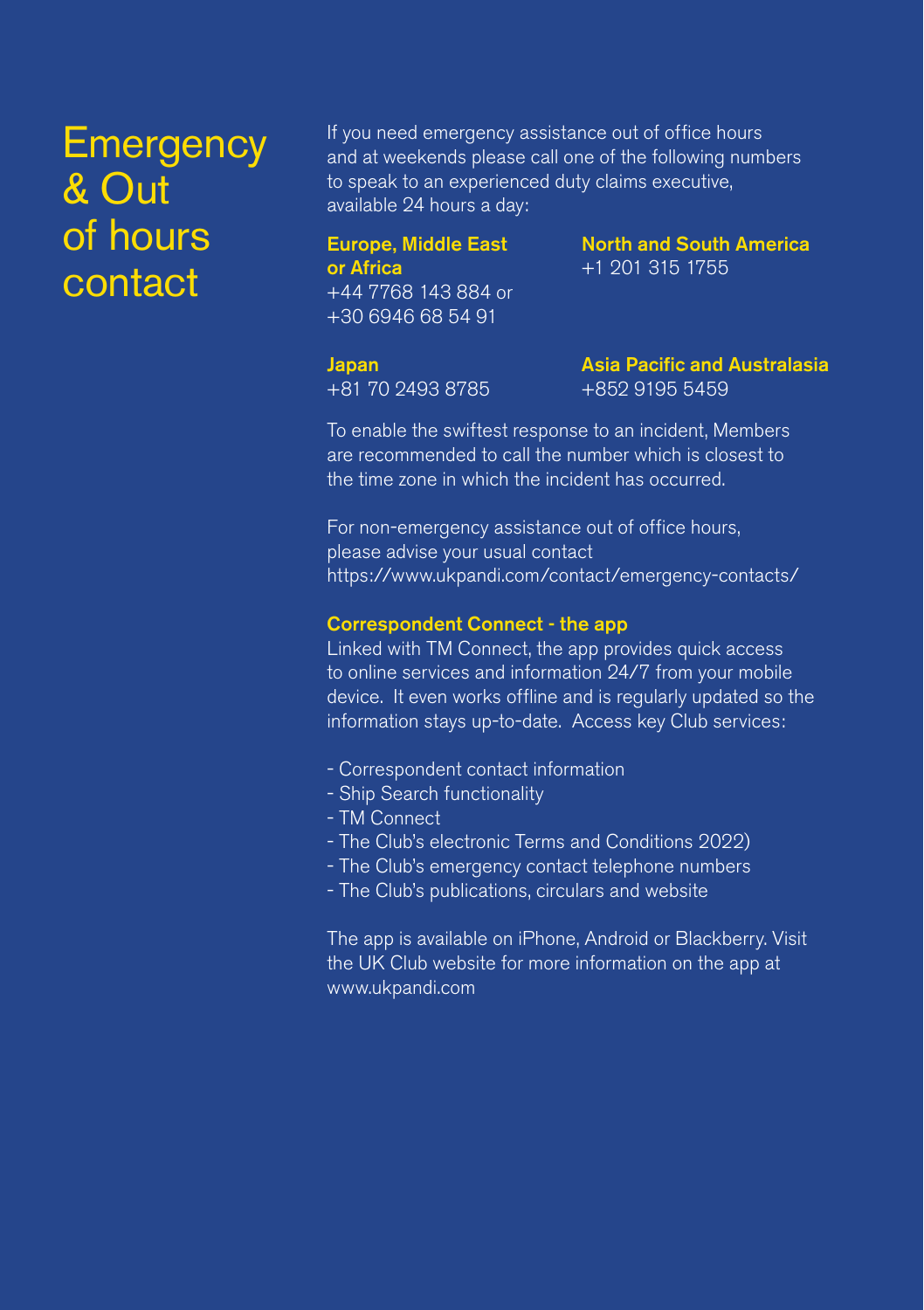# **CHARTERERS TERMS AND CONDITIONS**

| <b>Foreward</b>                                                             | 5  |
|-----------------------------------------------------------------------------|----|
| <b>Clause 1</b>                                                             | 6  |
| <b>Introductory</b>                                                         | 6  |
| Clause 2                                                                    | 7  |
| <b>Standard Covers</b>                                                      | 7  |
| <b>Section 1 Damage to hull</b>                                             | 7  |
| <b>Section 2</b> Liability to persons                                       | 8  |
| <b>Section 3 Diversion expenses</b>                                         | 9  |
| <b>Section 4</b> Stowaways and refugees                                     | 9  |
| <b>Section 5 Life salvage</b>                                               | 10 |
| <b>Section 6</b> Collision and contact                                      | 10 |
| <b>Section 7</b> Loss or damage to property                                 | 10 |
| <b>Section 8 Pollution risks</b>                                            | 10 |
| <b>Section 9</b> Liability arising out of towage of or by an entered ship   | 11 |
| <b>Section 10</b> Liability arising under certain indemnities and contracts | 11 |
| <b>Section 11 Wreck liabilities</b>                                         | 12 |
| <b>Section 12 Obstruction liabilities</b>                                   | 12 |
| <b>Section 13 Quarantine expenses</b>                                       | 12 |
| <b>Section 14 Cargo liabilities</b>                                         | 13 |
| <b>Section 15</b> General average and salvage                               | 16 |
| <b>Section 16 Fines</b>                                                     | 17 |
| <b>Section 17 Enquiry expenses</b>                                          | 17 |
| <b>Section 18</b> Expenses incidental to the operation of ships             | 18 |
| <b>Section 19</b> Sue and labour and legal costs                            | 18 |
| <b>Section 20</b> Expenses incurred by direction of the Club                | 18 |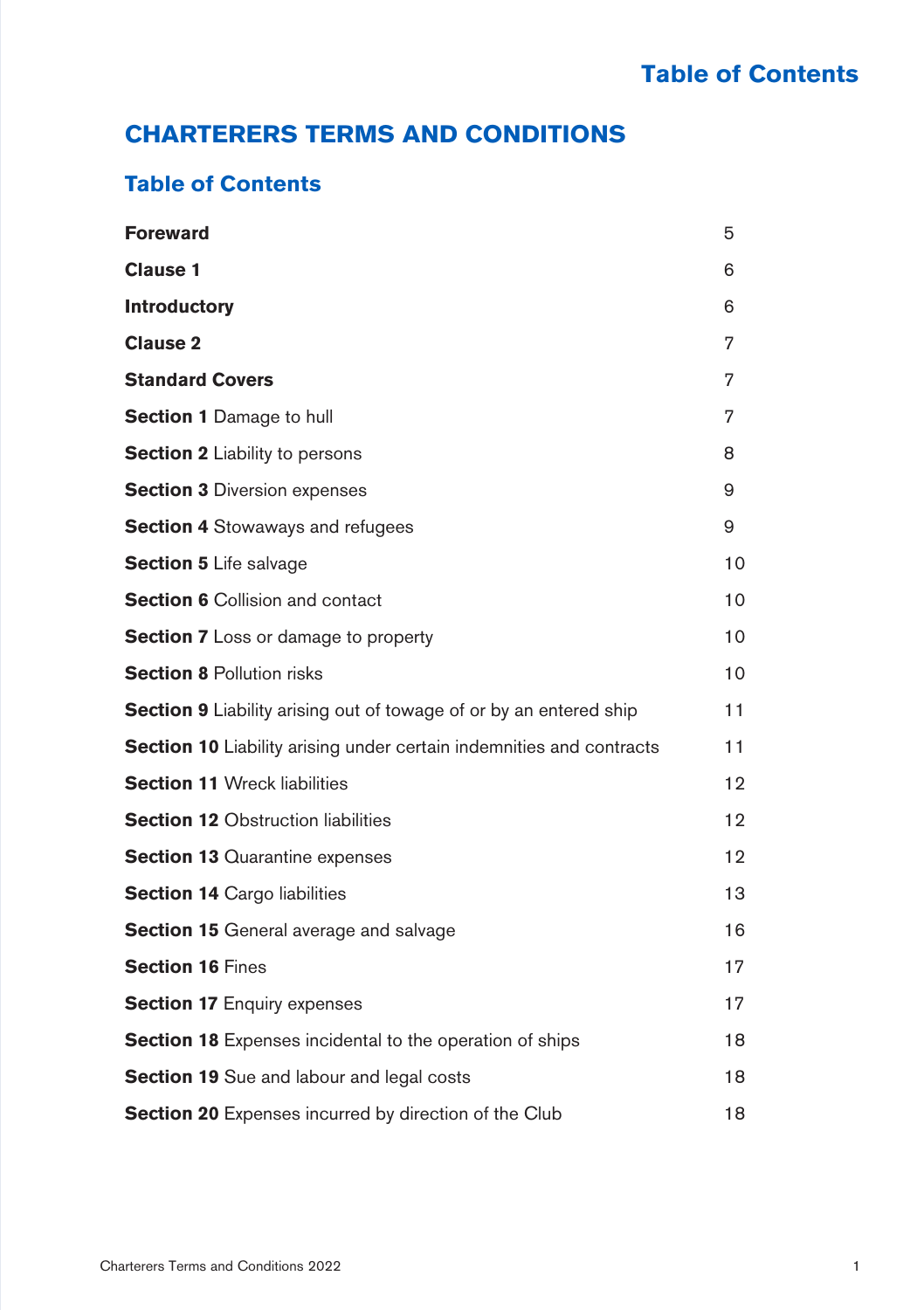|    | <b>Clause 3 Special risks cover</b>                                                                                                                   | 19  |
|----|-------------------------------------------------------------------------------------------------------------------------------------------------------|-----|
|    | <b>Clause 4 Additional Insurances</b>                                                                                                                 | 21  |
|    | <b>Clause 5 Conditions, Exceptions and Limitations</b>                                                                                                | 22  |
| А. | Payment first by the Assured                                                                                                                          | 22  |
| В. | Limitation of the Club's liability                                                                                                                    | 22  |
| C. | <b>Deductibles</b>                                                                                                                                    | 22  |
| D. | Set-off                                                                                                                                               | 22  |
| Е. | Exclusion of war risks                                                                                                                                | 22  |
| E. | Exclusion of nuclear risks                                                                                                                            | 23  |
| G. | Exclusion of loss of hire, freight, demurrage, etc.                                                                                                   | 24  |
| Н. | Exclusion of certain operations                                                                                                                       | 24  |
| L  | Double insurance                                                                                                                                      | 25  |
| J. | Contraband, blockade running, unlawful trade,<br>imprudent or hazardous operations                                                                    | 25  |
| Κ. | Classification, insurance and statutory requirements                                                                                                  | 25  |
| L. | Marine Insurance Act 1906 and Insurance Act 2015                                                                                                      | 26  |
| M. | Obligation to sue and labour                                                                                                                          | 27  |
| N. | Obligations with regard to claims                                                                                                                     | 27  |
| Ο. | Time bar                                                                                                                                              | 28  |
| Р. | Recoveries, savings, preserving rights of limitation<br>and recourse                                                                                  | 28  |
| Q. | Survey and audit                                                                                                                                      | 29' |
| R. | Electronic communication                                                                                                                              | 29  |
| S. | Interest                                                                                                                                              | 29  |
| T. | Sanctions                                                                                                                                             | 29  |
| U. | Regulations by the Club                                                                                                                               | 30  |
| V. | Contractual liabilities                                                                                                                               | 30  |
| W. | Precious objects                                                                                                                                      | 30  |
| Х. | Marine Cyber Endorsement LMA5403                                                                                                                      | 31  |
| Υ. | Exclusion of Communicable Disease risks following a<br>Public Health Emergency of International Concern (PHEIC)<br>(based on market cover JL2021-014) | 31  |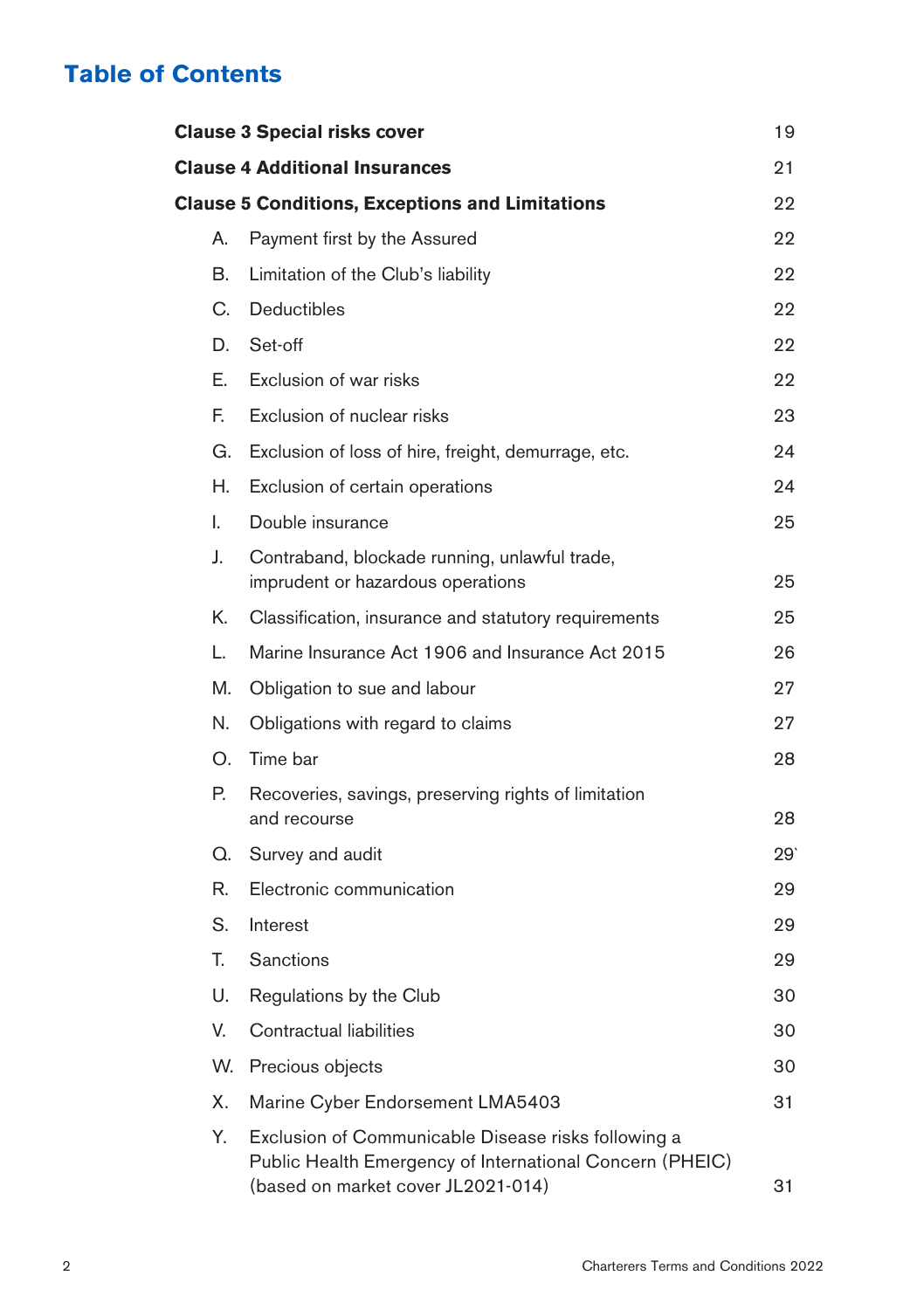| Clause 6 Assureds and Successors Bound by Terms & Conditions                                               | 33 |
|------------------------------------------------------------------------------------------------------------|----|
| <b>Clause 7 Applications for Insurance</b>                                                                 | 34 |
| <b>Clause 8 Premium, Payment and Premium Tax</b>                                                           | 35 |
| <b>Clause 9 Co-Assureds</b>                                                                                | 36 |
| <b>Clause 10 Certificate of Entry and Endorsement Slip</b>                                                 | 38 |
| <b>Clause 11 Reinsurance</b>                                                                               | 39 |
| <b>Clause 12 Membership</b>                                                                                | 40 |
| <b>Clause 13 Assignment</b>                                                                                | 41 |
| <b>Clause 14 Period of Insurance</b>                                                                       | 42 |
| <b>Clause 15 Amendments of the Terms &amp; Conditions</b>                                                  | 43 |
| <b>Clause 16 Notice of Termination</b>                                                                     | 44 |
| <b>Clause 17 Termination and its Effects</b>                                                               | 45 |
| <b>Clause 18 Cesser of Insurance and its Effects</b>                                                       | 46 |
| <b>Clause 19 Cancellation of Insurance and its Effects</b>                                                 | 48 |
| Clause 20 Sums Due to the Club for the Purpose of Application<br>of the Terms & Conditions on Cancellation | 50 |
| <b>Clause 21 Claims</b>                                                                                    | 51 |
| Clause 22 Powers of the Managers Relating to the Handling<br>and Settlement of Claims                      | 52 |
| <b>Clause 23 Forbearance and Reimbursement</b>                                                             | 53 |
| <b>Clause 24 Disputes</b>                                                                                  | 54 |
| <b>Clause 25 Notices</b>                                                                                   | 56 |
| <b>Clause 26 Law of Contract</b>                                                                           | 57 |
| <b>Clause 27 Delegation</b>                                                                                | 58 |
| <b>Clause 28 Definitions</b>                                                                               | 59 |
| Index                                                                                                      | 64 |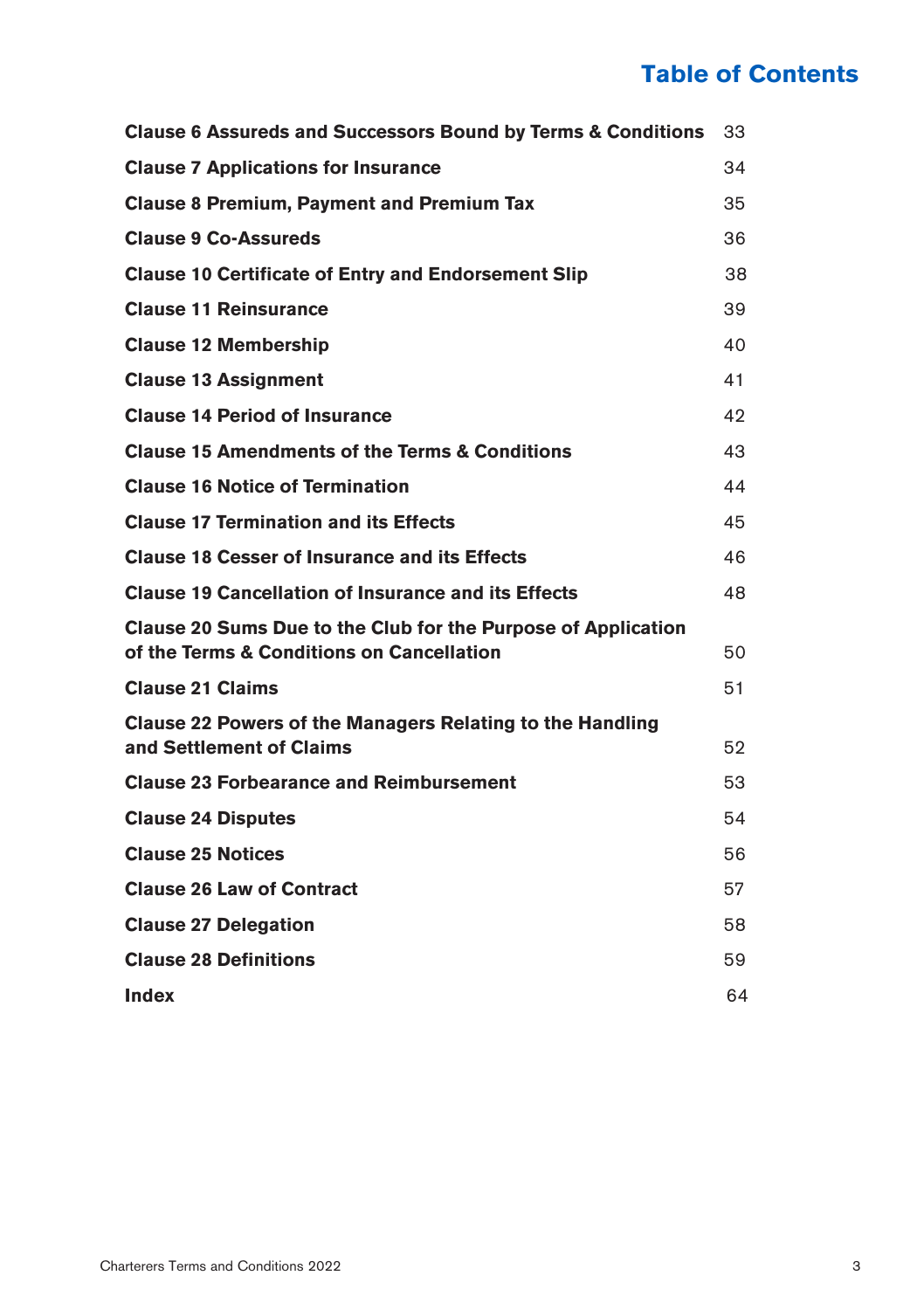| <b>Appendix I</b>                                                                                                                                                      | 71 |
|------------------------------------------------------------------------------------------------------------------------------------------------------------------------|----|
| <b>Additional Insurances (Pursuant to Clause 4)</b>                                                                                                                    |    |
| <b>Extended Cargo Cover</b>                                                                                                                                            | 71 |
| Passengers Extension Cover                                                                                                                                             | 71 |
| <b>Contractual Extension Cover</b>                                                                                                                                     | 71 |
| Charterers' Liability for Detention of the entered ship                                                                                                                | 72 |
| Loss of, or Damage to, Charterers' Bunkers                                                                                                                             | 73 |
| Cargo Owner/Trader Extension Cover<br>(in respect of cargo carried on an entered ship)                                                                                 | 74 |
| Cargo Owner/Trader Extension Cover<br>(in respect of cargo carried on an entered ship<br>- pollution liability only)                                                   | 75 |
| Cargo Owner/Trader Extension Cover<br>(in respect of cargo carried<br>(i) on an entered ship,<br>(ii) on a non-entered ship)                                           | 77 |
| Cargo Owner/Trader Extension Cover<br>(in respect of<br>(i) cargo carried on an entered ship,<br>(ii) cargo carried on a non-entered ship, or<br>(iii) cargo off ship) | 78 |
| Extension of Cover to NVOCC                                                                                                                                            | 80 |
| <b>Appendix II Additional Insurances - Offshore</b><br>(Pursuant to Clause 4)                                                                                          |    |
| Appendix III Regulations (pursuant to Clause 5U)                                                                                                                       | 83 |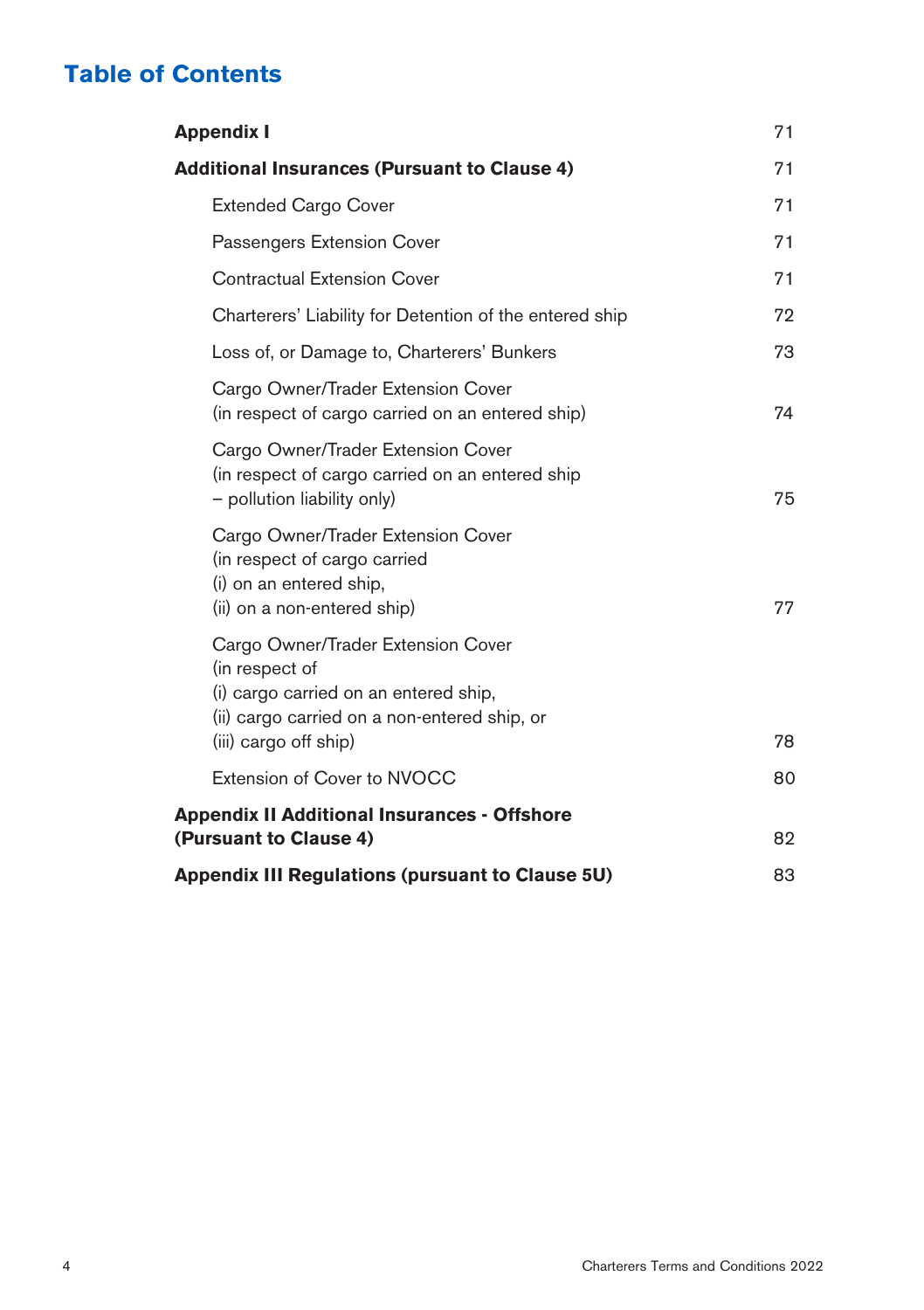

# **Foreward**

(Effective from noon Greenwich Mean Time on 20th February, 2022 to noon Greenwich Mean Time on 20th February 2023).

The UK P&I Club is a mutual protection and indemnity association, which operates through The United Kingdom Mutual Steam Ship Assurance Association Limited and UK P&I Club N.V.

These Terms & Conditions were adopted in accordance with the powers conferred by the Articles and are Charterers' Terms & Conditions of The United Kingdom Mutual Steam Ship Assurance Association Limited and of UK P&I Club N.V, respectively.

For the avoidance of doubt for the purpose of Clause 12 no contract of insurance or reinsurance with The United Kingdom Mutual Steam Ship Assurance Association Limited or UK P&I Club N.V. shall entitle any person to be or become a member of UK P&I Club N.V.

The notes to the Terms & Conditions are for guidance only and do not form part of the Terms & Conditions.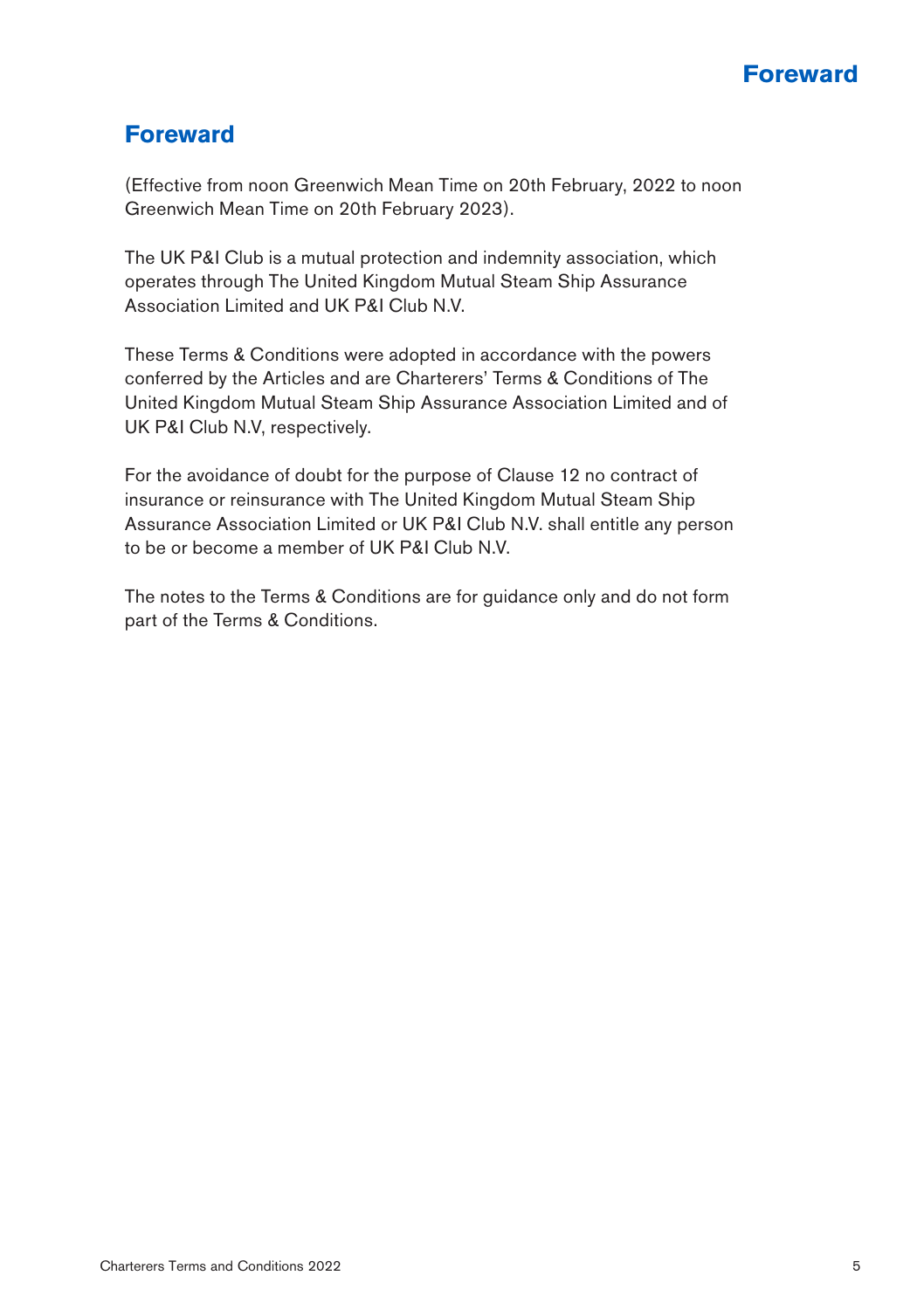# **Clause 1**

# **Introductory**

- 1. The standard cover afforded by the Club to an Assured who has entered a ship in the Club in its capacity as Charterer is set out in Clause 2. The terms for special risks and additional insurances are set out in Clauses 3 & 4 of these Terms & Conditions.
- 2. Unless otherwise expressly agreed between the Assured and the Managers, the risks specified in Clauses 2, 3 & 4 are always subject to the warranties, conditions, exceptions, limitations and other terms set out in Clause 5, and in the remainder of these Terms & Conditions.
- 3. The cover set out in these Terms & Conditions may be excluded, limited, modified, added to or otherwise altered by any special terms which have been agreed in writing between an Assured and the Managers.
- 4. An Assured is insured against loss, damage, liability or expense incurred by it in respect of risks set out in Clauses 2, 3 & 4, as agreed in writing between the Assured and the Managers, arising:
	- i) out of events occurring during the period of entry of a ship in the Club; and
	- ii) in respect of the Assured's interest in the entered ship; and
	- iii) in direct connection with the operation of the entered ship by or on behalf of the Assured.
- 5. The cover provided by the Club as set out in these Terms & Conditions is solely for the benefit of the Assured, any co-assured, other insurer, or permitted assign, to the extent allowed by Clauses 9, 11 and 13. It is not intended that rights should be acquired by any third party through the operation of the Contracts (Rights of Third Parties) Act 1999 of the United Kingdom or similar legislation.
- 6. Unless otherwise agreed in writing between the Assured and the Managers, the insurance afforded in these Terms & Conditions applies only where the Assured has chartered the entered ship under a form of charterparty or other contract approved in writing by the Club.
- 7. The Managers shall determine whether claims shall be deemed to have arisen out of one or more events and when such events shall be deemed to have occurred.
- 8. The maximum liability of the Club under the Terms & Conditions is limited in accordance with deductibles and limits set out in the entered ship's certificate of entry and/or the endorsement slip.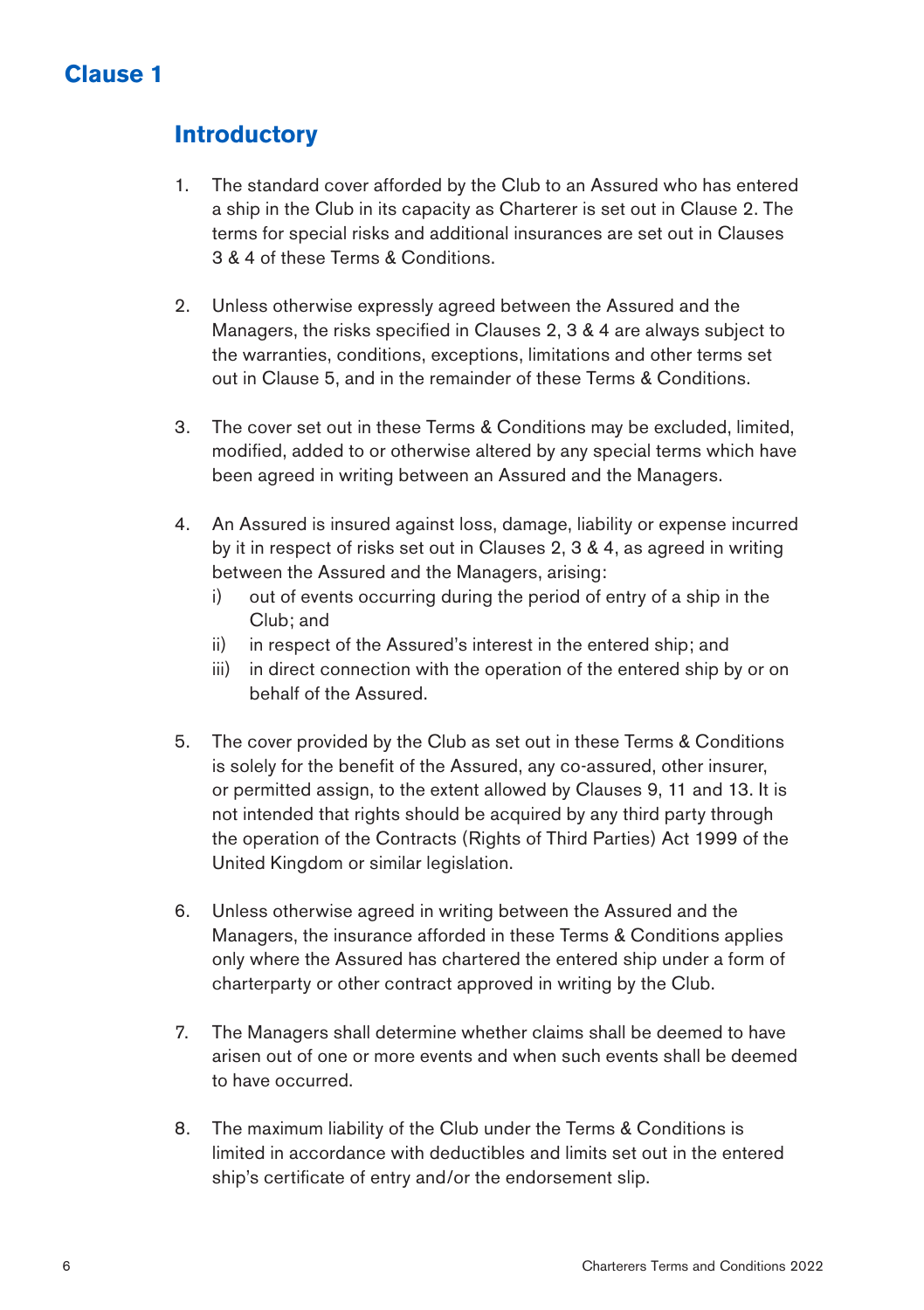# **Standard Covers**

Unless otherwise agreed between an Assured and the Managers in writing, this insurance covers the Assured's liability in respect of risks set out in Sections 1 to 20 below, including its liability to indemnify the Owner in respect of such risks, to the extent that they arise out of operations or activities ordinarily carried on by, or ordinarily at, the risk and responsibility of, a Charterer.

# **Section 1**

#### Damage to hull

- 1. Liability to the Owner incurred by the Assured for:
	- A. Physical loss of or damage to the entered ship.
	- B. Demurrage, loss of use or hire of the entered ship or any similar financial loss, in each case arising as a direct consequence of physical loss of or damage to the entered ship
	- C. Removal and replacement of bunkers

Extraordinary costs and expenses reasonably and necessarily incurred by the Assured in order to avoid or minimise the Assured's liability for physical damage to the entered ship, as set out below:

- a) to remove the bunkers (including any fuel oil and/or lubricating oil) from the entered ship and/or to replace the bunkers so removed with new and sound bunkers, save that there shall be no recovery for the economic value of the bunkers so removed and/or the new and sound bunkers so supplied;
- b) to clean the entered ship's engines, tanks, pipelines and/or other similar affected areas; and
- c) to dispose lawfully of removed bunkers from the entered ship as well as substances resulting from the cleaning of the entered ship's engines, tanks pipelines and/or other similar affected areas.
- 2. For the purposes of Clause 2 Section 1, the expression "entered ship" shall be deemed to include any equipment, stores, fuel, lubricants, containers and any other unit load devices and any other property on board that ship except if and to the extent that the same are owned or leased by the Assured, or by any co-assured.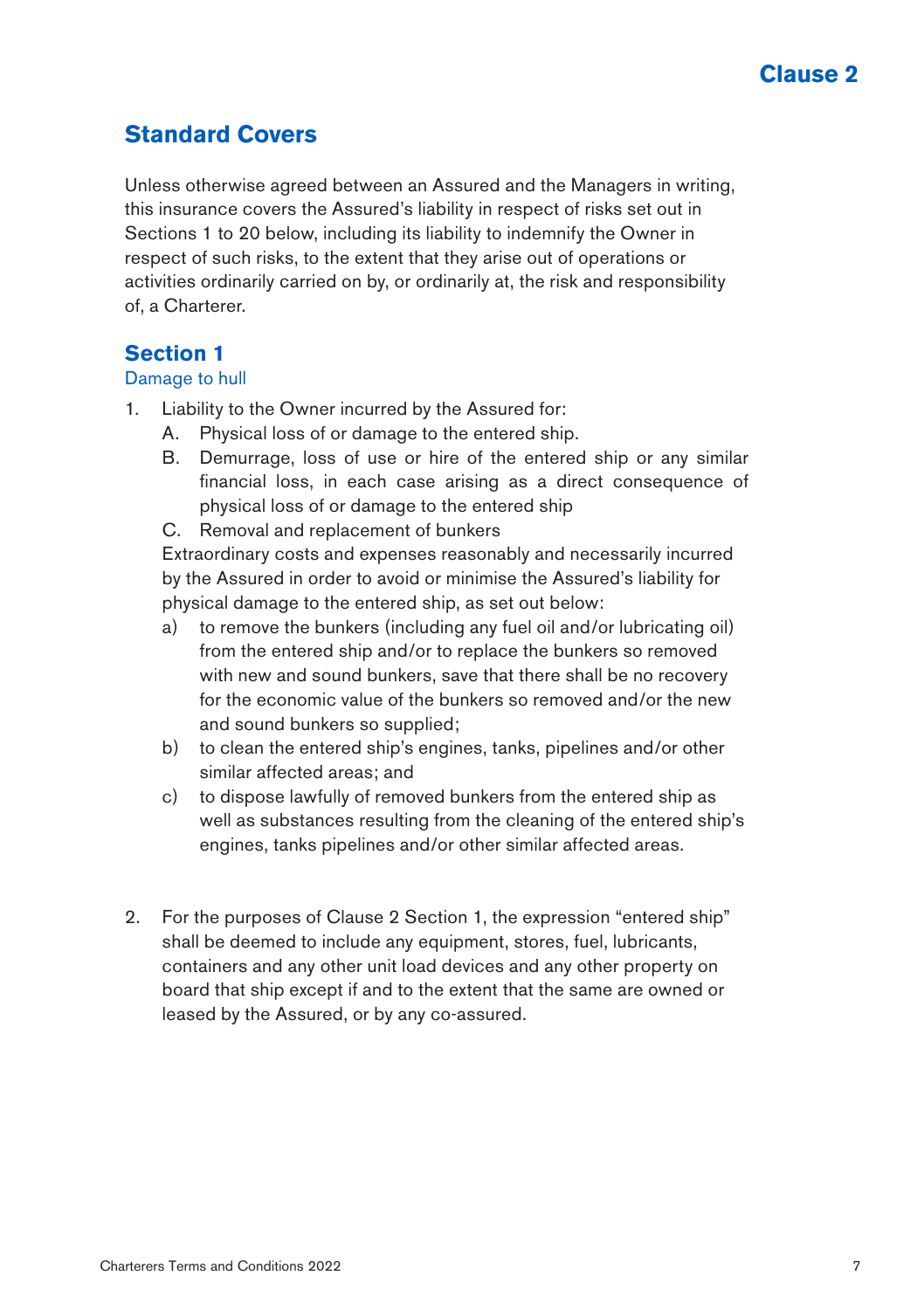# **Section 2**

#### Liability to persons

#### **A. Liability to persons other than seafarers and passengers**

Liability to pay damages or compensation for personal injury, illness or death of any person (other than a seafarer or a passenger specified in paragraphs B and C of this Section 2) and hospital, medical or funeral expenses incurred in relation to such injury, illness or death,

PROVIDED ALWAYS that where the liability is in respect of a person on another ship, and arises out of a collision between that ship and the entered ship, that liability is not covered under this Section, but may be covered under and in accordance with Section 6 of this Clause.

# **B. Liability to seafarers**

Liability to pay damages or compensation for personal injury, illness or death of any seafarer, including expenses of repatriating the seafarer and sending abroad a substitute to replace the seafarer and hospital, medical or funeral expenses incurred in relation to such injury, illness or death.

### **C. Liability to passengers**

Liability to pay damages or compensation:

- i. for personal injury, illness or death of any passenger and hospital, medical or funeral expenses incurred in relation to such injury, illness or death;
- ii. to passengers on board an entered ship arising as a
- consequence of a casualty to that ship while they are on board, including the cost of forwarding passengers to destination, returning passengers to port of embarkation and of maintenance of passengers ashore;

iii. for loss of or damage to the effects of any passenger. PROVIDED ALWAYS that:

- a) the terms of the passage ticket or other contract and any subsequent material changes thereof between the passenger and the Assured have been approved by the Managers in writing and cover for the liabilities set out in this paragraph C has been agreed between the Assured and the Managers on such terms as the Managers may require;
- b) there shall be no recovery from the Club under this paragraph C in respect of liabilities for personal injury or death, or loss of or damage to property, delay or any other consequential loss sustained by any passenger by reason of carriage by air, except where such liability occurs either:
	- i. during repatriation by air of injured or sick passengers or of passengers following a casualty to the entered ship; or
	- ii. subject always to proviso (c) of this paragraph C, during an excursion from the entered ship;
	- c) there shall be no recovery from the Club under this paragraph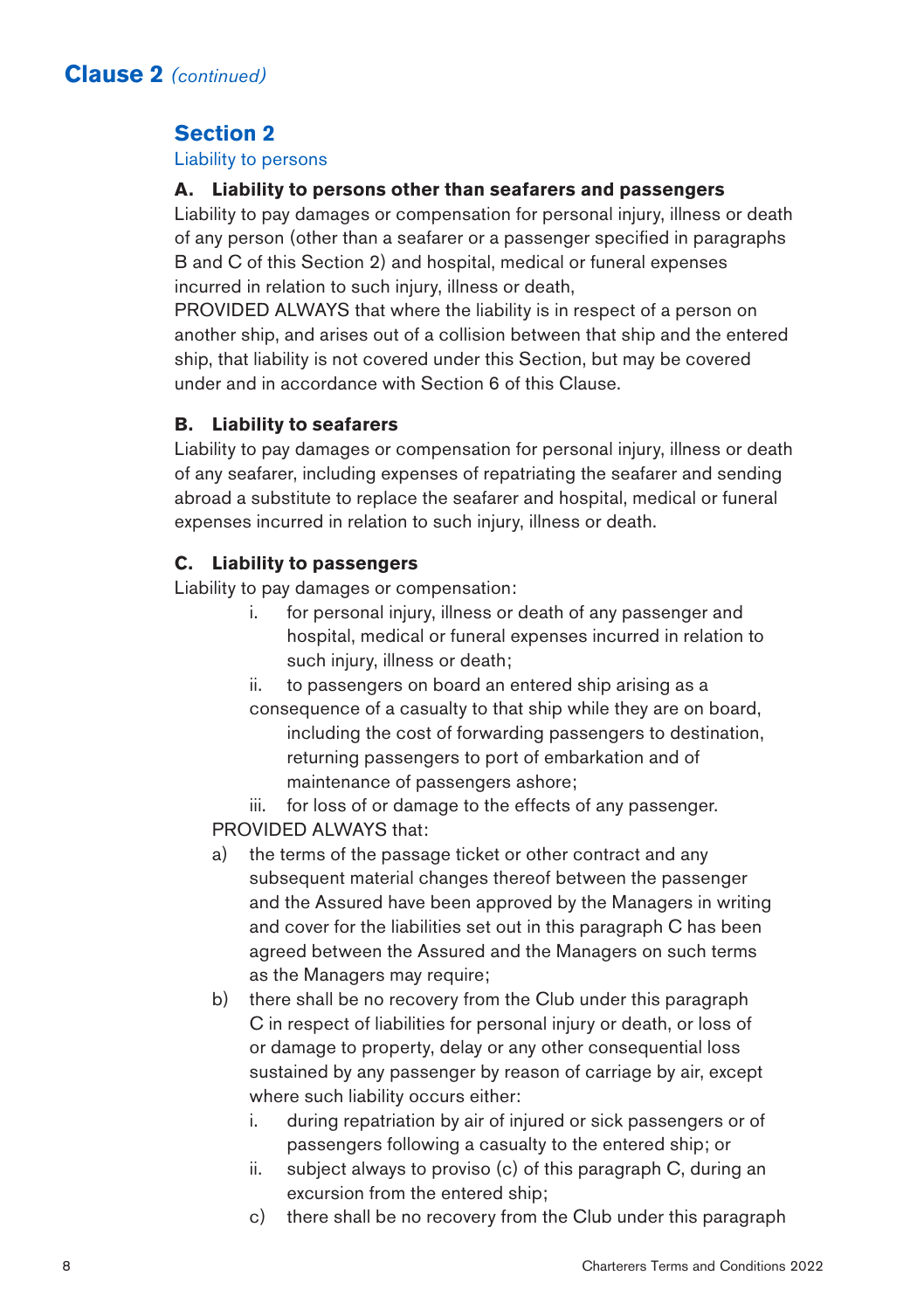C in respect of liability of an Assured, incurred under a contract, for death or injury to a passenger whilst on an excursion from the entered ship in circumstances where either:

- i. that contract has been separately entered into by the passenger for the excursion, whether or not with the Assured, or
- ii. the Assured has waived any or all of its rights of recourse against any sub-contractor or other third party in respect of the excursion;
- d) unless and to the extent that the Assured has obtained appropriate separate cover by agreement in writing with the Managers, there shall be no recovery from the Club in respect of claims relating to cash, negotiable instruments, precious or rare metals or stones, valuables or objects of a rare or precious nature; and
- e) for the purpose of this paragraph C, 'casualty' means an incident involving either:
	- i. collision, stranding, explosion, fire, or any other cause affecting the physical condition of the entered ship so as to render it incapable of safe navigation to its intended destination; or
	- ii. a threat to the life, health or safety of passengers in general.

# **D. Loss of and damage to the effects of seafarers and others on board**

Liability to pay damages or compensation for loss of effects of a seafarer or any other person on board (other than a passenger specified in paragraph C of this Section 2),

PROVIDED ALWAYS that unless and to the extent that the Assured has obtained appropriate special cover by agreement with the Managers in writing, there shall be no recovery from the Club in respect of claims relating to cash, negotiable instruments, precious or rare metals or stones, valuables or objects of a rare or precious nature.

# **Section 3**

#### Diversion expenses

Liability for expenses of diversion of an entered ship for fuel, insurance costs, wages, stores, provisions and port charges where and to the extent that those expenses are over and above such expenses as would have been incurred but for the diversion and are incurred solely for the purpose of securing treatment for an injured or sick person or while awaiting a substitute for such person or for the purpose of landing stowaways or refugees, or persons saved at sea, provided that that the Assured is legally liable for the expenses or they are incurred with the agreement in writing of the Managers.

# **Section 4**

#### Stowaways and refugees

Expenses, other than those covered under Section 3 of this Clause, incurred by the Assured in discharging its obligations towards or making necessary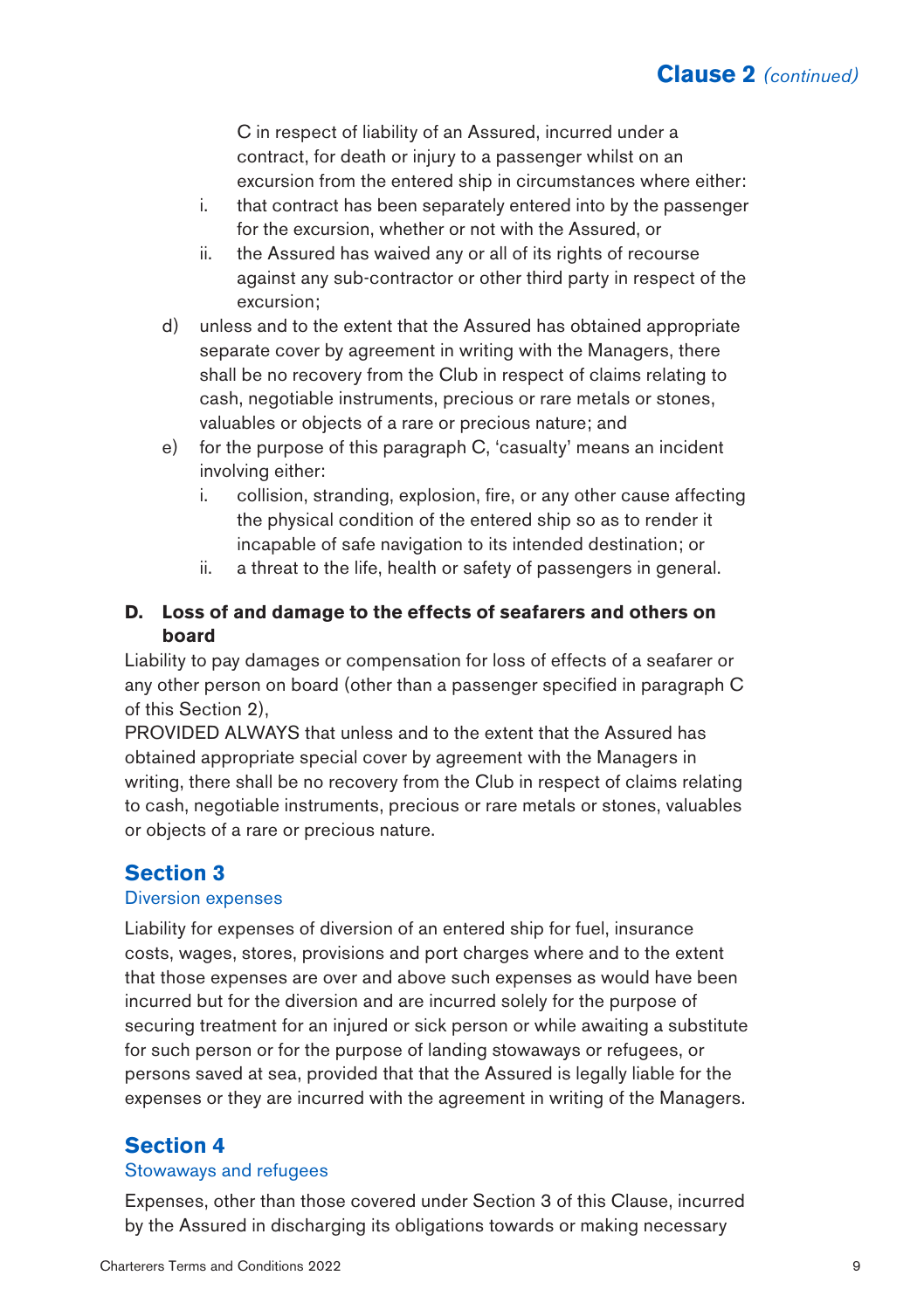arrangements for stowaways or refugees, but only if and to the extent that the Assured is legally liable for the expenses or they are incurred with the agreement in writing of the Managers.

# **Section 5**

#### Life salvage

Sums legally due to third parties by reason of the fact that they have saved or attempted to save the life of any person on or from an entered ship but only if and to the extent that the Assured is legally liable to pay and such sums are not recoverable from cargo owners or underwriters.

# **Section 6**

#### Collision and contact

Liability for loss of or damage to another ship or cargo or other property on the other ship arising out of a collision between the entered ship and the other ship, or to a fixed or floating object arising out of contact between the entered ship and the object.

# **Section 7**

#### Loss or damage to property

Liability to pay damages or compensation for physical loss of or damage to any property which is not specified elsewhere in these Terms & Conditions and which is not owned or leased by the Assured or by any co-assured.

# **Section 8**

#### Pollution risks

Liability for losses, damages, costs and expenses set out in paragraphs (A) to (D) below when and to the extent that they are caused by or incurred in consequence of the discharge or escape from an entered ship of oil or any other substance, or of the threat of such discharge or escape:

- A. Loss, damage or contamination;
- B. Costs of any measures reasonably taken for the purpose of avoiding or minimizing pollution or any resulting loss or damage together with any liability for loss of or damage to property caused by measures so taken, subject to the prior approval in writing of the Managers;
- C. Costs or liabilities incurred as a result of compliance with any order or direction given by any government or authority, for the purpose of preventing or reducing pollution or the risk of pollution;
- D. Costs or liabilities incurred as a result of pollution damage to the Assured's own property, subject to the prior approval of the Managers, PROVIDED ALWAYS that:
- a) there shall be no recovery in respect of any liability, loss, damage, cost or expense arising as a consequence of the presence in, or the escape or discharge or threat of escape or discharge from, any land-based dump, storage or disposal facility, of any substance previously carried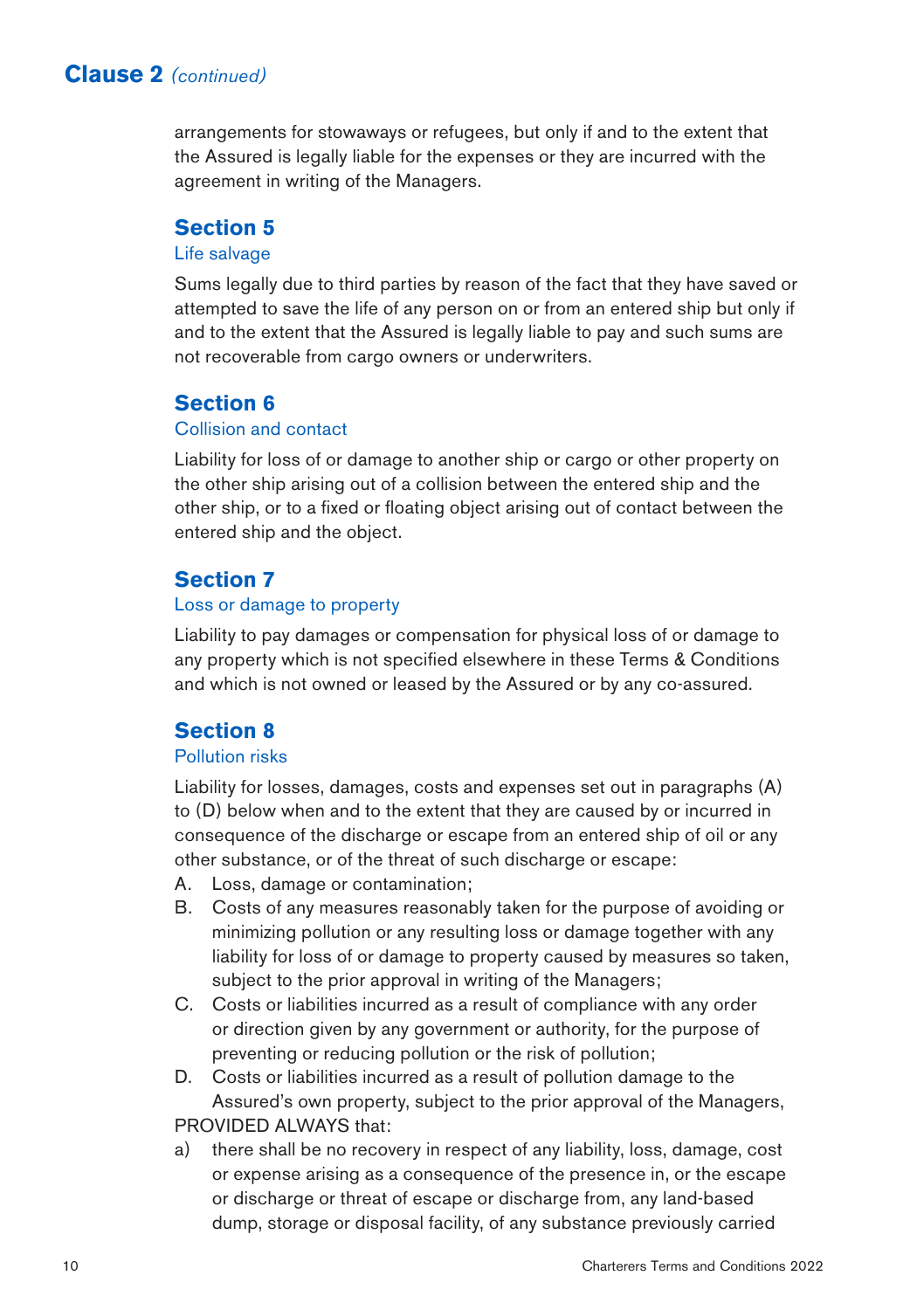on the entered ship, whether or not as cargo, fuel, stores or waste, except to the extent that the Club in its discretion, and without having to give any reasons for its decision, otherwise determines.

- b) unless and to the extent that separate cover has been agreed in writing by the Managers, the Club shall not reimburse any liability, loss, cost or expense which would have been recoverable in general average if the cargo on board the entered ship had been carried on terms of the York-Antwerp Rules or similar.
- c) unless and to the extent that separate cover has been agreed in writing by the Managers, the Club shall not reimburse any liability, loss, cost or expense incurred by the Assured in its capacity as cargo owner.

# **Section 9**

#### Liability arising out of towage of or by an entered ship

#### **A. Customary towage of an entered ship**

Liability, other than for the cost of the contracted services, arising out of, or under the terms of a contract for the customary towage of an entered ship, that is to say:

- i. towage for the purpose of entering or leaving port or manoeuvring within the port during the ordinary course of trading, or
- ii. towage of an entered ship as is habitually towed in the ordinary course of trading from port to port or from place to place.

### **B. Towage of an entered ship other than customary towage**

Liability arising out of, or under the terms of a contract for, towage of an entered ship other than the customary towage covered under paragraph (A) of this Section but only if and to the extent that cover for such liability has been agreed in writing with the Managers upon such terms as the Managers may require.

### **C. Towage by an entered ship**

Liability arising out of the towage of another ship or object by an entered ship but only if and to the extent that cover for such liability has been agreed in writing with the Managers upon such terms as the Managers may require.

# **Section 10**

#### Liability arising under certain indemnities and contracts

Liability, in respect of risks set out in this Clause 2, arising under the terms of an indemnity or contract, given or made by or on behalf of the Assured relating to facilities or services provided by, or provided to, or in connection with, an entered ship, but only if and to the extent that such liability arises:

- i. out of any act or omission for which the Assured would be liable under applicable law; or
- ii. under a knock for knock provision; or
- iii. on any other basis agreed in writing by the Managers.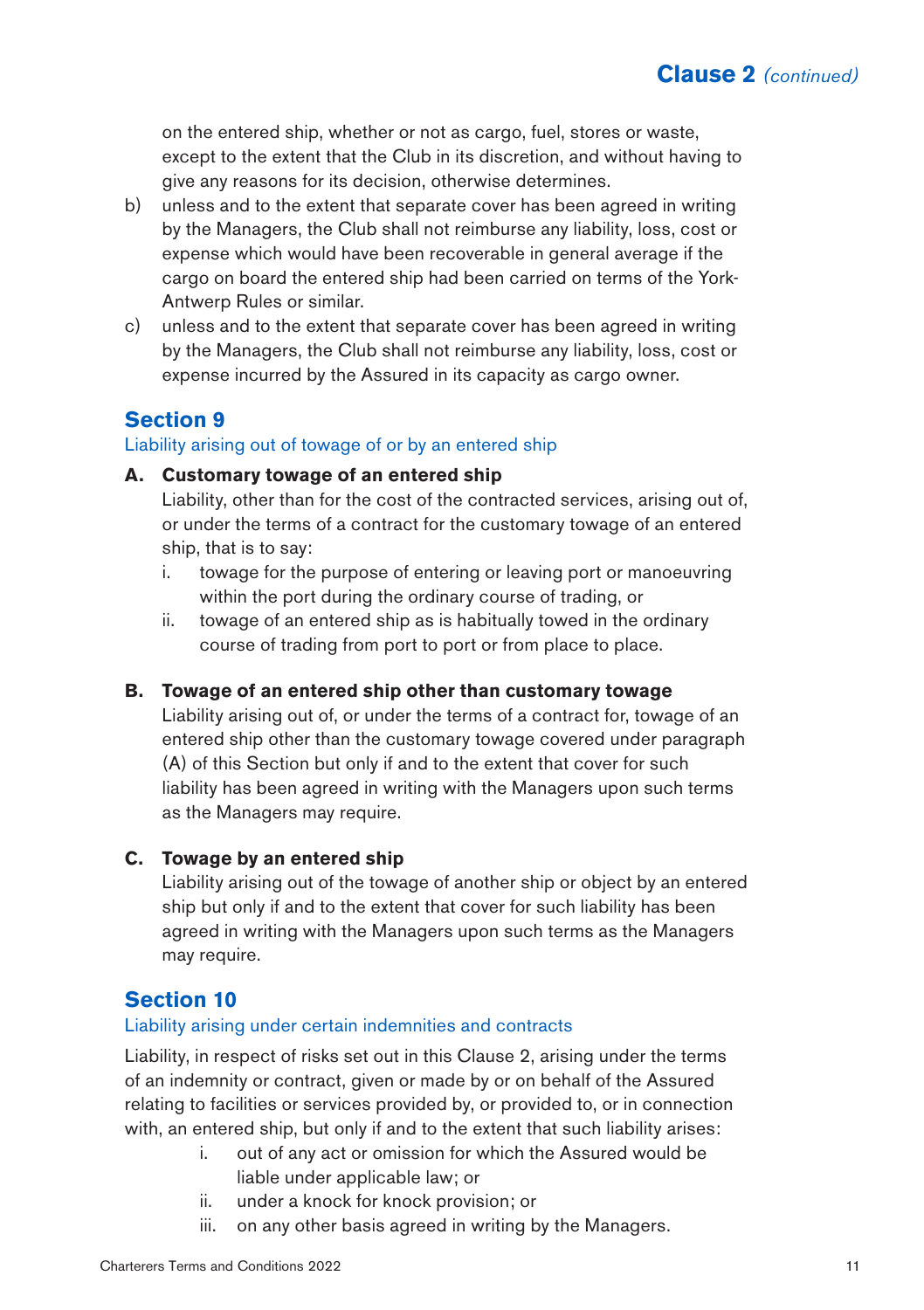# **Section 11**

#### Wreck liabilities

- A. Liability for costs or expenses relating to the raising, removal, destruction, lighting or marking of the wreck of an entered ship, when such raising, removal, destruction, lighting or marking is compulsory by law or the costs thereof are legally recoverable from the Assured.
- B. Liability for costs or expenses relating to the raising, removal or destruction of any property being carried or having been carried on an entered ship, not being oil or any other substance within the scope of Section 8 of this Clause, when such raising, removal or destruction is compulsory by law or the costs thereof are legally recoverable from the Assured,

PROVIDED ALWAYS that:

- a) the entered ship became a wreck as the result of a casualty occurring during the period of that ship's entry in the Club;
- b) the Assured has used best efforts to have the wreck removed by the Owner or its underwriters;
- c) in respect of a claim under paragraph (A) and (B) of this Section, the value of all stores, fuels, and materials saved, shall first be deducted from such costs or expenses and only the balance thereof, if any, shall be recoverable from the Club.
- d) Where the liability arises under the terms of an indemnity or contract, and would not have arisen but for those terms, such costs and expenses are only recoverable under this Section if and to the extent that:
	- i. the terms of the indemnity or contract have previously been approved by the Managers and cover has been agreed between the Assured and the Managers on such terms as the Managers may require, or
	- ii. the Club in its discretion decides that the Assured should be reimbursed.
- e) For the purpose of this rule only, 'casualty' means collision, stranding, explosion, fire or similar fortuitous event.

# **Section 12**

#### Obstruction liabilities

Liability to Owners arising out of the entered ship causing an obstruction as a result of a casualty.

# **Section 13**

#### Quarantine expenses

Liabilities for additional expenses necessarily and solely incurred as a direct consequence of an outbreak of infectious disease on the entered ship, including quarantine and disinfection expenses and the extra costs (over and above such expenses as would have been incurred but for the outbreak) in respect of the cost of fuel and port charges.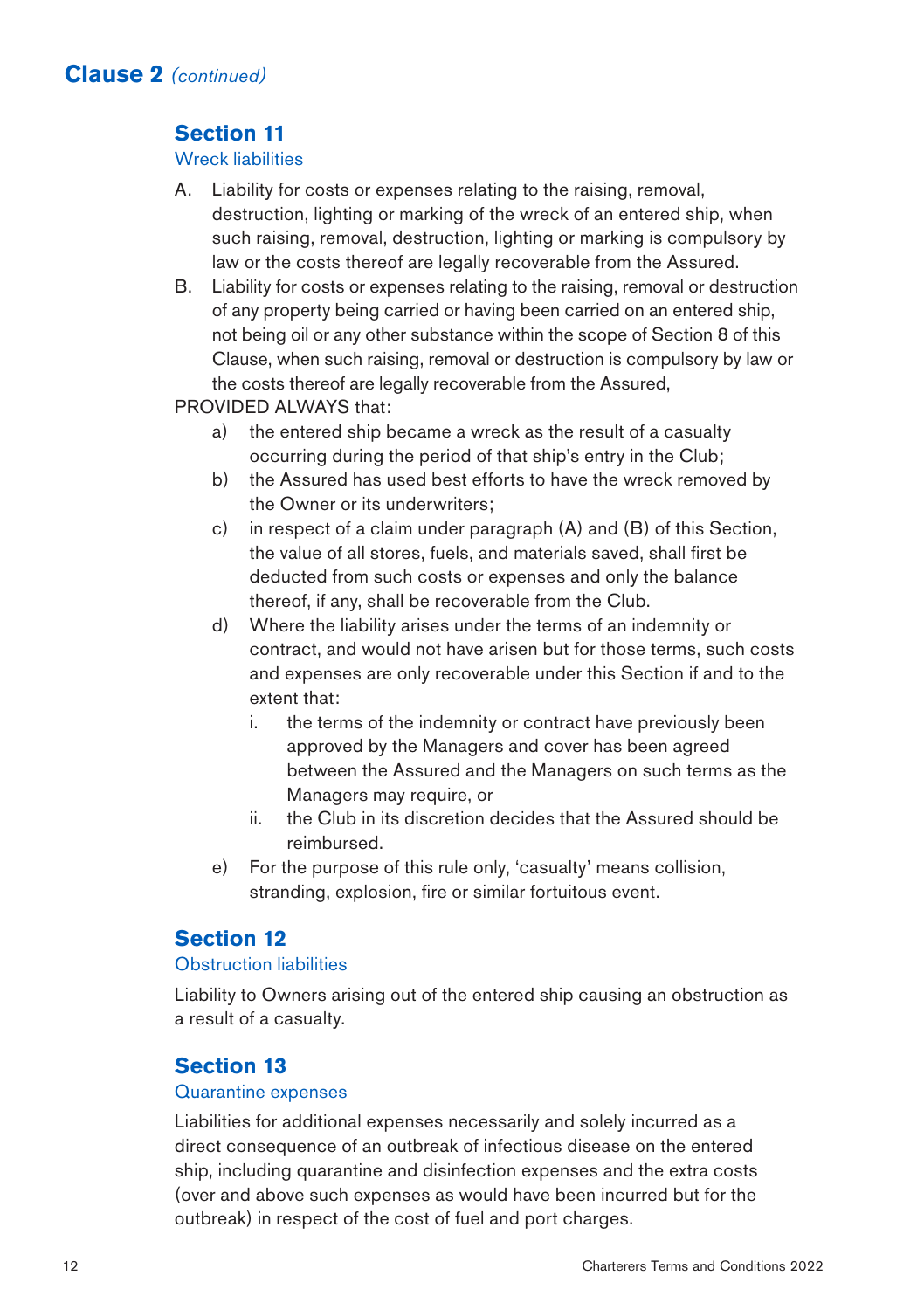# **Section 14**

#### **Cargo liabilities**

Liabilities and costs set out in paragraphs (A) to (D) below when and to the extent that they relate to cargo intended to be or being or having been carried in an entered ship:

#### **A Loss, shortage, damage or other responsibility**

Liability for loss, shortage, damage or other responsibility arising out of any breach by the Assured, or by any person for whose acts, neglect or default the Assured may be legally liable, of its obligation properly to load, handle, stow, carry, keep, care for, discharge or deliver the cargo or out of unseaworthiness or unfitness of the entered ship.

# **B Disposing of damaged cargo or sound cargo from a damaged ship**

The additional costs (over and above those which would have been incurred by the Assured if the cargo or the entered ship had not been damaged) incurred by the Assured in discharging or disposing of damaged cargo or sound cargo following damage to an entered ship, always excepting such costs as are claimable in general average or for which the Assured has a right of recourse against any other party.

#### **C Failure of consignee to remove cargo**

The liabilities and additional costs (over and above the costs which would have been incurred by it if the cargo had been collected or removed) incurred by an Assured solely by reason of the total failure of a consignee to collect or remove cargo at the port of discharge or place of delivery, but only if and to the extent that such liabilities or costs exceed the proceeds of sale of the cargo and the Assured has no recourse to recover those liabilities or costs from any other party.

#### **D Through or transhipment bills of lading**

Liability for loss, shortage, damage or other responsibility to cargo carried by a means of transport other than the entered ship, when the liability arises under a through or transhipment bill of lading, or other form of contract, agreed in writing by the Managers, providing for carriage partly to be performed by the entered ship, provided that the Assured has contracted on terms that seek to preserve rights of recourse against others involved in the performance of the contract of carriage.

*Note: For the purpose of this paragraph D, a contract is deemed to be approved if it incorporates the ICC Rules or the internationally accepted conventions such as CMR 1956 (Convention relative au Contrat de transport international de Marchandises par Route), CIM 1980 (Les régles uniformes concernant le Contrat de transport International ferroviaire de Marchandises), or the Warsaw Convention 1929 or 1955, as appropriate.*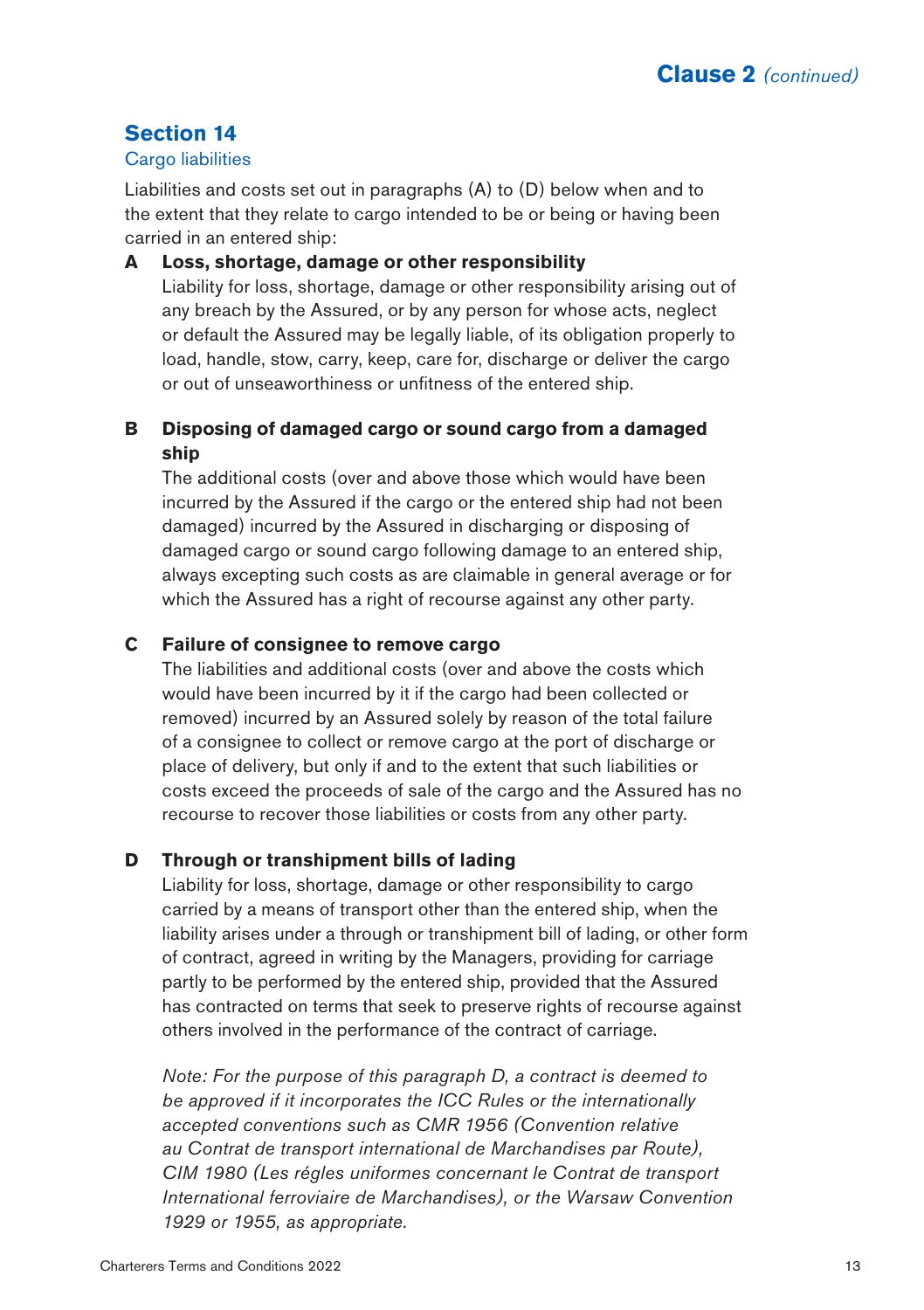#### PROVIDED ALWAYS that:

### **a) Standard Terms of Contracts of Carriage**

Unless and to the extent that the Club in its discretion otherwise decides, or separate cover has been agreed in writing by the Managers, there shall be no recovery from the Club in respect of liabilities which would not have been incurred or sums which would not have been payable by the Assured if the cargo (including cargo on deck) had been carried under a contract incorporating terms no less favorable to the Assured than the Club's recommended standard terms of carriage which shall be the Hague Visby Rules or such other rules which are of mandatory application or such other conventions as the Club may from time to time determine.

#### **b) Deviation**

Unless and to the extent that the Club in its discretion otherwise decides, or cover has been confirmed in writing by the Managers prior to the deviation, there shall be no recovery from the Club in respect of liabilities, costs and expenses which arise out of or which are incurred as a consequence of a deviation, in the sense of a departure from the contractually agreed voyage or adventure which deprives the Assured of the right to rely on defences or rights of limitation which would otherwise have been available to it on the basis of the standard terms of carriage referred to in proviso (a) above to reduce or eliminate its liability.

#### **c) Claims payable only at the discretion of the Club**

Unless and to the extent that the Club in its discretion otherwise decides there shall be no recovery from the Club in respect of liabilities, costs or expenses arising out of:

- i. discharge of cargo at a port or place other than the port or place provided in the contract of carriage;
- ii. delivery of cargo carried under a non-negotiable bill of lading, waybill or similar document without production of such document by the person to whom delivery is made, where such production is required by the express terms of that document or the law to which that document, or the contract of carriage contained in or evidenced by it, is subject, except where the Assured is required by any other law to which the carrier is subject to deliver, or relinquish custody or control of, the cargo, without production of such document;
- iii. delivery of cargo carried under a negotiable bill of lading or similar document of title without production of that bill of lading or document by the person to whom delivery is made, except where cargo has been carried on the entered ship under the terms of a non-negotiable bill of lading, waybill or other non-negotiable document, and has been properly delivered as required by that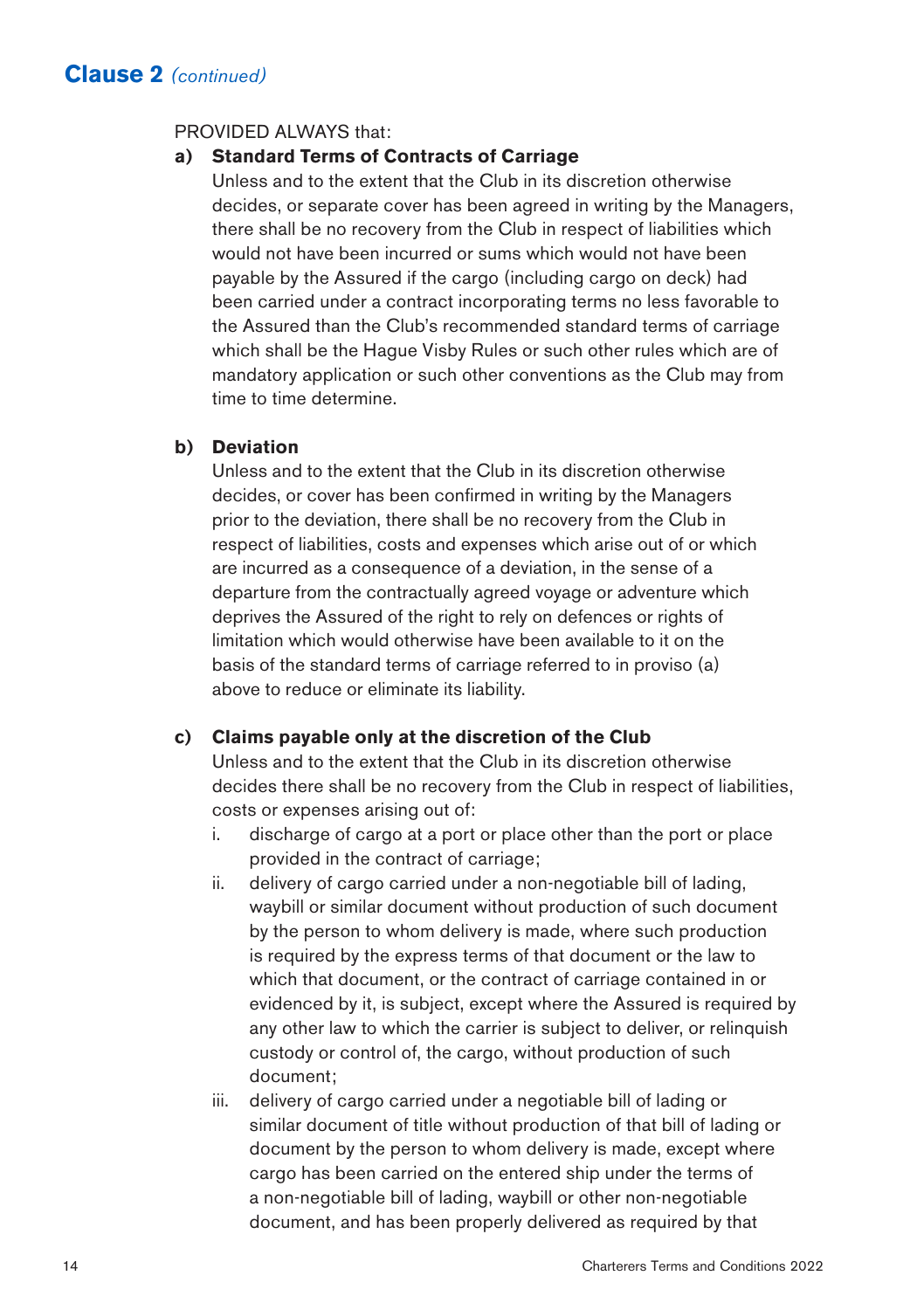document, notwithstanding that the Assured of that entered ship may be liable under the terms of a negotiable bill of lading or other similar document of title issued by or on behalf of a party other than that Assured providing for carriage partly by a means of transport other than the entered ship;

- iv. the issue of an ante-dated or post-dated bill of lading, waybill or other document containing or evidencing the contract of carriage, recording the loading or shipment or receipt for shipment on a date prior or subsequent to the date on which the cargo was in fact loaded, shipped or received as the case may be;
- v. a bill of lading, waybill or other document containing or evidencing the contract of carriage, issued with the knowledge of the Assured or its agent with an incorrect description of the cargo or its quantity or its condition;
- vi. either the failure to arrive or late arrival of the entered ship at a port of loading, or the failure to load any particular cargo or cargoes in an entered ship other than liabilities, loss and expenses arising under a bill of lading already issued.

#### **d) Ad Valorem Bills of Lading**

Unless and to the extent that separate cover has been agreed in writing by the Managers, the Club shall not pay for liability arising from carriage under an ad valorem bill of lading or other document of title, waybill or other contract of carriage in which a value of more than US\$2,500 (or the equivalent in any other currency) is declared and/or inserted by reference to a unit, piece, package or otherwise, where the effect of such a declaration/ insertion is to deprive the carrier of any right or rights of limitation to which it would otherwise have been entitled and cause it to incur a greater liability than it would have done but for such declaration/insertion, to the extent that such liability thereby exceeds US\$2,500 (or the equivalent in any other currency) in respect of any such unit piece or package.

#### **e) Rare and valuable cargo**

Unless and to the extent that the Managers have been notified prior to any such carriage, and any directions made by the Managers have been complied with, there shall be no recovery from the Club in respect of claims relating to the carriage of specie, bullion, precious or rare metals or stone, plate or other objects of a rare or precious nature, bank notes or other forms of currency, bonds or other negotiable instruments.

#### **f) Charterer-owned cargo**

Unless otherwise agreed in writing by the Managers, the Club shall not be liable for liabilities, losses, costs and expenses as set out in Clause 2, Sections 14 and 15, in respect of cargo owned by the Assured or a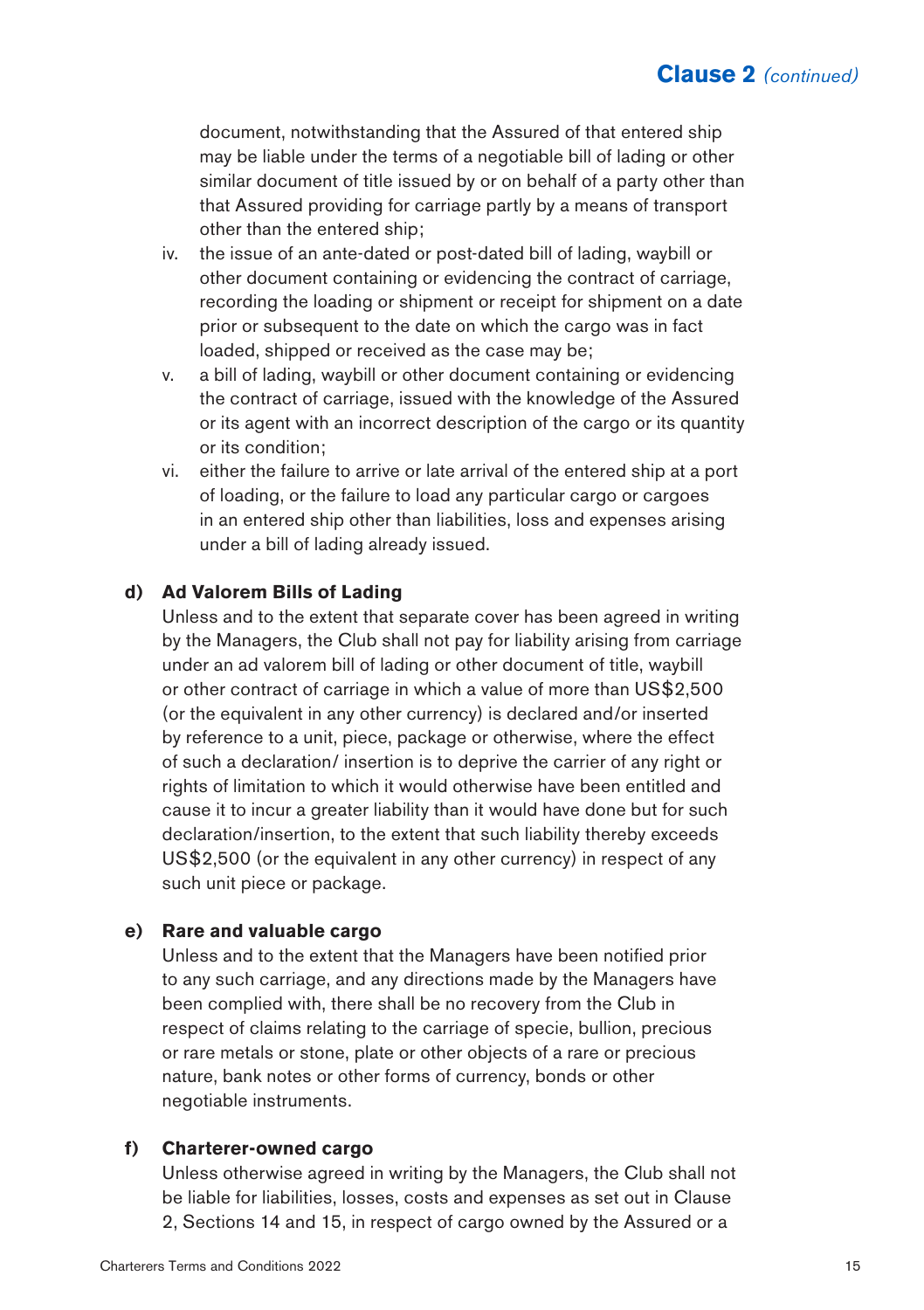co-assured or any person affiliated to or associated with the Assured or the co-assured when:

- a) such person has a proprietary interest in the cargo as buyer, seller, or holder of the bill of lading or
- b) has had such an interest and it is determined by the Club in its discretion that the liabilities are the result of
- i. damage to or loss or reduction in the value of the cargo arising out of the condition, quality or specification of the cargo existing prior to the cargo being received for shipment for the expected voyage, or any change to or deterioration in the condition or quality caused other than by its carriage, or which was the result of any treatment or processing, including blending, of the cargo other than such treatment necessary solely for its safe carriage; or
- ii. general monetary loss caused other than by failure properly to carry the cargo.

#### **g) Electronic Trading Systems**

There shall be no recovery from the Club in respect of liabilities, losses, costs and expenses arising from the use of any electronic trading system, other than an electronic trading system approved by the Club in writing, to the extent that such liabilities, losses, costs and expenses would not (save insofar as the Club in its discretion otherwise determines) have arisen under a paper trading system.

## **Section 15**

#### General Average and Salvage

#### **A. General average and salvage**

Liability to Owners for the ship's proportion of general average, special charges or salvage as stated in the general average adjustment or as determined by a court, competent tribunal or independent adjudicator appointed by the Managers or as otherwise agreed.

#### **B. Unrecoverable general average contributions**

The proportion of general average, special charges or salvage which an Assured may be entitled to claim from cargo or from some other party to the marine adventure and which is not legally recoverable solely by reason of a breach of the contract of carriage by the Assured, PROVIDED ALWAYS that:

Proviso (a) (Standard terms of carriage), Proviso (b) (Deviation) and Proviso (c) (Claims payable only at the discretion of the Club) of Section 14 of this Clause shall apply to any claim under this Section.

#### **C. Assured's proportion of general average**

Liability for the proportion of general average, special charges or salvage in respect of the Assured's interest in property (other than cargo) and or bunkers owned by the Assured, hire or freight, provided that such liability is not covered by any other insurance.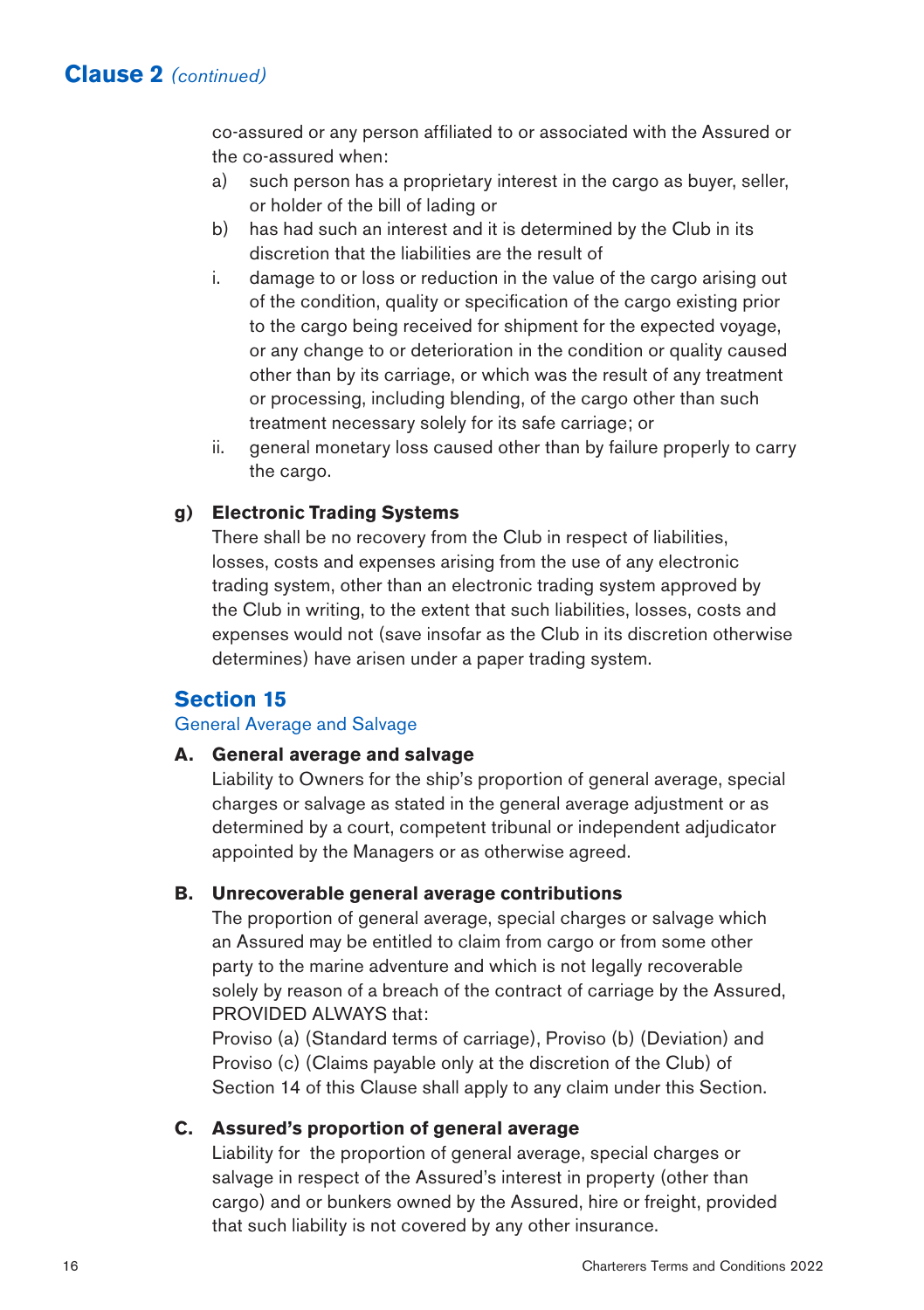# **Section 16**

Fines

- A Liabilities for fines as set out in paragraphs (B) to (E) below when and to the extent that they are imposed in respect of an entered ship by any court, tribunal or authority and are imposed:
	- i. upon the Assured, or
	- ii. upon any person whom the Assured may be legally liable to reimburse or reasonably reimburses with the approval of the Managers, or
- B Liabilities for fines for short or overlanding or over delivery of cargo, or for failure to comply with regulations relating to declaration of goods or to documentation of the entered ship in respect of its cargo (other than fines or penalties arising from the smuggling of goods or cargo or any attempt thereat);
- C [not used]
- D Liabilities for fines for contravention of any law or regulation relating to immigration;
- E Liabilities for fines in respect of an accidental discharge or escape of oil or other substance, or the threat thereof;
- F Liabilities for any fine to the extent that
	- i. the Assured has satisfied the Club that it took such steps as appear to the Club to be reasonable to avoid the event giving rise to such fine and
	- ii. the Club in its discretion and without having to give any reasons for its decision, decides that the Assured should recover.

# PROVIDED ALWAYS that:

there shall be no recovery from the Club in respect of any fines arising out of

- i) overloading of an entered ship,
- ii) carriage of more passengers than permitted,
- iii) illegal fishing,
- iv) lack of valid or prescribed certificates relevant in the Assured's operation, or
- v) any breach, disregard or contravention of Section 14 Provisos (b),  $(c)$  and  $(g)$ .

# **Section 17**

#### Enquiry expenses

Costs and expenses incurred by an Assured in defending itself or in protecting its interests before a formal enquiry into the loss of or into a casualty involving the entered ship but only to the extent and on such conditions as the Club in its discretion may determine.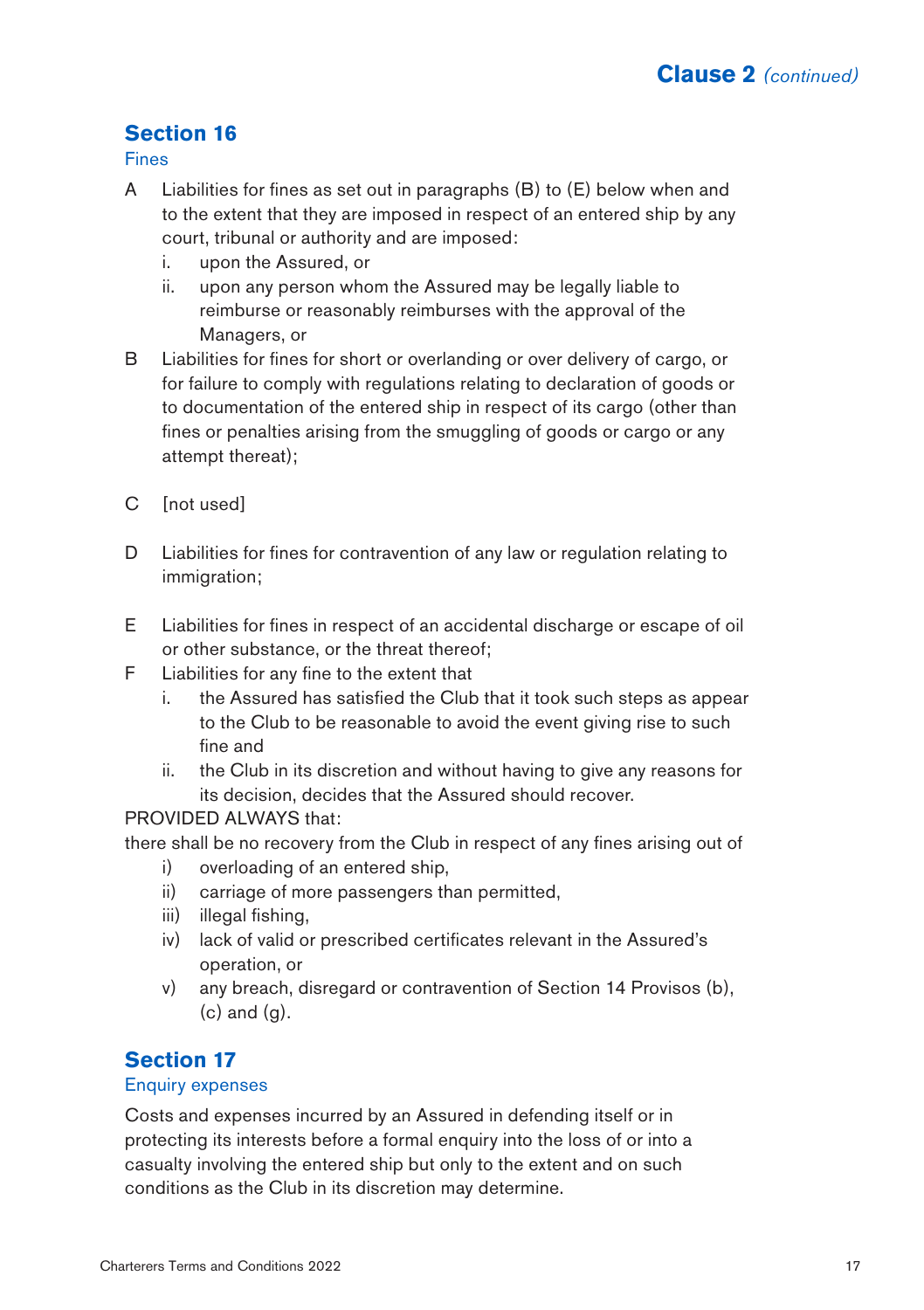# **Section 18**

#### Expenses incidental to the operation of ships

Liabilities, costs and expenses incidental to the business of chartering ships incurred by the Assured which in the opinion of the Club fall within the scope of the Club,

PROVIDED ALWAYS that:

- a) There shall be no recovery under this Section in respect of liabilities, costs and expenses, which are expressly excluded by other provisions of these Terms & Conditions;
- b) The Club may authorise payment of claims which are excluded by Rule 5(G) of these Terms & Conditions but only if a majority of three-quarters of the Members' Committee present when the claim is considered so decide;
- c) Any amount claimed under this Section shall be recoverable to such extent only as the Club in its discretion may determine without having to give any reasons for their decision.

# **Section 19**

# Sue and labour and legal costs

- A. Extraordinary costs and expenses (other than those set out in paragraph (B) of this Section) reasonably incurred on or after the occurrence of any casualty, event or matter liable to give rise to a claim upon the Club and incurred solely for the purpose of avoiding or minimizing any liability or expenditure against which the Assured is wholly or, by reason of a deductible, partly insured by the Club, but only to the extent that those costs and expenses have been incurred with the agreement of the Managers or to the extent that the Club in its discretion decides that the Assured should recover from the Club.
- B. Legal costs and expenses relating to any liability or expenditure against which the Assured is wholly, or, by reason of a deductible, partly insured by the Club, but only to the extent that those costs and expenses have been incurred with the agreement of the Managers or to the extent that the Club in its discretion decides that the Assured should recover from the Club.

# **Section 20**

#### Expenses incurred by direction of the Club

Costs, expenses and loss which an Assured may incur either (i) by reason of a special direction of the Club in cases in which the Club decides that it is in the interests of the Club that the direction be given, or (ii) in the absence of such special direction, as a result of action which the Assured has taken or refrained from taking if the Club in its discretion decides that such action was in the interests of the Club and that the Assured should recover from the Club.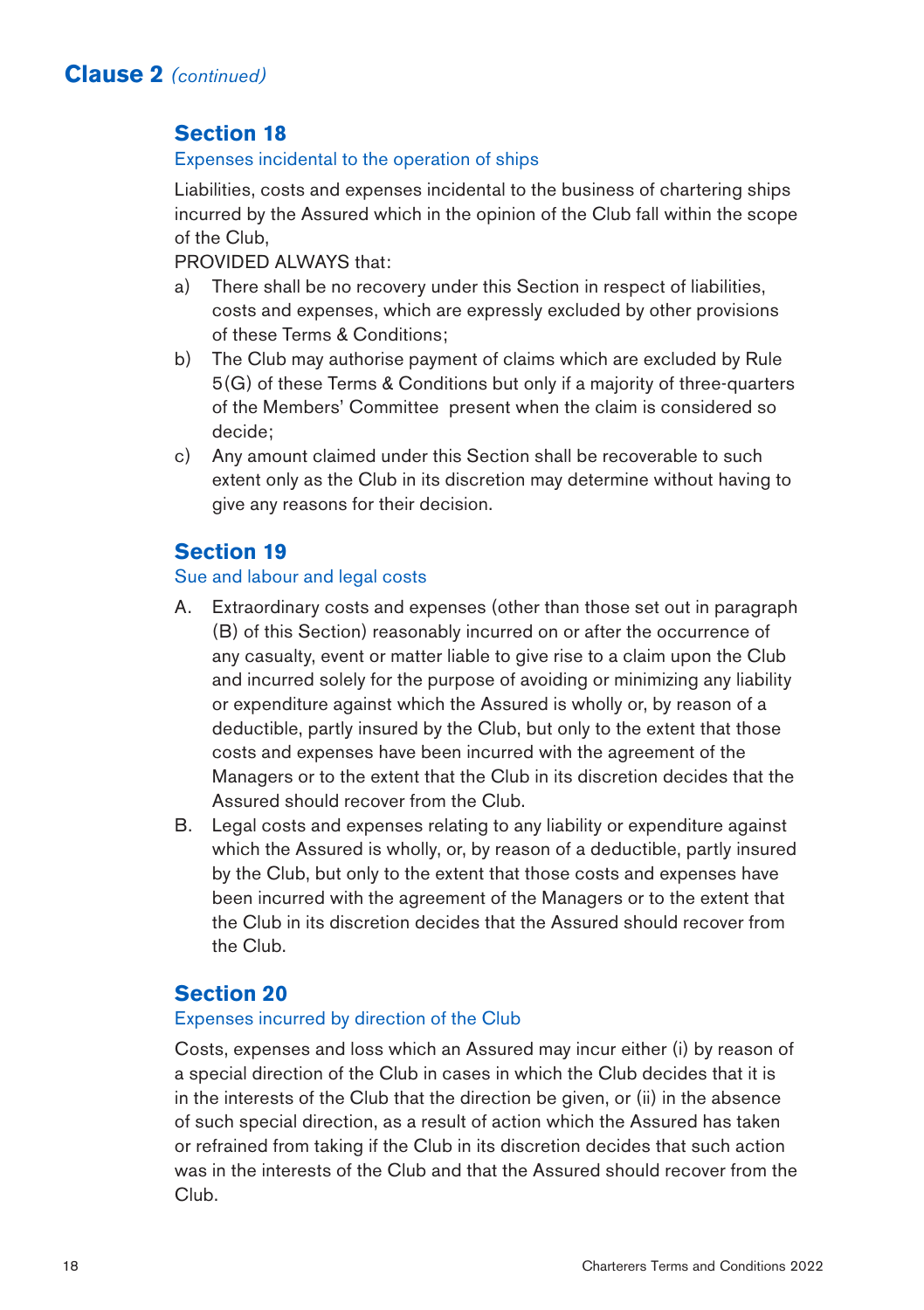# **Special Risks Cover**

The special risks cover contained in this Clause 3 shall form part of the Assured's insurance if expressly agreed to by the Managers in writing and incorporated by means of a short form reference in the Assured's certificate of entry and/or endorsement slip.

# **1. Space Charterers/Consortium Extension**

This extension covers liabilities of the Assured in respect of risks set out in Clause 2, incurred in its capacity as a space charterer of a ship operating in a consortium as declared arising out of the carriage of cargo ("consortium claim") but only where space is exchanged or shared on a reciprocal basis, and provided always that this extension shall not apply where cover on similar terms in respect of such consortium claim is (or would have been, absent any double insurance clause) given under an Owner's P&I insurance afforded by the Club or by any other insurer.

An exchange or sharing of a space will be on a reciprocal basis if the intention is that the space given and taken are broadly in balance.

### **2. War & Terror Inclusion**

Notwithstanding Clause 5(E), cover is hereby restored to include liabilities, costs or expenses which would otherwise be excluded by Clause 5(E). Unless otherwise agreed in writing, such cover shall be subject to all other terms contained in the certificate of entry of the entered ship and shall be provided upon and subject to the following terms and conditions:

- A. Warranted that the entered ship is chartered on terms to the effect that:
	- i. Owner is entitled to refuse to send the entered ship to any port or place that is dangerous by reason of war risks (as defined in any current standard war risks insurance policy), and
	- ii. Owner is in any event entitled to insure its interests against such war risks, and
	- iii. Charterer is liable to reimburse the Owner in respect of any war risks premium incurred as a result of the entered ship being ordered to or employed in such port or place.
- B. Held covered in the event of breach of this warranty at a premium to be agreed.
- C. The Assured to use its best endeavours to ensure that the entered ship is chartered on terms to the effect that "Charterer is under no circumstances whatsoever to be liable for any loss, damage or expense which is or could be covered by war risks insurance available commercially".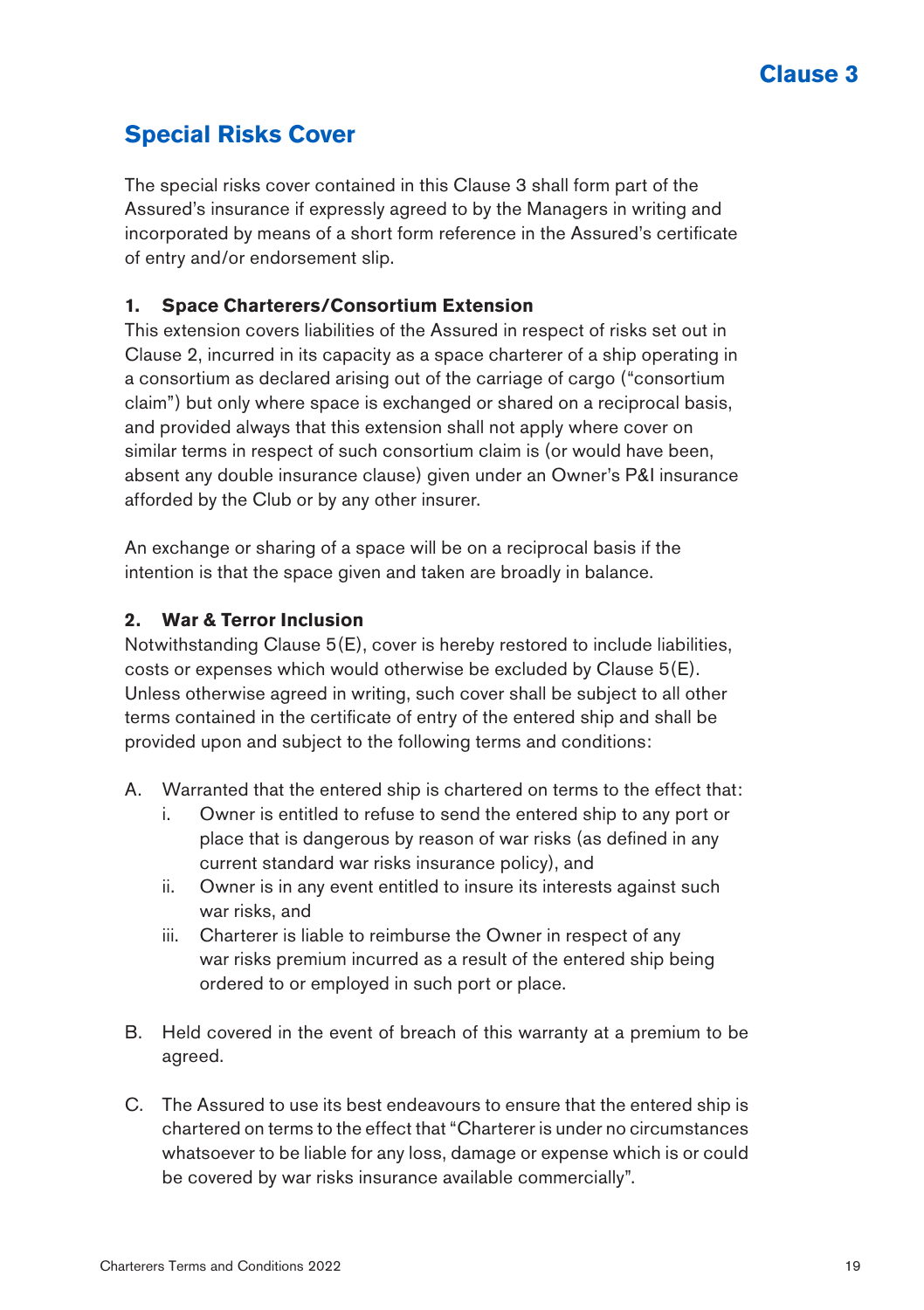- D. Subject to the Notice of Cancellation, Automatic Termination of Cover and Five Powers War Exclusion Clause as follows:
	- 1. Cancellation

This extension of cover may be cancelled by either the Club or the Assured giving 7 days' notice (such cancellation becoming effective on the expiry of 7 days from midnight of the day on which notice of cancellation is issued by or to the Club). The Club agrees however to reinstate cover, if required, at terms to be agreed between the Club and the Assured, prior to the expiry of such notice of cancellation.

- 2. Automatic Termination of Cover Whether or not notice of cancellation has been given this extension of cover shall terminate automatically
- 2.1 upon the outbreak of war (whether there be a declaration of war or not) between any of the following: United Kingdom, United States of America, France, the Russian Federation, the People's Republic of China;
- 2.2 in respect of any ship in the event of such ship being requisitioned either for title or use.
- 3. Five Powers War Exclusion This extension of cover excludes
- 3.1 loss damage liability or expense arising from
- 3.1.1 the outbreak of war (whether there be a declaration of war or not) between any of the following: United Kingdom, United States of America, France, the Russian Federation, the People's Republic of China;
- 3.1.2 requisition either for title or use.
- E. This insurance is not subject to the current navigation limitations for Hull War, Piracy, Terrorism and Related Perils, but cover may be cancelled by either the Club or the Assured giving seven days' notice (such cancellation becoming effective on the expiry of seven days from midnight GMT on the day on which Notice of Cancellation is issued by or to the Managers).
- F. However, in no case shall this extension cover loss, damage, liability or expense directly or indirectly caused by or contributed to, by or arising from any chemical, biological, bio-chemical or electromagnetic weapon.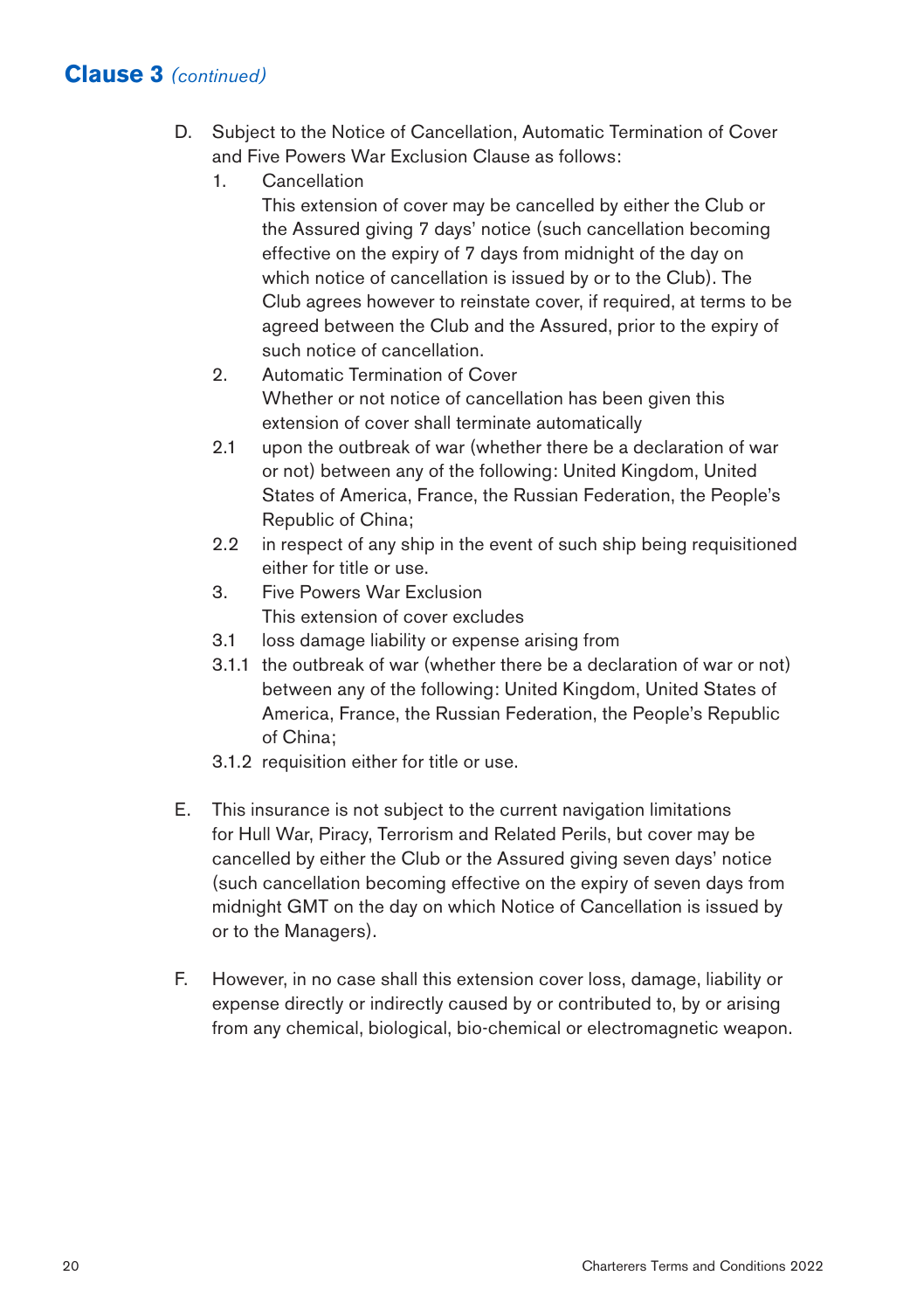# **Additional Insurances**

- A. Subject to the Articles, the Managers may accept entries of ships on terms which afford cover to an Assured against any special or additional risks not set out in Clause 2. The nature and extent of the risks and the terms of the cover shall be as agreed in writing between the Assured and the Managers.
- B. Notwithstanding Clause 1(4), an Assured may be insured on the special term that the risks insured may arise otherwise than in respect of the entered ship or otherwise than in connection with the operation of chartering the entered ship provided always that this shall have been expressly agreed in writing between the Assured and the Managers.
- C. Without prejudice to the generality of paragraphs A & B of this Clause, an Assured may be insured against such of the risks set out in Appendix I as may be appropriate to its interest in an entered ship or to its operations as a Charterer, but only by special agreement in writing with the Managers and upon such terms and conditions as the Managers may require.

*NOTE: A collection of such insurances can be found in Appendix I and Appendix II.*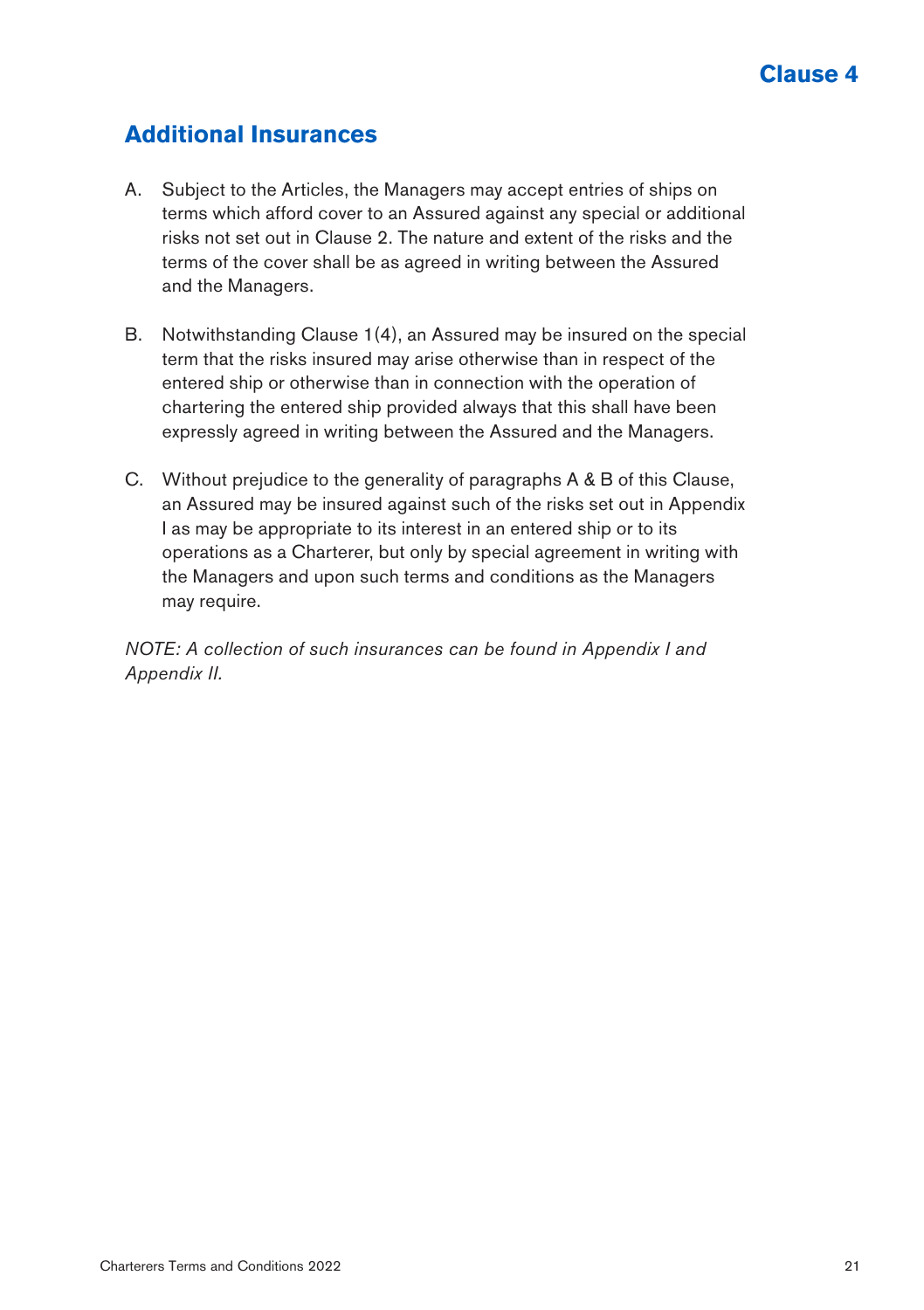# **Conditions, Exceptions and Limitations**

# **A. Payment first by the Assured**

Unless the Club in its discretion otherwise decides, it is a condition precedent of an Assured's right to recover from the funds of the Club in respect of any liabilities, costs or expenses that the Assured shall first have discharged or paid the same out of funds belonging to it unconditionally and not by way of loan or otherwise.

# **B. Limitation of the Club's liability**

#### **i. General**

Subject to these Terms & Conditions and to any special terms upon which a ship may be entered, the Club insures the liability of the Assured in respect of an entered ship as this liability may be determined and fixed by law including any laws pertaining to limitation of liability. The Club shall in no circumstances be liable for any sum in excess of such legal liability.

#### **ii. Limit**

Without prejudice to the generality in paragraph i above, the Club's liability for any and all claims by the Assured, and other co-assureds arising out of any one event shall in no circumstances exceed the amount set out in the certificate of entry, provided always that the limit of the Club's cover under Clause 2, Section 16 (Fines) of these Terms & Conditions shall in no event exceed USD 50 million any one event.

# **C. Deductibles**

The certificate of entry for the entered ship and any endorsement thereto will state any special deductibles agreed between the Assured and the Managers as a term of entry with the Club.

### **D. Set-off**

Without prejudice to anything elsewhere contained in these Terms & Conditions the Club shall be entitled to set off any amount due from an Assured against any amount due to such Assured from the Club.

# **E. Exclusion of war risks**

The Club shall not indemnify an Assured against any liabilities, costs or expenses (irrespective of whether a contributory cause of the same being incurred was any neglect on the part of the Assured or on the part of the Assured's servants or agents) when the loss or damage, injury, illness or death or other accident in respect of which such liability arises or cost or expense is incurred, was caused by:

i. war, civil war, revolution, rebellion, insurrection or civil strife arising therefrom, or any hostile act by or against a belligerent power, or any act of terrorism;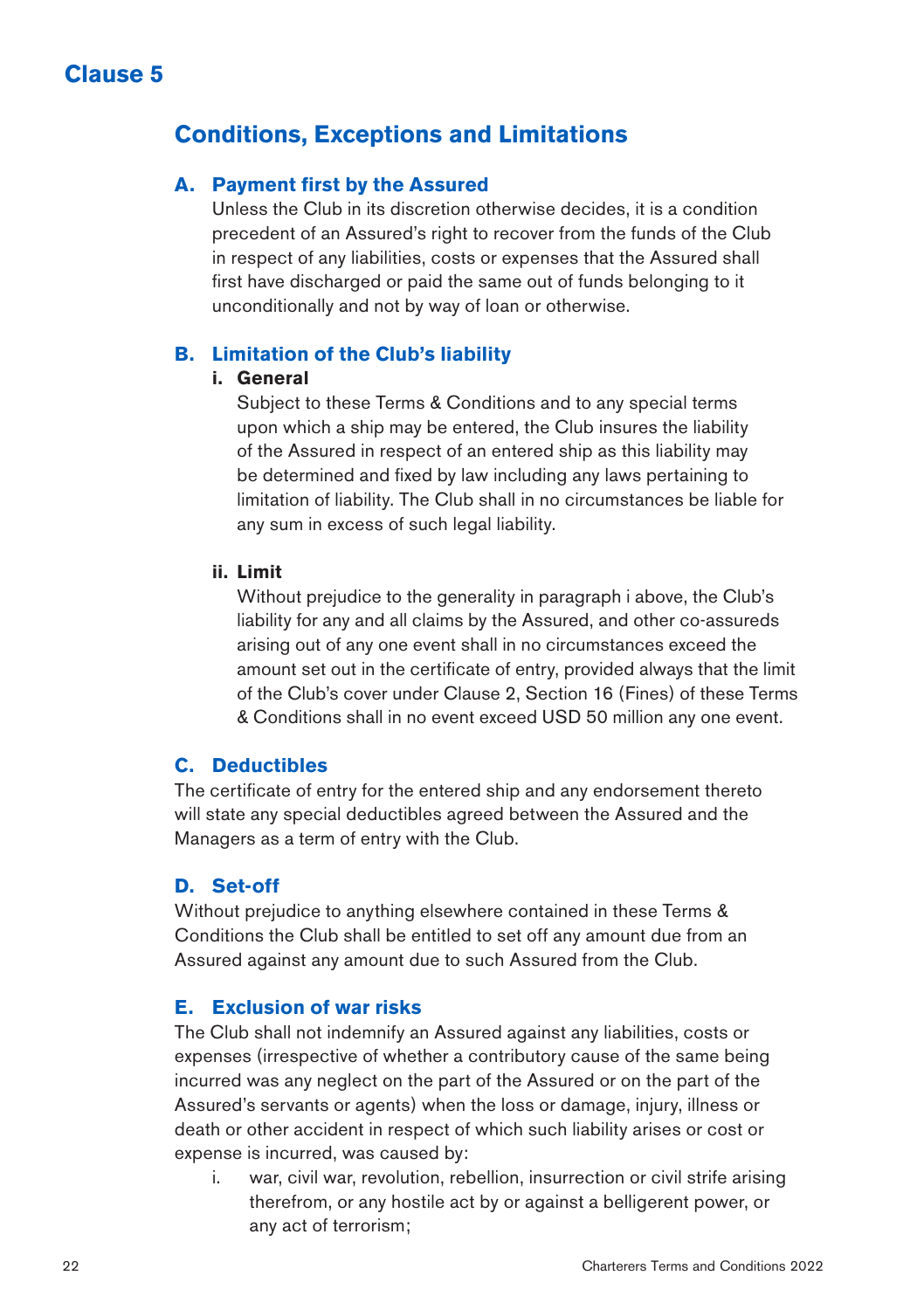- ii. capture, seizure, arrest, restraint or detainment (barratry and piracy excepted) and the consequences thereof or any attempt thereat;
- iii. mines, torpedoes, bombs, rockets, shells, explosives or other similar weapons of war (save for those liabilities, costs or expenses which arise solely by reason of the transport of any such weapons whether on board the entered ship or not), provided always that this exclusion shall not apply to the use of such weapons either as a result of government order or with the written agreement of the Club or the Managers where the reason for such use is the avoidance or mitigation of liabilities, costs or expenses which would otherwise fall within the cover given by the Club,

#### PROVIDED ALWAYS that:

- a) in the event of any dispute as to whether or not an act constitutes an act of terrorism, the decision of the Club shall be final.
- b) ransom shall not be recoverable unless and to the extent that the Club in its discretion shall otherwise decide.

*Note: when deciding whether to exercise its discretion, the Club shall consider the merits of each case individually including but not limited to whether the Assured had taken such precautions as appear to the Club to be reasonable to avoid the event that gave rise to the ransom.*

*Note: Notwithstanding Clause 5(E), cover is restored to include liabilities, costs or expenses which would otherwise be excluded by Clause 5(E). The terms & conditions of that cover is contained in Clause 3, Section 2.*

## **F. Exclusion of nuclear risks**

The Club shall not indemnify an Assured against any liabilities, costs or expenses (irrespective of whether a contributory cause of the same being incurred was any neglect on the part of the Assured or on the part of the Assured's servants or agents) when the loss or damage, injury, illness or death or other accident in respect of which such liability arises or cost or expense is incurred, was directly or indirectly caused by or arises from:

- i. ionising radiations from or contamination by radioactivity from any nuclear fuel or from any nuclear waste or from the combustion of nuclear fuel;
- ii. the radioactive, toxic, explosive or other hazardous or contaminating properties of any nuclear installation, reactor or other nuclear assembly or nuclear component thereof;
- iii. any weapon or device employing atomic or nuclear fission and/or fusion or other like reaction or radioactive force or matter;
- iv. the radioactive, toxic, explosive or other hazardous or contaminating properties of any radioactive matter,

#### PROVIDED ALWAYS that

this exclusion shall not apply to liabilities, losses, costs or expenses arising out of the carriage of "excepted matter" as cargo on an entered ship. For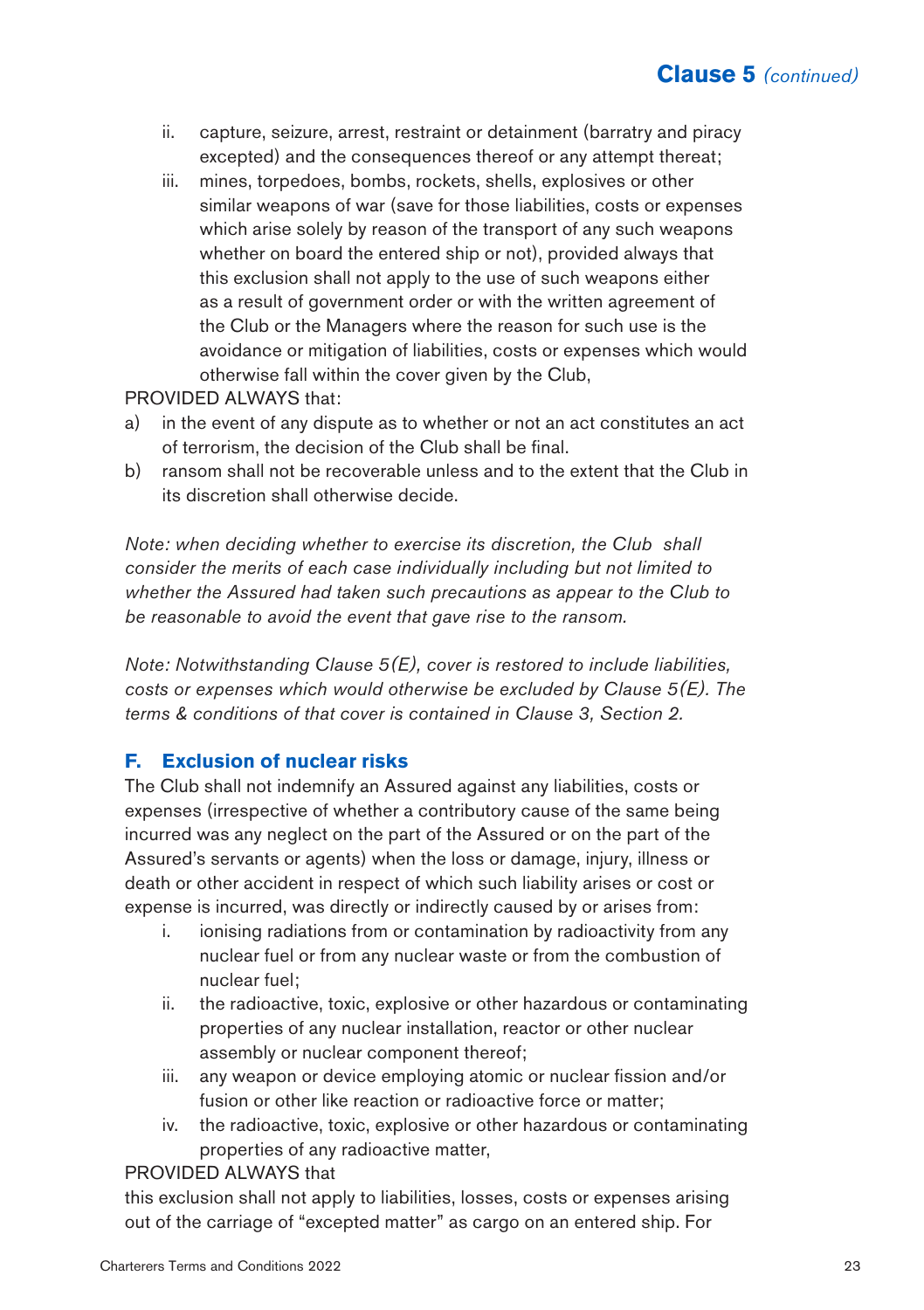this purpose "excepted matter" consists of certain radio isotopes, used in or intended to be used for any industrial, commercial, agricultural, medical or scientific purpose and such further exceptions as the Club may approve within the scope of the definition of "excepted matter" contained in the Nuclear Installations Act 1965 of the United Kingdom and any regulations made thereunder.

#### **G. Exclusion of loss of hire, freight, demurrage, etc.**

Subject to Sections 1, 15 and 18 of Clause 2, the Club shall not pay for:

- i. Loss of or damage to any equipment on board the entered ship or to any containers, lashings, stores or fuel thereon, to the extent that the same are owned or leased by the Assured or by any co-assured;
- ii. Claims by or against the Assured relating to loss of freight or hire of an entered ship unless such loss of freight or hire forms part of a claim recoverable from the Assured for liabilities in respect of cargo within the scope of these Terms & Conditions or is, with the written consent of the Managers, included in the settlement of such a claim;
- iii. Loss arising out of cancellation of a charter or other engagement of an entered ship;
- iv. Loss arising out of irrecoverable debts or out of the insolvency of any person, including insolvency of agents;
- v. Claims by or against the Assured relating to demurrage, or delay to an entered ship unless such demurrage or delay forms part of a claim recoverable from the Assured for liabilities in respect of cargo within the scope of these Terms & Conditions or is, with the written consent of the Managers, included in the settlement of such a claim.

### **H. Exclusion of certain operations**

Unless and to the extent that separate cover shall have been agreed between the Assured and the Managers in accordance with the provisions of Clause 4, the Club shall not be liable for any claim relating to liabilities, costs and expenses incurred by the Assured of:

- i. An entered ship which is a salvage tug or firefighting ship or other ship used or intended to be used for salvage or firefighting operations, when the claim arises out of any salvage or firefighting service or attempted salvage or firefighting service.
- ii. An entered ship which is constructed or adapted for the purpose of carrying, or is used to carry out drilling operations in connection with oil or gas exploration or production.
- iii. An entered ship which is used for operations of dredging, blasting, pile-driving, well-intervention, cable or pipe laying, construction, installation, maintenance work, core sampling, depositing of spoil, decommissioning, power generation or such other operations as the Managers may determine from time to time.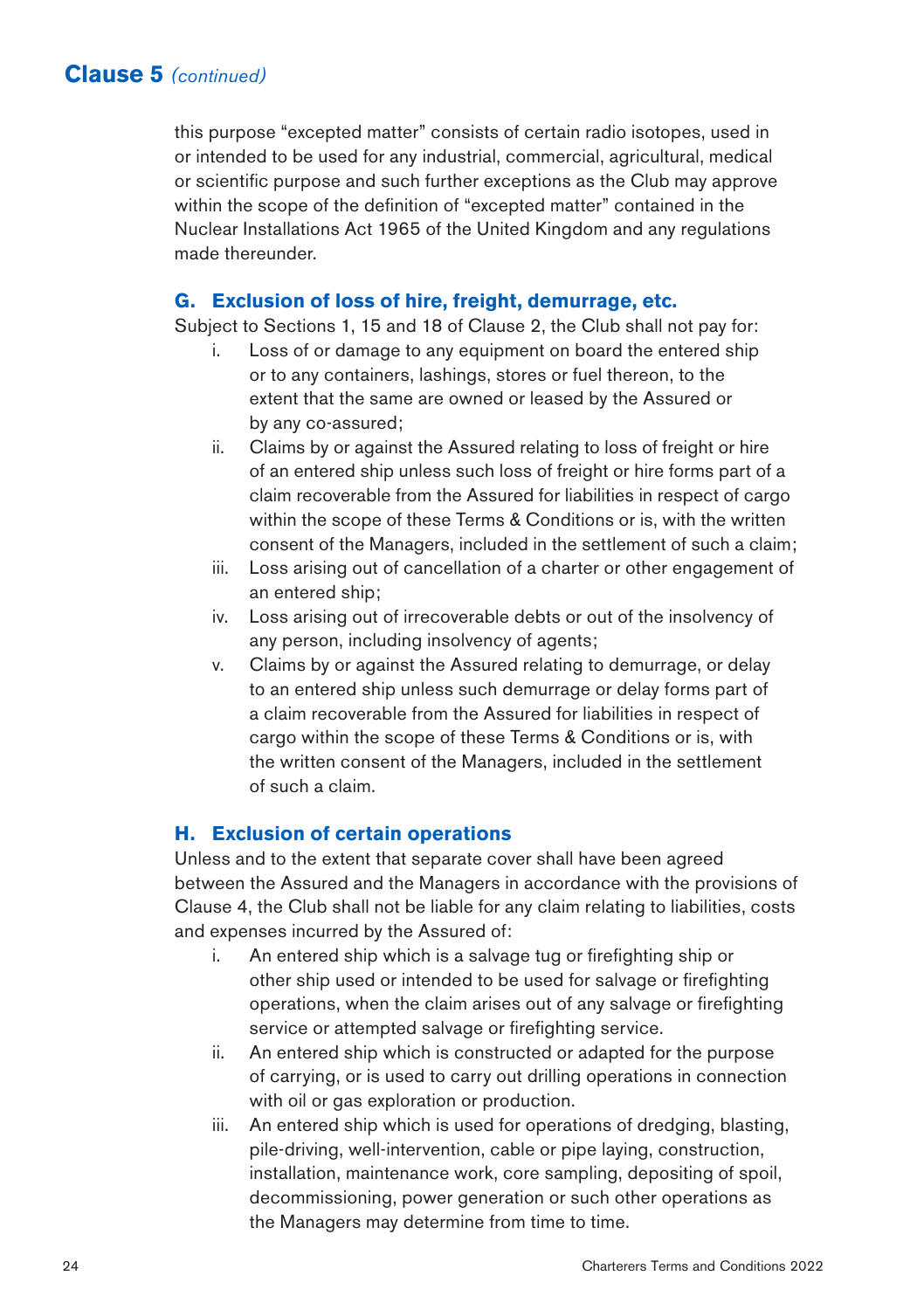- iv. An entered ship which is used for waste disposal or incineration operations.
- v. An entered ship which is used for or in connection with the operations of submarines, mini-submarines, diving bells or remotely operated vehicles, or underwater vessels or equipment, or an entered ship which is used for or in connection with professional or commercial diving operations.
- vi. An entered ship which is moored (otherwise than on a temporary basis) and is open to the public as a hotel, restaurant, bar or other place of entertainment.
- vii. An entered ship which is a semi-submersible heavy lift vessel or which is designed exclusively for the carriage of heavy lift cargo, save where the cargo is carried under a contract on unamended Heavycon terms or any similar terms approved in writing by the Managers.

#### **I. Double insurance**

The Club shall not, unless and to the extent that the Club in its discretion otherwise decides, be liable for any liabilities, costs or expenses recoverable under any other insurance or which would have been so recoverable:

- i. apart from any terms in such other insurance excluding or limiting liability on the ground of double insurance; and
- ii. if the ship had not been entered in the Club with cover against the risks set out in these Terms & Conditions.

### **J. Contraband, blockade running, unlawful trade, imprudent or hazardous operations**

No claim shall be recoverable from the Club if it arises out of or is consequent upon an entered ship carrying contraband, blockade running or being employed in an unlawful trade or if the Club, having regard to all the circumstances, shall be of the opinion that the carriage, trade or voyage was imprudent, unsafe, unduly hazardous or improper.

### **K. Classification, insurance and statutory requirements**

Unless otherwise agreed in writing between the Assured and the Managers, the following conditions are terms of the insurance of every entered ship:

- i. The Assured shall, on the date of the commencement of cover or the date upon which the entered ship is chartered, ensure that the entered ship
	- (a) is classed with a Classification Society approved by the Managers, and
	- (b) is insured for Owner's P&I risks with a P&I Club that is a member of the International Group of P&I Clubs or other liability insurer approved by the Club.
- ii. The Assured shall use best endeavours to ensure that the entered ship complies with all the rules, recommendations and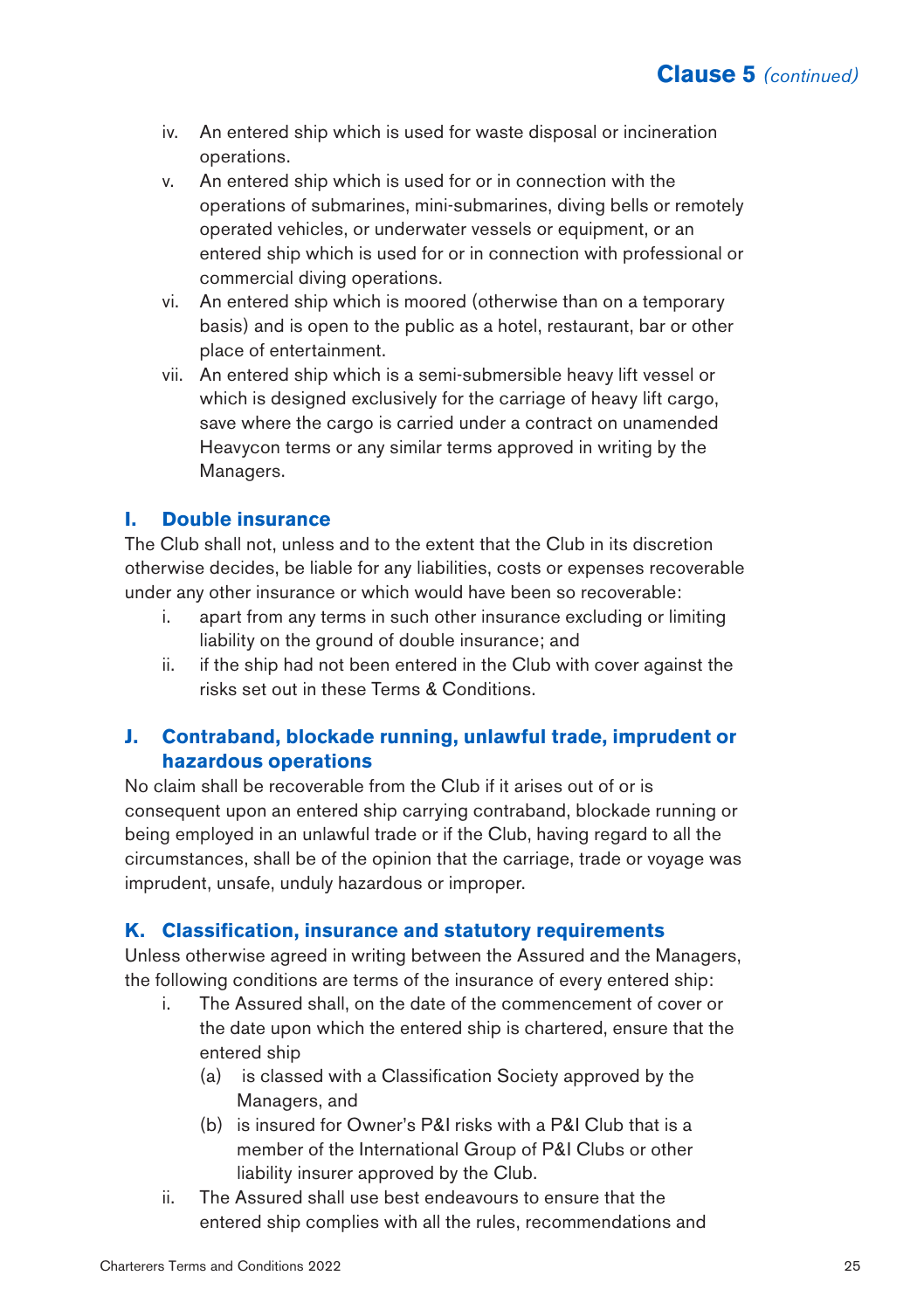requirements of the Classification Society relating to the entered ship within the time or times specified by the Society.

iii. The Assured shall use best endeavours to ensure that the entered ship complies with all statutory requirements of the state of the ship's flag relating to the construction, adaptation, condition, fitment, equipment and manning of the entered ship; and, at all times, maintain the validity of such statutory certificates as are issued by or on behalf of the state of the ship's flag in relation to such requirements and in relation to the International Safety Management (ISM) Code and the International Ship and Port Facility Security (ISPS) Code.

Unless and to the extent that the Club otherwise decides, an Assured shall not be entitled to any recovery from the Club in respect of any claim arising during a period when that Assured is not fulfilling or has not fulfilled those conditions.

#### **L. Marine Insurance Act 1906 and Insurance Act 2015**

- i. Subject to ii) below, these Terms & Conditions and all contracts of insurance between the Club and the Assured shall be subject to and incorporate the provisions of the Marine Insurance Act, 1906 and the Insurance Act 2015 of the United Kingdom and any statutory modifications thereto except insofar as such Acts or modifications may have been excluded by these Terms & Conditions or by any term of such contracts.
- ii. The following provisions of the Insurance Act 2015 ("the Act") are excluded from these Terms & Conditions and any contract of insurance between the Club and the Assured:
	- a) Section 8 of the Act is excluded. As a result any breach of the duty of fair presentation by the Assured shall entitle the Club to avoid the policy, regardless of whether the breach of the duty of fair presentation is innocent, deliberate or reckless.
	- b) Section 10 of the Act is excluded. As a result all warranties in these Terms & Conditions or any such contract of insurance must be strictly complied with and if the Assured fails to comply with any such warranty the Club shall be discharged from liability from the date of the breach, regardless of whether the breach is subsequently remedied.
	- c) Section 11 of the Act is excluded. As a result these Terms & Conditions and all terms of the contract of insurance between the Club and the Assured, including terms which would tend to reduce the risk of loss of a particular kind, loss at a particular location and/or loss at a particular time, must be strictly complied with and if the Assured fails to comply with any such term, the Club's liability may be excluded, limited or discharged in accordance with these Terms & Conditions notwithstanding that the failure to comply could not have increased the risk of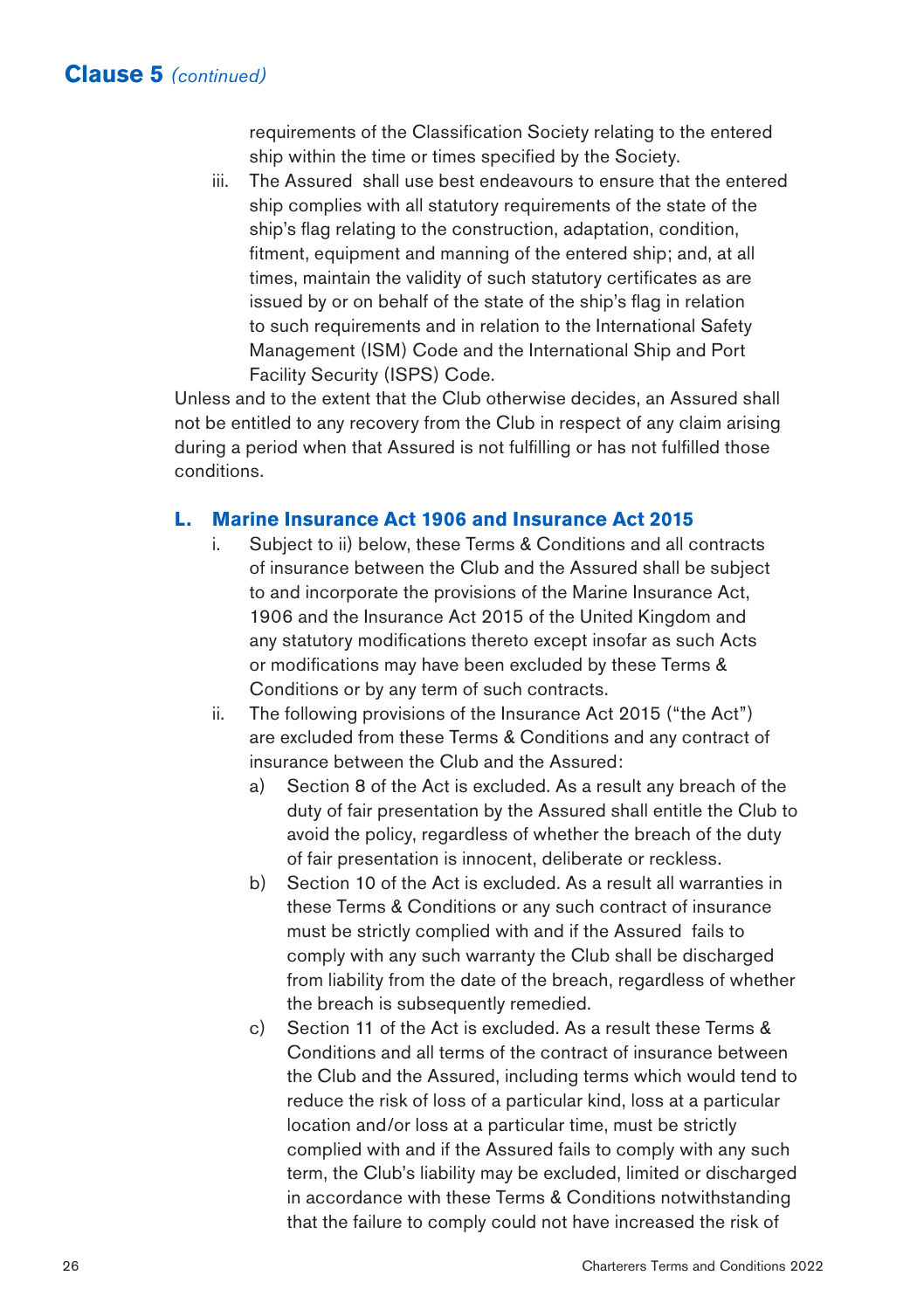the loss which actually occurred in the circumstances in which it occurred.

- d) Section 13 of the Act is excluded. As a result the Club shall be entitled to exercise its right to terminate the contract of insurance in respect of the Assured and all co-assureds in the event that a fraudulent claim is submitted by or on behalf of the Assured and/or any co-assured.
- e) Section 13A of the Act is excluded: As a result these Terms & Conditions and all terms of the contract of insurance between the Club and the Assured shall not be subject to or shall the Club be in breach of any implied term that it will pay any sums due in respect of a claim within a reasonable time save where the breach is deliberate or reckless and Section 13A of the Act is excluded to this extent.
- f) Section 14 of the Act is excluded. As a result, the contract of insurance between the Club and the Assured shall be deemed to be a contract of the utmost good faith, and any breach of the duty of utmost good faith shall entitle the Club to avoid the contract of insurance.

### **M. Obligation to sue and labour**

Upon the occurrence of any casualty, event or matter liable to give rise to a claim by an Assured upon the Club, it shall be the duty of the Assured and its agents to take and to continue to take all such steps as may be reasonable for the purpose of averting or minimizing any expense or liability in respect whereof it may be insured by the Club. In the event that an Assured commits any breach of this obligation, the Club may in its discretion reject any claim by the Assured against the Club arising out of the casualty, event or matter, or reduce the sum payable by the Club in respect thereof by such amount as it may determine.

### **N. Obligations with regard to claims**

- i. An Assured must promptly notify the Club of every casualty, event or claim upon it which is liable to give rise to a claim upon the Club, and of every event or matter which is liable to cause the Assured to incur liabilities, costs or expenses for which it may be insured by the Club.
- ii. An Assured must promptly notify the Club of every survey or opportunity for survey in connection with a matter referred to under (i).
- iii. An Assured must at all times promptly notify the Managers of any information, documents or reports in its or its agents' possession, power or knowledge relevant to such casualty, event or matter as is referred to under (i) and shall further, whenever so requested by the Managers, promptly produce to the Club and/or allow the Club or its agents to inspect, copy or photograph, all relevant documents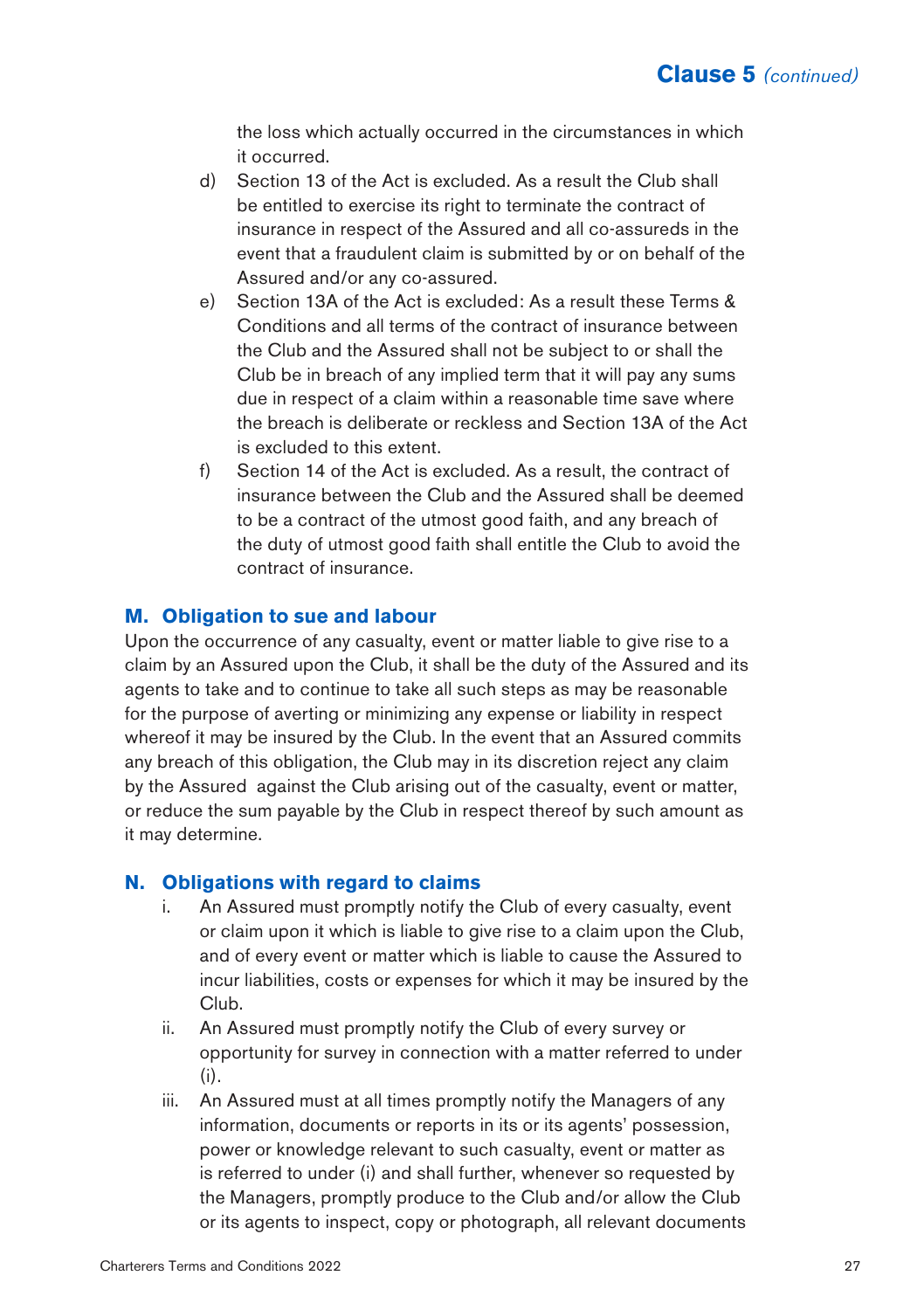of whatsoever nature in its or its agents' possession or power and shall further permit the Club or its agents to interview any servant, agent or other person who may have been employed by the Assured at the material time or at any time thereafter or whom the Club may consider likely to have any direct or indirect knowledge of the matter or who may have been under a duty at any time to report to the Assured in connection therewith.

iv. An Assured shall not settle or admit liability for any claim for which it may be insured by the Club without the prior written consent of the Managers.

In the event that an Assured commits any breach of its obligations referred to in (i) to (iv) above, the Club may in its discretion reject any claim by the Assured against the Club arising out of the casualty, event or matter, or reduce the sum payable by the Club in respect thereof by such amount as it may determine.

# **O. Time bar**

#### In the event that:

- i. an Assured fails to notify the Club of any casualty, event or claim referred to in paragraph (N) (i) of this Clause within one year after it has knowledge thereof; or
- ii. an Assured fails to submit a claim to the Club for reimbursement of any liabilities, costs or expenses within one year after discharging or settling the same, the Assured's claim against the Club shall be discharged and the Club shall be under no further liability in respect thereof unless the Club in its discretion shall otherwise determine.

# **P. Recoveries, savings and no waiver by the Assured and subrogation**

- i. Unless otherwise agreed in writing by the Managers, where the Club has paid a claim to or on behalf of an Assured, the whole of any recovery from a third party in respect of that claim shall be credited and paid to the Club up to an amount corresponding with the sum paid by the Club together with any interest element on that sum comprised in the recovery, provided however that where, because of a deductible in its terms of entry, the Assured has contributed to settlement of the claim, any such interest element shall be apportioned between the Assured and the Club taking into account the payments made by each and the dates on which those payments were made.
- ii. Unless otherwise agreed in writing by the Managers, where the Assured, as a result of an event for which it is covered by the Club, has obtained extra revenue or saved costs or expenses which would otherwise have been incurred and which would not have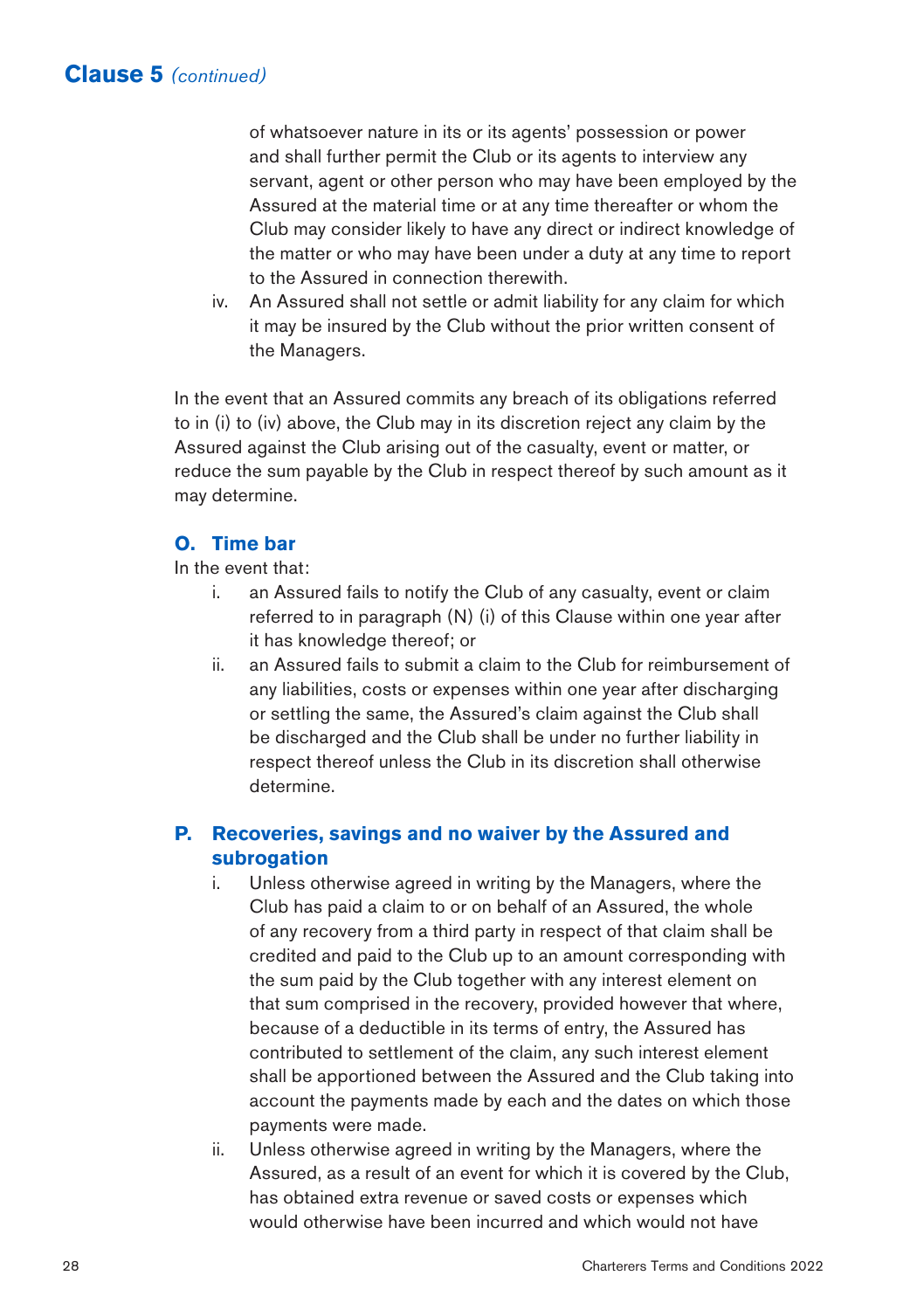been covered by the Club, the Club may deduct from the sum otherwise payable to the Assured an amount corresponding to the benefit obtained.

- iii. Unless otherwise agreed in writing by the Managers, the Assured must not waive in any manner whatsoever the right to exclude, defend or limit liability and/or any rights of recourse against any party otherwise available to the Assured;
- iv. Unless otherwise agreed in writing by the Managers, where the Club has paid a claim to or on behalf of an Assured, the Club shall be subrogated to the rights of the Assured in respect of the claim to the extent of that payment, including the right to any interest accruing on that amount prior to its recovery and the right to recover any costs incurred in relation to the exercise of such rights.

#### **Q. Survey and audit**

The Club may, for its sole benefit, conduct a survey of the condition, operation or trading of the entered ship, or audit of the Assured's management systems, at any time. If the survey or audit demonstrates that the condition, operation or trading of the entered ship, or the Assured's management systems are not satisfactory, the Assured shall indemnify the Club against the cost of the survey or audit, and the Club shall be entitled to terminate or restrict cover until the condition, operation and trading of the entered ship, and the Assured's management systems are satisfactory.

#### **R. Electronic communication**

The Club's logs and records of any electronic communication sent or received by the Club shall, in the absence of manifest error, be conclusive evidence of such communication and of its despatch or receipt.

#### **S. Interest**

In no case shall interest be paid upon sums due from the Club.

#### **T. Sanctions**

- i. The Club shall not indemnify an Assured against any liabilities, costs or expenses where the provision of cover, the payment of any claim or the provision of any benefit in respect of those liabilities, costs or expenses may expose the Club to the risk of any sanction, prohibition, restriction or adverse action by any competent authority or government.
- ii. The Assured shall in no circumstances be entitled to recover from the Club that part of any liabilities, costs or expenses which is not recovered by the Club from any reinsurer because of a shortfall in recovery from such reinsurer by reason of any sanction, prohibition or adverse action by a competent authority or government or the risk thereof if payment were to be made by such reinsurer. For the purposes of this paragraph, "shortfall" includes, but is not limited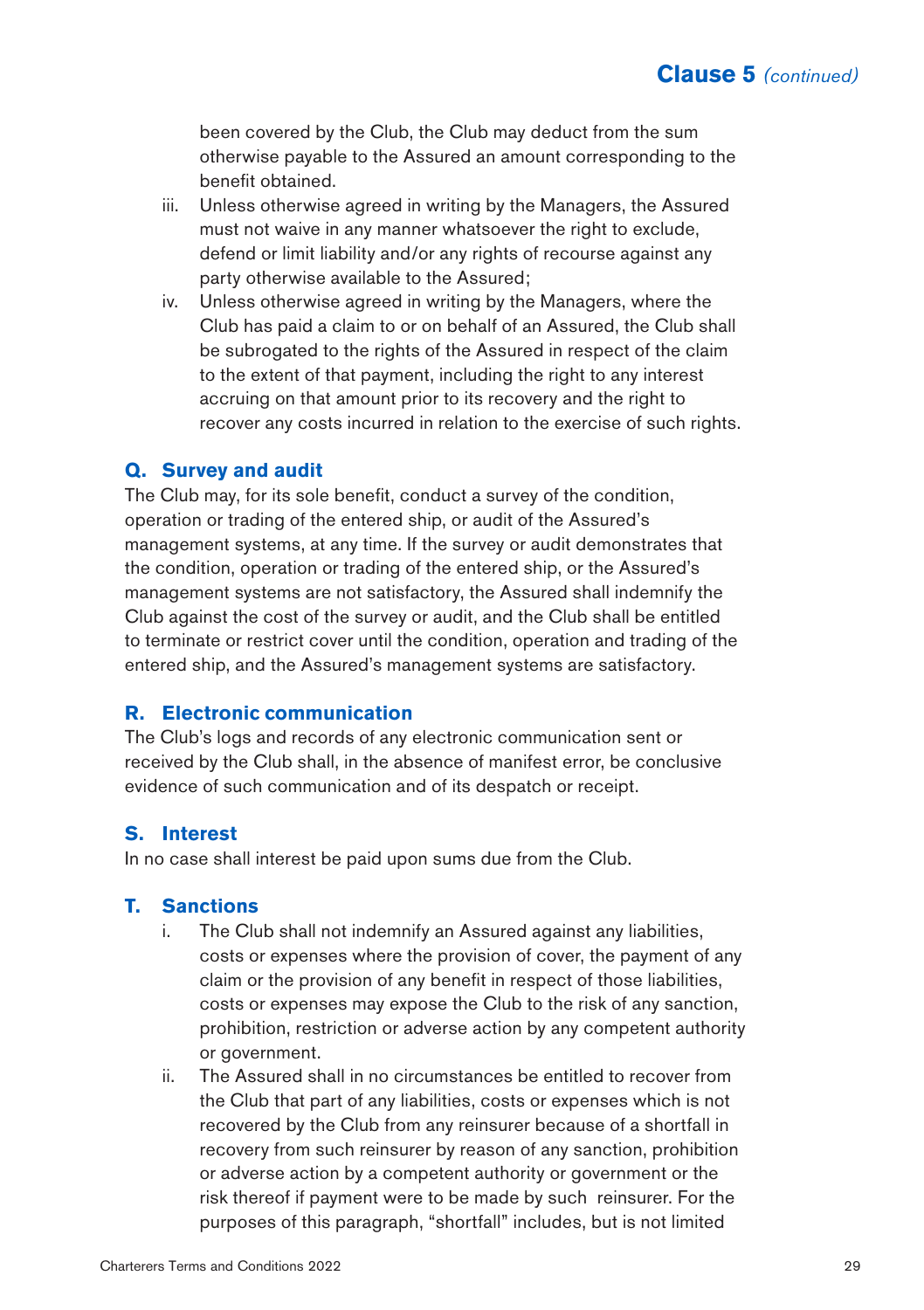to, any failure or delay in recovery by the Club by reason of the said reinsurer delaying payment or making payment into a designated account in compliance with the requirements of any competent authority or government.

iii. Notwithstanding, and without prejudice to, any other provisions of these Terms & Conditions, the Club may terminate the insurance of an Assured in respect of any and all ships entered by it where, in the opinion of the Club, the Assured has exposed or will expose the Club to a material risk of being or becoming subject to a sanction, prohibition, restriction or other adverse action by a competent authority or government, which may materially affect the Club.

### **U. Regulations by the Club**

The Club may make regulations prescribing the conditions or forms of contracts, such as contracts of carriage or other contracts, either generally or for use in any particular trade or at any particular port or place, as the situation may require. Such regulation shall take effect forthwith upon issuance of the regulation unless otherwise decided by the Managers in writing and shall be deemed to be incorporated in these Terms and Conditions from the beginning of the policy year next following the time and date of the taking effect of such regulation. Notice of issuance of regulation made pursuant to this Clause shall be sent to every Assured by post or by electronic transmission. If any Assured shall commit a breach of any regulation, the Directors may reject or reduce any claim made by the Assured to the extent to which it would not have arisen if it had complied with the regulation and may further impose such terms upon it as they may think fit as a condition of the continuance of the entry of the Assured's ship or ships in the Association.

*Note. Current regulations can be found in Appendix III*

### **V. Contractual liabilities**

Where an Assured's or a co-assured's liabilities or costs or expenses are incurred under the terms of a contract which would not have arisen but for the terms of that contract, such liabilities, costs or expense are not covered by the Club unless and to the extent that those terms have been approved in writing by the Club with the Assured.

### **W. Precious objects**

Unless and to the extent that the Assured has obtained appropriate separate cover by agreement with the Club in writing, there shall be no recovery from the Club in respect of claims relating to cash, negotiable instruments, precious or rare metals or stones, valuables or objects of a rare or precious nature.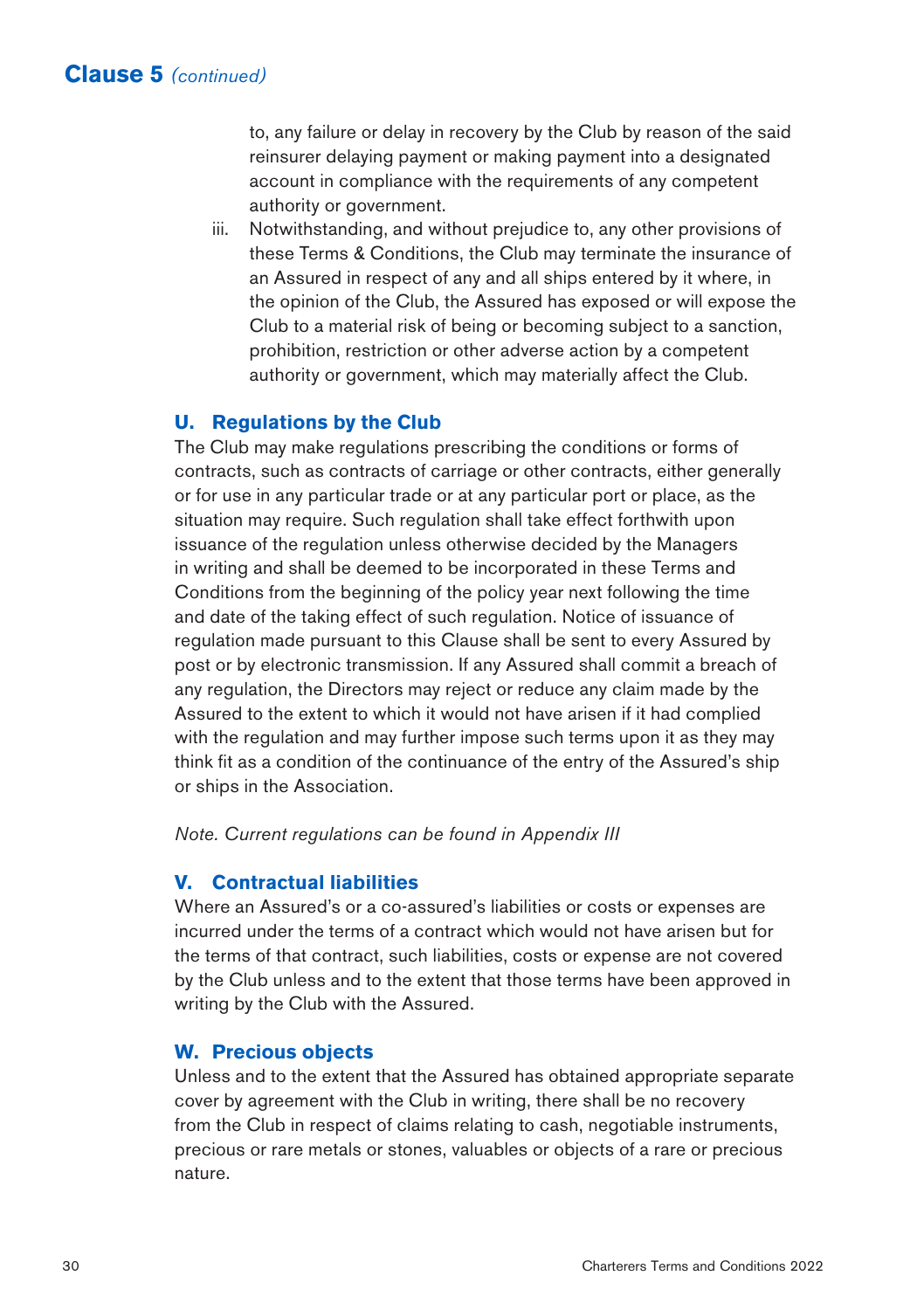### **X. Marine Cyber Endorsement LMA5403**

- 1. Subject only to paragraph 3 below, in no case shall this insurance cover loss, damage, liability or expense directly or indirectly caused by or contributed to by or arising from the use or operation, as a means for inflicting harm, of any computer, computer system, computer software programme, malicious code, computer virus, computer process or any other electronic system.
- 2. Subject to the conditions, limitations and exclusions of the policy to which this clause attaches, the indemnity otherwise recoverable hereunder shall not be prejudiced by the use or operation of any computer, computer system, computer software programme, computer process or any other electronic system, if such use or operation is not as a means for inflicting harm.
- 3. Where this clause is endorsed on policies covering risks of war, civil war, revolution, rebellion, insurrection, or civil strife arising therefrom, or any hostile act by or against a belligerent power, or terrorism or any person acting from a political motive, paragraph 1 shall not operate to exclude losses (which would otherwise be covered) arising from the use of any computer, computer system or computer software programme or any other electronic system in the launch and/or guidance system and/or firing mechanism of any weapon or missile.

# **Y. Exclusion of Communicable Disease risks following a Public Health Emergency of International Concern (PHEIC) (based on market cover JL2021-014)**

This clause shall be paramount and shall override anything contained in this insurance inconsistent therewith.

- 1. In the event that the World Health Organization ('WHO') has determined an outbreak of a Communicable Disease to be a Public Health Emergency of International Concern (a 'Declared Communicable Disease'), no coverage will be provided under this insurance for any loss, damage, liability, cost or expense directly arising from any transmission or alleged transmission of the Declared Communicable Disease.
- 2. The exclusion in paragraph 1 above will not apply to any liability of the Assured otherwise covered by this insurance where the liability directly arises from an identified instance of a transmission of a Declared Communicable Disease and where the Assured proves that identified instance of a transmission took place before the date of determination by the WHO of the Declared Communicable Disease.
- 3. However even if the requirements of paragraph 2 above are met, no coverage will be provided under this insurance for any:
	- A. liability, cost or expense to identify, clean up, detoxify, remove, monitor, or test for the Declared Communicable Disease whether the measures are preventative or remedial;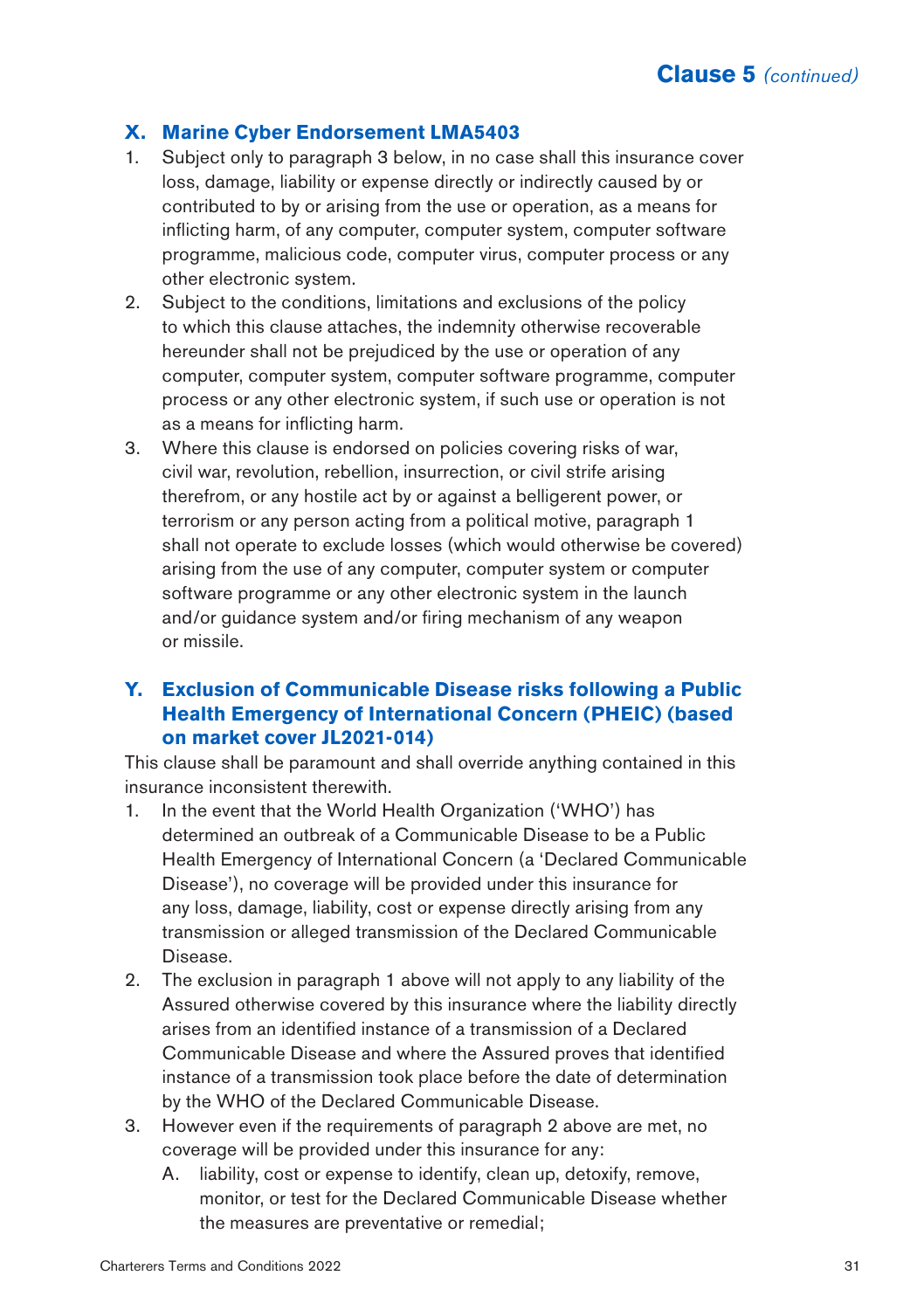- B. liability for or loss, cost or expense arising out of any loss of revenue, loss of hire, business interruption, loss of market, delay or any indirect financial loss, howsoever described, as a result of the Declared Communicable Disease;
- C. loss, damage, liability, cost or expense caused by or arising out of fear of or the threat of the Declared Communicable Disease.
- 4. For the purpose of this Clause, Communicable Disease means any disease, known or unknown, which can be transmitted by means of any substance or agent from any organism to another organism where:
	- A. the substance or agent includes but is not limited to a virus, bacterium, parasite or other organism or any variation or mutation of any of the foregoing, whether deemed living or not, and
	- B. the method of transmission, whether direct or indirect, includes but is not limited to human touch or contact, airborne transmission, bodily fluid transmission, transmission to or from or via any solid object or surface or liquid or gas, and
	- C. the disease, substance or agent may, acting alone or in conjunction with other co-morbidities, conditions, genetic susceptibilities, or with the human immune system, cause death, illness or bodily harm or temporarily or permanently impair human physical or mental health or adversely affect the value of or safe use of property of any kind.
- 5. This endorsement shall not extend this insurance to cover any liability which would not have been covered under this insurance had this endorsement not been attached.

All other terms, conditions and limitations of the insurance remain the same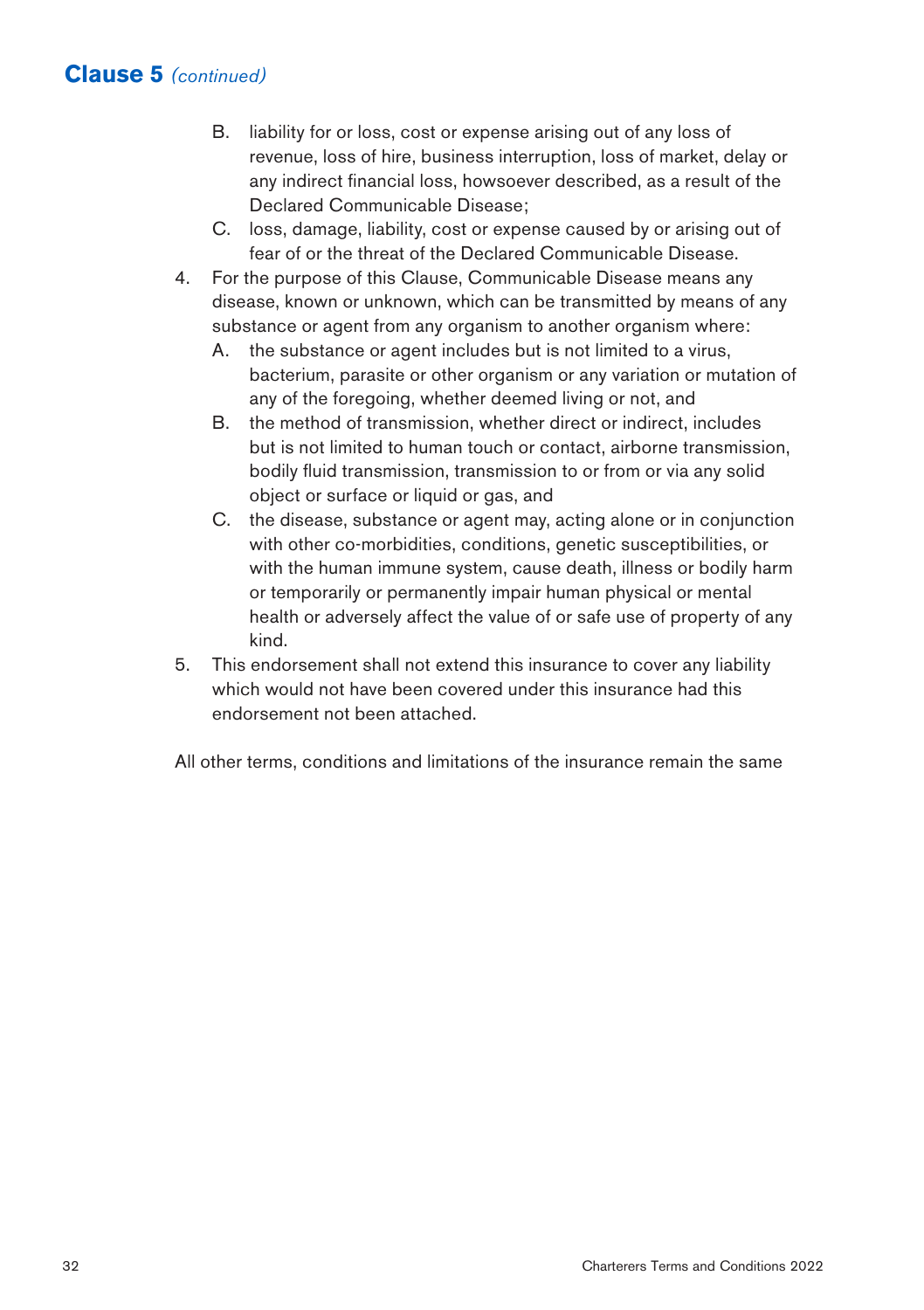# **Assureds and Successors Bound by Terms & Conditions**

- A. All contracts of insurance effected by the Club shall, save and insofar as they contain any special terms inconsistent herewith, be deemed to incorporate and shall incorporate all the provisions of these Terms & Conditions.
- B. An Assured or other person (including an insurer to be reinsured under Clause 11) by whom or on whose behalf an application is made for insurance or reinsurance by the Club shall be deemed to have agreed not only on its own behalf but also on behalf of its successors and each of them that both it and they will in every respect be subject to and bound by the provisions of these Terms & Conditions and by any contract of insurance with the Club.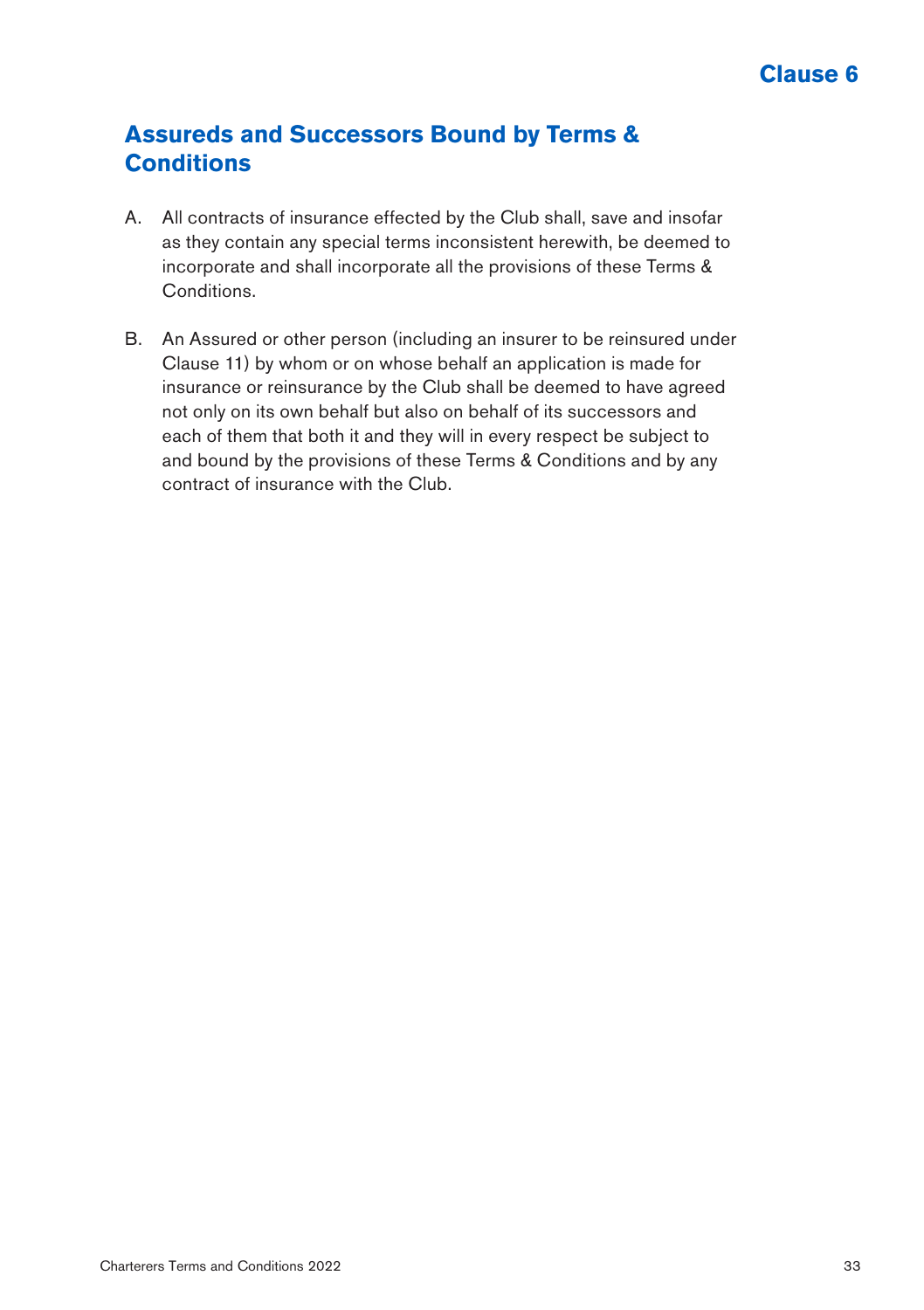# **Clause 7**

# **Applications for Insurance**

- A. The Applicant Assured must make to the Managers a fair presentation of the risks by providing the Managers with all circumstances which the Applicant Assured knows or ought to know would influence the Club in deciding whether and on what terms to provide cover,
- B. The Applicant Assured and its agent shall ensure that every material representation as to a matter of fact is substantially correct, and every material representation as to a matter of expectation or belief is made in good faith.
- C. In accordance with Clause 5L of these Terms & Conditions, Section 8 of the Insurance Act 2015 is excluded. Any breach of paragraphs A and B above shall entitle the Club to avoid the contract of insurance, regardless of whether the breach is innocent, deliberate or reckless.
- D. The Assured is obliged to disclose every change in circumstance which the Assured or its agent knows or ought to know alters or may alter the risks covered by the Club. Upon such disclosure, or failure to disclose, the Managers may amend the Assured's premium or terms of entry, or terminate the policy in respect of such ship with effect from the time of disclosure or failure to disclose.
- E. The Managers shall be entitled, in their discretion and without assigning any reason, to refuse any application for the entry of a ship for insurance in the Club whether or not the Applicant Assured of such a ship is a Member.
- F. Unless otherwise agreed in writing by the Managers, and without prejudice to the generality of this Clause, the following additional requirements apply to entries where, upon written agreement between the Assured and the Managers, the Assured may declare risks in arrears:
	- i. the Assured warrants that all ships chartered by the Assured and/ or its affiliate or associate during the policy year shall be entered solely with the Club.
	- ii. declarations by the Assured shall be made no later than 90 days or such other period as it is agreed in writing by the Managers from the date the Assured becomes Charterer.
	- iii. a breach of any of the conditions in i) and ii) above shall entitle the Club to amend the Assured's premium or other terms of entry, including but not limited to declining or restricting cover, or to terminate the insurance effective from the expiry of 7 days' notice.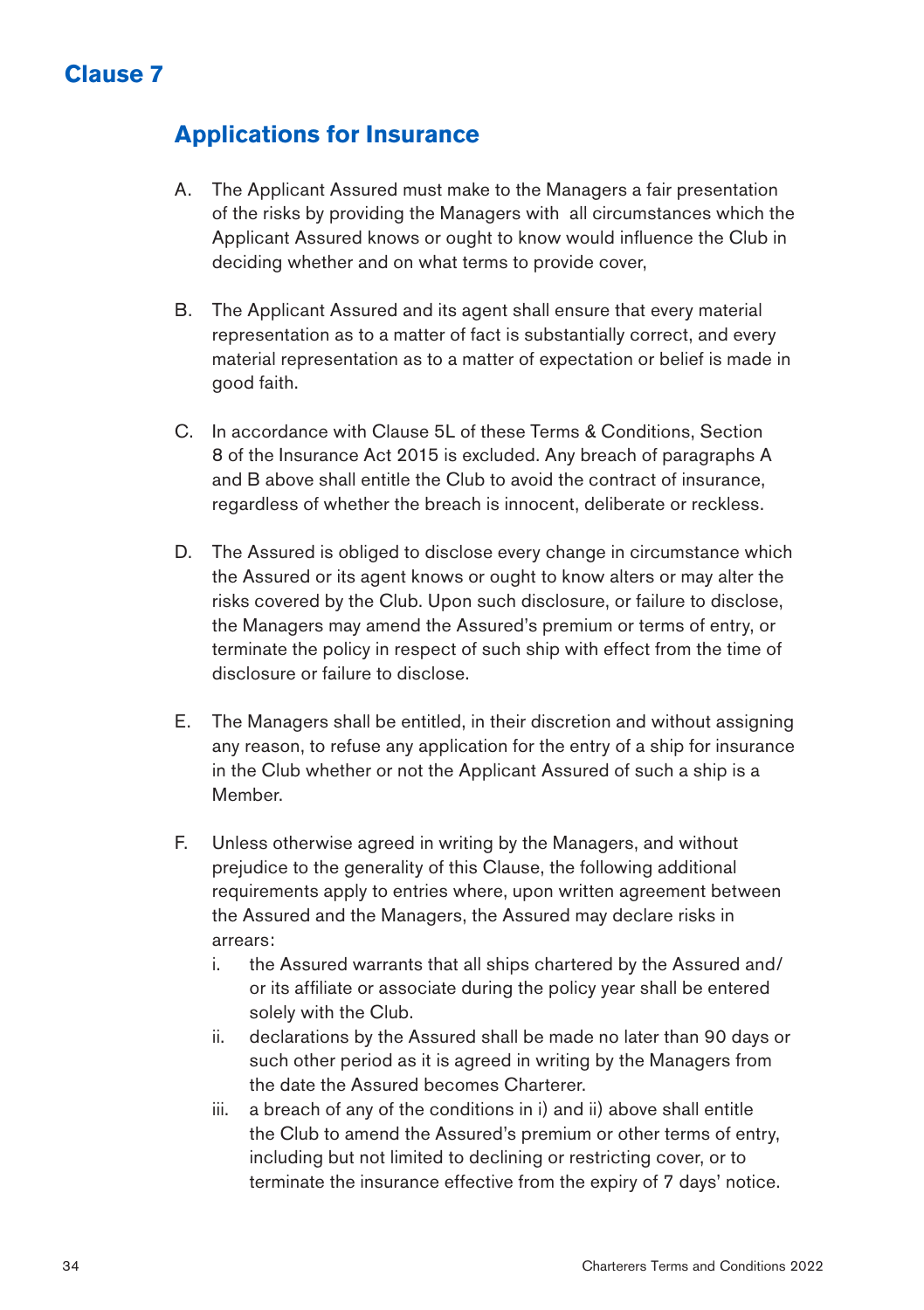### **Premium, Payment and Premium Tax**

- A. Before an application is accepted for the entry of a ship, the Applicant Assured and the Managers shall agree the amount of the premium and the time or times at which it is payable. In deciding upon the premium amount for any ship the Managers may take into account all matters which they may consider relevant including (without prejudice to the generality of the foregoing) the degree of risk estimated to be involved in the proposed insurance.
- B. If the application is accepted, the Assured shall be bound to pay and shall pay to the Club the premium agreed with the Managers and at such time or times as the Managers shall have specified.
- C. No claim of any kind whatsoever by an Assured against the Club shall constitute any set-off against premium or other sums of whatsoever nature due to the Club or shall entitle an Assured to withhold or delay payment of any such sum.
- D. Without prejudice to the rights and remedies of the Club under these Terms & Conditions and in particular Clauses 18 to 20 inclusive, if any premium or part thereof or any other sum of whatsoever nature due from any Assured is not paid by such Assured on or before the date specified for payment thereof, such Assured shall pay interest on the amount not so paid from and including the date so specified to the date of payment at such rate as the Club may from time to time determine, but the Club may also waive payment of such interest in whole or in part.
- E. The Club shall have a lien or other right of action against any ship entered by the Assured and any property owned by the Assured in respect of any sum of whatsoever nature owed by it to any of the Clubs, notwithstanding that the cover of the Assured or in respect of any ship entered by it may have ceased or been terminated or cancelled.
- F. An Assured shall pay on demand to the Club or to its order the amount of any premium tax or other tax levied on or in connection with the insurance or reinsurance provided by the Club to the Assured which the Club determines it or the Assured has or may become liable, and shall indemnify the Club and hold it harmless in respect of any loss, damage, liability, cost or expense which it may incur in respect of such premium tax or other similar tax.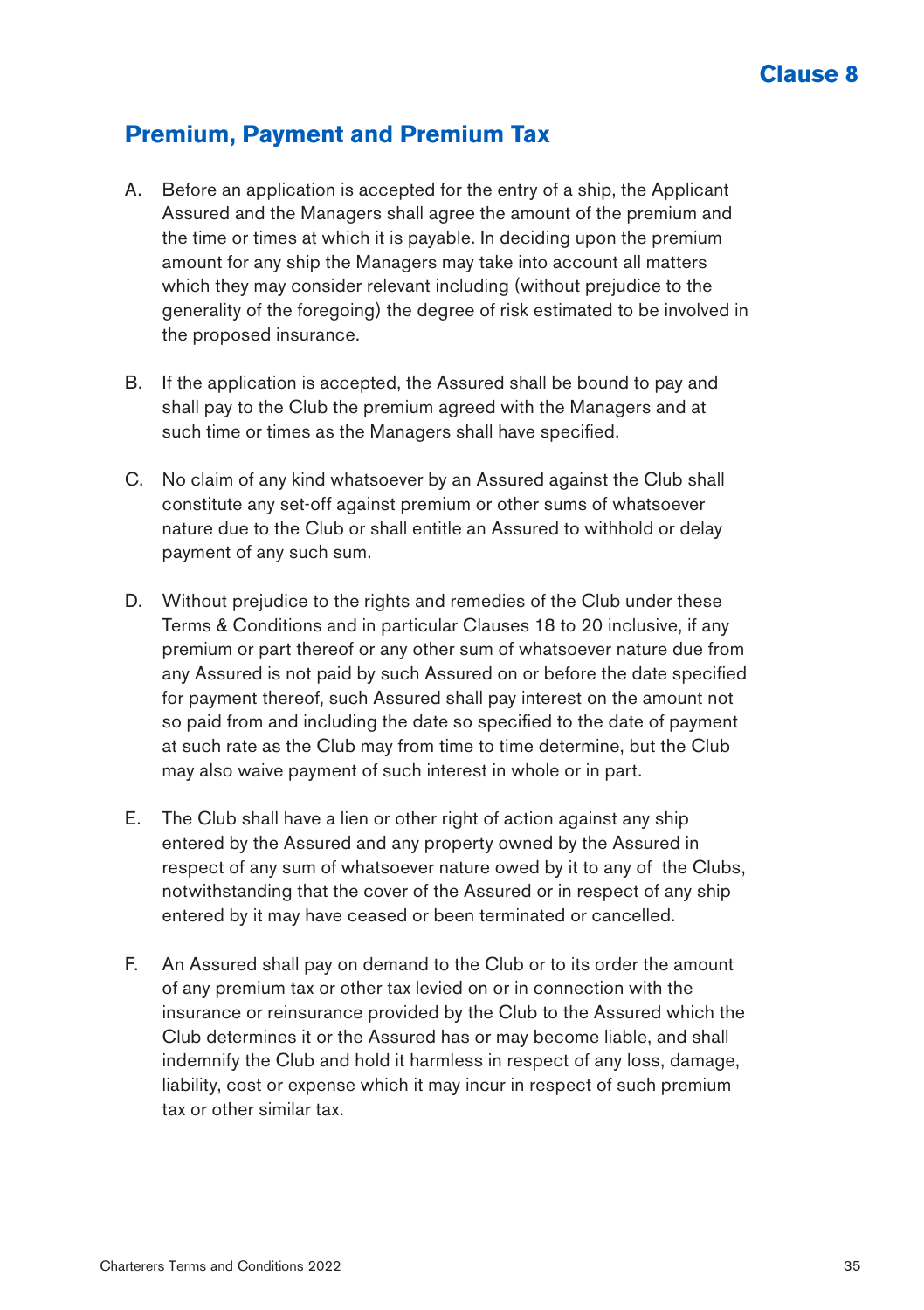# **Co-Assureds**

- A. The Managers may accept the entry of any ship upon terms that within the limits and upon the conditions set out in this Clause, the benefit of the cover afforded by the Club to the Assured in respect of that ship shall be extended to persons or companies named as co-assureds with that Assured under the same entry. PROVIDED ALWAYS that:
	- i) Unless otherwise agreed in writing by the Managers, the Assured and all co-assureds shall be jointly and severally liable to pay all Premium or other sums due to the Club in respect of such entry.
	- ii) The cover afforded under this Clause 9 A shall extend only to risks, liabilities and expenses arising out of operations and/or activities customarily carried on by or at the risk and responsibility of a Charterer and which are within the scope of the cover afforded by the Rules and any special terms set out in the Certificate of Entry.
- B. Unless and to the extent that separate cover has been agreed in writing with the Assured by the Managers, the benefit of the cover extended to co-assureds in accordance with Clause 9A shall be limited to reimbursement of claims relating to liabilities, costs or expenses incurred by them to the extent that the Assured
	- (i) would have incurred the same liabilities, costs and expenses if the same claims had been pursued against it and
	- (ii) would thereafter have been entitled to obtain reimbursement from the Club in accordance with the terms of entry of the entered ship in the Club.
- C. The total liability of the Club in respect of any one event to the Assured and to all co-assureds to whom the benefit of the Assured's cover has been extended in accordance with this Clause shall not exceed such sum as would have been recoverable from the Club in respect of such event by the Assured, and the receipt by the Assured or any coassureds of that sum or of separate payments by the Club amounting in aggregate to that sum shall be a full and sufficient discharge of the Club's liability.
- D. The failure by the Assured or any co-assured to disclose material information within its knowledge shall be deemed to have been failure of the Assured and all co-assureds;
- E. Conduct of the Assured or any of the co-assureds under this Clause which would have entitled the Club to decline to indemnify it shall be deemed the conduct of the Assured and all co-assureds under the same entry.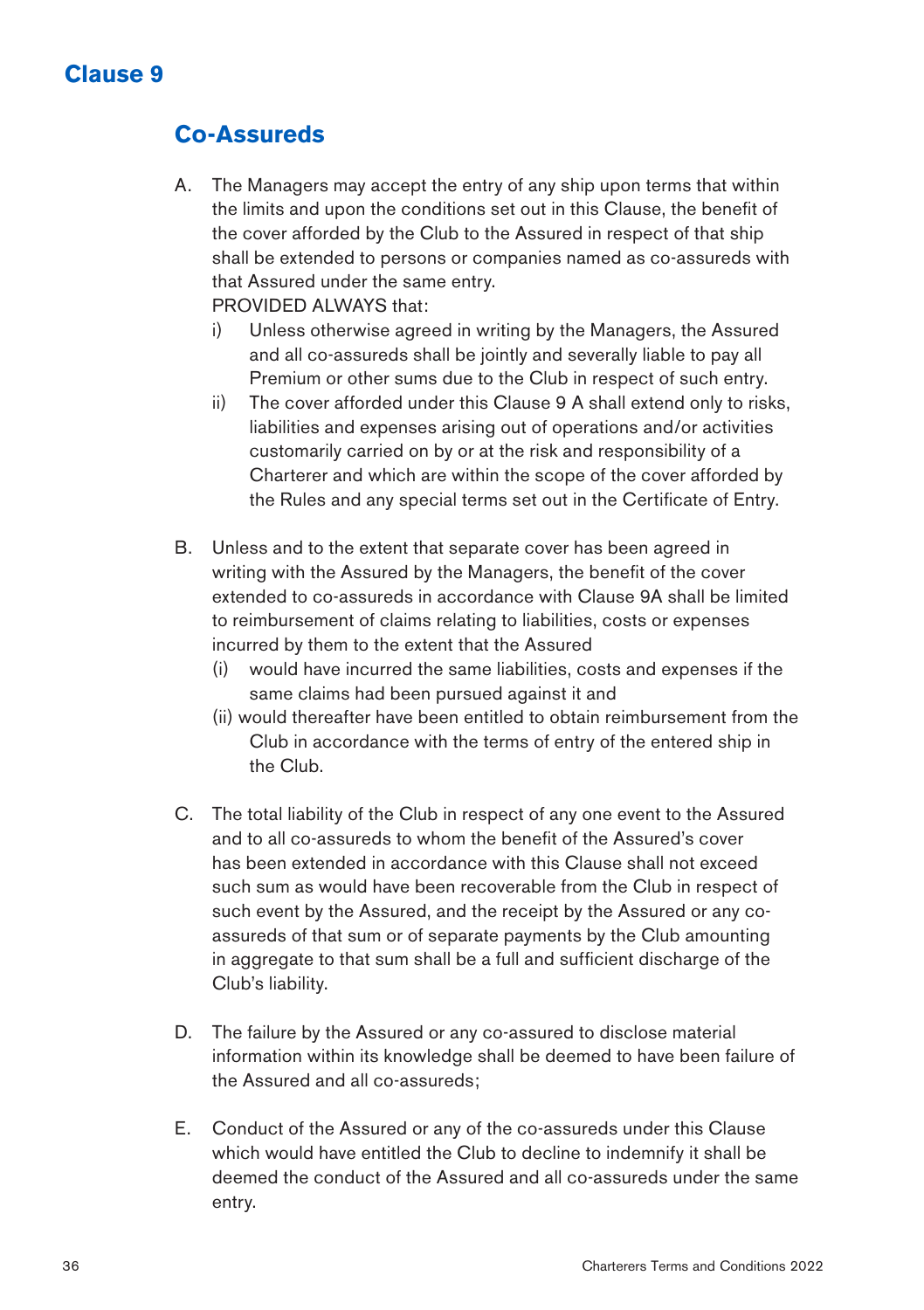- F. Any failure by the Assured or any one of the co-assureds to comply with any of the obligations under these Terms & Conditions, shall be deemed to be a failure of the Assured and all co-assureds.
- G. Any provision of these Clauses which would entitle the Club to reject or reduce recovery in respect of the Assured or one of the co-assureds shall be deemed to apply to the Assured and all co-assureds.
- H. Unless the Managers have otherwise agreed in writing, the contents of any communication from or on behalf of the Club to the Assured and any co-assured shall be deemed to be within the knowledge of the Assured and all co-assureds, and any communication from the Assured or any co-assured to the Club, the Managers or their agents shall be deemed to have been made with the full approval of the Assured and all coassureds.
- I. Notice served on the Assured or any co-assured by the Club pursuant to Clause 25 shall be deemed to be served on the Assured and all coassureds.
- J. There shall be no reimbursement from the Club of claims relating to any liabilities, costs, expenses or disputes among the Assured and coassureds.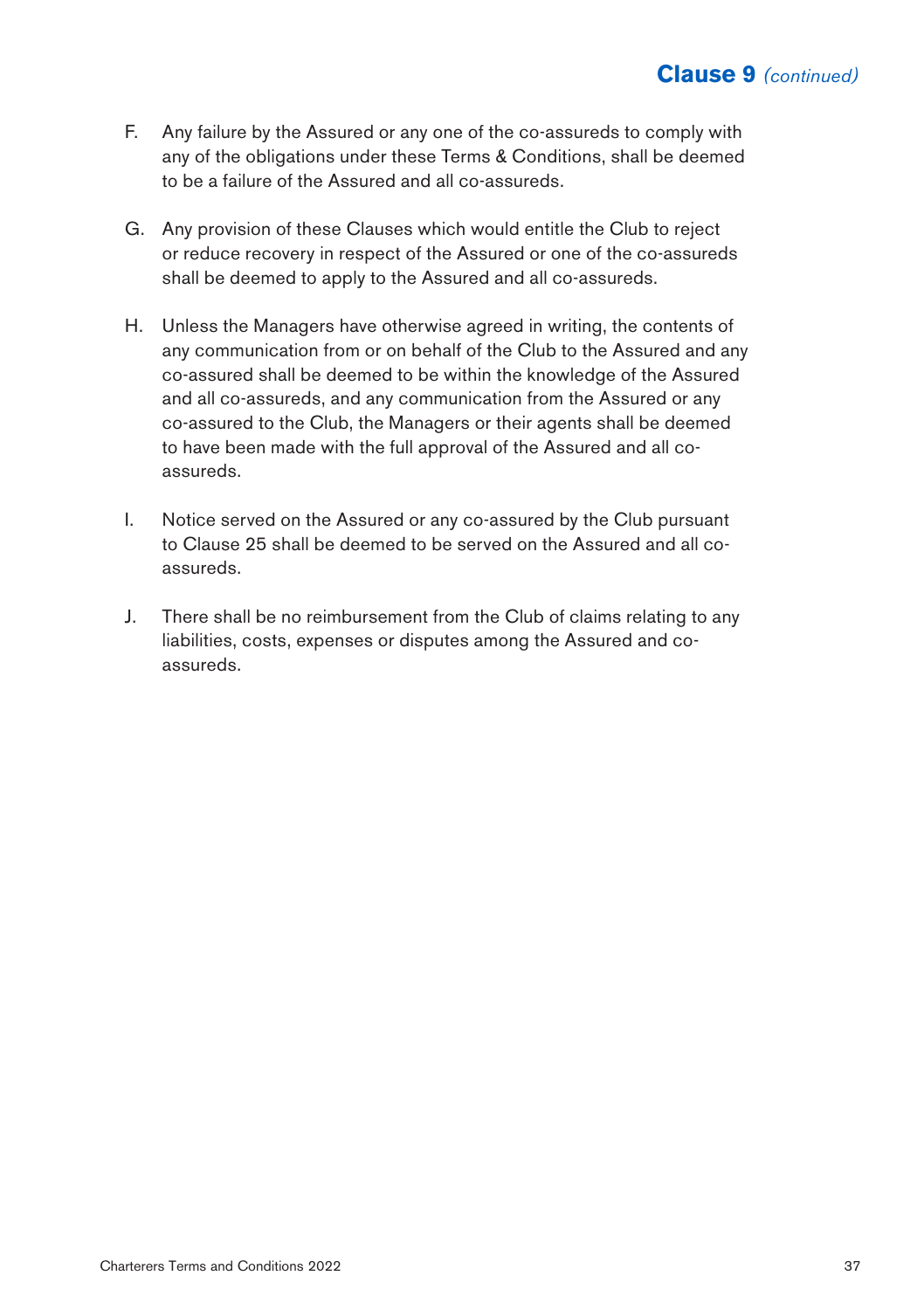### **Certificate of Entry and Endorsement Slip**

- A. As soon as reasonably practicable after accepting an application for the entry of a ship for insurance in the Club and at the commencement of each subsequent policy year during which such entry continues, the Managers shall issue to the Assured of such ship a certificate of entry in such form as may from time to time be prescribed by the Managers but so that such certificate of entry shall state the date of the commencement of the period of insurance or the policy year as the case may be and the terms and conditions on which the ship has been accepted for insurance.
- B. If at any other time or from time to time the Managers and the Assured of any ship entered for insurance shall agree to vary the terms relating to the entered ship, the Managers shall, as soon as reasonably practicable thereafter, issue to the Assured of such ship an endorsement slip stating the terms of such variation and the date from which such variation is to be effective.
- C. Every certificate of entry and every endorsement slip issued as aforesaid shall be conclusive evidence and binding for all purposes as to the commencement of the period of insurance, as to the terms and conditions on which the ship has been entered for insurance, and as to the terms of any variation and the date from which such variation is to be effective; provided that in the event that any certificate of entry or any endorsement slip shall in the opinion of the Managers contain any error or omission the Managers may in their discretion issue a new certificate of entry or a new endorsement slip which shall be conclusive evidence and binding as aforesaid.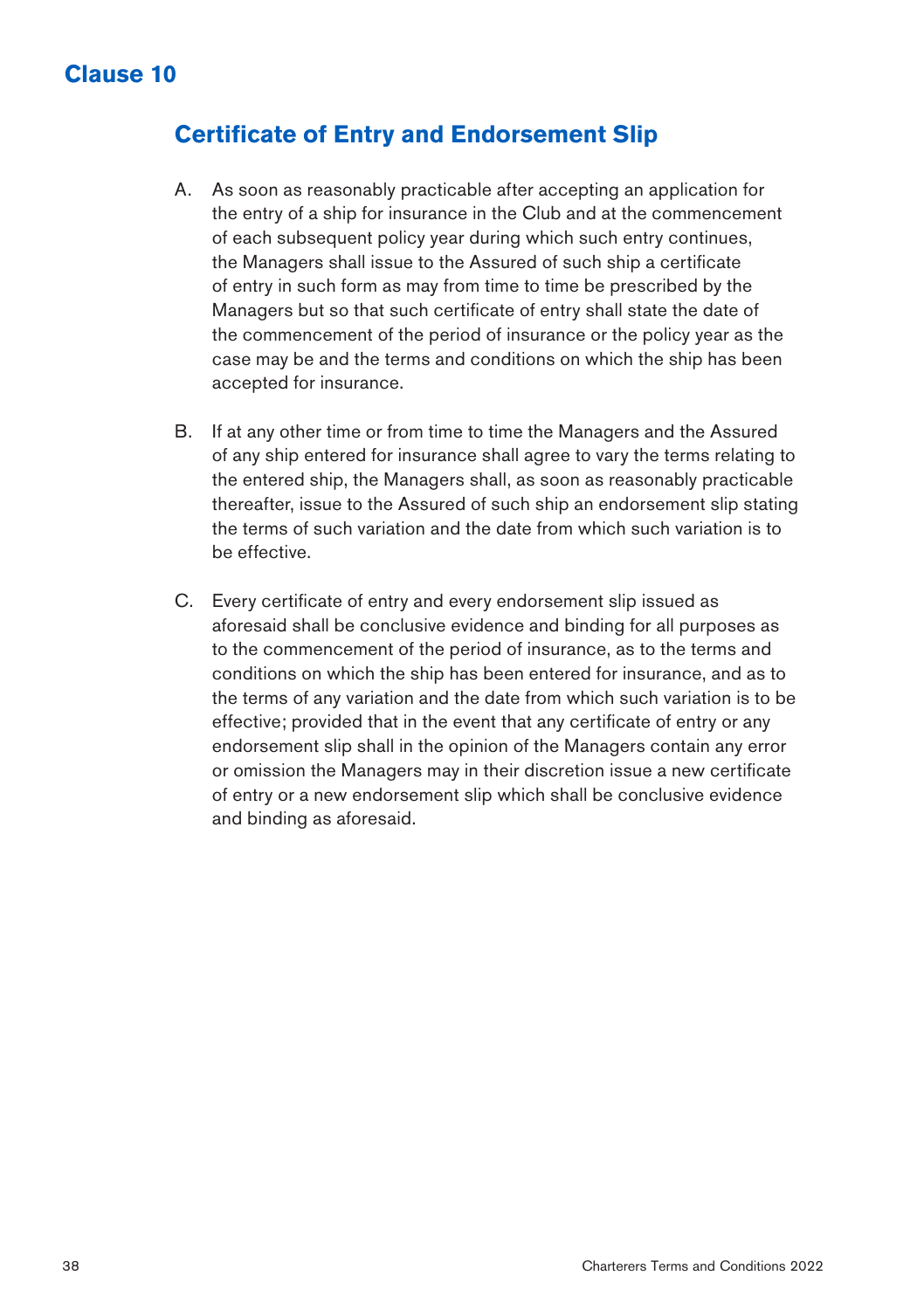### **Reinsurance**

- A. Subject to the Articles, and save insofar as expressly prohibited by these Terms & Conditions, the Managers may enter into contracts of reinsurance on behalf of the Club whereby the Club agrees to reinsure the risks arising in connection with any one or more ships insured by another insurer or else agrees to reinsure the whole or any part or proportion of the insurance business of any insurer. The consideration payable to the Club and the terms and conditions on which the reinsurance is accepted by the Club shall be such as are agreed between the Managers and insurer. Save where otherwise agreed in writing the other insurer shall be in every respect subject to and bound by the provisions of these Terms & Conditions and its contract with the Club shall for all purposes take effect as though it were the Assured of any ship or ships in connection with which the relevant risks may arise and had the Assured entered the ship or ships in the Club for insurance.
- B. The Managers shall have the right in their discretion to effect on behalf of the Club the reinsurance or ceding of any risks insured by the Club (including any risk which may fall on the Club by reason of a reinsurance referred to in paragraph (A) of this Clause) with reinsurers and on such terms as the Managers shall consider appropriate. Where such reinsurance is arranged the Assured shall be entitled to recover only the net amount actually recovered from reinsurer(s), together with that portion (if any) of the risk or risks retained by the Club.
- C. Notwithstanding paragraph (B) of this Clause and subject always to Clause 5, paragraphs (B) and (T) the Assured shall not be entitled to recover from the Club in respect of risks set out in Clause 2 (except Clause 2, Section 1) any amount exceeding US\$ 100 million (or equivalent in another currency) in respect of those risks unless and to the extent such amount is recovered by the Club from reinsurer(s).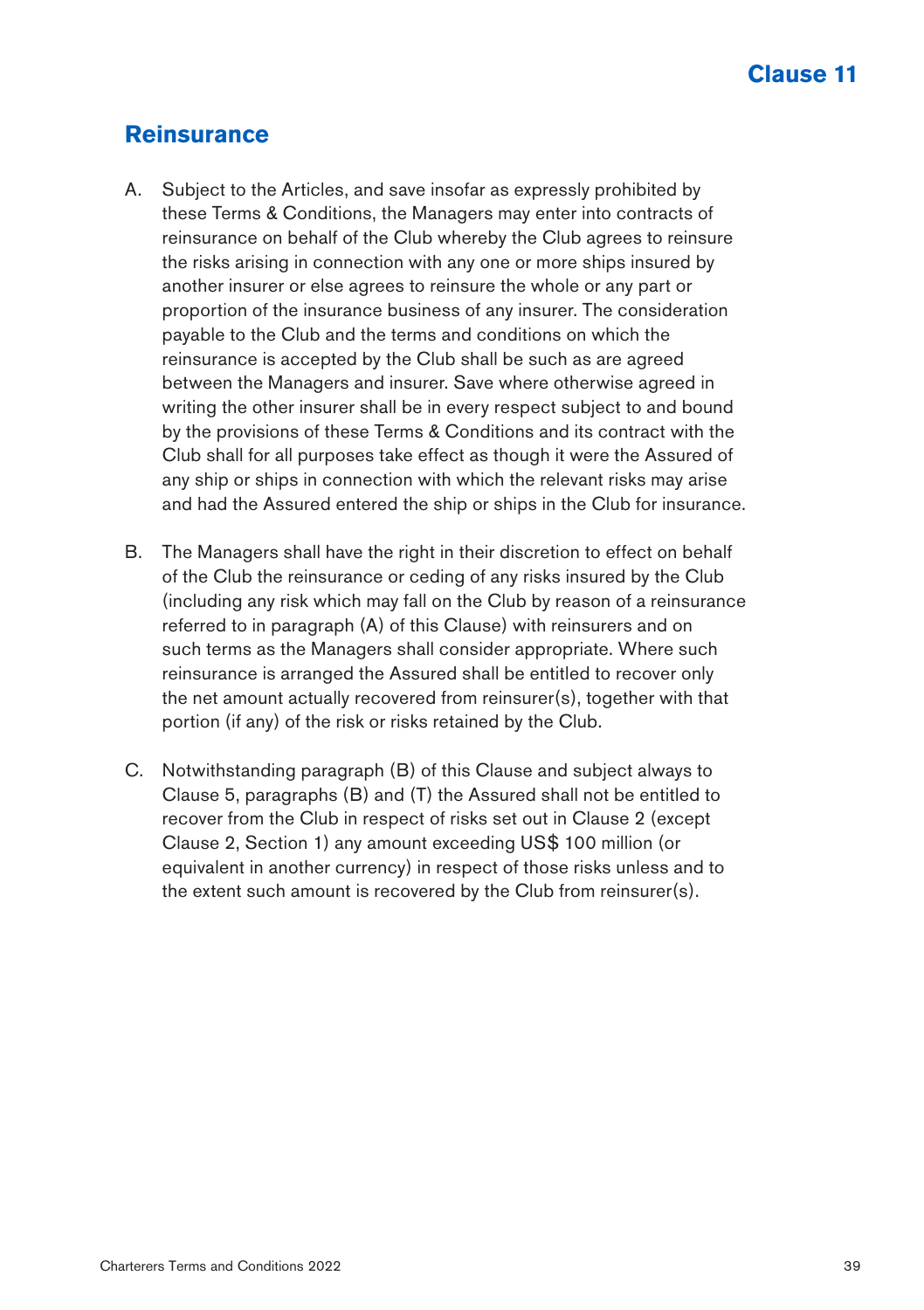# **Membership**

- A. If the Club accepts an application from an Applicant Assured who is not already a Member for a ship to be entered on terms that premium is payable to the Club, then such Applicant Assured shall, as from the date of the acceptance of such entry, be and become a Member and shall be bound by these Terms & Conditions and its name shall be entered in the register of Members.
- B. An Assured shall cease to be a Member if for any reason whatsoever the period of insurance shall have terminated in respect of all ships entered in the Club in its name. Whenever the period of any reinsurance shall have terminated the insurer reinsured by the Club and the Assured insured by such insurer, if previously a Member, shall cease to be one.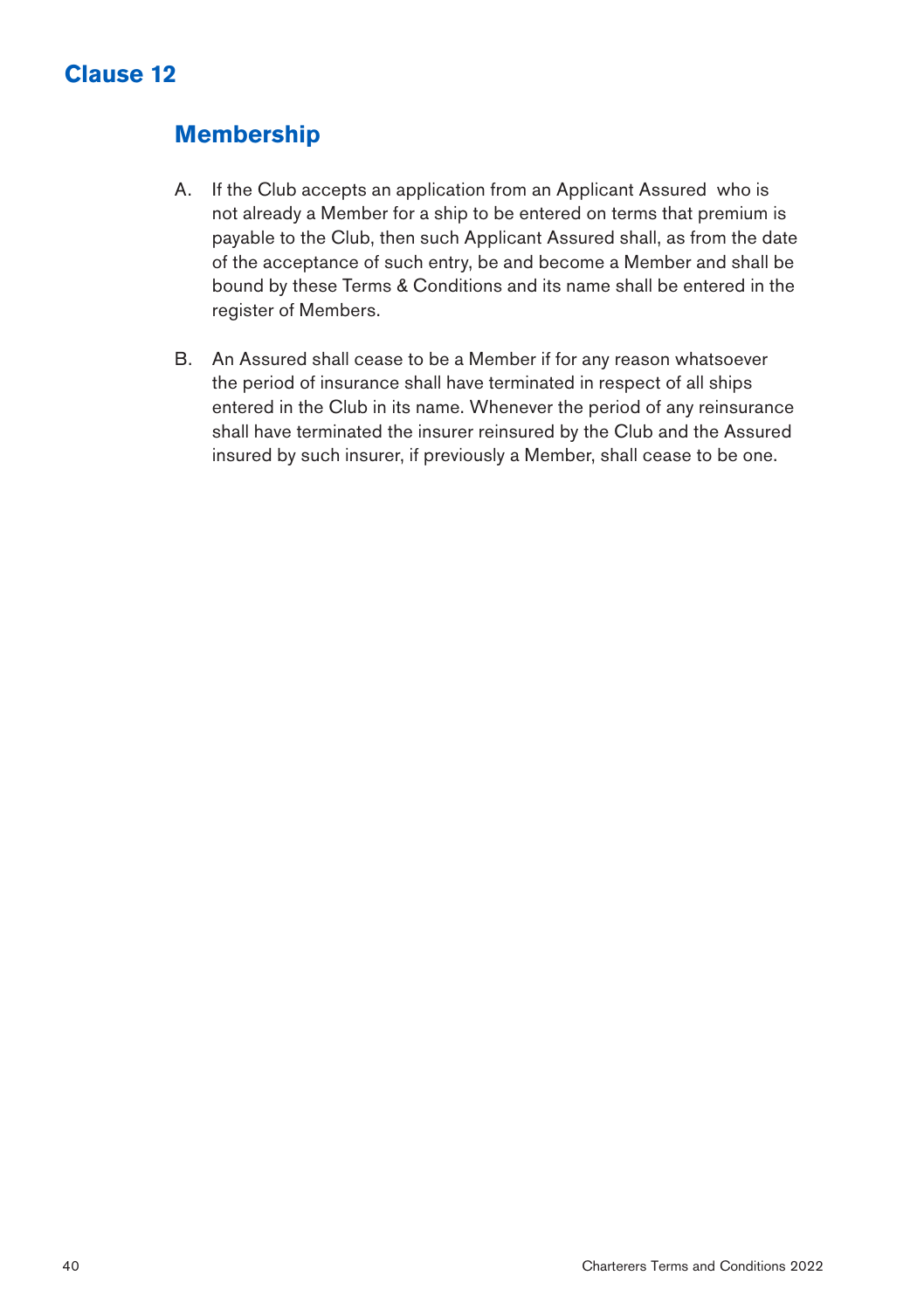# **Assignment**

- A. No insurance given by the Club and no interest under these Terms & Conditions or under any contract between the Club and any Assured may be assigned without the written consent of the Managers who shall have the right in their discretion to give or refuse such consent without stating any reason or to give such consent upon any such terms or conditions as they may think fit. Any purported assignment made without such written consent or without there being due compliance with any such terms and conditions as the Managers may impose shall, unless the Managers in their discretion otherwise decide, be void and of no effect.
- B. Whether or not the Managers shall expressly so stipulate as a condition for giving their consent to any assignment, the Club shall be entitled in settling any claim presented by the assignee to deduct or retain such amount as the Managers may then estimate to be sufficient to discharge any liabilities of the assignor to the Club, whether existing at the time of the assignment or having accrued or being likely to accrue thereafter.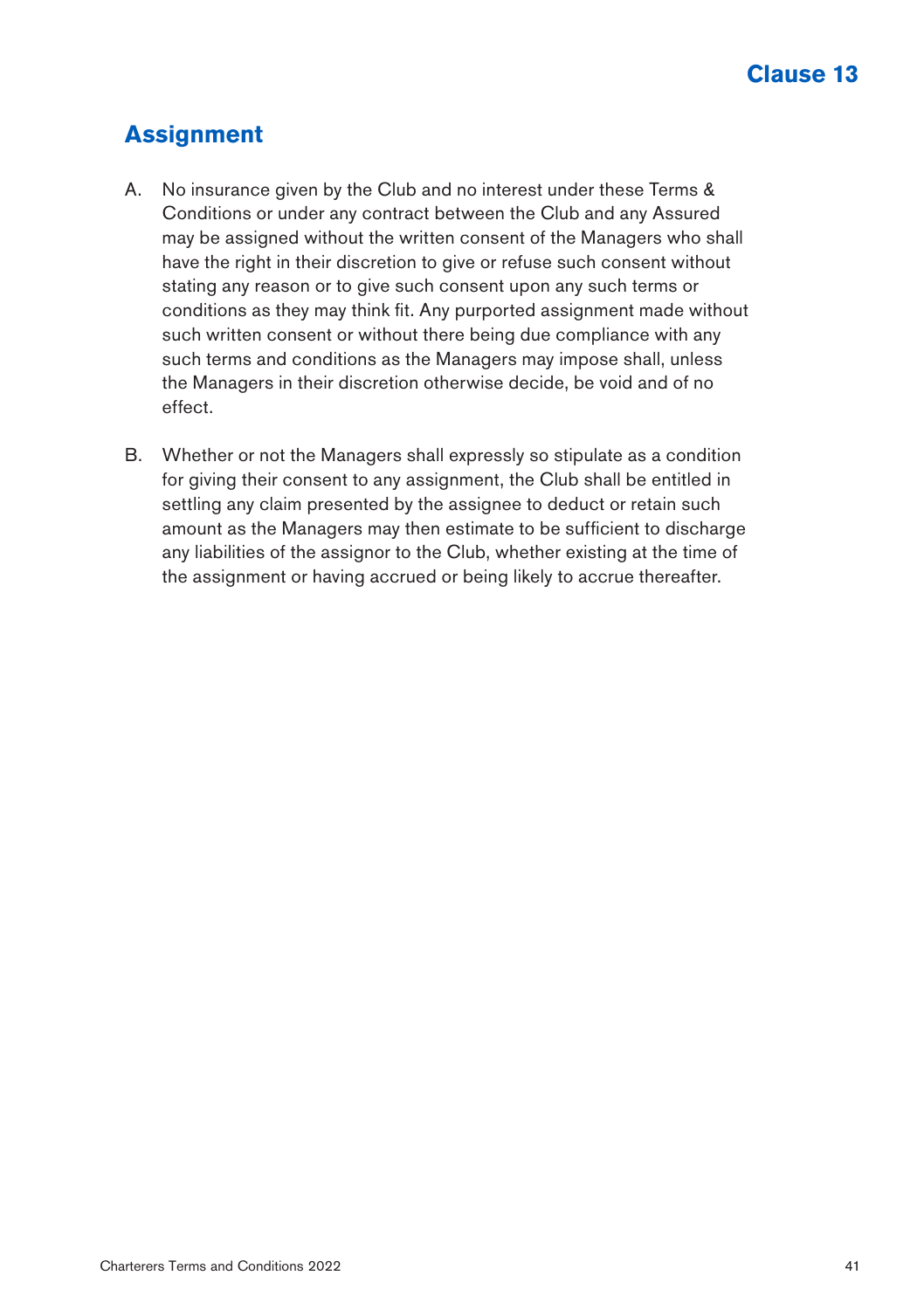#### **Period of Insurance**

- A. Subject as otherwise provided in these Terms & Conditions, the insurance by the Club of a ship entered in the Club otherwise than for a fixed period shall commence from noon GMT at the time and date of entry specified in the certificate of entry and shall continue until noon GMT of the 20th February next ensuing and thereafter, unless terminated in accordance with these Terms & Conditions, from policy year to policy year.
- B. The insurance by the Club of each ship entered for insurance for a fixed period shall, subject as otherwise provided in these Terms & Conditions, cease at the expiry of such fixed period.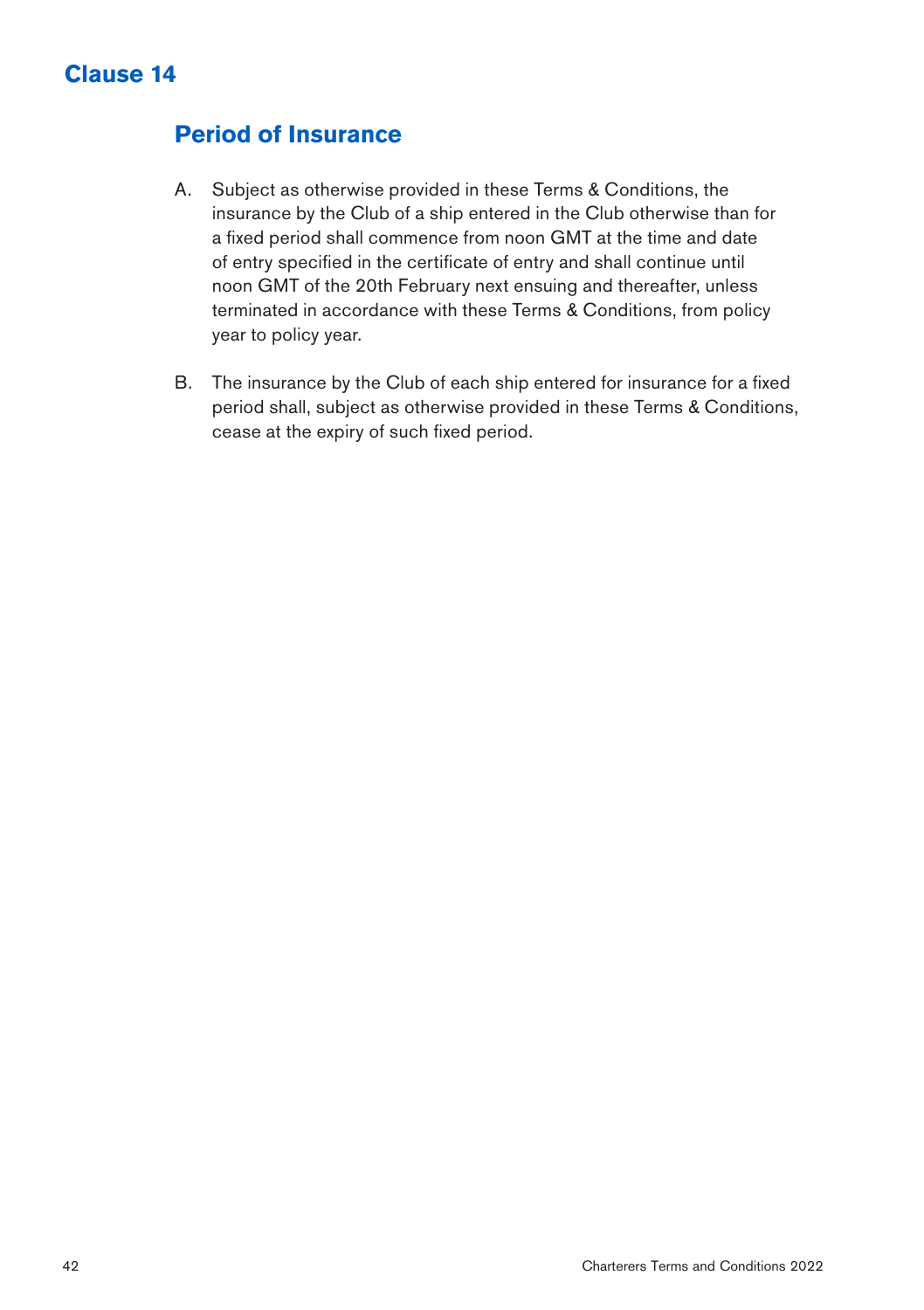### **Amendments of the Terms & Conditions**

The Club may amend these Terms & Conditions as the situation may require with effect from noon GMT on any date by giving at least 30 days' notice prior to that date. Notice of amendments made pursuant to this Clause shall be sent to every Assured by post or by electronic transmission.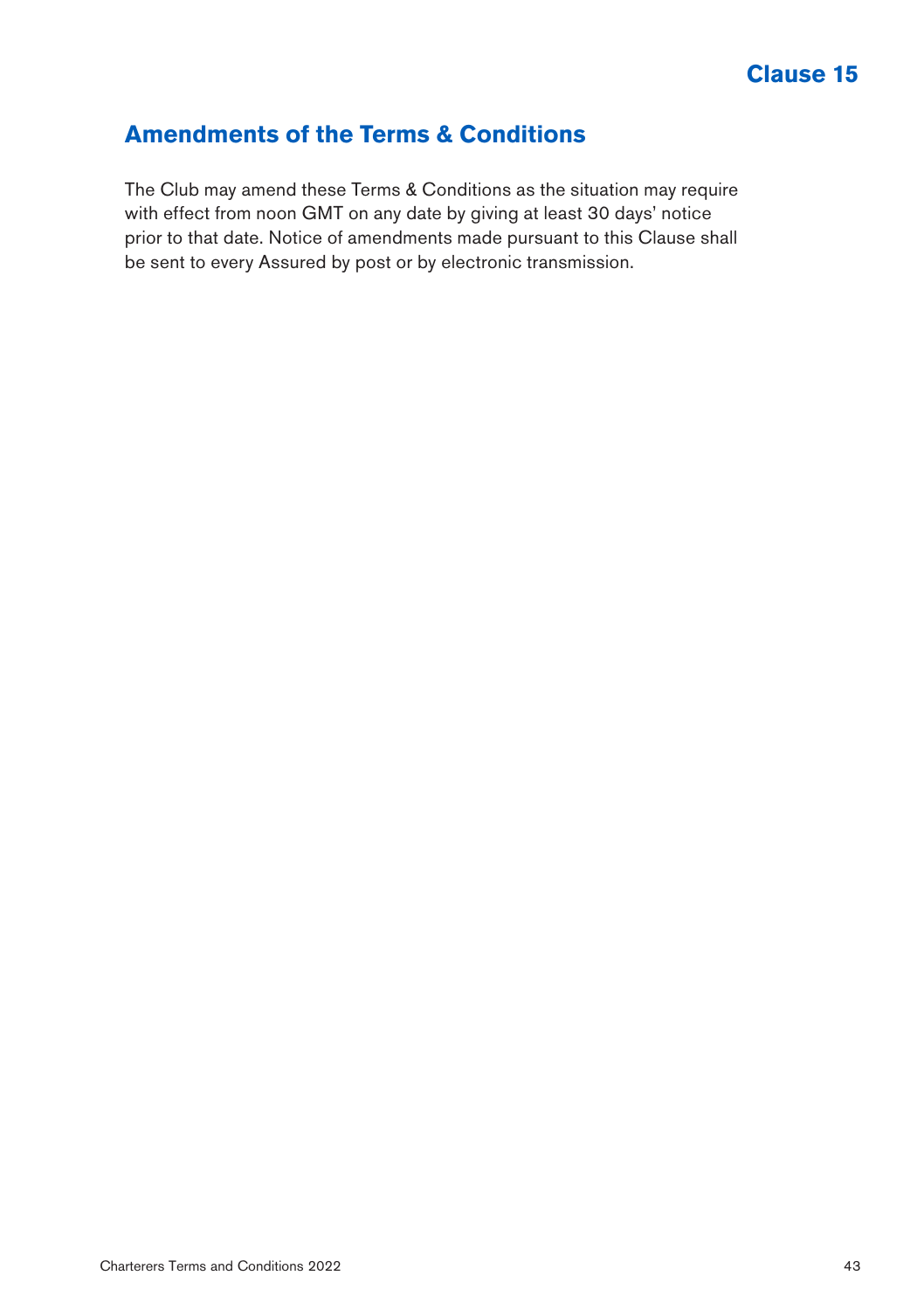# **Notice of Termination**

- A. The insurance of any ship entered in the Club may be terminated in the following manner:
	- i. The Club may at any time give a written notice of termination to any Assured in the following manner:
	- under Clause 5T (sanction risks), on such notice in writing as the Managers may decide; or
	- under Clause 5L (ii)(d) (fraudulent claim), Clause 5Q (survey and audit), Clause 7D (disclosure) and Clause 19 (Cancellation of Insurance) on not less than seven days' notice.
	- without giving any reason, on 30 days' written notice prior to noon GMT on the date of expiry specified in the certificate of entry.
	- ii. An Assured may give a written notice of termination to the Club in the following manner:
	- without giving any reason, on 30 days' written notice, prior to noon GMT on the date of expiry specified in the certificate of entry.
- B. If a notice shall have been given pursuant to paragraph (A) of this Clause the insurance shall terminate at noon GMT on the day of expiry of the notice period. Save with the agreement of the Managers a ship may not be withdrawn from the Club or may any notice of termination be given at any other time.
- C Without prejudice to paragraph A and B of this Clause, the Club may at any time and without giving any reason terminate the insurance on 30 days' written notice, given not later than 30 days before the date of expiry specified in the certificate of entry.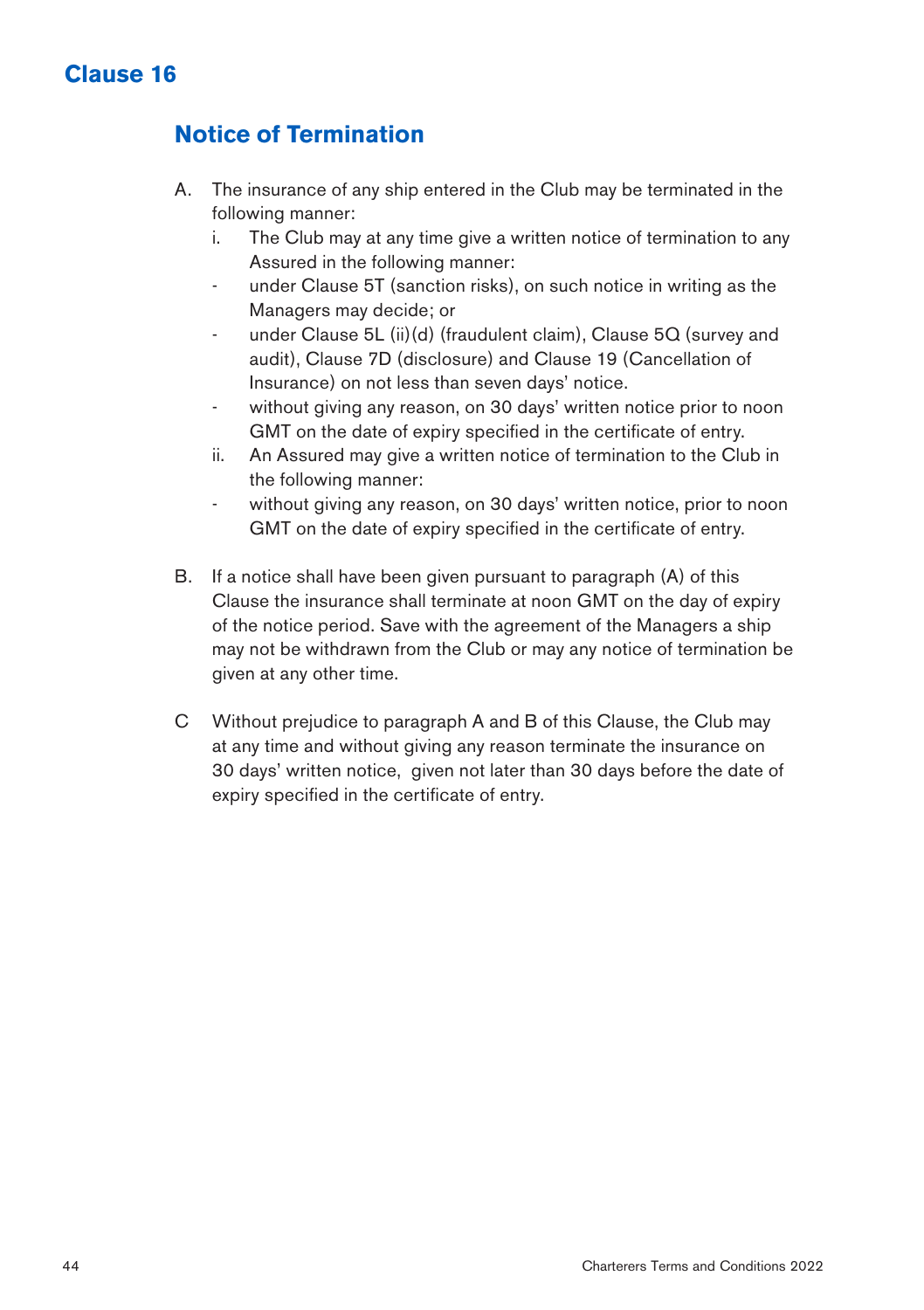#### **Termination and its Effects**

- A. Upon an Assured ceasing to be insured by the Club in respect of any ship by virtue of a notice given (whether by the Assured or the Club) in accordance with Clause 16A and without prejudice to the effects of cancellation of insurance pursuant to Clause 19, then:
	- i. Such Assured and its successors shall be and remain liable for all premium and other sums payable in respect of the whole of the policy year in which such notice was given, and in respect of previous policy years, and
	- ii. Subject to the other provisions of these Terms & Conditions and to the terms of entry the Club shall remain liable in respect of such entered ship for all claims under these Terms & Conditions and any additional terms of entry arising by reason of any event which had occurred prior to noon GMT on the date of expiry specified in the certificate of entry immediately following the giving of such notice, but shall not otherwise be under any liability whatsoever by reason of anything occurring at or after that date and time.
- B. Upon an Assured ceasing to be insured by the Club in respect of any ship pursuant to paragraphs L(ii)(d) (fraudulent claim), Q (survey and audit), or T (sanctions risks) of Clause 5 or Clause 7D (disclosure), then:
	- i. Such Assured and its successors shall be and remain liable in relation to premium and other sums payable:
		- a) in respect of the policy year in which such cessation occurs, on a pro rata basis, namely for the proportion of such sums applicable to the period beginning at the date of entry specified in the certificate of entry and ending at noon GMT on the date of such cessation, and
		- b) in respect of previous policy years, for the whole of those policy years, and
	- ii. Subject to the other provisions of these Terms & Conditions and any additional terms of entry the Club shall remain liable in respect of such entered ship for all claims under these Terms & Conditions and any additional terms of entry arising by reason of any event which had occurred prior to noon GMT on the day of such cessation, but shall not otherwise be under any liability whatsoever by reason of anything occurring at or after that date and time.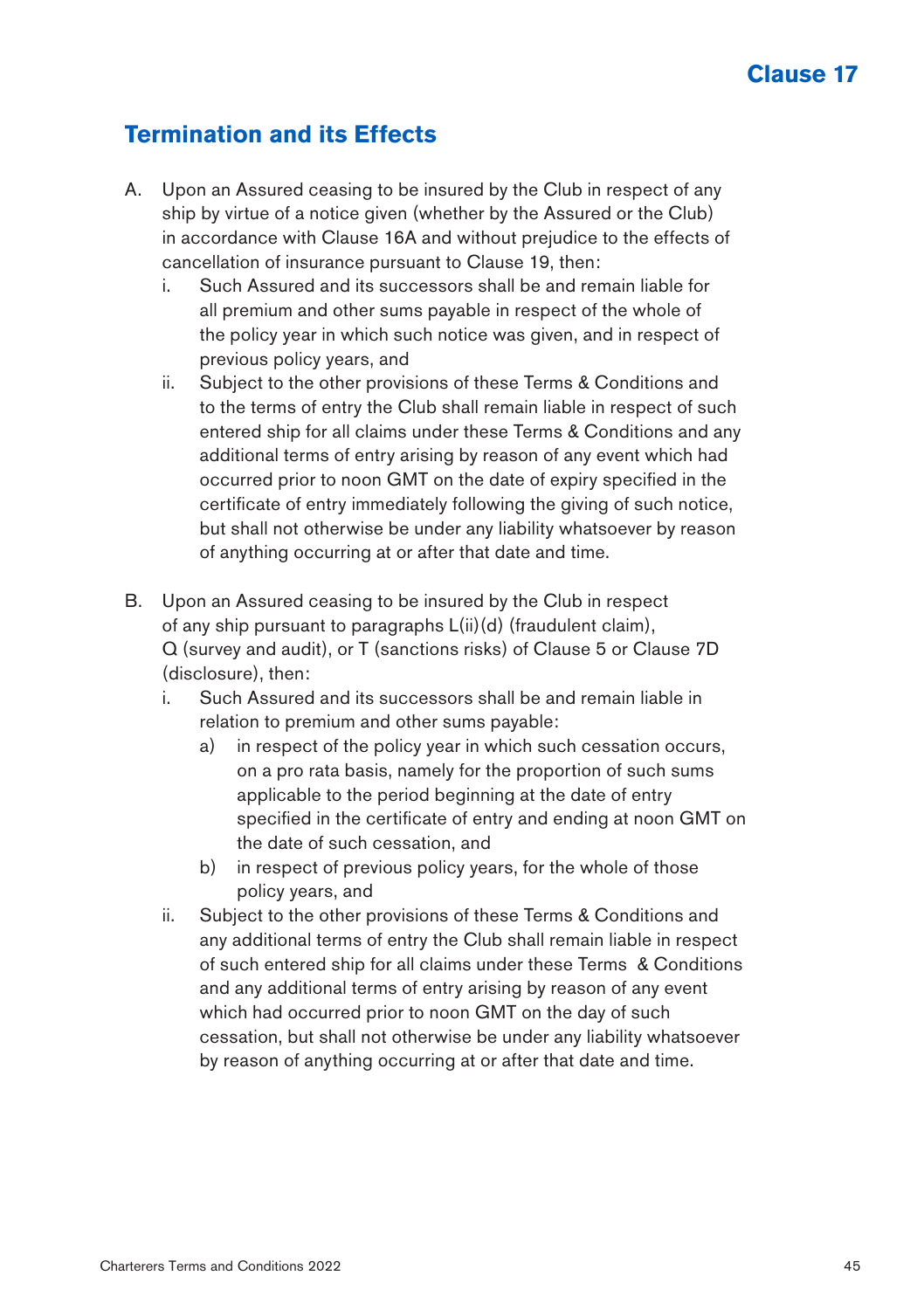#### **Cesser of Insurance and its Effects**

- A. An Assured shall forthwith cease to be insured by the Club in respect of any and all ships entered by it or on its behalf upon the happening of any of the following events:
	- a) upon the passing of any resolution for the Assured's voluntary winding up (other than voluntary winding up for the purposes of company or group reorganisation),
	- b) upon an order being made for the Assured's compulsory winding up,
	- c) upon the Assured's dissolution,
	- d) upon a receiver being appointed of all or part of the Assured's business or undertaking,
	- e) upon the Assured commencing proceedings under any bankruptcy or insolvency laws to seek protection from the Assured's creditors or to reorganise the Assured affairs.
- B. Unless otherwise agreed in writing by the Managers, an Assured shall forthwith cease to be insured by the Club in respect of any ship entered by it or on its behalf upon the happening of any of the following events in relation to such ship:
	- i. upon the Assured, as at noon GMT on the date of expiry specified in the certificate of entry, failing to pay in respect of the entered ship any amounts due from it to the Club.
	- ii. upon the Assured, as at noon GMT on the date of expiry specified in the certificate of entry, being in breach of, or otherwise failing to fulfil, its obligations in respect of the entered ship under Clause 5, paragraphs (K) or (Q).
	- iii. upon the Assured ceasing to be a Charterer of an entered ship.
	- iv. upon the entered ship becoming an actual total loss or becoming or being deemed to have become a constructive total loss.

PROVIDED ALWAYS that, with regards to paragraphs (A) & (B) above:

- a) notwithstanding the cesser of the insurance under subparagraph B (iv) of this Clause the Club shall, subject to these Terms & Conditions and to the terms of entry, remain liable for claims arising directly from the casualty giving rise to the actual or constructive total loss of the entered ship.
- b) if the Managers agree that the insurance of the entered ship shall continue after the happening of any of the events listed in paragraphs (A) or (B) of this Clause they may in their discretion impose such terms and conditions as they think fit for the continuation of the insurance.
- C. On the occurrence of any of the events specified in this Clause in respect of an entered ship, the Assured shall give notice in writing of such event to the Managers within one month after the date thereof.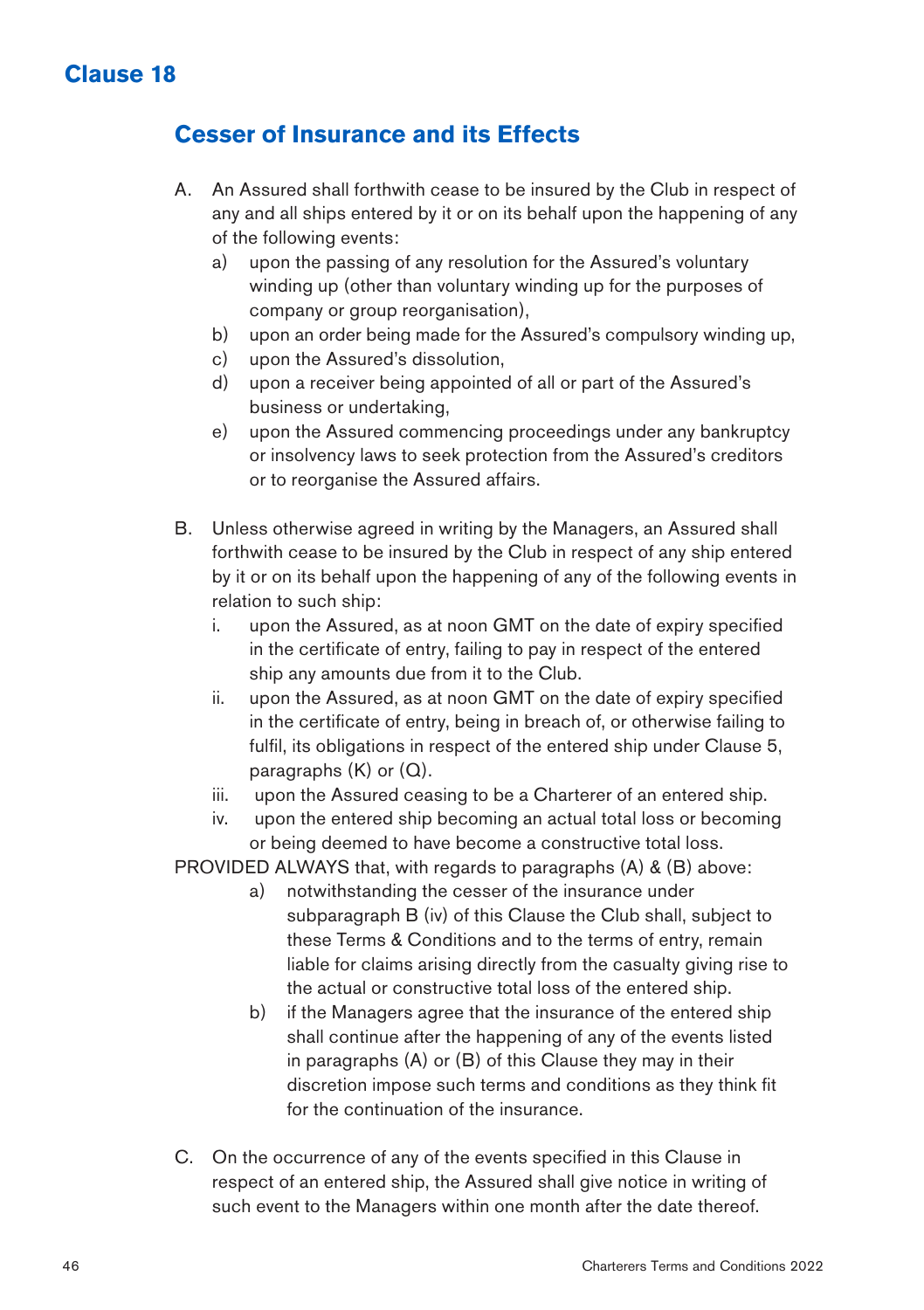- D. Upon an Assured ceasing to be insured by virtue of this Clause:
	- Such Assured and its successors shall be and remain liable in relation to premium and other sums payable:
		- a) in respect of the policy year in which such cessation occurs, on a pro rata basis, namely for the proportion of such sums applicable to the period beginning at the date of entry specified in the certificate of entry and ending at noon GMT on the date of such cessation; provided that, if the Assured fails to give notice of the event in accordance with paragraph (C) of this Clause, such period shall end at noon GMT on such later date as the Managers in their discretion shall decide, and
		- b) in respect of previous policy years, for the whole of those policy years, and
	- ii. Subject to the other provisions of these Terms & Conditions and to the terms of entry the Club shall remain liable in respect of any ship entered by such Assured or in respect of such entered ship (as the case may be) for all claims under these Terms & Conditions arising by reason of any event which had occurred prior to the date of such cessation, but shall not otherwise be under any liability whatsoever by reason of anything occurring after that date.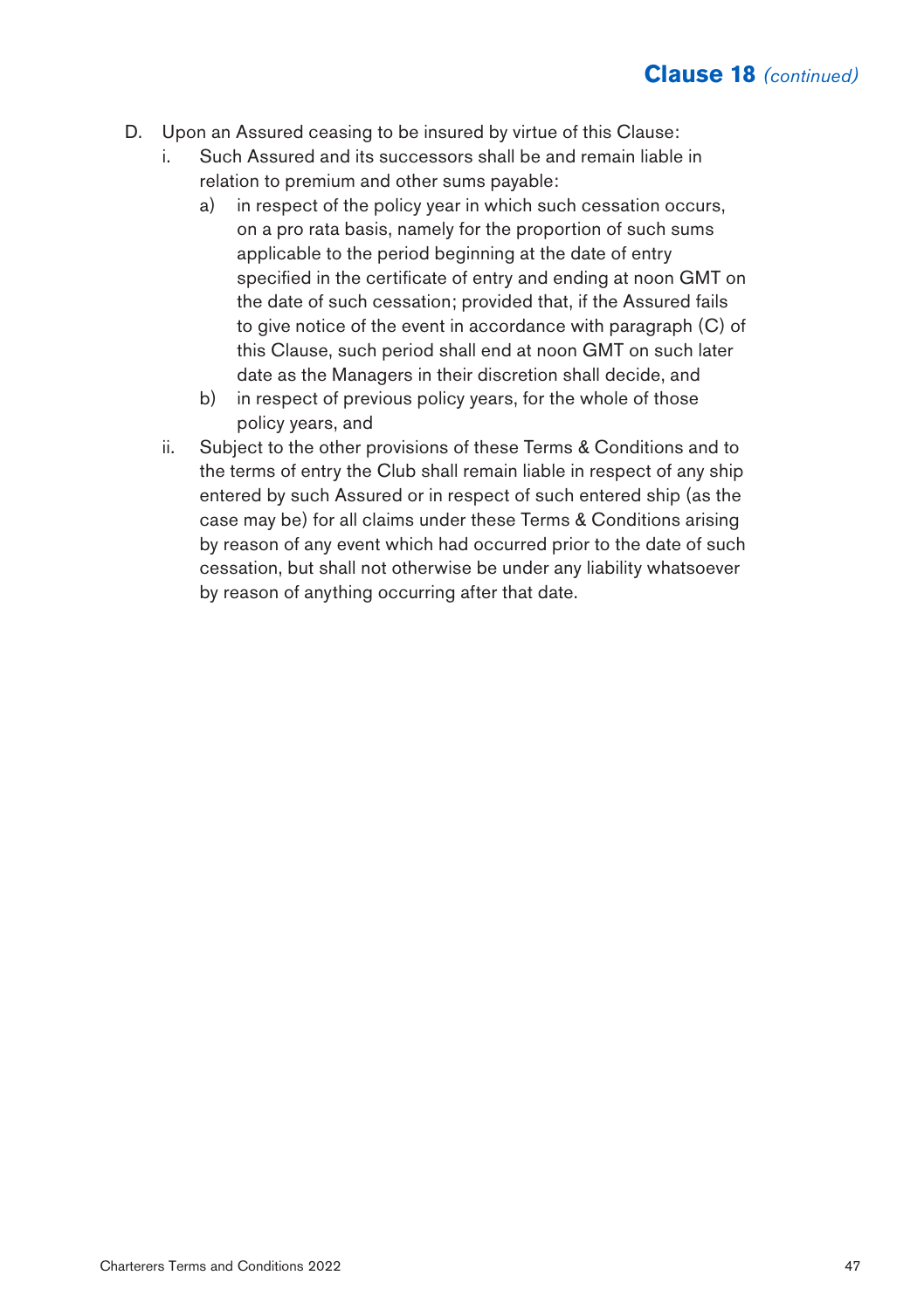### **Cancellation of Insurance and its Effects**

- A. Where an Assured has failed to pay premium, either in whole or in part, or any other amount due from it to the Club, the Managers may give it notice in writing requiring it to pay such amount by any date specified in such notice, not being less than seven days from the date on which such notice is given. Further:
	- (i) Unless the Club otherwise decides, an Assured shall not be entitled to recover from the Club any liabilities, cost and expenses in respect of any claim arising from the date of such failure until the date such sum owing to the Club is paid in full;
	- (ii) If the Assured fails to make such a payment in full on or before the date so specified, the insurance of the Assured in respect of any and all ships referred to in such notice and entered in the Club by it or on its behalf shall be cancelled forthwith without further notice or other formality.
- B. When the insurance of an Assured is cancelled in accordance with paragraph (A) of this Clause (which time is hereinafter in this Clause 19 referred to as "the date of cancellation") then:
	- i. such Assured and its successors shall be and remain liable in relation to premium and other sums payable:
		- a) in respect of the policy year in which the date of cancellation falls, on a pro rata basis, namely for the proportion of such sums applicable to the period beginning at the date of entry specified in the certificate of entry and ending on the date of cancellation or such earlier date as the Managers in their discretion decide and agree in writing, and
		- b) in respect of previous policy years, for the whole of those policy years, and
	- ii. The Club shall with effect from the date of cancellation cease to be liable for any claims of whatsoever kind under these Terms & Conditions in respect of any and all ships in relation to which the insurance of the Assured has been cancelled,
		- a) irrespective whether such claims have occurred or arisen or may arise by reason of any event which has occurred at any time prior to the date of cancellation, including during previous years;
		- b) irrespective whether such claims arise by reason of any event occurring after the date of cancellation;
		- c) irrespective whether the Club may have admitted liability for or appointed lawyers, surveyors or any other person to deal with such claims;
		- d) irrespective whether the Club at the date of or prior to the date of cancellation knew that such claims might or would arise, and as from the date of cancellation any liability of the Club for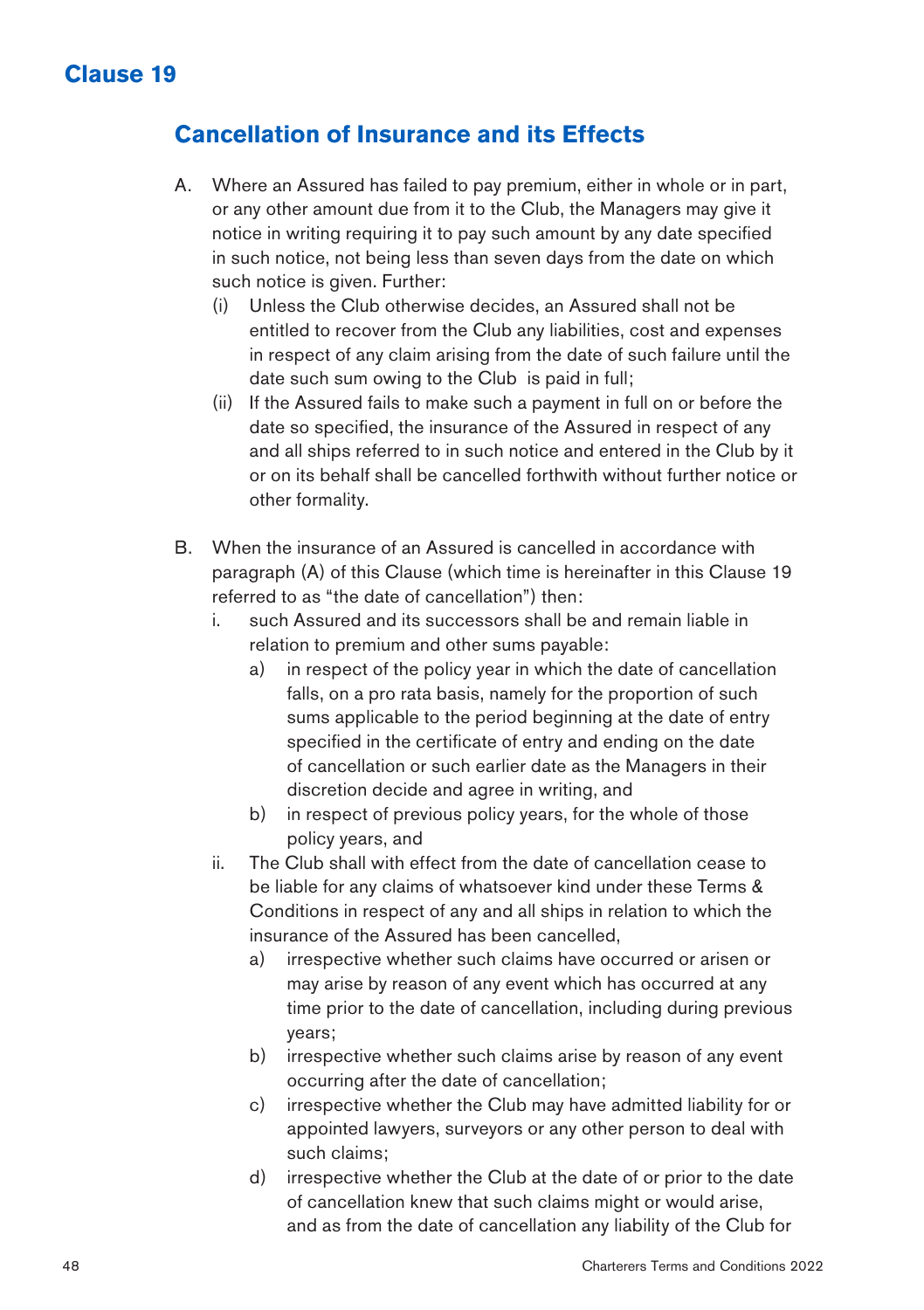such claims shall terminate retrospectively and the Club shall be under no liability to such Assured for any such claims or on any account whatsoever.

#### PROVIDED ALWAYS that:

The Club may in its discretion and upon such terms as it thinks fit, including but not restricted to terms as to payment of premium or other sums, admit either in whole or in part any claim in respect of any ship entered by an Assured for which the Club is under no liability by virtue of paragraphs (A) or (B) of this Clause, whether such claim has arisen before or arises after the date of cessation or the date of cancellation as the case may be, or remit wholly or partly any payment of contribution, premiums or other sums due to the Club.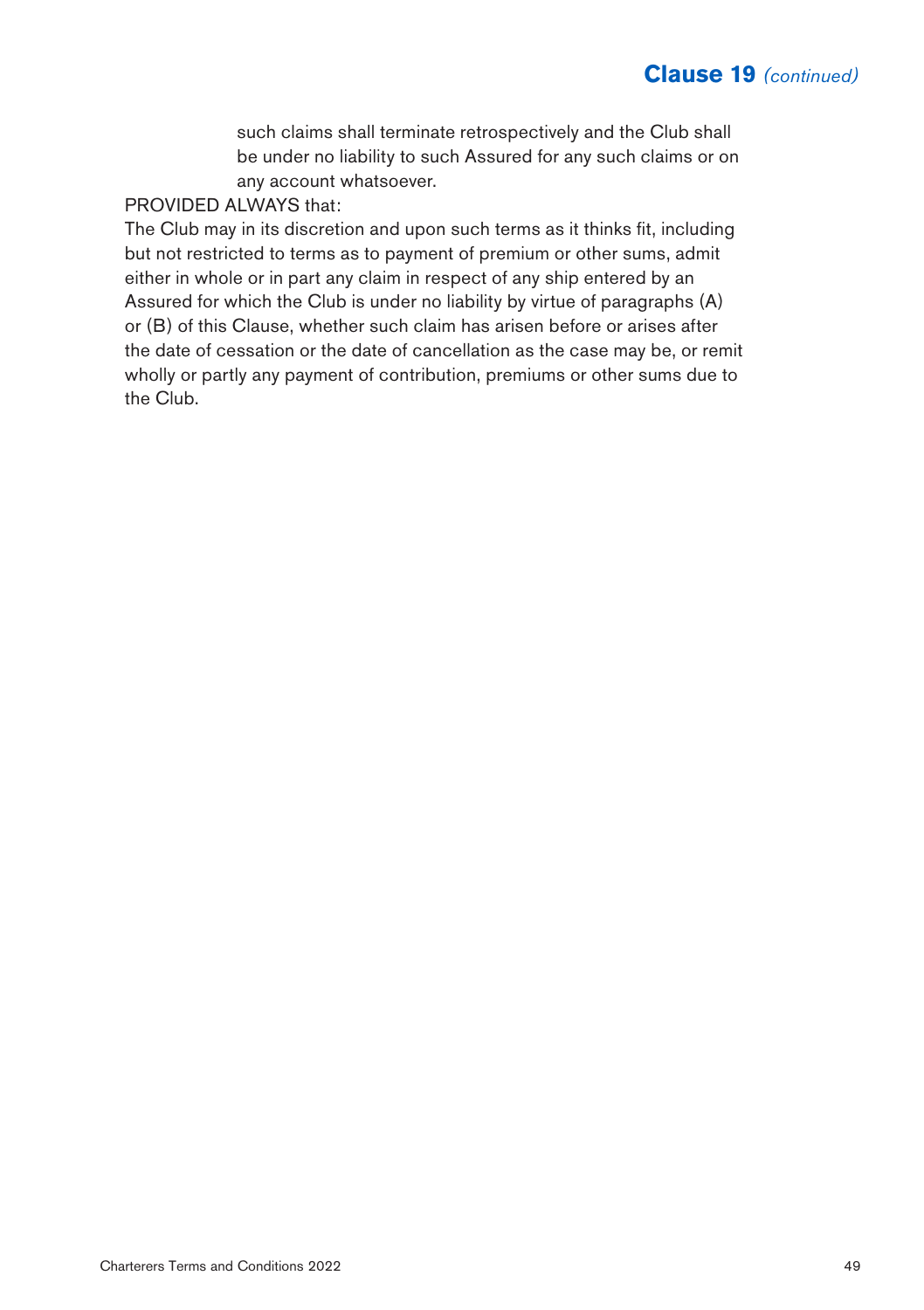### **Sums Due to the Club for the Purpose of Application of the Terms & Conditions on Cancellation**

- A. For the purpose of determining whether any (and, if so, what) sum is due for the purposes of Clause 19(A) or otherwise under these Terms & Conditions no account shall be taken of any amount due or alleged to be due by the Club to the Assured on any ground whatever, and no setoff of any kind (including set-off which might otherwise have arisen by reason of the bankruptcy or winding up of the Assured) shall be allowed against such sum (whether or not any set-off against premium or other sums payable has been allowed at any time in the past), except to the extent (if any) to which any sum demanded by the Managers as due, and required to be paid in a notice served under the said paragraph, may (in the Managers' discretion) in itself have already allowed for a set-off or credit in favour of the Assured.
- B. Without prejudice to the generality of Clause 23 no act, omission, course of dealing, forbearance, delay or indulgence of any kind by or on behalf of the Club or the granting of time, or the acceptance by the Club (whether express or implied) of liability for, or the recognition of, any claim, and whether occurring before or after any date of cessation or date of cancellation as hereinbefore referred to shall derogate from the effect of Clauses 17 to 20 inclusive or be treated as any waiver of any of the Club's rights thereunder.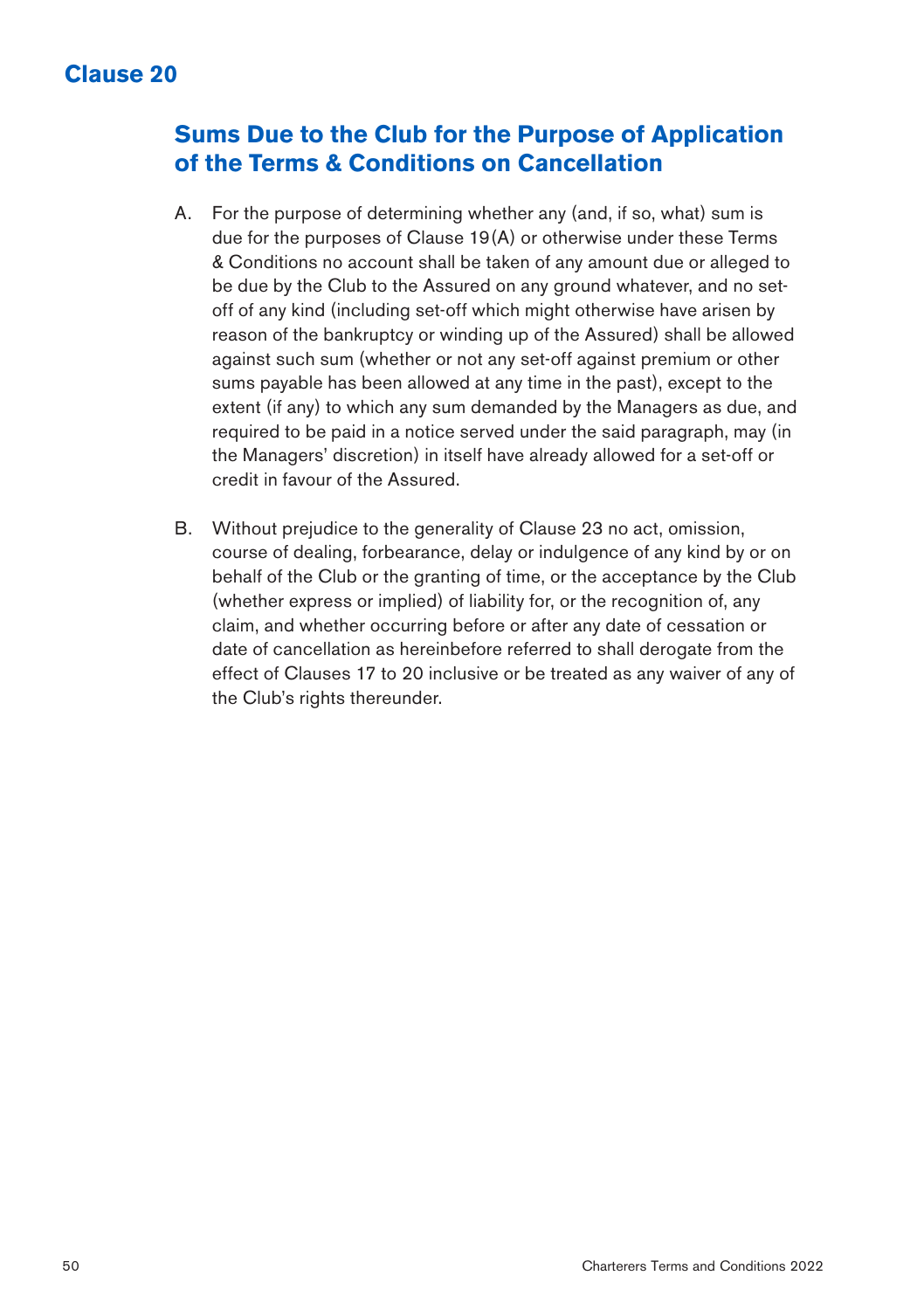### **Claims**

- A. Without prejudice to any other provision of these Terms & Conditions and without waiving any of the Club's rights hereunder, the Managers may at any and all times appoint and employ on behalf of the Assured upon such terms as the Managers may think fit, lawyers, surveyors or other persons for the purpose of dealing with any matter liable to give rise to a claim by an Assured upon the Club, including investigating or advising upon any such matter and taking or defending legal or other proceedings in connection therewith. The Managers may also at any time discontinue such employment if they think fit.
- B. All lawyers, surveyors and other persons appointed by the Managers on behalf of the Assured or appointed by the Assured with the prior consent of the Managers shall at all times be and be deemed to be appointed and employed on the terms that they have been instructed by the Assured at all times (both while so acting and after having retired from the matter) to give advice and to report to the Club in connection with the matter without prior reference to the Assured and to produce to the Club without prior reference to the Assured any documents or information in their possession or power relating to such matter, all as if such person had been appointed to act and had at all times been acting on behalf of the Club.
- C The Assured shall provide to all lawyers, surveyors and other persons appointed by the Managers on behalf of the Assured any information or documentation relevant to any matter liable to give rise to a claim by the Assured upon the Club of which it is aware or is in its power, custody or control and make available for interview any employee or agent of the Assured whom the lawyers, surveyors or the Club believe may have any knowledge of the matter. The Assured shall not withhold or conceal any documents or other evidence which may be relevant to disclose or make any false statements and where such evidence is withheld or concealed or a false statement made any liabilities, costs and expenses incurred or reimbursed by the Club shall be repaid by the Assured.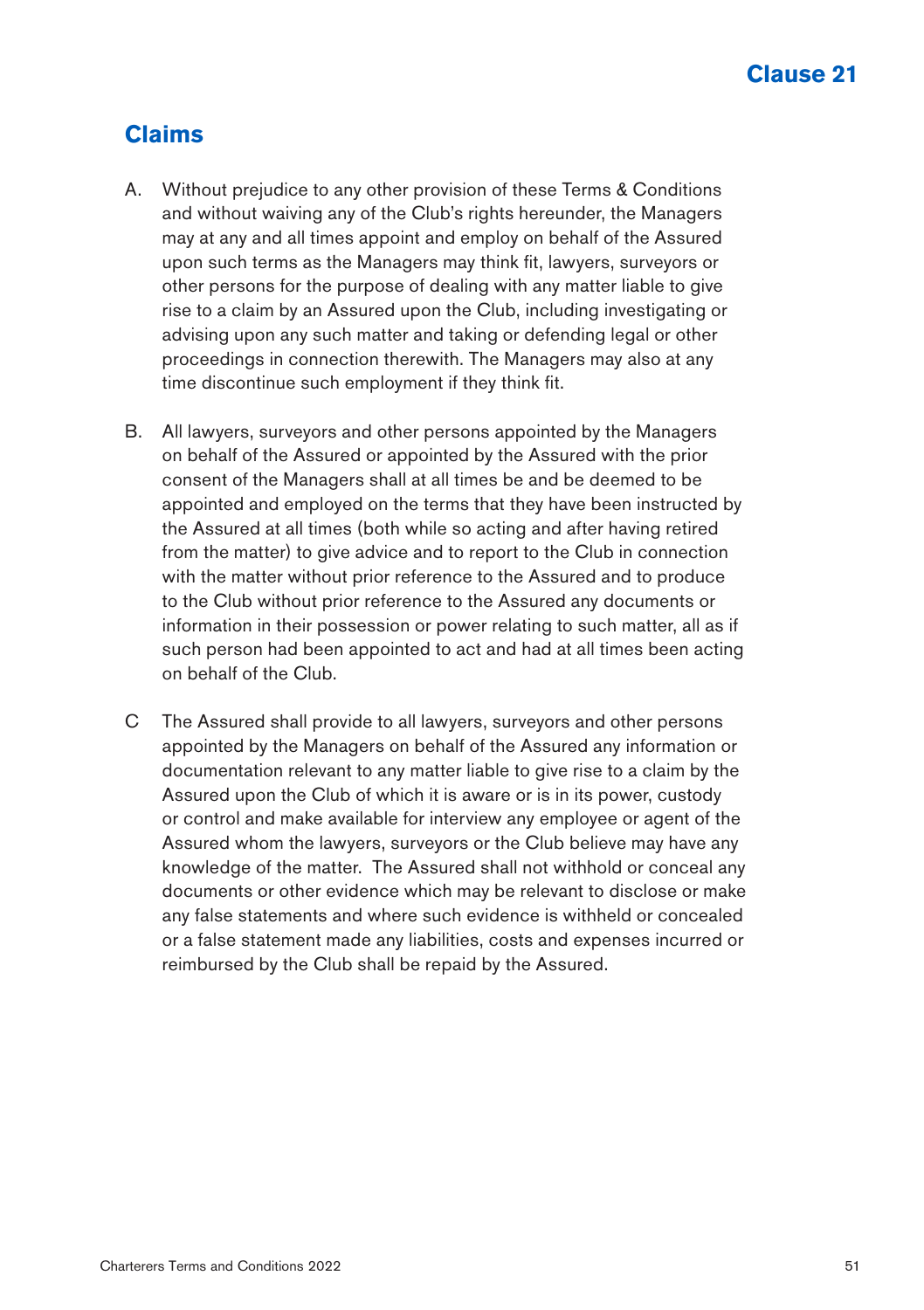#### **Powers of the Managers Relating to the Handling and Settlement of Claims**

- A. The Managers shall have the right if they so decide to control or direct the conduct of any claim or legal or other proceedings relating to any liability, loss or damage in respect whereof the Assured is or may be insured in whole or in part, and to require the Assured to settle. compromise or otherwise dispose of such claim or proceedings in such manner and upon such terms as the Managers see fit.
- B. If the Assured does not settle, compromise or dispose of a claim or of proceedings after being required to do so by the Managers in accordance with paragraph (A) of this Clause, any eventual recovery by the Assured from the Club in respect of such claim or proceedings shall be limited to the amount the Assured would have recovered if it had acted as required by the Managers.
- C. The Club is under no obligation to provide bail or other security on behalf of any Assured, but where the same is provided it shall be on such terms as the Managers may consider appropriate and shall not constitute any admission of liability by the Club for the claim in respect of which the bail or other security is given. It shall be a condition of the provision of bail or other security that the Assured shall indemnify the Club for any costs or liability arising therefrom or associated therewith, save to the extent that such costs or liability would have been recoverable from the Club if the Assured had incurred them directly.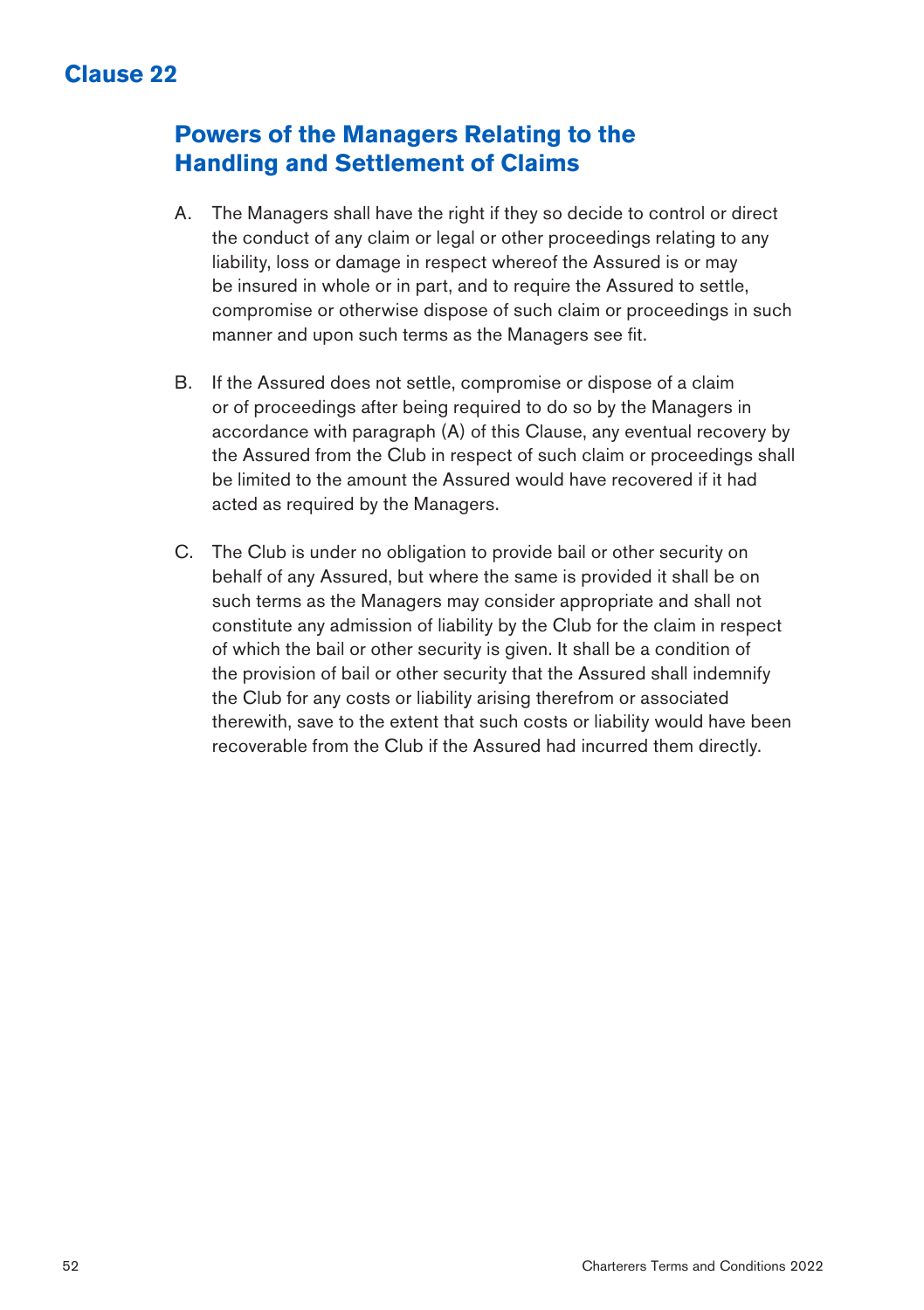#### **Forbearance and Reimbursement**

- A. No act, omission, course of dealing, forbearance, delay or indulgence by the Club in enforcing any of these Terms & Conditions or any of the terms or conditions of its contracts with an Assured or any granting of time by the Club shall prejudice or affect the rights and remedies of the Club under these Terms & Conditions or under such contracts, and no such matter shall be treated as any evidence of waiver of the Club's rights thereunder, or shall any waiver by the Club of a breach by an Assured of such Terms & Conditions or contracts operate as a waiver of any subsequent breach(es) thereof. The Club shall at all times and without notice be entitled to insist on the strict application of these Terms & Conditions and on the strict enforcement of its contracts with Assureds.
- B. The Assured shall reimburse to the Club on demand the amount of any payment made to any third party by the Club on behalf of or as guarantor for such Assured to the extent that such payment is in respect of any amount which in the opinion of the Managers is not recoverable from the Club.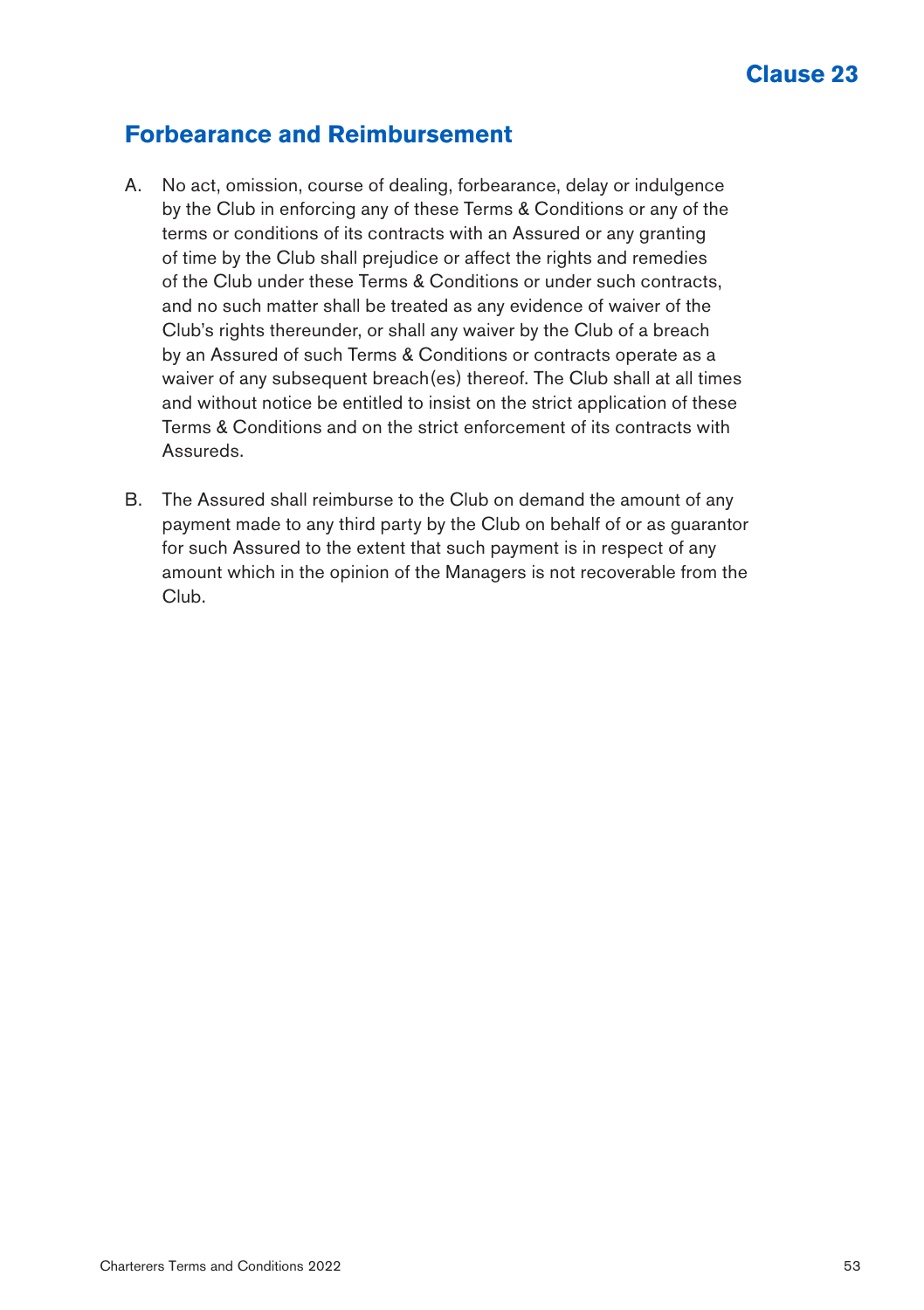# **Disputes**

- A. The Assured hereby submits to the jurisdiction of the High Court of Justice of England in respect of any action brought by the Club to recover sums which the Club may consider to be due to it from the Assured. Without prejudice to the foregoing the Club shall be entitled to commence and maintain in any jurisdiction any action to recover sums which the Club may consider to be due to it from the Assured.
- B. If any other difference or dispute shall arise between an Assured or any other person and the Club out of or in connection with these Terms & Conditions or any contract between the Assured and the Club or as to the rights or obligations of the Club or the Assured or any other person thereunder or in connection therewith, such difference or dispute shall in the first instance be referred to and adjudicated upon by the Club, unless the Club elects to waive such adjudication, whereupon the Assured or such other person concerned shall be entitled to refer the difference or dispute to arbitration in accordance with the provisions of paragraph C of this Clause. Such reference and adjudication shall be on written submissions only.
- C. If the Assured or such other person concerned in such difference or dispute does not accept the decision of the Club, such difference or dispute shall be referred to the arbitration in London of two Arbitrators (one to be appointed by the Club and the other by such Assured or such other person) and an Umpire to be appointed by the Arbitrators, and the submission to arbitration and all the proceedings therein shall be subject to the provisions of the English Arbitration Act, 1996, and any statutory modification or re-enactment thereof.
- D. No Assured or such other person shall be entitled to maintain any action, suit or other legal proceedings against the Club upon any such difference or dispute
	- i. unless and until the same has been so referred to the Club for adjudication under paragraph (B) of this Clause and the Club shall have given their decision thereon or the reference to such adjudication shall have been waived in accordance with the proviso to paragraph (B) of this Clause, and
	- ii. if such decision is not accepted by such Assured or such other person or if the reference to such adjudication shall have been waived, unless and until such difference or dispute shall have been referred to arbitration as provided in paragraph (C) of this Clause and the Award in such reference shall have been published, and
	- iii. then only for such sum (if any) as the Award may direct to be paid by the Club, and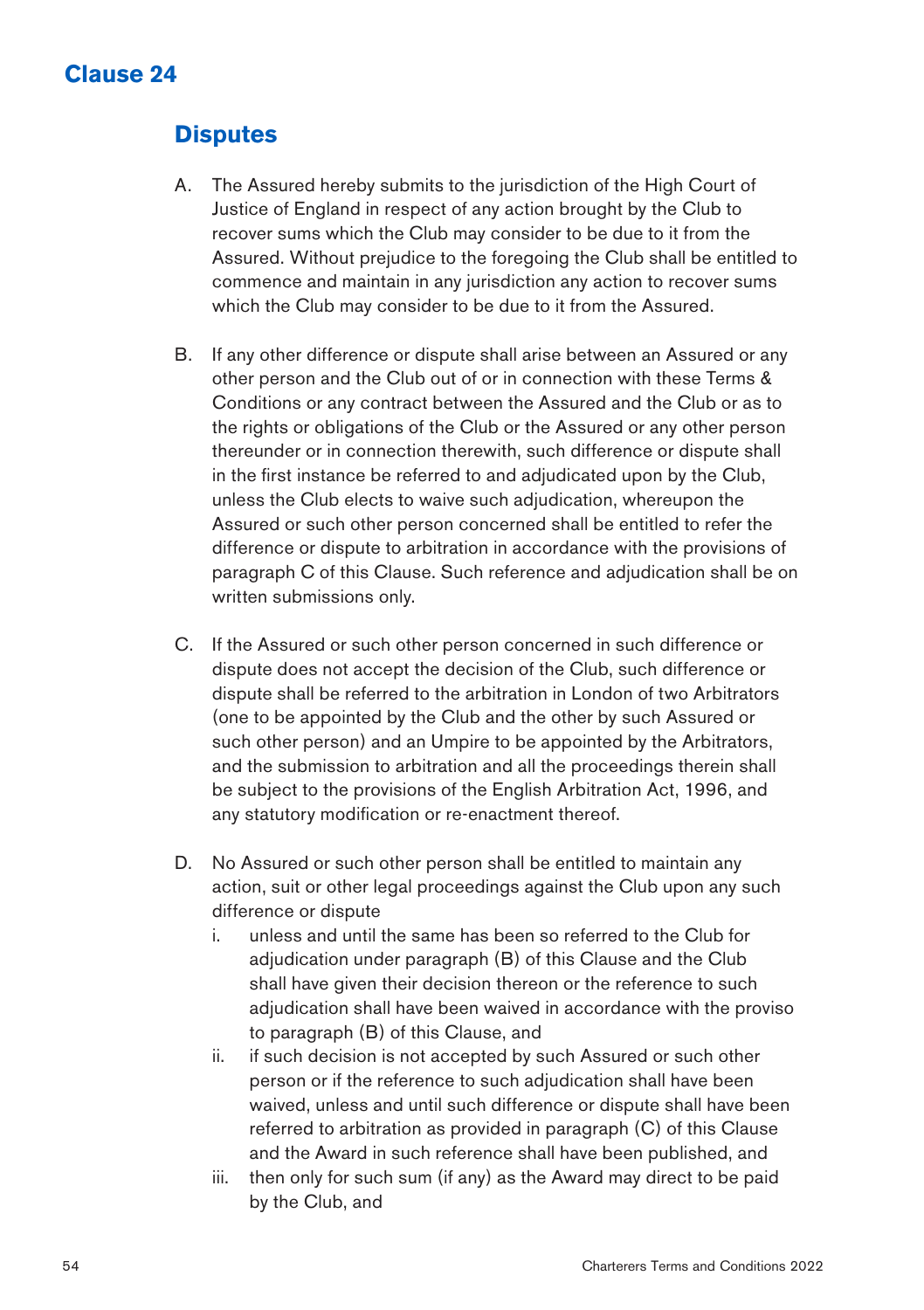- iv. the sole obligation of the Club to such Assured or such other person under these Terms & Conditions and any contract between the Club and the Assured or otherwise howsoever in respect of any such dispute or difference shall be to pay such sum as may be directed by such an Award.
- E. If any difference or dispute shall arise between an Assured or any other person and the Managers or their servants or agents (collectively the Managers' Group), out of or in connection with these Terms & Conditions or any contract between the Assured and the Club or as to the rights or obligations of anyone of the Manager's Group or the Assured in any other way in connection therewith, such difference or dispute shall be referred to arbitration in London of two Arbitrators (one to be appointed by the Manager's Group and the other by such Assured or other person) and an Umpire to be appointed by the Arbitrators, and the submission to arbitration and all the proceedings therein shall be subject to the provisions of the English Arbitration Act, 1996, and any statutory modification or re-enactment thereof.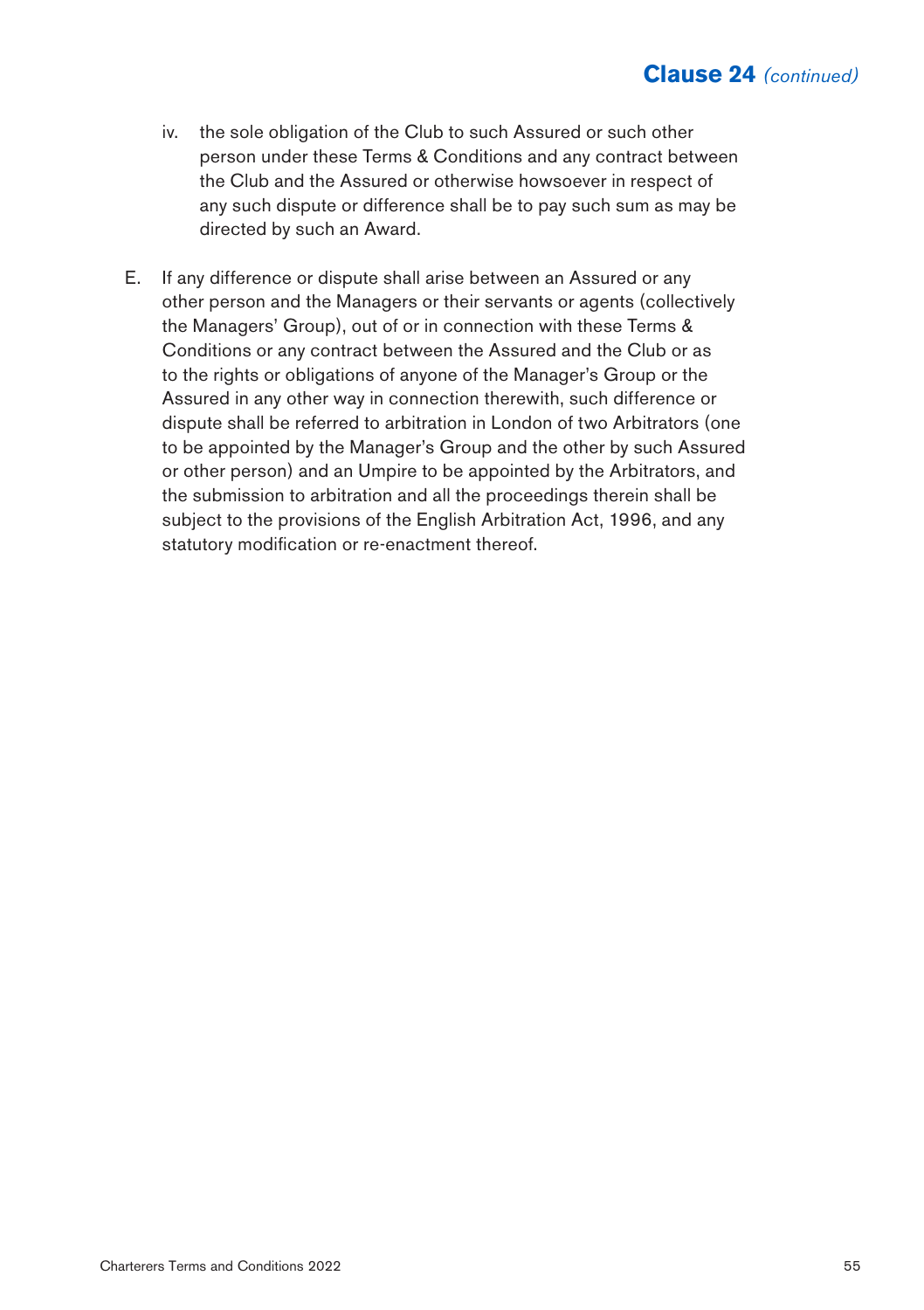### **Notices**

- A. A notice or other document required under these Terms & Conditions to be served on the Club may be served by sending it by courier or through the post in a prepaid letter addressed to the Club at the Club's registered office for the time being.
- B. A notice or other document required under these Terms & Conditions to be served on an Assured may be served by sending it by courier or through the post in a pre-paid letter or by electronic transmission (e-mail) addressed to such Assured:
	- i. at the address which shall have been expressly furnished by it to the Club as the address at which notices from the Club may be served upon it, or,
	- ii. if no such address shall have been furnished, at its address as appearing in the Register of Members, or,
	- iii. if such Assured is not and was not a Member, at the address which is its last known address to the knowledge of the Managers.
- C. Any such notice or other document if served by courier or by post shall be deemed to have been served on the day following the day on which the letter containing the same was handed to the courier or put into the post, and in proving such service it shall be sufficient to prove that the letter containing the notice or document was properly addressed and handed to the courier or put into the post as a prepaid letter. Any such notice or other document if served by electronic transmission (e-mail) shall be deemed to have been served on the day on which it was despatched, and in proving such service it shall be sufficient to prove that the notice or other document by such electronic transmission (e-mail) was duly despatched.
- D. Any such notice or other document may be sent or supplied to an Assured by making it available on the Club's website (www.ukpandi. com), and it is deemed served or delivered when the Assured is notified by electronic transmission (e-mail) that it is available on such website.
- E. The successors of anyone who is or was at any time an Assured of an entered ship shall be bound by a notice or other document served as aforesaid if sent to the last such address of such Assured notwithstanding that the Club may have notice of the Assured's bankruptcy, liquidation or ceasing to be a Charterer.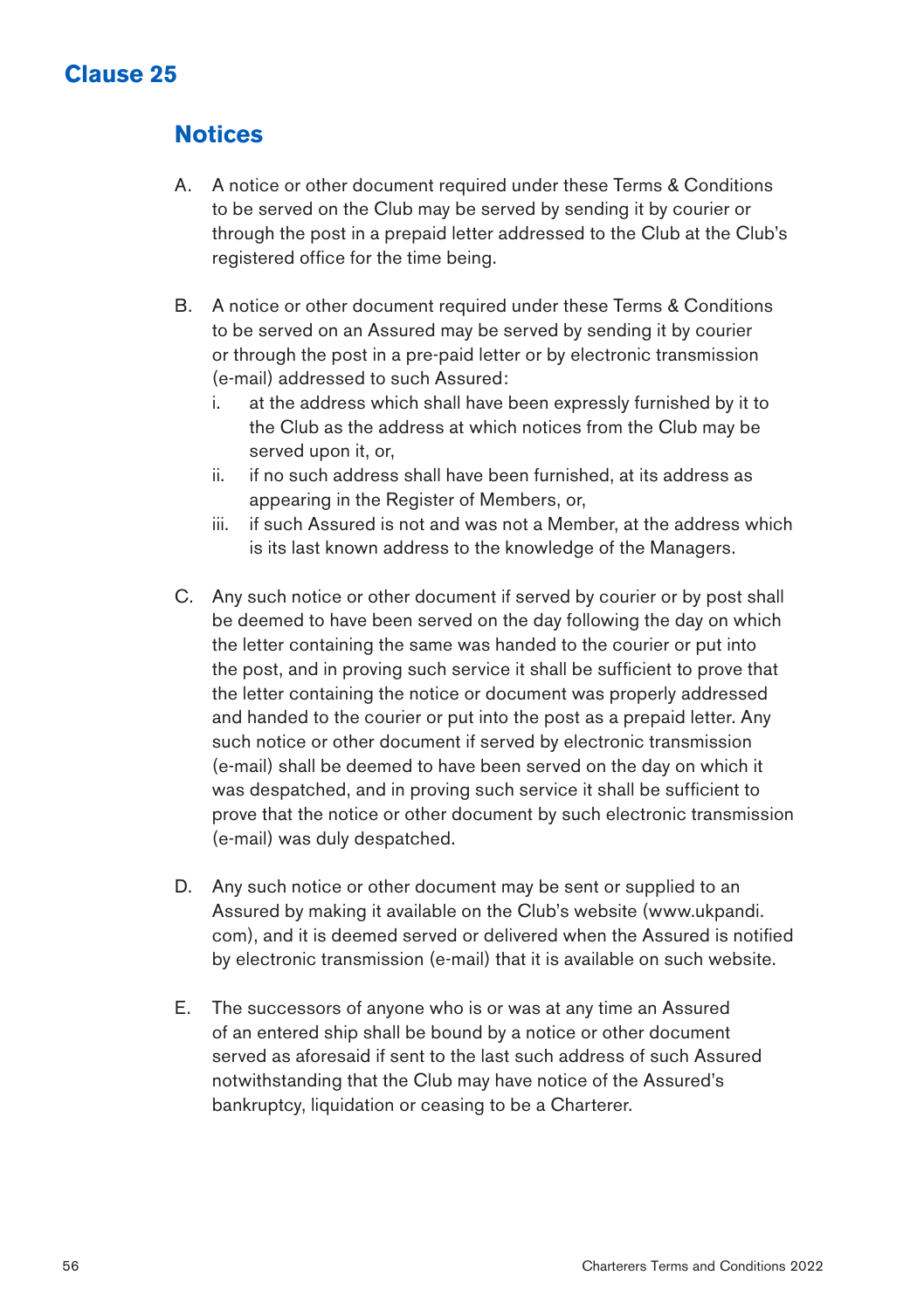# **Law of Contract**

These Terms & Conditions and any contract of insurance howsoever made between the Club and an Assured shall be governed by and construed in accordance with English law.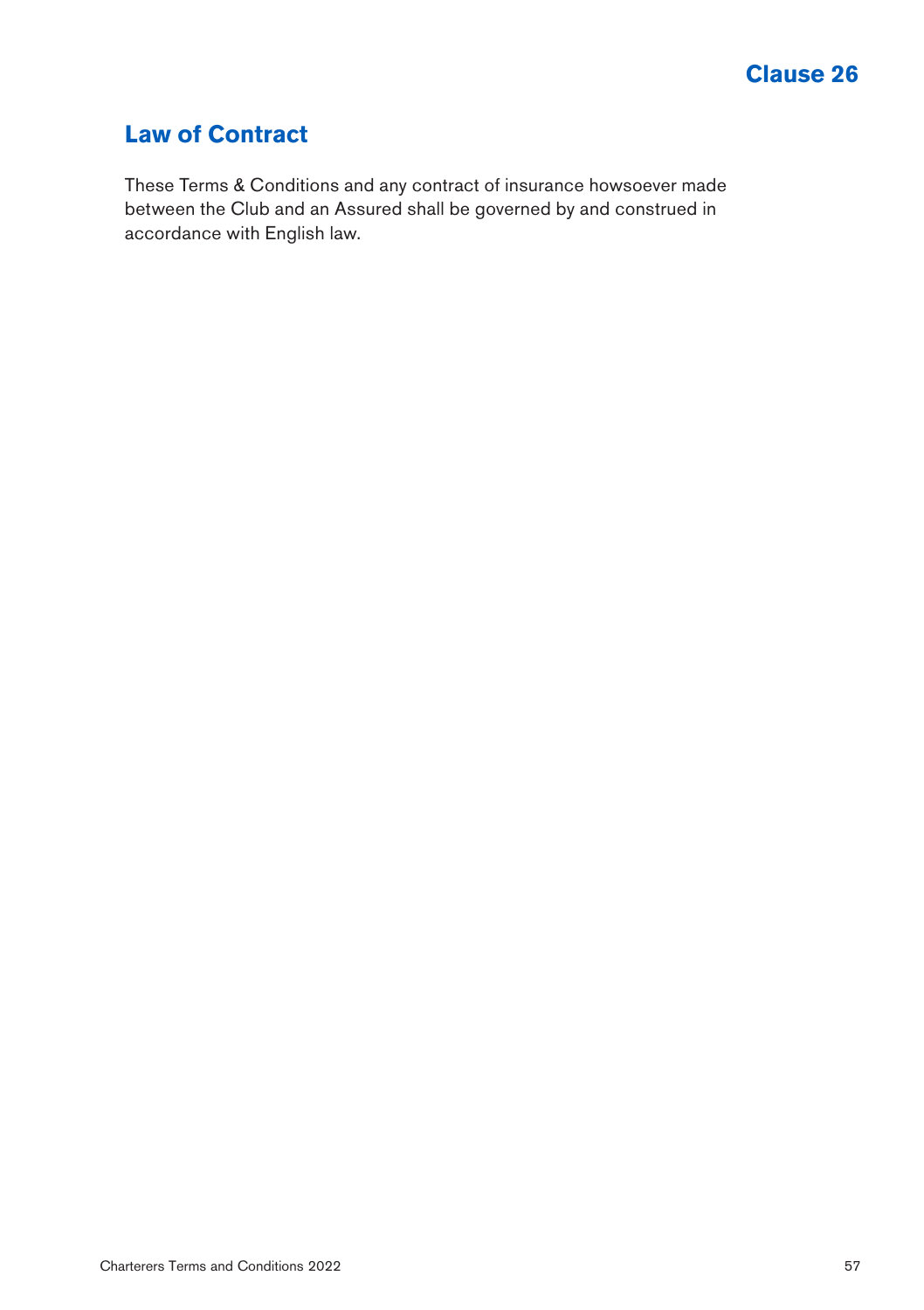# **Delegation**

- A. Whenever any power, duty or discretion is conferred or imposed upon the Managers by virtue of these Terms & Conditions, such power, duty or discretion may, subject to any terms, conditions or restrictions contained in these Terms & Conditions, be exercised by any one or more of the Managers or by any servant or agent of the Managers to whom the same shall have been delegated or sub-delegated.
- B. Whenever any power, duty or discretion is stated in these Terms & Conditions to be vested in the Directors, such power, duty or discretion shall be exercisable by the Directors unless the same shall have been delegated to any Committee of the Directors or to the Managers or to the Members' Committee in accordance with the provisions as regards delegation contained in the Articles, in which event the power, duty or discretion may be exercised by any person to whom the same shall have been so delegated.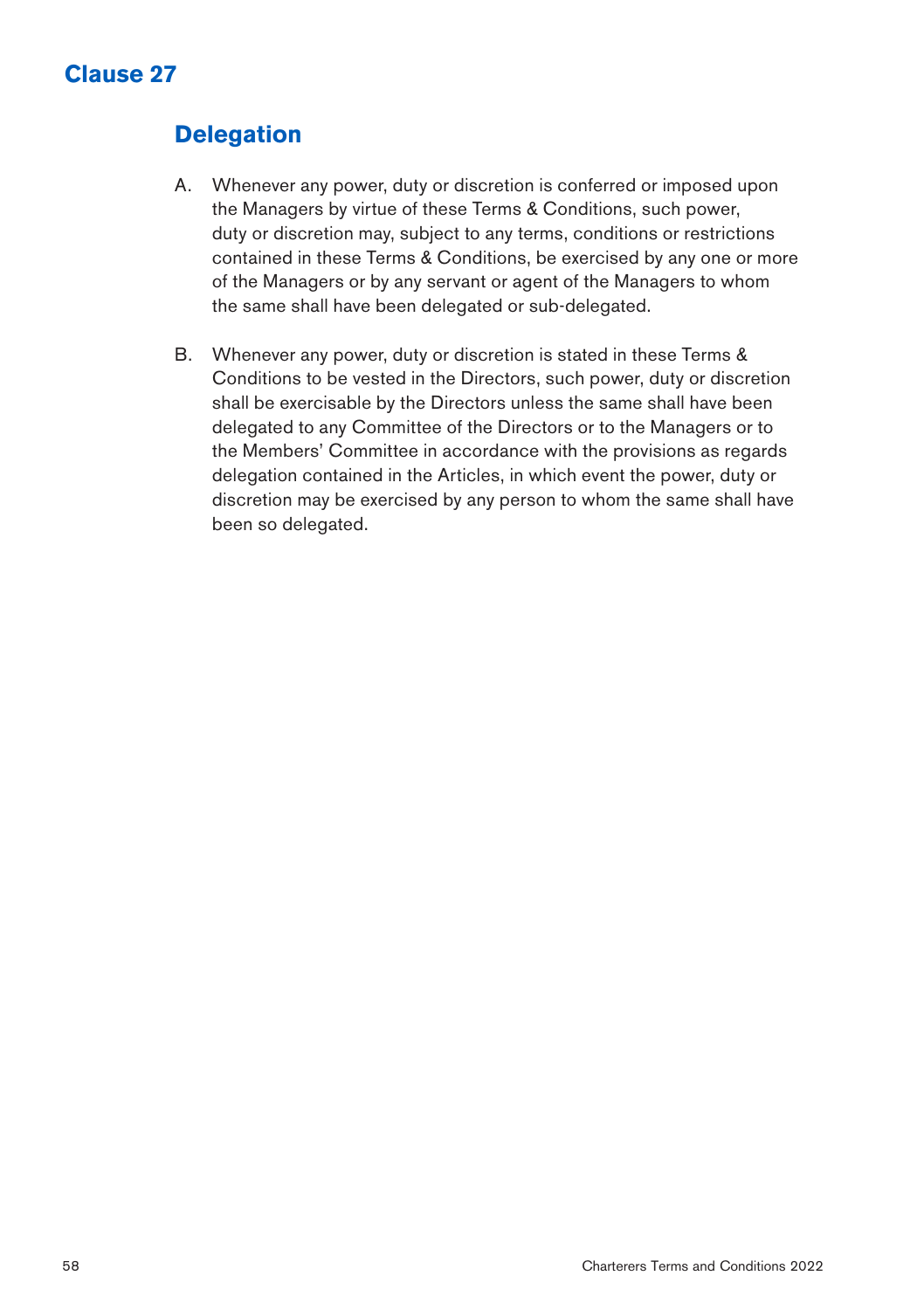# **Definitions**

In these Clauses the words standing in the first column of the table next hereinafter contained shall bear the meanings set opposite to them respectively in the second column thereof, if not inconsistent with the subject or context:

| <b>Applicant Assured</b> | In relation to a ship which is desired or intended<br>to be entered for insurance in the Club, means<br>charterer, other than bareboat/demise charterer, of<br>such ship, by or on whose behalf an application has<br>been, is being or is to be made for the entry of the<br>same in the Club for insurance whether it be or is to<br>be a Member of the Club or not.                                                                                                                                          |
|--------------------------|-----------------------------------------------------------------------------------------------------------------------------------------------------------------------------------------------------------------------------------------------------------------------------------------------------------------------------------------------------------------------------------------------------------------------------------------------------------------------------------------------------------------|
| <b>Articles</b>          | The articles for the time being of The United<br>Kingdom Mutual Steam Ship Assurance Association<br>Limited.                                                                                                                                                                                                                                                                                                                                                                                                    |
| <b>Assured</b>           | In relation to an entered ship means charterer other<br>than bareboat/demise charterer, named in the<br>certificate of entry or endorsement slip, by or on<br>whose behalf the ship has been entered in the Club.                                                                                                                                                                                                                                                                                               |
| Cargo                    | Any lawful and merchantable commodity or goods<br>intended to be or being or having been carried on<br>board a ship pursuant to a contract of carriage,<br>including anything used or intended to be used to<br>pack or secure goods, but excluding containers<br>or other equipment, stores, fuel (unless carried as<br>cargo) or substance of whatsoever nature, and shall<br>further exclude waste and residues of cargo(es)<br>and/or of containers or other equipment, stores,<br>fuels and/or substances. |
| <b>Charterer</b>         | A charterer of a ship, or part of a ship, other than a<br>demise or bareboat charterer.                                                                                                                                                                                                                                                                                                                                                                                                                         |
| <b>Club</b>              | The United Kingdom Mutual Steam Ship Assurance<br>Association Limited or UK P&I Club N.V., as<br>applicable.                                                                                                                                                                                                                                                                                                                                                                                                    |
| Clubs                    | The United Kingdom Mutual Steam Ship Assurance<br>Association Limited, UK P&I Club N.V., and<br>The United Kingdom Mutual Steam Ship Assurance<br>Association (Bermuda) Limited.                                                                                                                                                                                                                                                                                                                                |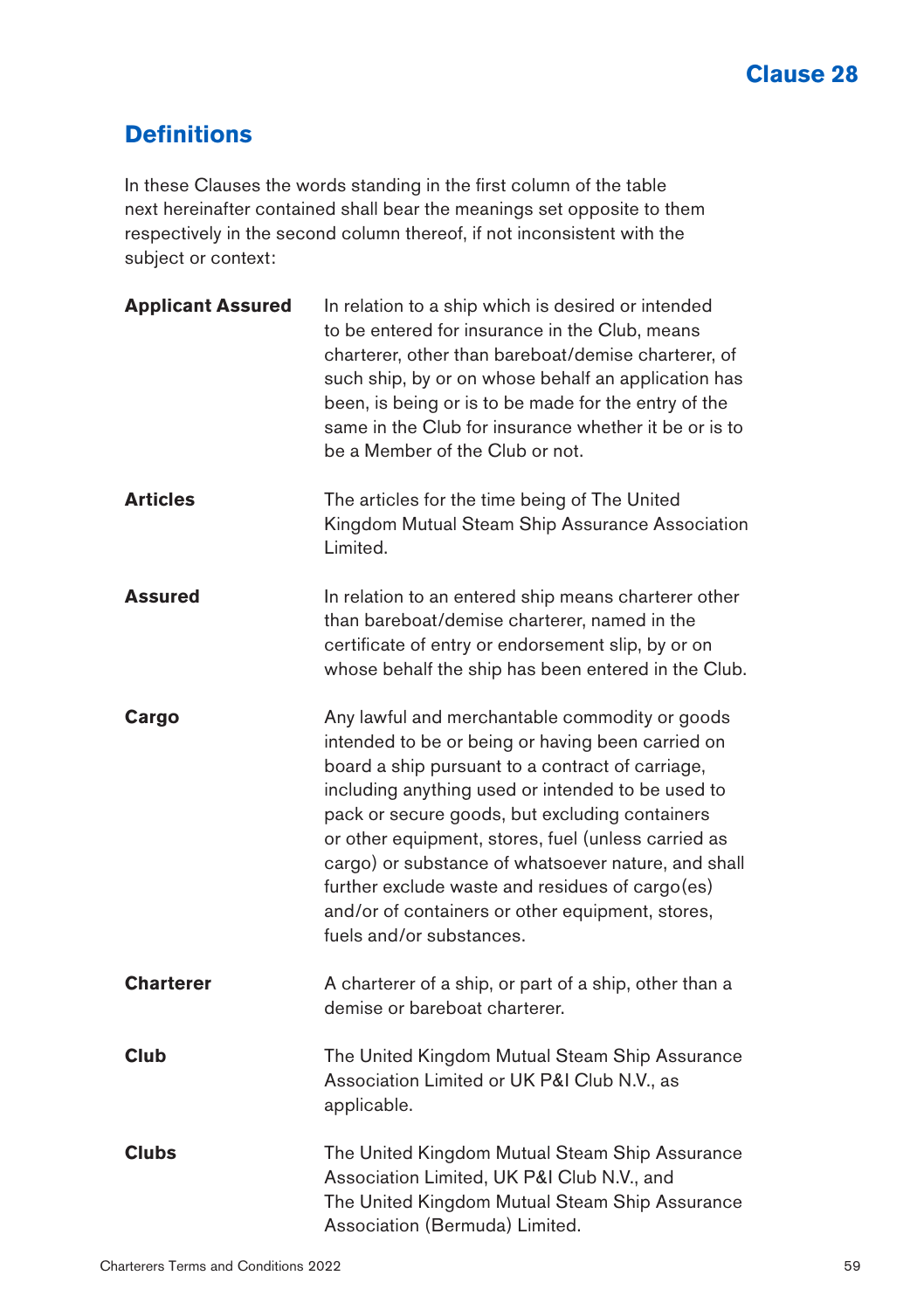| Co-assured                          | A party, other than the Assured, who is named<br>on the certificate of entry, to whom the Club has<br>agreed (subject to restrictions) to extend the cover<br>afforded to the Assured.                                                                                                                                                                                                                                                                                                                                                                                                                                                                                                                                                            |
|-------------------------------------|---------------------------------------------------------------------------------------------------------------------------------------------------------------------------------------------------------------------------------------------------------------------------------------------------------------------------------------------------------------------------------------------------------------------------------------------------------------------------------------------------------------------------------------------------------------------------------------------------------------------------------------------------------------------------------------------------------------------------------------------------|
| <b>Directors</b>                    | The Board of Directors for the time being of The<br>United Kingdom Mutual Steam Ship Assurance<br>Association Limited, or the Management Board<br>and/or Supervisory Board for the time being of UK<br>P&I Club N.V., as applicable.                                                                                                                                                                                                                                                                                                                                                                                                                                                                                                              |
| <b>Electronic trading</b><br>system | An electronic trading system is any system which<br>replaces or is intended to replace paper documents<br>used for the sale of goods and/or their carriage by<br>sea or partly by sea and other means of transport<br>and which are documents of title, or entitle the<br>holder to delivery or possession of the goods<br>referred to in such documents, or evidence a<br>contract of carriage under which the rights and<br>obligations of either of the contracting parties may<br>be transferred to a third party. For the purpose of<br>the definition, a "document" shall mean anything in<br>which information of any description is recorded<br>including, but not limited to, computer or other<br>electronically generated information. |
| <b>Entered ship</b>                 | A ship which has been entered by an Assured in its<br>capacity as a Charterer in the Club for insurance<br>under these Terms & Conditions.                                                                                                                                                                                                                                                                                                                                                                                                                                                                                                                                                                                                        |
| <b>Entered tonnage</b>              | The tonnage figure recorded as entered tonnage in<br>the certificate of entry of an entered ship and used<br>for the purposes of calculation of premium whether<br>(a) the tonnage of the ship or (b) a proportion of the<br>tonnage of the ship or (c) a figure exceeding the<br>tonnage of the ship.                                                                                                                                                                                                                                                                                                                                                                                                                                            |
| <b>Fines</b>                        | Include penalties and other impositions similar in<br>nature to fines.                                                                                                                                                                                                                                                                                                                                                                                                                                                                                                                                                                                                                                                                            |
| <b>Insurance</b>                    | Any insurance or reinsurance.                                                                                                                                                                                                                                                                                                                                                                                                                                                                                                                                                                                                                                                                                                                     |
| In writing                          | Written, printed or lithographed, or visibly<br>expressed in all or any of those or any other modes<br>of representing or reproducing words.                                                                                                                                                                                                                                                                                                                                                                                                                                                                                                                                                                                                      |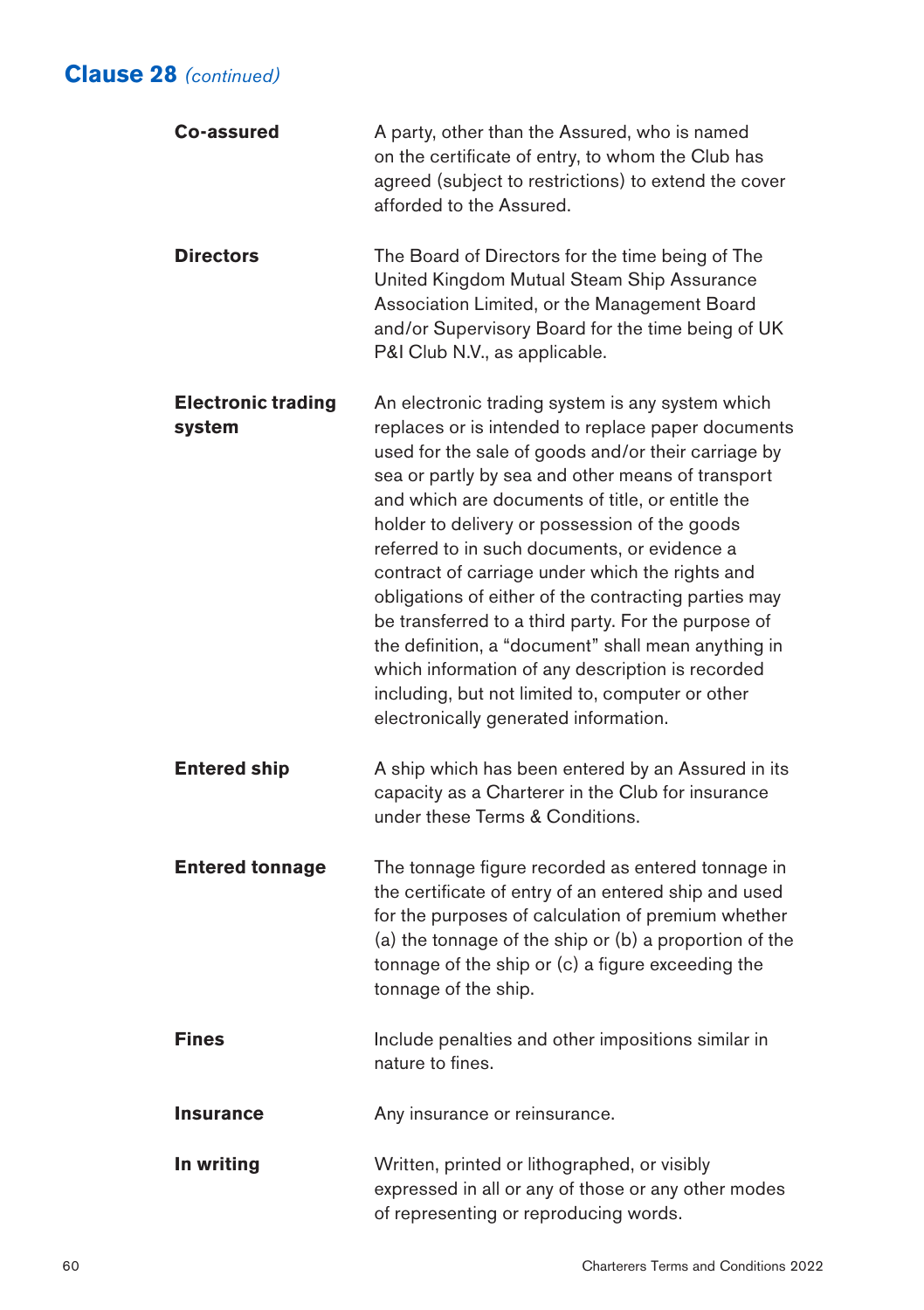| <b>Knock for knock</b>       | A provision or provisions stipulating that<br>each party to a contract shall be similarly<br>(1)<br>responsible for<br>(a) loss of or damage to, and/or death<br>of or injury to, any of its own property<br>or personnel, and/or the property or<br>personnel of its contractors and/or of its<br>and their subcontractors and/or of other<br>parties and/or;<br>(b) liability arising out of the ownership or<br>operation of its own property, and that<br>such responsibility shall be without recourse to<br>(2)<br>the other party and arise notwithstanding any<br>fault or neglect of any party; and that<br>(3) each party shall, in respect of those losses,<br>damages or liabilities for which it has assumed<br>responsibility, correspondingly indemnify the<br>other against any liability that that party shall<br>incur in relation thereto. |  |
|------------------------------|---------------------------------------------------------------------------------------------------------------------------------------------------------------------------------------------------------------------------------------------------------------------------------------------------------------------------------------------------------------------------------------------------------------------------------------------------------------------------------------------------------------------------------------------------------------------------------------------------------------------------------------------------------------------------------------------------------------------------------------------------------------------------------------------------------------------------------------------------------------|--|
| <b>Managers</b>              | The Managers for the time being of the Club.                                                                                                                                                                                                                                                                                                                                                                                                                                                                                                                                                                                                                                                                                                                                                                                                                  |  |
| <b>Member</b>                | Member for the time being of The United Kingdom<br>Mutual Steam Ship Assurance Association Limited.                                                                                                                                                                                                                                                                                                                                                                                                                                                                                                                                                                                                                                                                                                                                                           |  |
| Members'<br><b>Committee</b> | A committee of the Members constituted in<br>accordance with the Articles.                                                                                                                                                                                                                                                                                                                                                                                                                                                                                                                                                                                                                                                                                                                                                                                    |  |
| Owner                        | In relation to an entered ship means registered<br>owner, demise or bareboat charterer, disponent<br>owner, owners in partnership, owners holding<br>separate shares in severalty, part owner, mortgagee,<br>trustee, operator, manager or builder of such ship,<br>or other person with an interest in that ship but not<br>being an Assured or any company associated with<br>or under the same management as the Assured.                                                                                                                                                                                                                                                                                                                                                                                                                                  |  |
| Policy year                  | A year commencing from noon GMT of the date<br>specified in the certificate of entry and shall<br>continue until noon GMT of the date of expiry<br>specified on the certificate of entry.                                                                                                                                                                                                                                                                                                                                                                                                                                                                                                                                                                                                                                                                     |  |
| <b>Premium</b>               | Sum or sums payable to the Club in respect of an<br>entered ship.                                                                                                                                                                                                                                                                                                                                                                                                                                                                                                                                                                                                                                                                                                                                                                                             |  |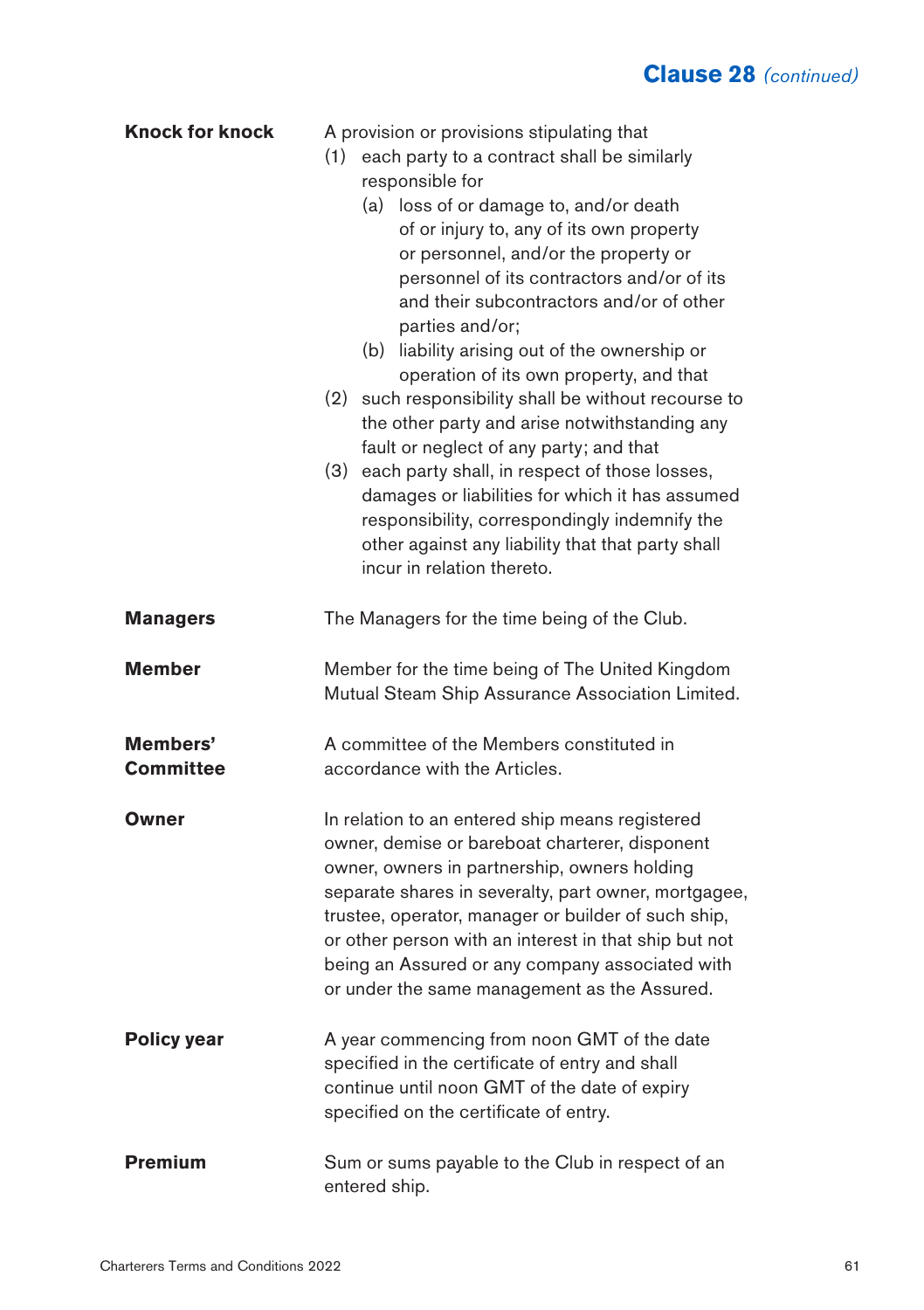| <b>Seafarer</b>                       | Any person (including the master and apprentices)<br>employed as part of a ship's complement under<br>the terms of a crew agreement or other contract of<br>service or employment to serve on board an entered<br>ship, whether or not on board that ship.                                                                                                                                                                                                                                                                                                                                                                                                                                               |
|---------------------------------------|----------------------------------------------------------------------------------------------------------------------------------------------------------------------------------------------------------------------------------------------------------------------------------------------------------------------------------------------------------------------------------------------------------------------------------------------------------------------------------------------------------------------------------------------------------------------------------------------------------------------------------------------------------------------------------------------------------|
| <b>Ship</b>                           | Ship shall mean ship, boat, hovercraft or other<br>description of vessel or structure (including any<br>ship, boat, hovercraft or other vessel or structure<br>under construction) used or intended to be used for<br>any purpose whatsoever in navigation or otherwise<br>on, under, over or in water or any part thereof or<br>any proportion of the tonnage thereof or any share<br>therein.                                                                                                                                                                                                                                                                                                          |
| <b>Standard terms</b><br>of contracts | The terms of contracts of carriage referred to in<br>Proviso (a) to Clause 2, Section 14.                                                                                                                                                                                                                                                                                                                                                                                                                                                                                                                                                                                                                |
| <b>Statutory obligation</b>           | Any obligation, liability or direction imposed by any<br>legislative enactment, decree order or regulation<br>having the force of law in any country.                                                                                                                                                                                                                                                                                                                                                                                                                                                                                                                                                    |
| <b>Successors</b>                     | In relation to all the persons hereinbefore specified<br>in connection with "Assured", "Applicant Assured"<br>and "Co-assured", and in relation to any other<br>person whatsoever by whom or on whose behalf<br>a ship shall have been entered for insurance or<br>reinsurance in the Club, shall include their heirs,<br>executors, administrators, personal representatives,<br>assigns (when permitted under these Terms &<br>Conditions), receiver, curator or other person<br>authorised to act on behalf of one who becomes<br>incapable by reason of mental disorder/ incapacity<br>of managing its property or affairs, trustee in<br>bankruptcy, liquidator and other successors<br>whatsoever. |
| <b>Terms &amp; Conditions</b>         | These Terms & Conditions as originally framed or as<br>from time to time altered, abrogated or added to and<br>for the time being in force, providing insurance for<br>ships entered in the Club, by charterers, other than<br>bareboat or demise charterers.                                                                                                                                                                                                                                                                                                                                                                                                                                            |
| Ton                                   | The unit of tonnage.                                                                                                                                                                                                                                                                                                                                                                                                                                                                                                                                                                                                                                                                                     |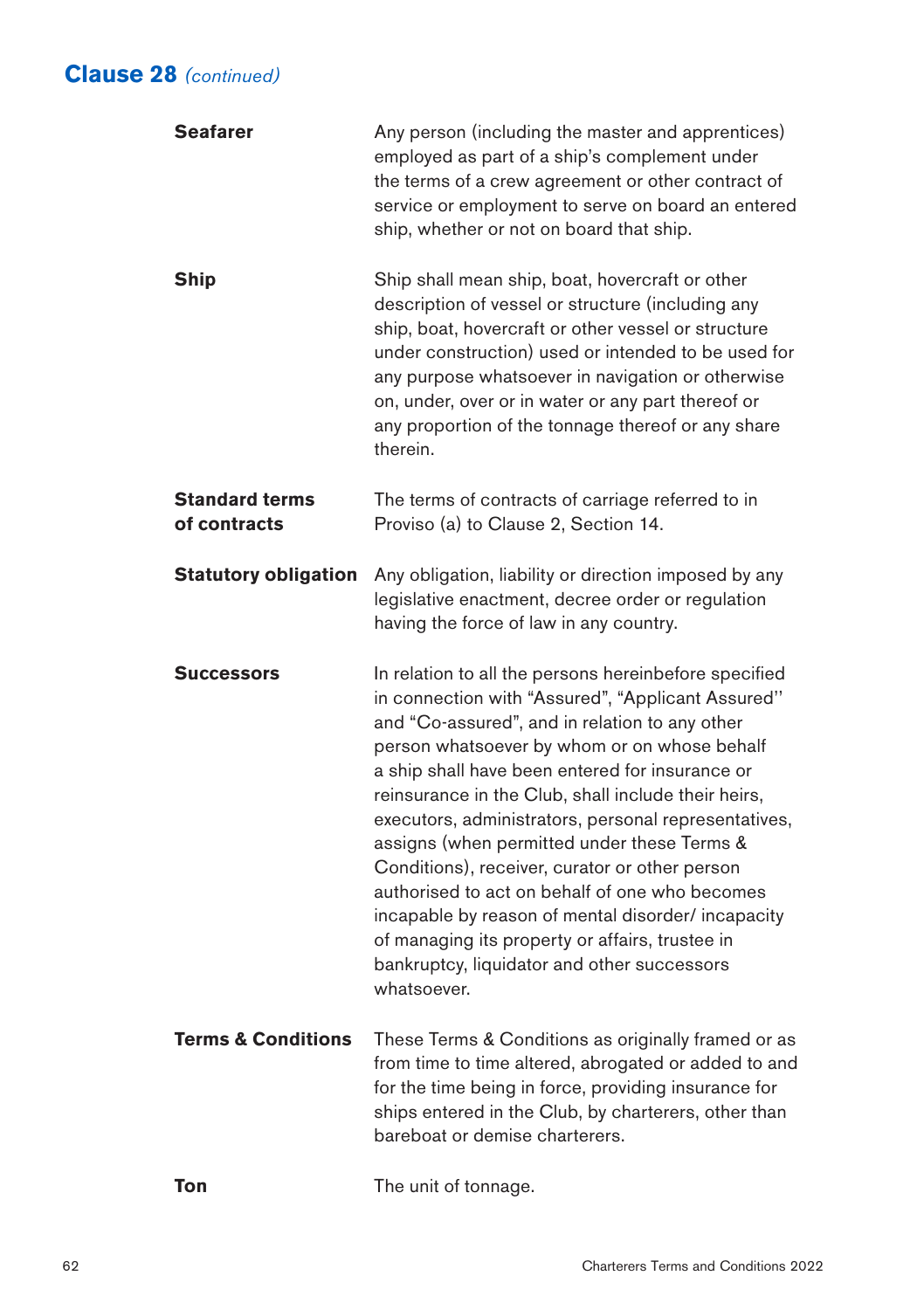**Tonnage** The register tonnage of a ship as certified in the certificate of registry of such ship or in any other official document relating to the registration of such ship.

Words importing the singular number only shall include the plural number and vice versa. Words importing persons shall include corporations.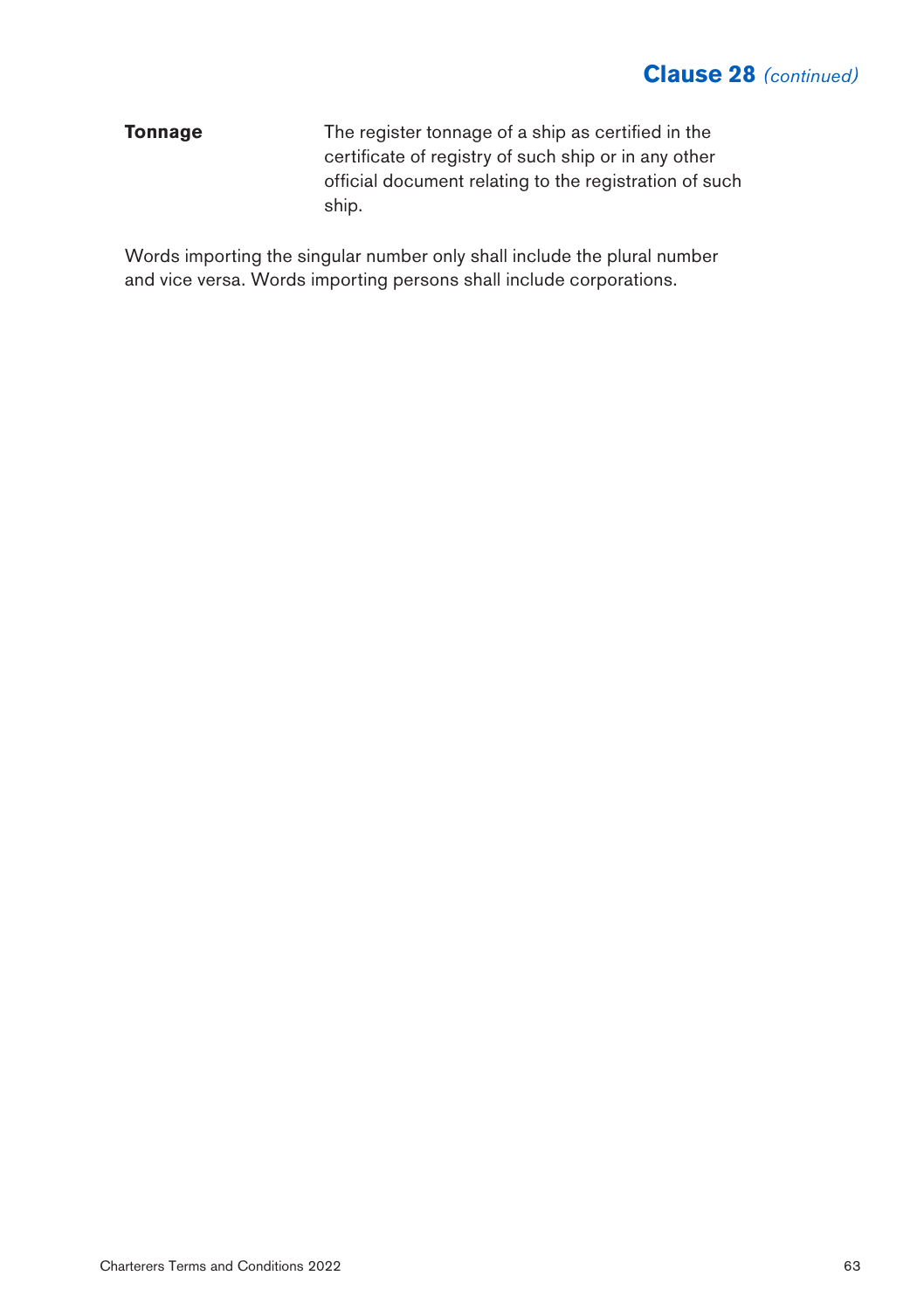# **Index to Clauses**

|                              | <b>Additional insurances</b>                    | 4                           |
|------------------------------|-------------------------------------------------|-----------------------------|
|                              | Ad valorem bills of lading                      | 2, Section 14, Proviso(d)   |
|                              | <b>Amendments of the Terms &amp; Conditions</b> | 15                          |
| <b>Articles</b>              | 4(A), 11(A), 27(B), 28                          |                             |
| <b>Agents, insolvency of</b> |                                                 |                             |
|                              | <b>Assignment, of insurance</b>                 | 13                          |
|                              | <b>Bankruptcy of Assured</b>                    | 18(A)                       |
| <b>Bill(s) of Lading</b>     |                                                 |                             |
|                              | Claims payable only at the discretion           |                             |
| of the Club                  |                                                 | 2, Section 14, Proviso (c)  |
| Ad valorem                   |                                                 | 2, Section 14, Proviso(d)   |
|                              | Charterer-owned Cargo                           | 2, Section 14, Proviso (f)  |
| (a)                          |                                                 |                             |
|                              | Through or transhipment                         | 2, Section 14 (D)           |
| <b>Blockade running</b>      |                                                 | 5(J)                        |
| <b>Bullion</b>               | 2, Section 14, Proviso(e)                       |                             |
|                              | <b>Cancellation of insurance</b>                | 17(A), 19                   |
| <b>Cargo liabilities</b>     |                                                 | 2 Section 14                |
| <b>Certificate of entry</b>  |                                                 | 1(8), 3, 5, 10, 14, 16, 17, |
|                              |                                                 | 18, 19, 28, Appendix 1      |
| <b>Cesser of insurance</b>   |                                                 | 18                          |
| <b>Claims</b>                |                                                 |                             |
|                              | appointment of surveyors and lawyers            | 21                          |
|                              | cancellation of insurance, effect on claims     | 19                          |
|                              | cesser of insurance, effect on claims           | 18                          |
|                              | Members' Committee, meetings of,                |                             |
|                              | to pass claims                                  | 2 Section 18(b)             |
|                              | notification of claims by Assured, time limits  | 5(0)                        |
|                              | obligations of Assured                          | 5(N)                        |
|                              | payment first by Assured                        | 5(A)                        |
|                              | settlement of claims                            | 5(N)(iv)                    |
|                              | sue and labour                                  | 5(M)                        |
| <b>Classification</b>        |                                                 | 5(K)                        |
| <b>Co-Assureds</b>           |                                                 | 9                           |
| <b>Collision</b>             |                                                 | 2, Section 6                |
| Contraband                   |                                                 | 5(J)                        |
| Contract                     |                                                 |                             |
|                              | carriage, contracts of                          | 2, Section 14               |
|                              | effects, contracts relating to                  | 2, Section 2(D)             |
|                              | liability under contracts                       | 2, Section 10               |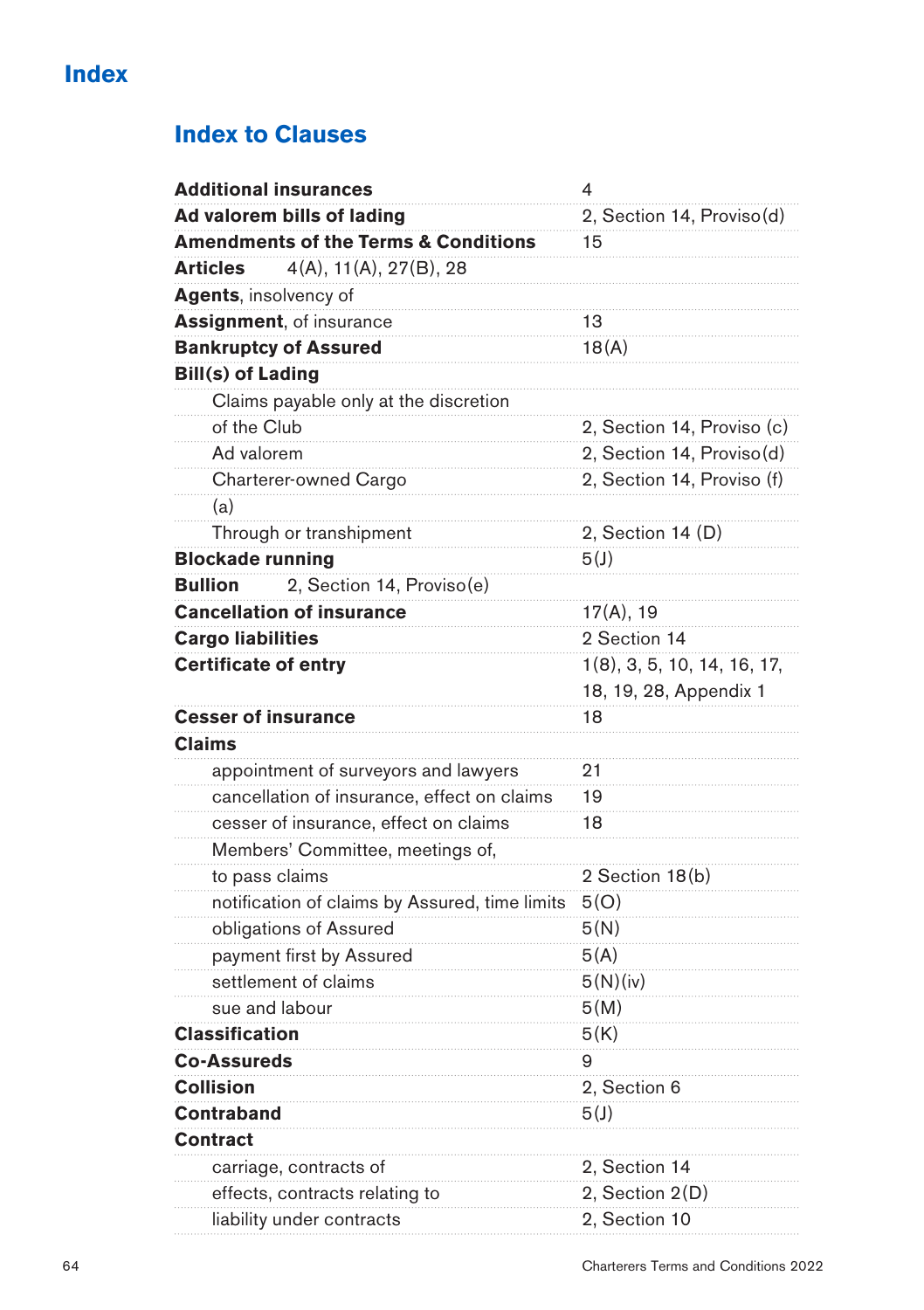| passengers and other persons                     |                            |
|--------------------------------------------------|----------------------------|
| contract relating to                             | 2, Section 2               |
| property, contracts relating to                  | 2. Section 7               |
| seafarers, contracts relating to                 | 2, Section $2(B)$ (D)      |
| towage, contracts for                            | 2 Section 9                |
| Amendments of the Terms & Conditions             | 15                         |
| <b>Contract of carriage</b>                      |                            |
| deviation                                        | 2, Section 14, Proviso (b) |
| terms of contract                                | 2, Section 14, Proviso (a) |
| through or transhipment bills of lading          | 2, section 14(D)           |
| <b>Costs (see also Expenses)</b>                 |                            |
| <b>Assignment, of insurance</b>                  |                            |
| <b>Bankruptcy of Assured</b>                     |                            |
| <b>Bill(s) of Lading</b>                         |                            |
| cargo liabilities, costs relating to             | 2, Section 14              |
| enquiry expenses, costs relating to              | 2, Section 17              |
| expenses incidental to operation of              |                            |
| ships, costs relating to                         | 2 Section 18               |
| incurred by direction of Club                    | 2. Section 10              |
| legal costs                                      | 2, Section 19              |
| pollution, costs relating to                     | 2, Section 8               |
| sue and labour costs                             | 2, Section 19              |
| wreck liabilities, costs relating to             | 2, Section 11              |
| <b>Crew (see Seafarers)</b>                      |                            |
| Death                                            |                            |
| persons other than seafarers                     | 2 Section 2(A)             |
| seafarers, death by injury or illness            | 2 Section 2(B)             |
| <b>Deductibles</b>                               | 5C                         |
| <b>Definitions</b>                               | 28                         |
| <b>Delegation of powers</b>                      | 27                         |
| <b>Delivery</b>                                  |                            |
| short or over delivery, fines relating to        | 2, Section 16(B)           |
| without production of bills of lading            | 2, Section 14              |
| Proviso (c)(ii)(iii)                             |                            |
| Demurrage                                        |                            |
| Damage to hull                                   | 2, Section 1(1)(B)         |
| on entered ship not covered                      | 5(G)(v)                    |
| <b>Deviation from contract</b>                   | 2, Section 14 Proviso(b)   |
| <b>Disinfection of entered ship</b>              |                            |
| (See Quarantine expenses)                        |                            |
| <b>Disputes between Member &amp; Association</b> | 24                         |
| <b>Diversion expenses</b>                        | 2, Section 3               |
|                                                  |                            |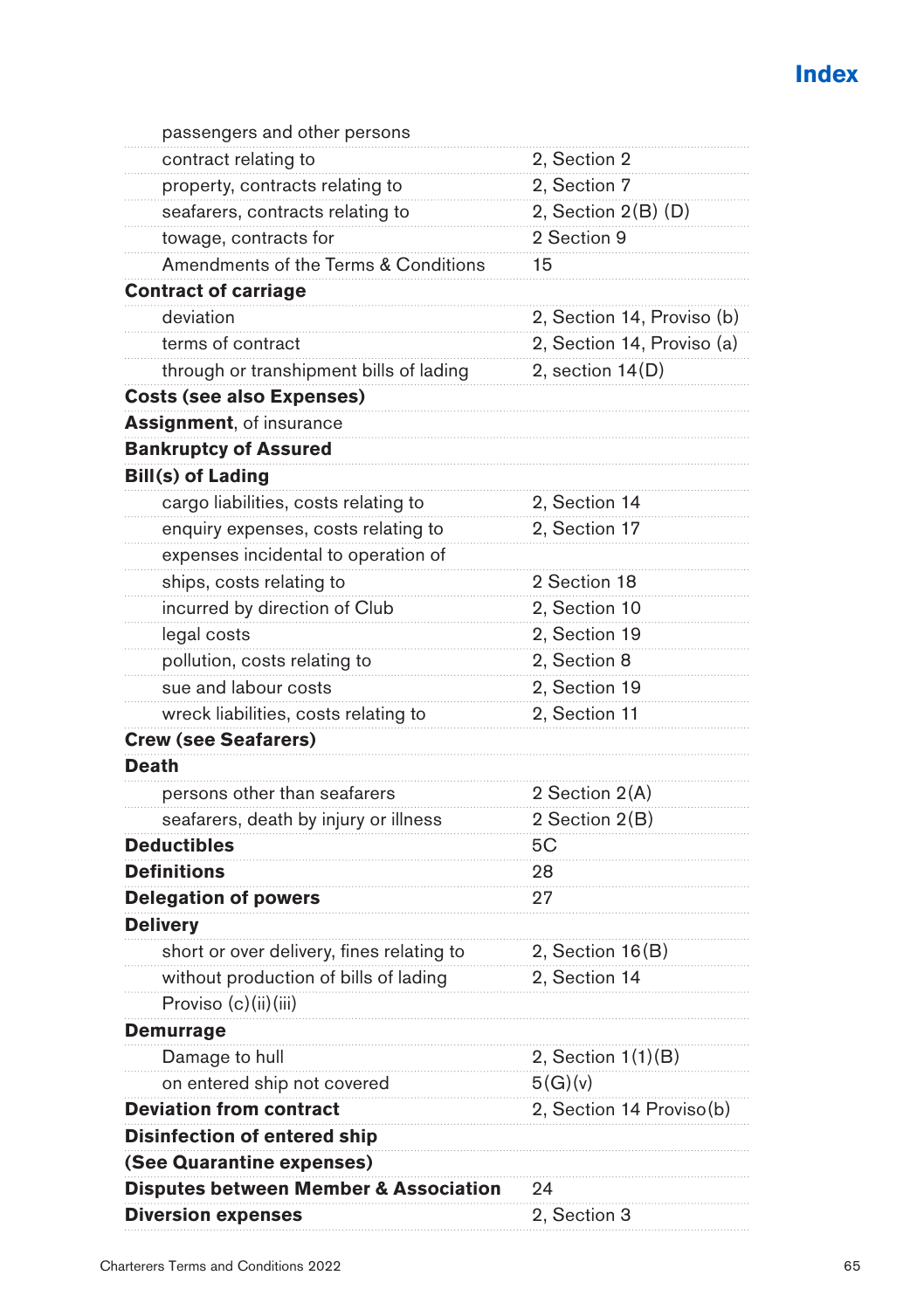| Docks, damage to by entered ship                             | 2, Section 7              |
|--------------------------------------------------------------|---------------------------|
| <b>Double insurance</b>                                      | 5(1)                      |
| <b>Effects</b>                                               | 2, Sections 2(C), (D)     |
| Entered ship, definition of                                  | 28                        |
| Entered tonnage, definition of                               | 28                        |
| <b>Entry</b>                                                 |                           |
| application for                                              | 7                         |
| certificate of entry                                         | 10                        |
| co-assureds                                                  | 9                         |
| Membership                                                   | 12                        |
| tonnage entered                                              | $5(B)(ii)$ , 28           |
| <b>Exclusions from the cover</b>                             | 5                         |
| <b>Expenses (see also Costs)</b>                             |                           |
| Funeral                                                      | 2, Section 2(C)           |
| incidental to the operation of ships                         | 2, Section 18             |
| incurred by direction of the Club                            | 2, Section 20             |
| legal expenses recoverable                                   | 2, Section 19             |
| in general                                                   | 2                         |
| <b>Experts</b> , appointment of by Managers                  | 21                        |
| Fines                                                        | 2, Section 16, 28         |
| <b>Forbearance by the Association</b>                        | 23                        |
| <b>Freight</b>                                               |                           |
| loss of not covered                                          | 5(G)(ii)                  |
| Assured's proportion general average                         | 2, Section 15(C)          |
| Funeral expenses, liability to passengers                    | 2, Section 2(C)           |
| <b>General average</b>                                       |                           |
| liability for ship's proportion of                           | 2, Section 15(A)          |
| unrecoverable general average contributions 2, Section 15(B) |                           |
| Assured's proportion of                                      | 2, Section 15(C)          |
| <b>Hague Visby Rules</b>                                     | 2, Section 14, Proviso(a) |
| <b>Hazardous operations</b>                                  | 5(J)                      |
| <b>Hire</b>                                                  |                           |
| loss of, not covered                                         | 5(G)                      |
| damage to hull                                               | 2, Section 1(B)           |
| Assured's proportion of general average                      | 2, Section $15(C)$        |
| <b>Hull</b> , damage to                                      | 2, Section 1              |
| Illness                                                      |                           |
| persons, other than seafarers and passengers 2, Section 2(A) |                           |
| <b>Seafarers</b>                                             | 2, Section 2(B)           |
| Passengers                                                   | 2, Section 2(C)           |
| Immigration, fines relating to                               | 2, Section 2(C)           |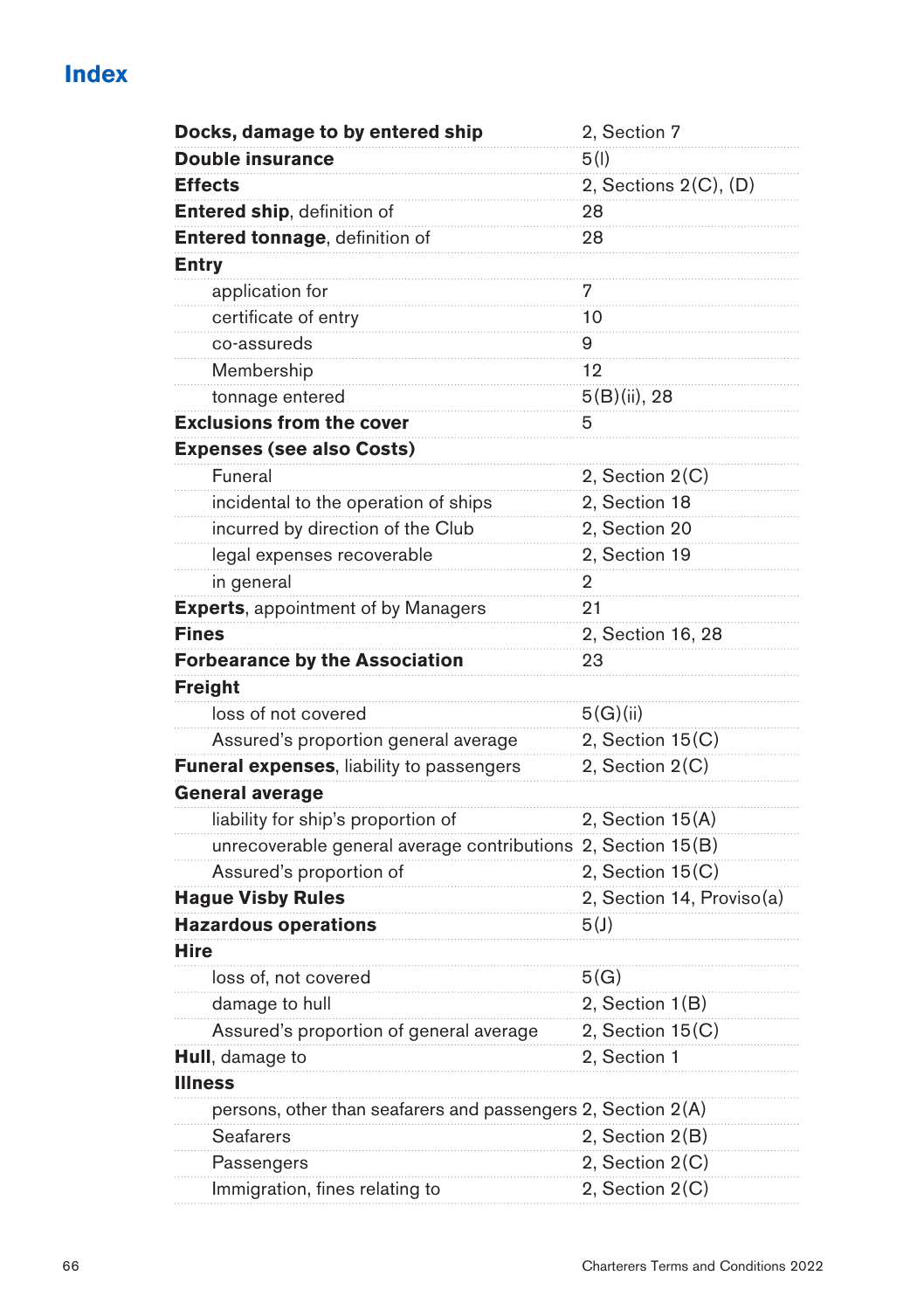| liabilities arising under                                   | 2, Section 10             |
|-------------------------------------------------------------|---------------------------|
| <b>Injury</b>                                               |                           |
| persons other than seafarers and passengers 2, Section 2(A) |                           |
| <b>Seafarers</b>                                            | 2, Section 2(B)           |
| Passengers                                                  | 2, Section 2(C)           |
| <b>Insurance</b>                                            |                           |
| Additional                                                  | 4                         |
| application for                                             | 7                         |
| assignment of                                               | 13                        |
| cancellation of insurance                                   | 19                        |
| cesser of insurance                                         | 18                        |
| commencement of                                             | 14                        |
| contract of insurance, incorporates Rules                   | 6(A)                      |
| contract of insurance, law applicable to                    | 26                        |
| double insurance                                            | 5(1)                      |
| Marine Insurance Acts 1906 and 2015,                        |                           |
| application of                                              | 5(L)                      |
| period of 14                                                |                           |
| termination of insurance                                    | 17                        |
| termination, notice of                                      | 16                        |
| <b>Insurance Act 2015</b>                                   | 5(L), 7                   |
| <b>ISM Code</b>                                             | 5K(iii)                   |
| Jetty, damage to                                            | 2, Section 7              |
| Lawyers, appointment of                                     | 21                        |
| Life salvage                                                | 2. Section 5              |
| <b>Limitation of cover</b>                                  |                           |
| Generally                                                   | 5(B)(i)                   |
| limit on cover for fines                                    | 5(B)(ii)                  |
| Manning, requirements relating to                           | 5(K)(iii)                 |
| <b>Marine Insurance Acts</b>                                | 5(L)                      |
| <b>Membership of Club</b>                                   | 12                        |
| <b>Notice</b>                                               |                           |
| of claim by Assured                                         | 5(N)                      |
| of termination of insurance                                 | 16                        |
| service of                                                  | 25(C)                     |
| <b>Nuclear risks</b> , exclusions relating to               | 5(F)                      |
| <b>Oil Pollution (see Pollution)</b>                        |                           |
| <b>Overloading of entered ship</b>                          | 2, Section 16, Proviso(a) |
| <b>Persons</b>                                              |                           |
| diversion expenses                                          | 2, Section 3              |
| injury, illness or death                                    | 2, Section 2(A), (B), (C) |

#### **Indemnities (see also Contracts),**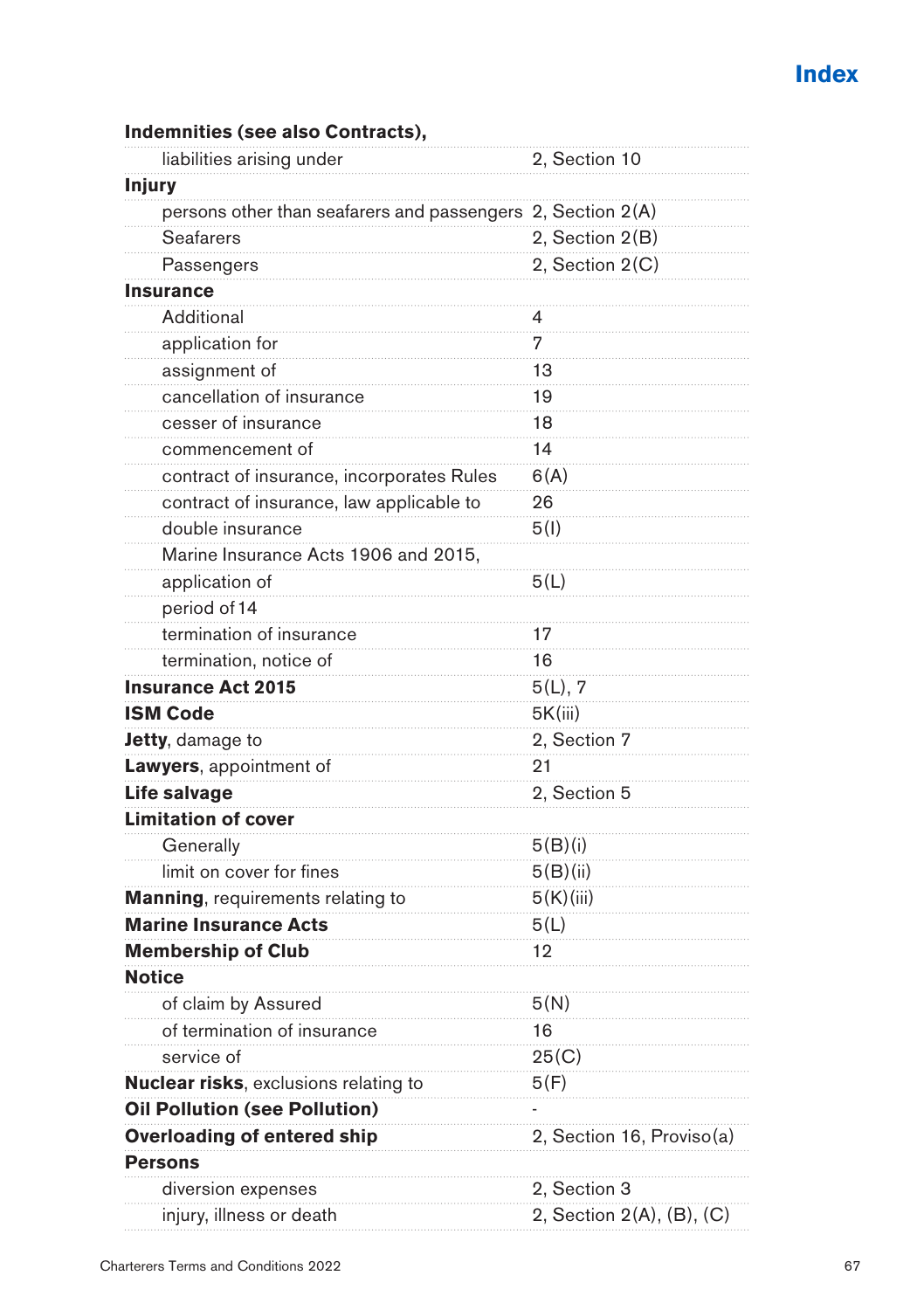| liability to, under contracts or indemnities  | 2, Section 2(A), (B), (C)      |
|-----------------------------------------------|--------------------------------|
| loss of and damage to effects                 | 2, section 2(D)                |
| <b>Personal effects (see Effects)</b>         |                                |
| <b>Period of insurance</b>                    | 14                             |
| <b>Pollution</b>                              |                                |
| Fines for                                     | $2,$ Section 16 $(E)$          |
| Limitation of Club's liability                | 2, Section 8                   |
| Risks covered                                 | 2, Section 8                   |
| Powers, delegation of                         | 27                             |
| Premium                                       |                                |
| Applications for Insurance;                   |                                |
| disclosure or non-disclosure                  | 7(D)                           |
| breach of warranty of declaration,            |                                |
| Club may amend                                | 7(F)(iii)                      |
| Assured's obligation to pay                   | 8(B)                           |
| No set of against                             | 8(C)                           |
| Interest on late payment                      | 8(D)                           |
| premium tax or other tax                      | 8(F)                           |
| co-assureds jointly and severally liable      | 9(E)                           |
| Membership                                    | 12                             |
| Notice of Termination                         | 16                             |
| Termination and its Effects                   | 17                             |
| Cesser of Insurance and its Effects           | 18(D)                          |
| Cancellation of Insurance and its Effects     | 19(A), (B)                     |
| Definition                                    | 28                             |
| <b>Premium rating</b>                         |                                |
| Calculation of                                | 8                              |
| Definition of                                 | 28                             |
| <b>Property, loss of or damage to</b>         | 2, Section 7                   |
| <b>Quarantine expenses</b>                    | 2, Section 13                  |
| Radioactive materials, exclusions relating to | 5(F)                           |
| Refugees                                      | 2, Section 4                   |
| Regulations, by the Club                      | 5(U), Appendix III             |
| <b>Reinsurance</b>                            | 11                             |
| Removal of wreck (see Wreck liabilities)      |                                |
| <b>Repatriation of passengers</b>             | 2, Section 2(C)<br>Proviso (i) |
| <b>Salvage</b>                                |                                |
| Liability for ship's proportion of salvage    | 2, Section 15(A)               |
| unrecoverable salvage charges                 | 2, Section 15(B)               |
| Assured's proportion of                       | 2, Section $15(C)$             |
| life salvage                                  | 2, Section 5                   |
|                                               |                                |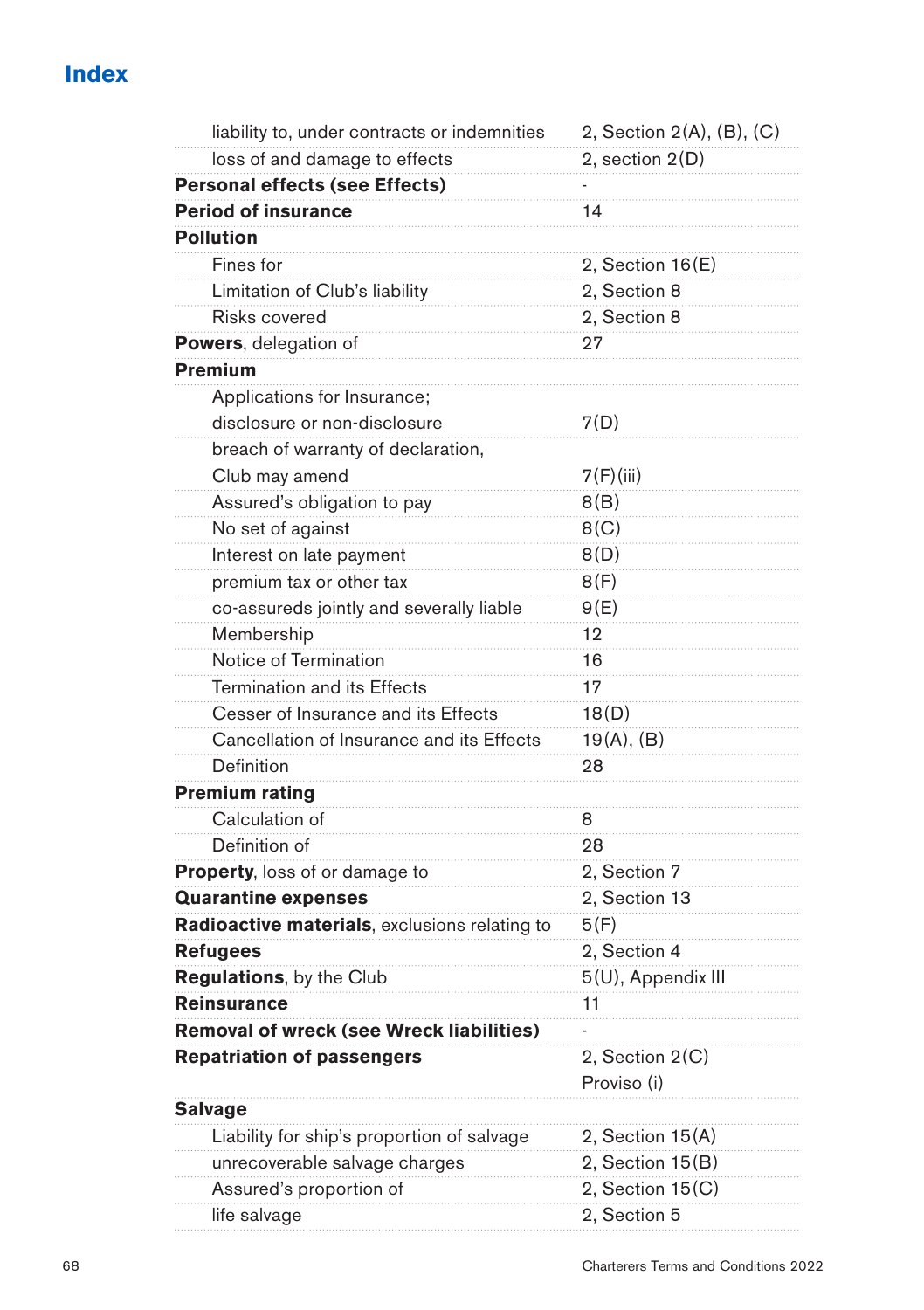| <b>Sanctions, exclusions relating to</b>    | 5(T)                       |
|---------------------------------------------|----------------------------|
| <b>Seafarers</b>                            |                            |
| liability to, injury, death of and illness  | 2, Section 2(B)            |
| effects of                                  | 2, Section 2(D)            |
| repatriation and substitution               | 2, Section 2(B)            |
| Definition                                  | 28                         |
| <b>Set of, by the Club</b>                  | 5(D)                       |
| Ship                                        |                            |
| Assured, ceasing to be Charterer            | 18(B)                      |
| Actual total loss, becoming or deemed to be | 18(B)(iv)                  |
| classification of                           | 5(K)                       |
| entered ship, definition of                 | 28                         |
| exclusions of certain operations            | 5(H)                       |
| loss of or damage to equipment,             |                            |
| exclusion from cover                        | 5(G)(i)                    |
| ship's proportion of General Average,       |                            |
| Assured's liability for                     | 2, Section 15              |
| surveys of                                  | 5(Q)                       |
| <b>Shortage of cargo (see Cargo)</b>        |                            |
| <b>Smuggling, fines for</b>                 | 2, Section $16(C)$         |
| <b>Standard terms of carriage contracts</b> | 2, Section 14, Proviso(a)  |
| <b>Special risks cover</b>                  | 3                          |
| <b>Standard Covers</b>                      | 2                          |
| <b>Statutory requirements</b>               | 5K                         |
| <b>Stevedores</b>                           |                            |
| indemnities and contracts                   | 2, Section 10              |
| injury, illness and death                   | 2, Section 2(A)            |
| Stowaways                                   | 2, Sections 3, 4           |
| <b>Subrogation</b>                          | 5(P)                       |
| <b>Substitute expenses</b>                  | 2, Section 2(B), Section 3 |
| <b>Surveyors</b> , appointment of           | 21                         |
| <b>Survey and audit</b>                     |                            |
| of ships or Assured's management systems    | 5(Q)                       |
| <b>Termination of insurance</b>             |                            |
| notice of 16                                |                            |
| effects of                                  | 17                         |
| <b>Terms &amp; Conditions</b>               |                            |
| breach by Assured                           | 23                         |
| Incorporation into contract of insurance    | 6                          |
| subject to Marine Insurance Acts            | 5L                         |
| Through or transhipment bills of lading     | 2, Section 14(D)           |
| Tonnage, entered tonnage, definition of     | 28                         |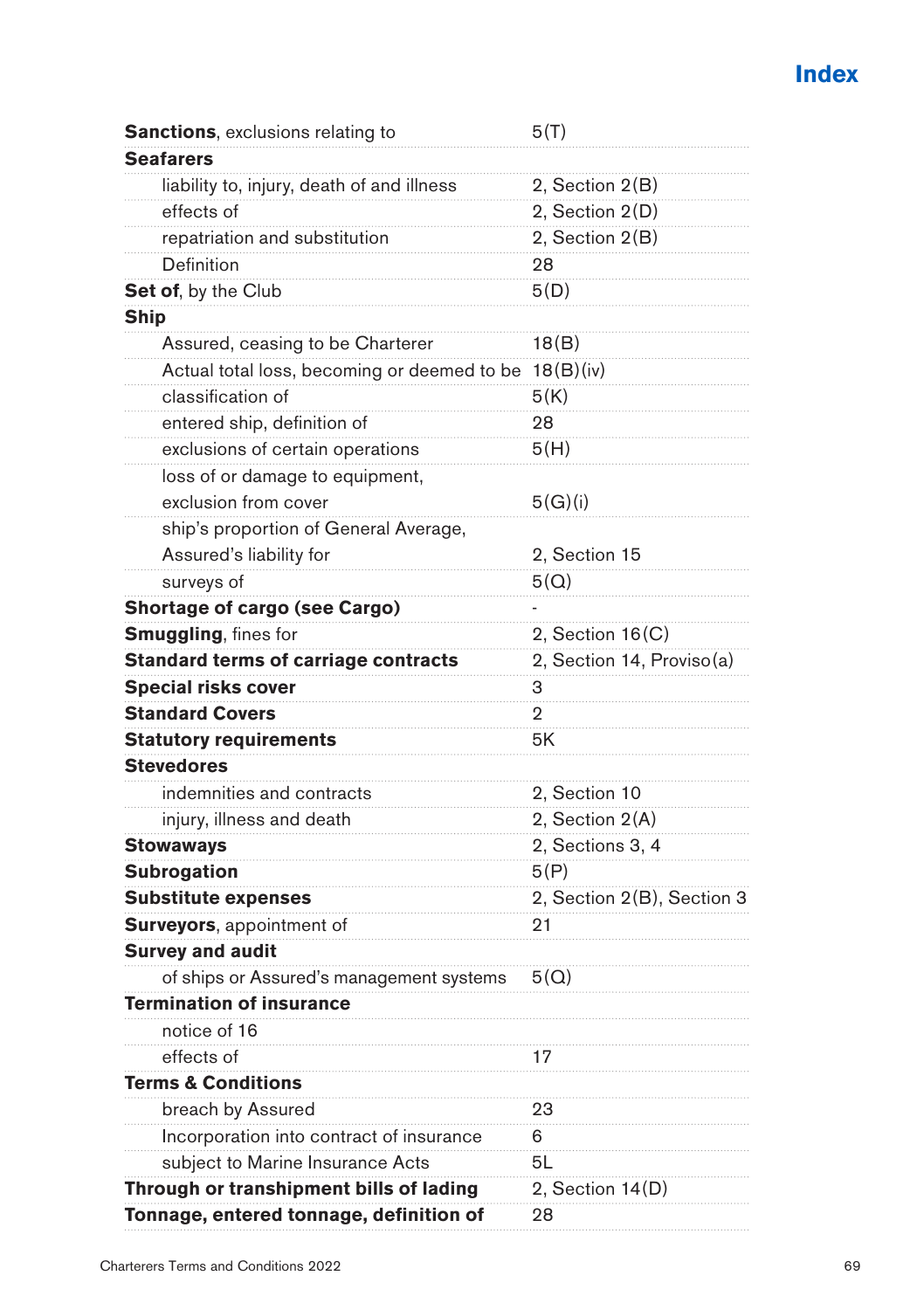| Total loss, cesser of insurance upon                   | 18                        |
|--------------------------------------------------------|---------------------------|
| <b>Towage</b>                                          | 2. Section 9              |
| Valuable cargo                                         | 2, Section 14, Proviso(e) |
| <b>Value of cargo, under ad valorem bill of lading</b> | 2, Section 14, Proviso(d) |
| <b>War Risks</b>                                       |                           |
| excluded from cover                                    | 5(E)                      |
| Special cover                                          | з                         |
| <b>Wreck liabilities</b>                               | 2. Section 11             |
|                                                        |                           |
|                                                        |                           |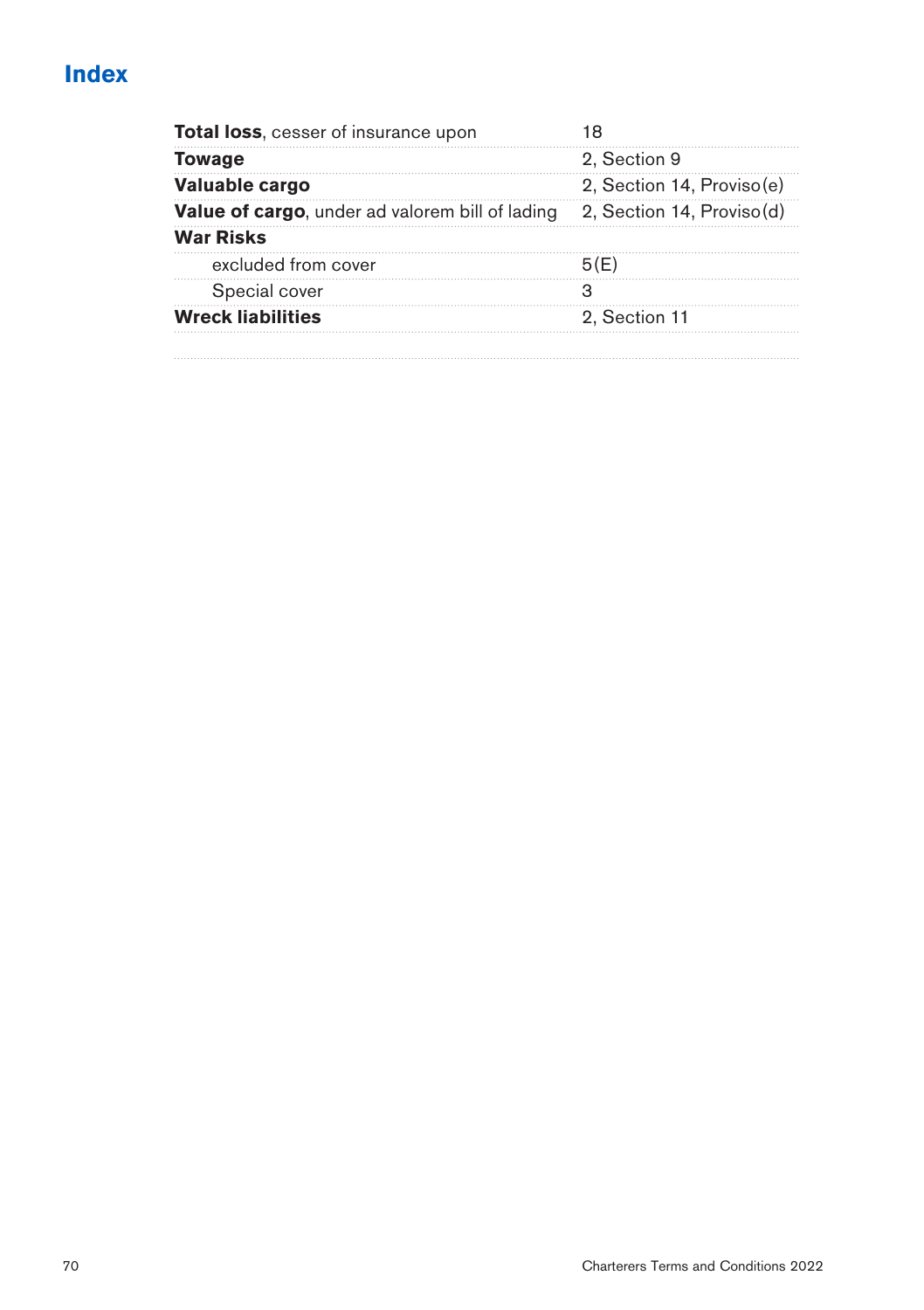# **General: Additional Insurances (Pursuant to Clause 4)**

Additional insurances as provided in Clause 4 may be afforded by the Club for the following risks:

#### **Extended Cargo Cover**

**[Note: the terms and conditions for this cover can be obtained from the Managers]**

### **Passengers Extension Cover [Note: the terms and conditions for this cover can be obtained from the Managers]**

## **Contractual Extension Cover**

*A. General Terms and Conditions of Cover*

*Pursuant and subject to Clause 4 of the Charterers Terms & Conditions, the cover afforded to the Assured in respect of the entered ship includes the risks set out in (B) below but subject always to (C) below.*

#### *B. Risks Covered*

*This insurance covers the above-named Assured, in its capacity as Charterer, in respect of risks set out in Clause 2 incurred under a contract, which imposes liability on the Assured irrespective of its fault or contains terms more onerous than Knock for Knock, to the extent that such risks arise out of operations or activities ordinarily carried on by, or ordinarily at the risk and responsibility of, a Charterer. This insurance is subject to the conditions set out in (C) below.*

*For the purpose of this insurance, Knock for Knock means a provision or provisions stipulating that:*

- *i. each party to a contract shall be similarly responsible for loss of or damage to, and/or death of or injury to, any of its own property or personnel, and/or the property or personnel of its contractors and/ or of its and their sub-contractors and/or of other third parties; and that*
- *ii. such responsibility shall be without recourse to the other party and arise notwithstanding any fault or neglect of any part; and that*
- *iii. each party shall, in respect of those losses, damages or other liabilities for which it has assumed responsibility under i) above, correspondingly indemnify the other party against any liability that that party shall incur in relation thereto.*
- *C. Other Terms and Conditions*
- *1. There shall be no cover under this insurance unless the contract has been approved by the Managers.*
- *2. The Assured's right of recovery is restricted to the amount to which the Assured may limit liability pursuant to any rule of law, provided*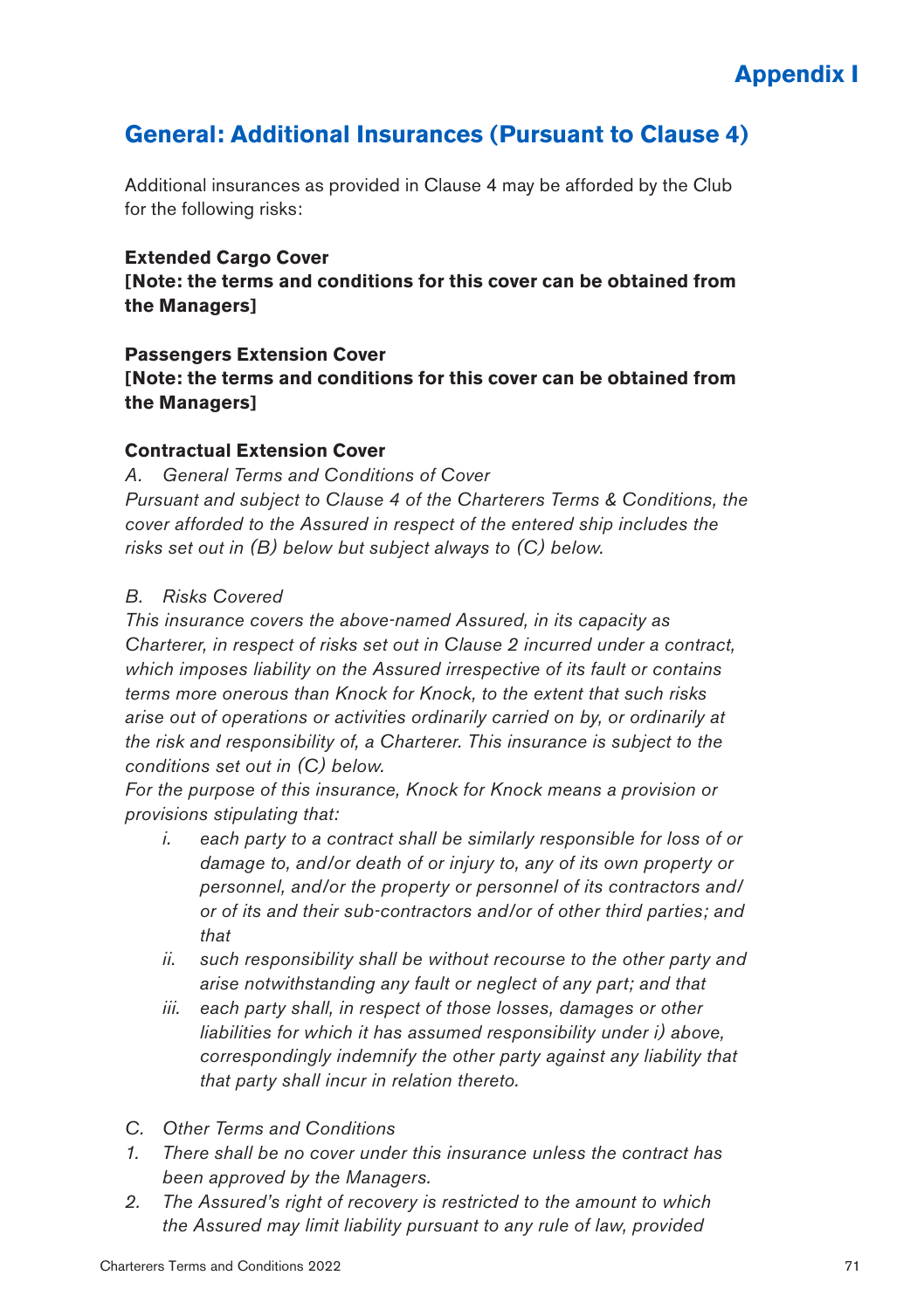*always that the maximum recovery under this insurance is limited in accordance with limits and deductibles set out in the certificate of entry.*

- *3. When the Assured, as a result of an event for which it is covered under this insurance has obtained extra revenue, saved costs or expenses or avoided liability or loss which would otherwise have been incurred and which would not have been covered under this insurance, the Club may deduct from the amount payable under this insurance an amount corresponding to the benefit obtained.*
- *4. This insurance excludes any liabilities, losses, costs and expenses insurable under the Assured's standard cover in the Club in accordance with the Charterers Terms & Conditions current at the time of the event from which such liability, loss or damage arises.*
- *5. This insurance excludes liabilities, losses, costs or expenses which are covered by any public or private insurance required by any applicable legislation, or which would have been covered if such insurance had been taken out.*
- *6. This insurance excludes general monetary loss, loss of time, loss through price or currency fluctuations, loss of market or similar losses howsoever caused.*

#### **Charterers' Liability for Detention of the entered ship**

*A General Terms and Conditions of Cover*

*Pursuant and subject to Clause 4 of the Charterers Terms & Conditions, it is hereby agreed that the cover afforded to the above-named Assured in its capacity as Charterer in respect of the entered ship includes the risks set out in (B) below but subject always to (C) below.*

*B Risks covered - Liability for Detention of the entered ship This insurance covers the Assured's liability to the Owner and/or other parties interested in the entered ship, incurred by the Assured as Charterer of the entered ship for liabilities arising out of Detention.*

*For the purpose of this insurance, "Detention" means that while on charter to the Assured, the ship is prevented from performing the service required of it, save where caused by or arising out of the following circumstances:*

- *a) Seizure, arrest, attachment or other delay of the entered ship for the purpose of collecting payment of a legally enforceable debt;*
- *b) Insolvency of any party;*
- *c) Failure to comply with requirements of the entered ship's classification society;*
- *d) Failure to comply with statutory requirements of the state of the entered ship's flag relating to the construction, condition, fitment, equipment, manning, safe operation, security and management of the entered ship;*
- *e) Failure to maintain the validity of statutory certificates that are issued by or on behalf of the state of the entered ship's flag in relation to the matters listed in (c) to (d) above.*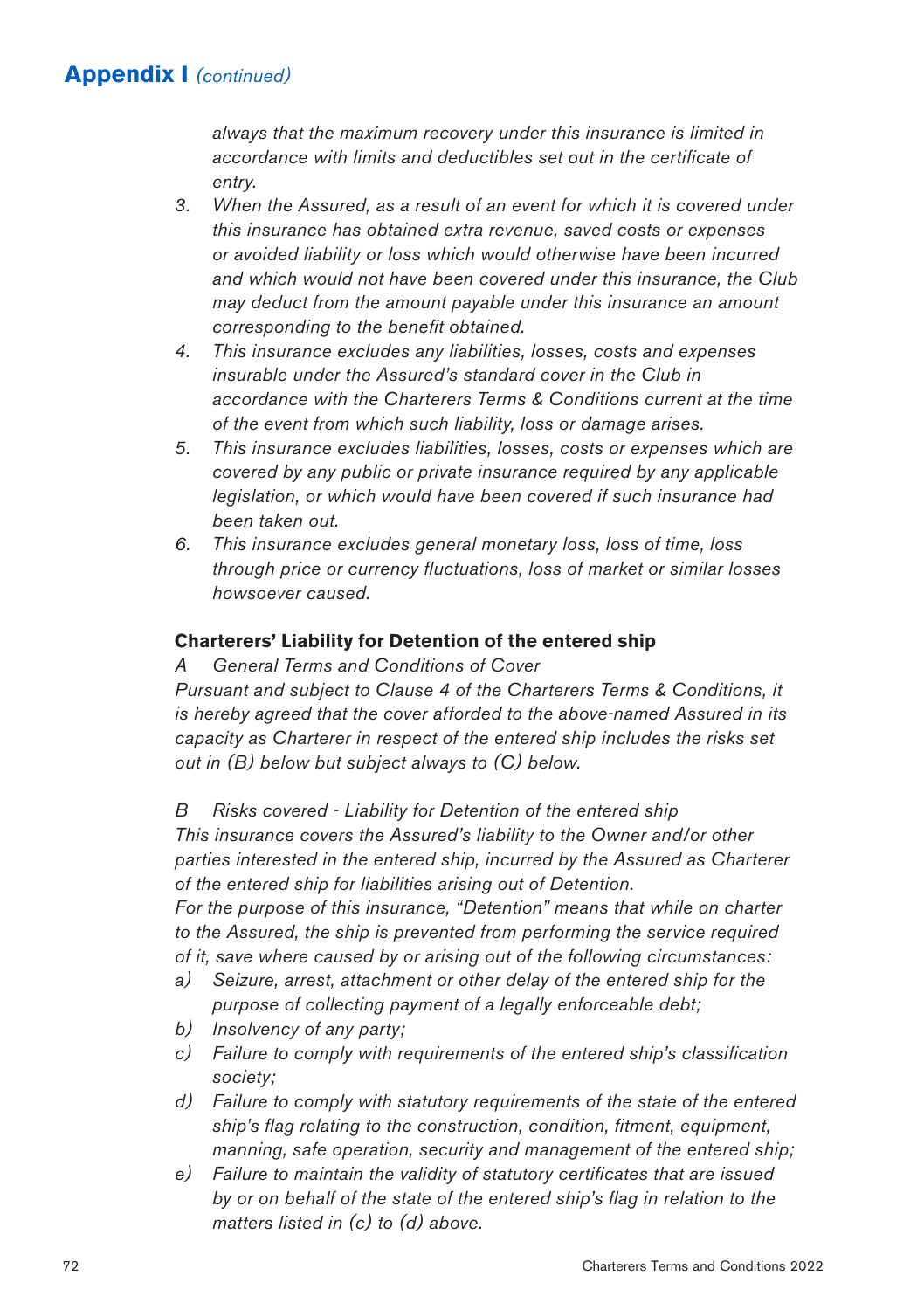- *f) This insurance excludes the Assured's liability to pay hire, freight, demurrage, ice demurrage or any other remuneration for the use or loss of use of the entered ship or for the services to be performed by the entered ship, however and whenever arising.*
- *C Other Terms and Conditions*
- *1. This insurance excludes all liability, loss and damage insurable under the Assured's standard covers as set out in Clause 2, in accordance with the Charterers Terms & Conditions current at the time of the event from which such liability, loss or damage arises.*
- *2. This insurance applies only where the Assured has chartered the entered ship under a form of charterparty approved in writing by the Club.*
- *3. This insurance covers the legal liability of the Assured when the claim arises from ships loading or discharging "not always afloat but safely aground" in any port or place where this is customary practice, provided that the charterparty is specifically claused to allow such operations.*
- *4. The Assured's right of recovery is restricted to the amount to which the Assured may limit liability pursuant to any applicable law, provided always that the maximum recovery under this insurance is limited in accordance with deductibles and limits set out in the certificate of entry.*

#### **Loss of, or Damage to, Charterers' Bunkers**

*A. General Terms and Conditions of Cover*

*Pursuant and subject to Clause 4 of the Charterers Terms & Conditions, cover afforded to the above-named Assured in its capacity as Charterer in respect of the entered ship includes the risks set out in (B) below but subject always to (C) below.*

#### *B. Risk Covered*

*Bunkers' value as declared. Policy proof of interest. Full interest admitted.*

#### *C. Other Terms and Conditions*

*Cover in accordance with Institute Cargo Clauses (C) 1/1/82 CL.254, Institute War Clauses (Cargo) 1/1/82 CL.255, Institute Strike Clauses (Cargo) 1/1/82 CL.256.*

*This insurance applies only where the Assured has chartered the entered ship under a form of charterparty approved in writing by the Club. The maximum recovery under this insurance is limited in accordance with deductibles and limits set out in the certificate of entry.*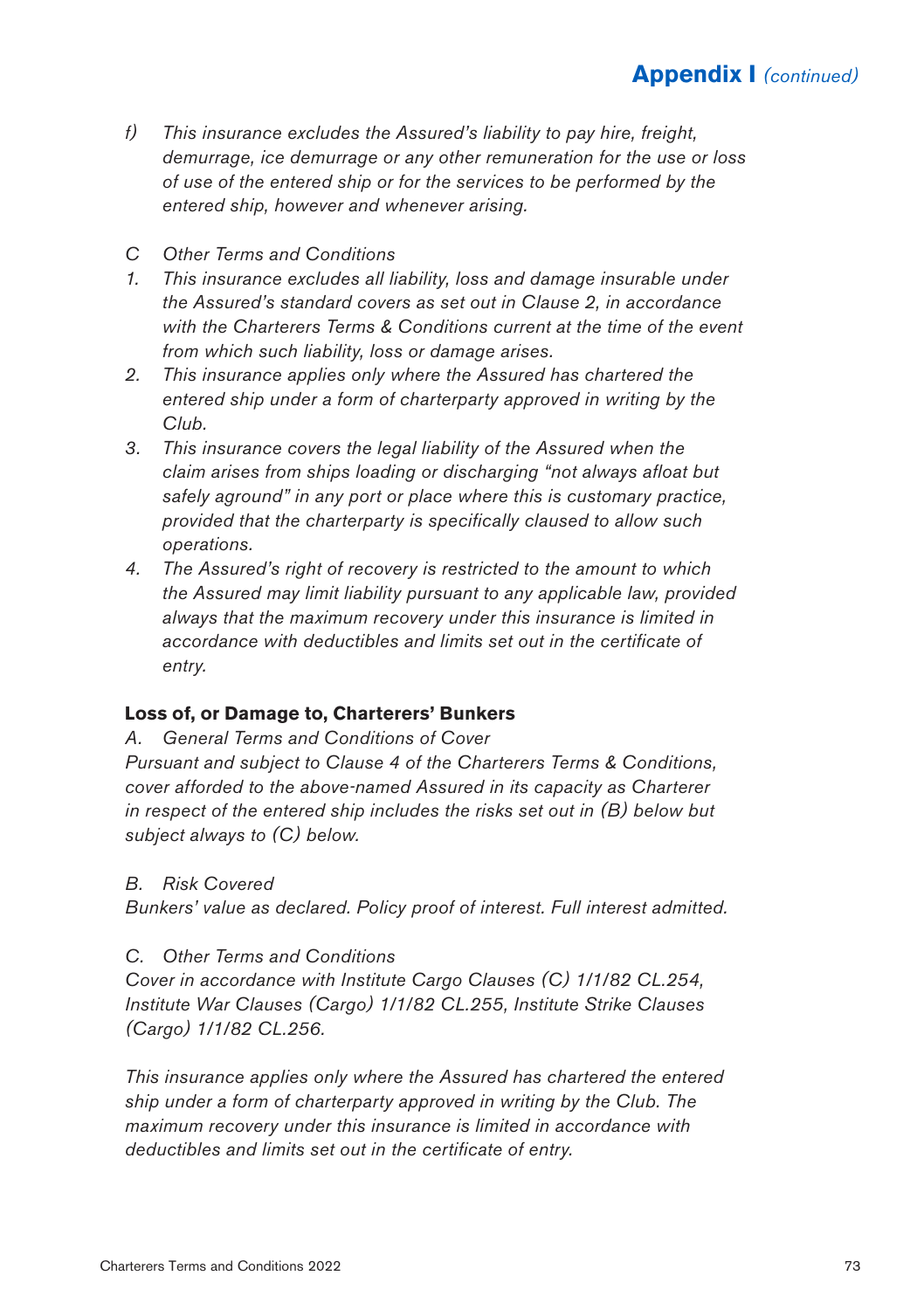## **Cargo Owner/Trader Extension Cover (in respect of cargo carried on an entered ship)**

*A General Terms and Conditions of Cover*

*Pursuant and subject to Clause 4 of the Charterers Terms & Conditions, the cover afforded to the above-named Assured in its capacity as owner of cargo carried on an entered ship includes the risks set out in (B) below but subject always to (C) below.*

## *B Risks Covered*

*Cargo Owners' Legal Liability in respect of cargo carried on an entered ship:*

*Pursuant and subject to Clause 4 of the Charterers Terms & Conditions, this insurance covers liabilities, losses, costs or expenses in respect of risks set out in Clause 2 of the Charterers Terms & Conditions, incurred by the Assured, in respect of its owning interest in cargo being or having been carried on a ship entered in the Club, or during customary lighterage of the cargo to or from such ship.*

- *C Other Terms and Conditions*
- *1. For the purpose of this insurance, "Cargo Owner" shall include buyer, seller, or holder of the Bill of Lading.*
- *2. The Assured's right of recovery is restricted to the amount to which the Assured may limit liability pursuant to any applicable law, provided always that the maximum recovery under this insurance is limited in accordance with deductibles and limits set out in the certificate of entry.*
- *3. When the Assured, as a result of an event for which it is covered under this insurance has obtained extra revenue, saved costs or expenses or avoided liability or loss which would otherwise have been incurred and which would not have been covered under this insurance, the Club may deduct from the compensation payable under this insurance an amount corresponding to the benefit obtained.*
- *4. This insurance excludes any liabilities, losses, costs and expenses insurable under the Assured's standard cover as set out in Clause 2 in accordance with the Charterers Terms & Conditions current at the time of the event from which such liability, loss or damage arises.*
- *5. This insurance excludes liabilities, losses, costs and expenses in respect of damage to or loss or reduced value of cargo arising as a consequence of a condition, quality or specification of the cargo which existed prior to the cargo being accepted for carriage or which was caused by treatment or processing, including blending, of cargo other than treatment necessary for transportation.*
- *6. This insurance excludes any liabilities, losses, costs or expenses which are covered by any public or private insurance required by any applicable legislation, or which would have been covered if such insurance had been taken out.*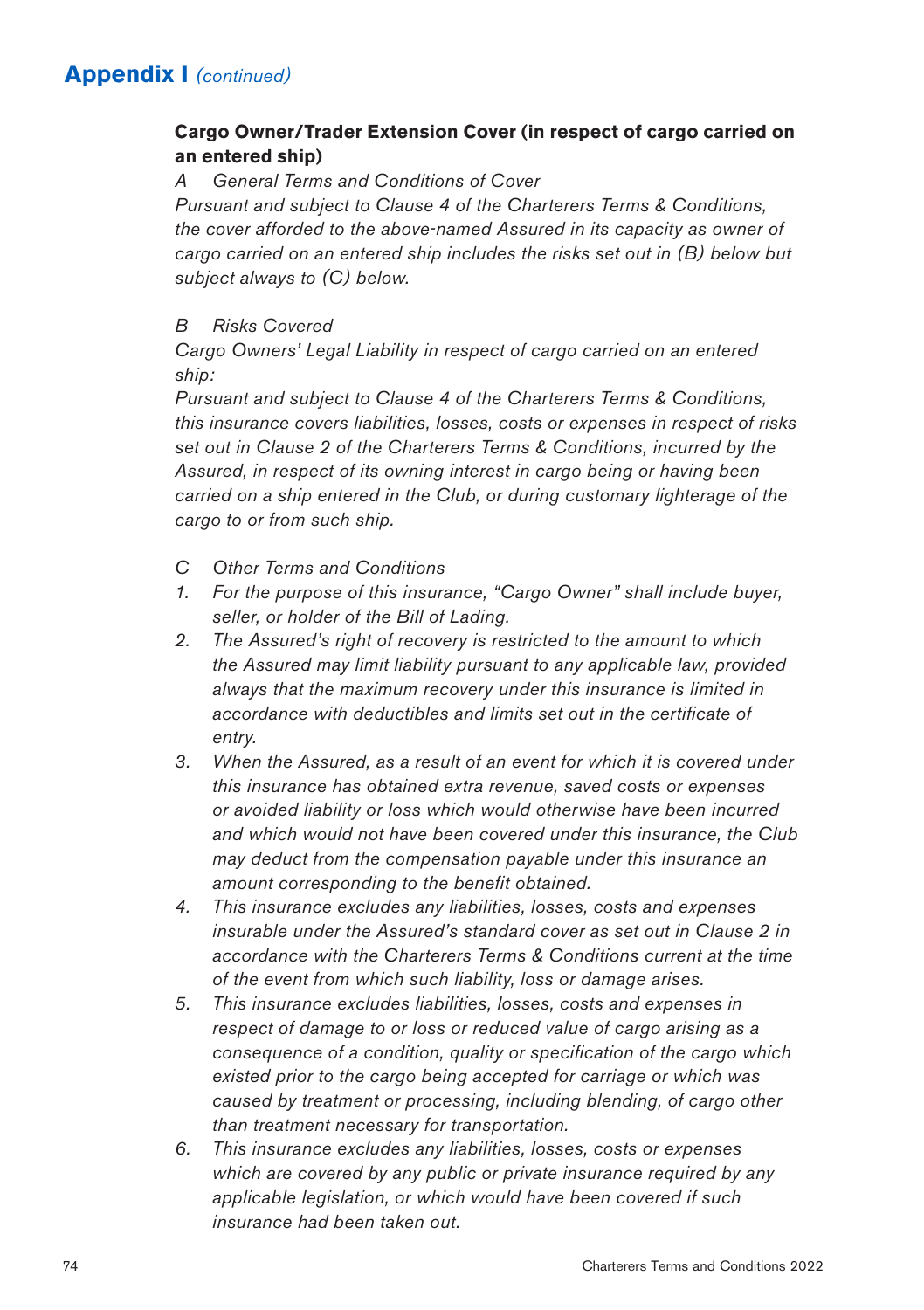- *7. This insurance excludes general monetary loss, loss of time, loss through price or currency fluctuations, loss of market or similar losses howsoever caused.*
- *8. This insurance excludes liabilities, losses, costs and expenses in respect of personal injury, illness or death of any person of which the Assured has not submitted a notice of claim to the Club within five years from the expiry of the policy year in which the event giving rise to a claim occurred.*
- *9. The Club shall determine in its discretion in respect of the cover provided by this insurance when the event shall be deemed to have occurred and whether liabilities, losses, costs and expenses covered under this insurance in whole or in part shall be deemed to have arisen out of one or several events.*
- *10. This insurance excludes liabilities, losses, costs and expenses arising out of inherent defects in products or reliance upon a warranty or representation made in respect of the products.*
- *11. This insurance shall not include liabilities, losses costs and expenses caused by or arising in connection with the processing or manufacturing of cargo.*

## **Cargo Owner/Trader Extension Cover (in respect of cargo carried on an entered ship – pollution liability only)**

*A General Terms and Conditions of Cover*

*Pursuant and subject to Clause 4 of the Charterers Terms & Conditions, the cover afforded to the above-named Assured in its capacity as an owner of Cargo carried on an entered ship includes the risks set out in (B) below but subject always to (C) below.*

## *B Risks Covered*

*Cargo Owners' Pollution Liability in respect of cargo carried on an entered ship:*

*Pursuant and subject to Clause 4 of the Charterers Terms & Conditions, this insurance covers liabilities, losses, costs and expenses set out in Clause 2, Section 8 of the Charterers Terms & Conditions, incurred by the Assured, in respect of its owning interest in cargo being or having been carried on an entered ship, or during customary lighterage of the cargo to or from the entered ship, arising in consequence of the discharge or escape from the entered ship or the lighter of such cargo, or the threat of such discharge or escape.*

- *C Other Terms and Conditions*
- *1. For the purpose of this insurance, "Cargo Owner" shall include buyer, seller, or holder of the Bill of Lading.*
- *2. The Assured's right of recovery is restricted to the amount to which the Assured may limit liability pursuant to any applicable law, provided always that the maximum recovery under this insurance is limited in*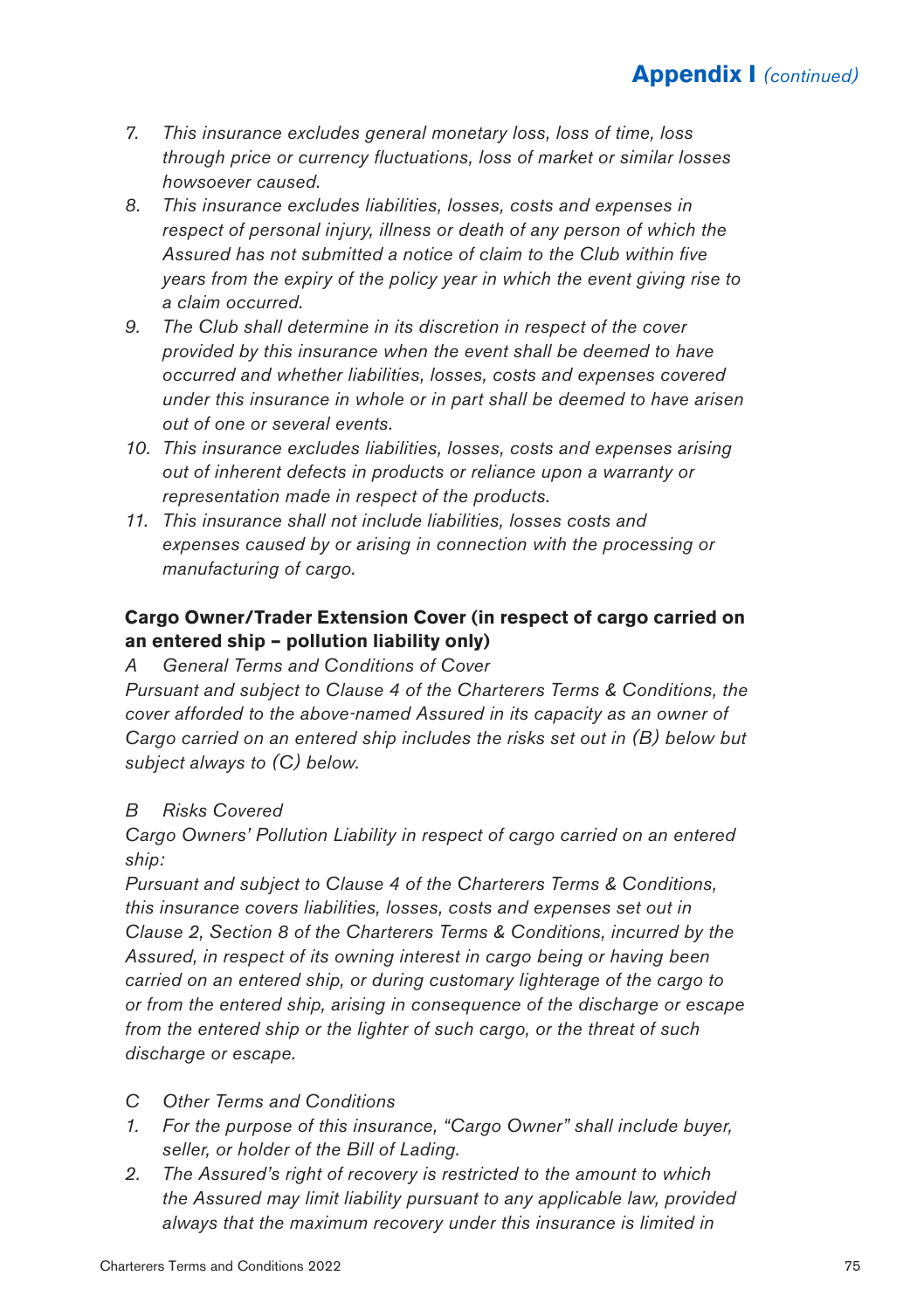*accordance with deductibles and limits set out in the certificate of entry.*

- *3. When the Assured, as a result of an event for which it is covered under this insurance has obtained extra revenue, saved costs or expenses or avoided liability or loss which would otherwise have been incurred and which would not have been covered under this insurance, the Club may deduct from the compensation payable under this insurance an amount corresponding to the benefit obtained.*
- *4. This insurance excludes any liabilities, losses, costs and expenses insurable under the Assured's standard cover as set out in Clause 2 in accordance with the Charterers Terms & Conditions current at the time of the event from which such liability, loss or damage arises.*
- *5. This insurance excludes liabilities, losses, costs and expenses in respect of damage to or loss or reduced value of cargo arising as a consequence of a condition, quality or specification of the cargo which existed prior to the cargo being accepted for carriage or which was caused by treatment or processing, including blending, of cargo other than treatment necessary for transportation.*
- *6. This insurance excludes any liabilities, losses, costs or expenses which are covered by any public or private insurance required by any applicable legislation, or which would have been covered if such insurance had been taken out.*
- *7. This insurance excludes general monetary loss, loss of time, loss through price or currency fluctuations, loss of market or similar losses howsoever caused.*
- *8. This insurance excludes liabilities, losses, costs and expenses in respect of personal injury, illness or death of any person of which the Assured has not submitted a notice of claim to the Club within five years from the expiry of the policy year in which the event giving rise to a claim occurred.*
- *9. The Club shall determine in its discretion in respect of the cover provided by this insurance when the event shall be deemed to have occurred and whether liabilities, losses, costs and expenses covered under this insurance in whole or in part shall be deemed to have arisen out of one or several events.*
- *10. This insurance excludes liabilities, losses, costs and expenses arising out of inherent defects in products or reliance upon a warranty or representation made in respect of the products.*
- *11. This insurance shall not include liabilities, losses costs and expenses caused by or arising in connection with the processing or manufacturing of cargo.*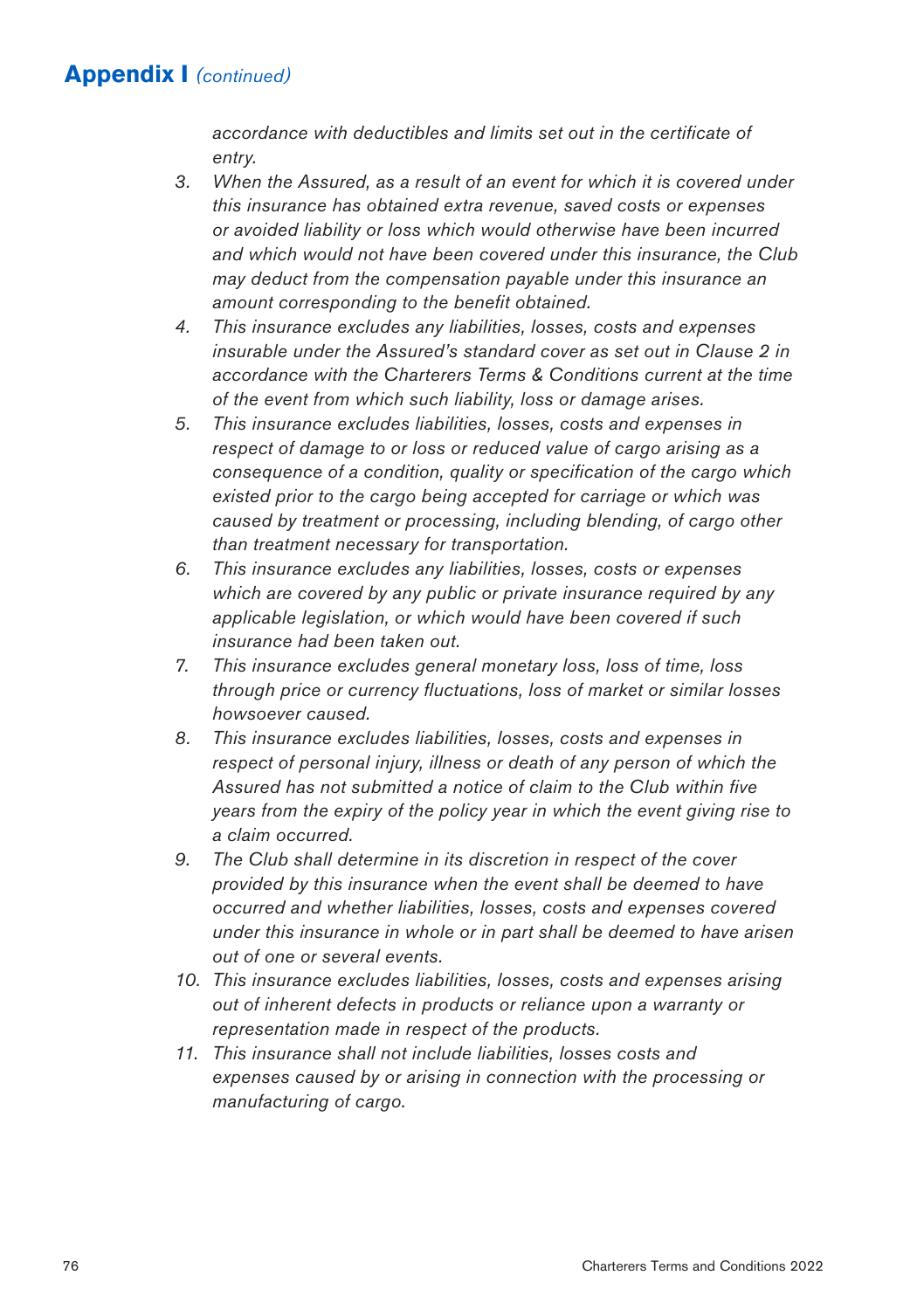## **Cargo Owner/Trader Extension Cover (in respect of cargo carried (i) on an entered ship, (ii) on a non-entered ship)**

*A General Terms and Conditions of Cover*

*Pursuant and subject to Clause 4 of the Charterers Terms & Conditions of the Club, the cover afforded to the above-named Assured in its capacity as an owner of cargo carried on a ship includes the risks set out in (B) below but subject always to (C) below.*

## *B Risks Covered*

*Cargo Owners' Legal Liability in respect of cargo carried on an entered ship:*

*Pursuant and subject to Clause 4 of the Charterers Terms & Conditions of the Club, this insurance covers liabilities, losses, costs or expenses in respect of risks set out in Clause 2 of the Charterers Terms & Conditions, incurred by the Assured, in respect of its owning interest in cargo being or having been carried on a ship entered in the Club, or during customary lighterage of the cargo to or from such ship.*

*Cargo Owners' Legal Liability in respect of cargo carried on a non-entered ship:*

*Pursuant and subject to Clause 4 of the Charterers Terms & Conditions, this insurance covers liabilities, losses, costs or expenses in respect of risks set out in Clause 2 of the Charterers Terms & Conditions, incurred by the Assured, in respect of its owning interest in cargo being or having been carried on a ship not entered in the Club, or during customary lighterage of the cargo to or from such ship.*

- *C Other Terms and Conditions*
- *1. For the purpose of this insurance, "Cargo Owner" shall include buyer, seller, or holder of the Bill of Lading.*
- *2. The Assured's right of recovery is restricted to the amount to which the Assured may limit liability pursuant to any applicable law, provided always that the maximum recovery under this insurance is limited in accordance with deductibles and limits set out in the certificate of entry.*
- *3. When the Assured, as a result of an event for which it is covered under this insurance has obtained extra revenue, saved costs or expenses or avoided liability or loss which would otherwise have been incurred and which would not have been covered under this insurance, the Club may deduct from the compensation payable under this insurance an amount corresponding to the benefit obtained.*
- *4. This insurance excludes any liabilities, losses, costs and expenses insurable under the Assured's standard cover as set out in Clause 2 in accordance with the Charterers Terms & Conditions current at the time of the event from which such liability, loss or damage arises.*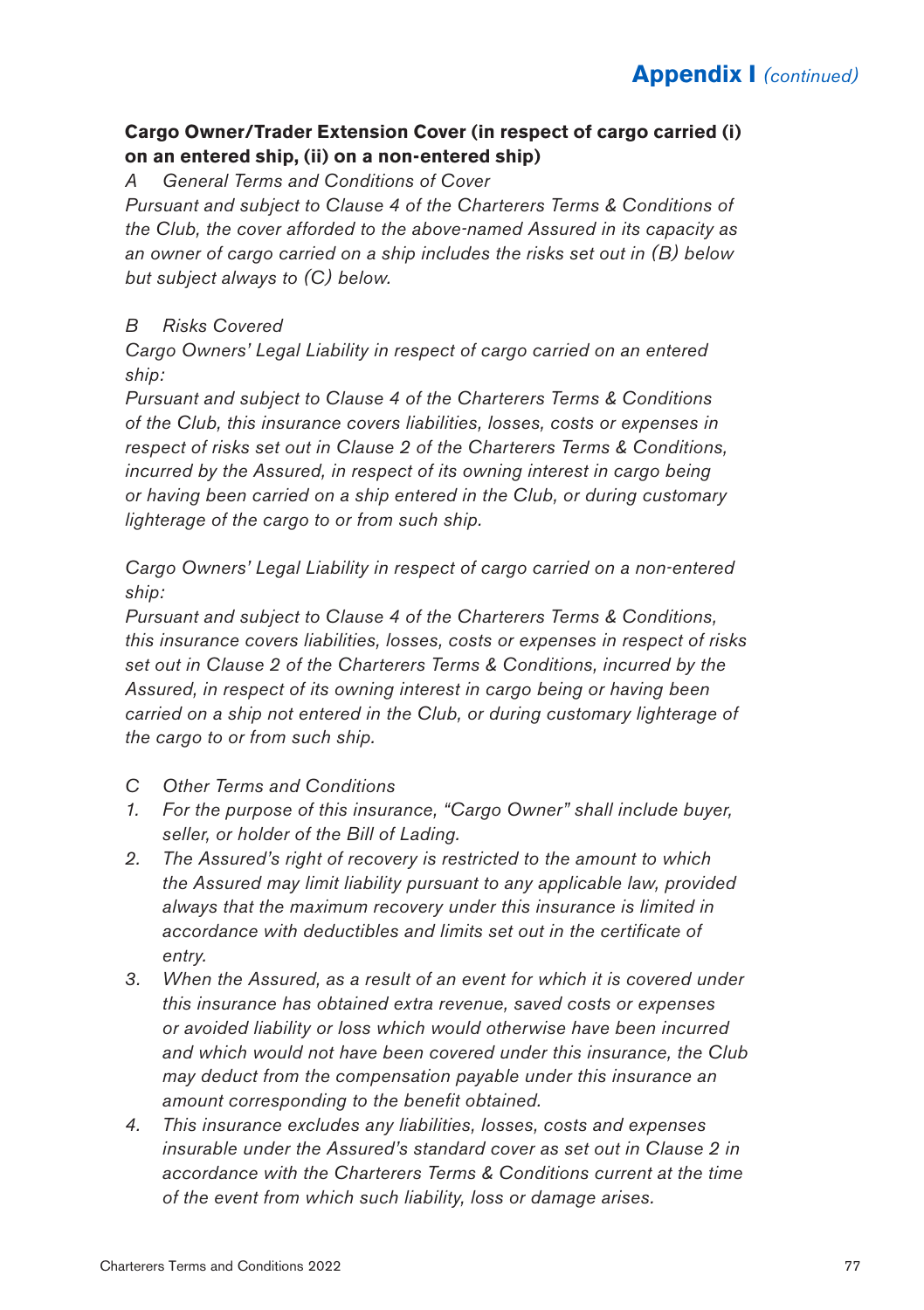- *5. This insurance excludes liabilities, losses, costs and expenses in respect of damage to or loss or reduced value of cargo arising as a consequence of a condition, quality or specification of the cargo which existed prior to the cargo being accepted for carriage or which was caused by treatment or processing, including blending, of cargo other than treatment necessary for transportation.*
- *6. This insurance excludes any liabilities, losses, costs or expenses which are covered by any public or private insurance required by any applicable legislation, or which would have been covered if such insurance had been taken out.*
- *7. This insurance excludes general monetary loss, loss of time, loss through price or currency fluctuations, loss of market or similar losses howsoever caused.*
- *8. This insurance excludes liabilities, losses, costs and expenses in respect of personal injury, illness or death of any person of which the Assured has not submitted a notice of claim to the Club within five years from the expiry of the policy year in which the event giving rise to a claim occurred.*
- *9. The Club shall determine in its discretion in respect of the cover provided by this insurance when the event shall be deemed to have occurred and whether liabilities, losses, costs and expenses covered under this insurance in whole or in part shall be deemed to have arisen out of one or several events.*
- *10. This insurance excludes liabilities, losses, costs and expenses arising out of inherent defects in products or reliance upon a warranty or representation made in respect of the products.*
- *11. This insurance shall not include liabilities, losses costs and expenses caused by or arising in connection with the processing or manufacturing of cargo.*

## **Cargo Owner/Trader Extension Cover (in respect of (i) cargo carried on an entered ship, (ii) cargo carried on a non-entered ship, or (iii) cargo off ship)**

*A General Terms and Conditions of Cover*

*Pursuant and subject to Clause 4 of the Charterers Terms & Conditions of the Club, the cover afforded to the above-named Assured in its capacity as an owner of cargo carried on a ship includes the risks set out in (B) below but subject always to (C) below.*

## *B Risks Covered*

*Cargo Owners' Legal Liability in respect of cargo carried on an entered ship:*

*Pursuant and subject to Clause 4 of the Charterers Terms & Conditions, this insurance covers liabilities, losses, costs or expenses in respect of risks set out in Clause 2 of the Charterers Terms & Conditions, incurred by the Assured, in respect of its owning interest in cargo being or having been*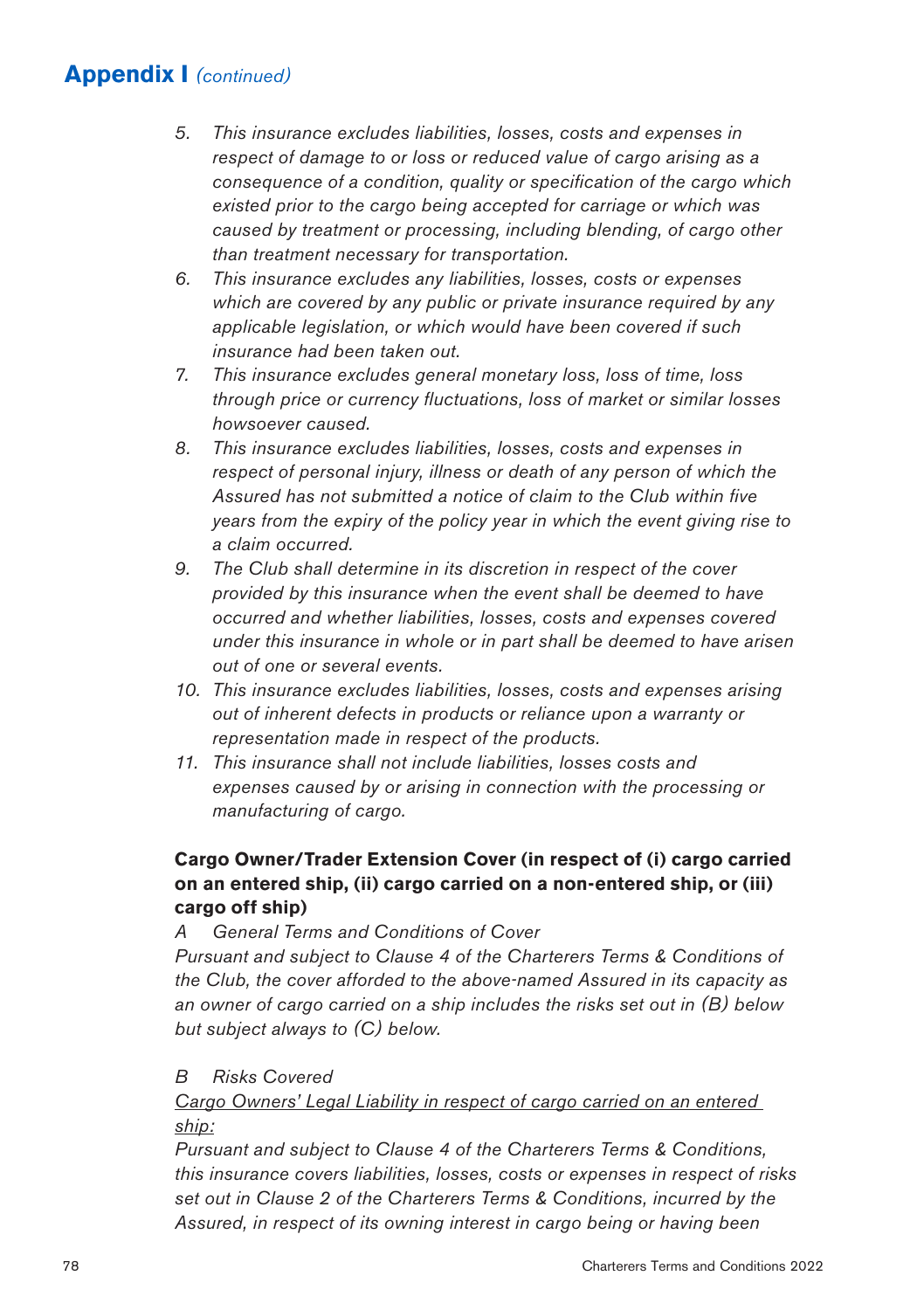*carried on a ship entered in the Club, or during customary lighterage of the cargo to or from such ship..*

*Cargo Owners' Legal Liability in respect of cargo carried on a non-entered ship:*

*Pursuant and subject to Clause 4 of the Charterers Terms & Conditions of the Club, this insurance covers liabilities, losses, costs or expenses in respect of risks set out in Clause 2 of the Charterers Terms & Conditions of the Club, incurred by the Assured, in respect of its owning interest in cargo being or having been carried on a ship not entered in the Club, or during customary lighterage of the cargo to or from such ship.*

*Cargo Owners' Legal Liability in respect of cargo off ship:*

*Pursuant and subject to Clause 4 of the Charterers Terms & Conditions of the Club, this insurance covers liabilities, losses, costs and expenses in respect of risks set out in Clause 2 (except Clause 2, Section 1) of the Charterers Terms & Conditions of the Club, incurred by the Assured, in its capacity as cargo owner of cargo transported between the ship and the first or last land-based storage tank, provided that:*

- *i. in respect of the Assured's liabilities for death, personal injury or illness, cover is conditional upon the Assured submitting a written notice of claim to the Club within five years from the expiry of the policy year in which the event giving rise to the claim occurred;*
- *ii. in respect of the Assured's liabilities arising in consequence of the discharge or escape of such cargo while so transported from any source other than the ship, or the threat of such escape or discharge, cover is subject to the following requirements:*
	- *a) The escape is sudden, unintended and unexpected, and*
	- *b) The Assured has submitted a written notice of a claim to the Club within one year from the expiry of the policy year in which the event giving rise to the claim occurred.*
- *C Other Terms and Conditions*
- *1. For the purpose of this insurance, "Cargo Owner" shall include buyer, seller, or holder of the Bill of Lading.*
- *2. The Assured's right of recovery is restricted to the amount to which the Assured may limit liability pursuant to any applicable law, provided always that the maximum recovery under this insurance is limited in accordance with deductibles and limits set out in the certificate of entry.*
- *3. When the Assured, as a result of an event for which it is covered under this insurance has obtained extra revenue, saved costs or expenses or avoided liability or loss which would otherwise have been*
- *4. incurred and which would not have been covered under this insurance, the Club may deduct from the compensation payable under this insurance an amount corresponding to the benefit obtained.*
- *5. This insurance excludes any liabilities, losses, costs and expenses insurable under the Assured's standard cover as set out in Clause 2 in*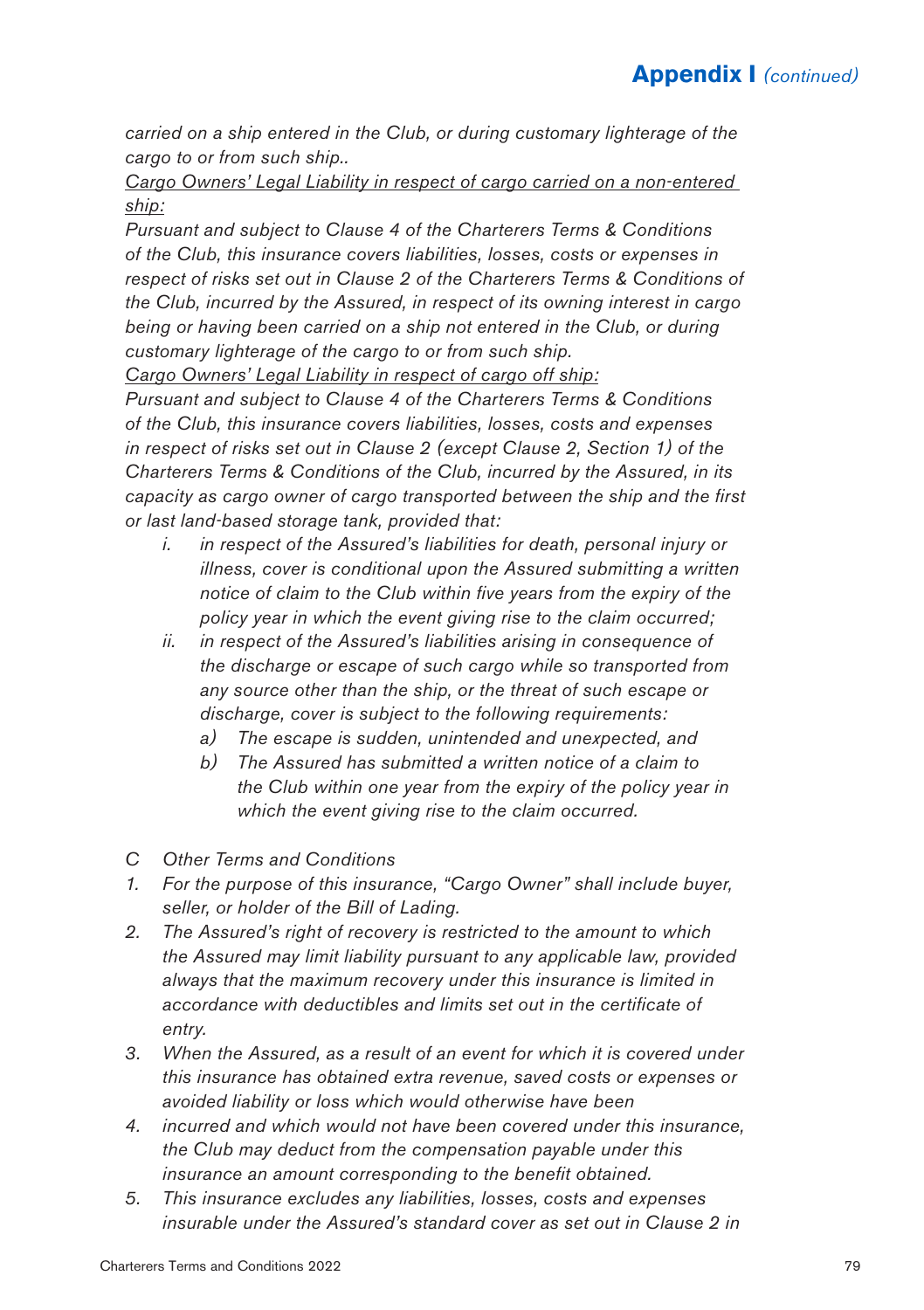*accordance with the Charterers Terms & Conditions current at the time of the event from which such liability, loss or damage arises.*

- *6. This insurance excludes liabilities, losses, costs and expenses in respect of damage to or loss or reduced value of cargo arising as a consequence of a condition, quality or specification of the cargo which existed prior to the cargo being accepted for carriage or which was caused by treatment or processing, including blending, of cargo other than treatment necessary for transportation.*
- *7. This insurance excludes any liabilities, losses, costs or expenses which are covered by any public or private insurance required by any applicable legislation, or which would have been covered if such insurance had been taken out.*
- *8. This insurance excludes general monetary loss, loss of time, loss through price or currency fluctuations, loss of market or similar losses howsoever caused.*
- *9. This insurance excludes liabilities, losses, costs and expenses in respect of personal injury, illness or death of any person of which the Assured has not submitted a notice of claim to the Club within five years from the expiry of the policy year in which the event giving rise to a claim occurred.*
- *10. The Club shall determine in its discretion in respect of the cover provided by this insurance when the event shall be deemed to have occurred and whether liabilities, losses, costs and expenses covered under this insurance in whole or in part shall be deemed to have arisen out of one or several events.*
- *11. This insurance excludes liabilities, losses, costs and expenses arising out of inherent defects in products or reliance upon a warranty or representation made in respect of the products.*
- *12. This insurance shall not include liabilities, losses costs and expenses caused by or arising in connection with the processing or manufacturing of cargo.*

## **Extension of Cover to NVOCC**

#### *A General Terms and Conditions of Cover*

*Pursuant and subject to Clause 4 of the Charterers Terms & Conditions, the cover afforded to the above-named Assured in its capacity as Charterer in respect of the entered ship includes the risks set out in (B) below but subject always to (C) below.*

## *B Risks Covered*

*This insurance includes Assured's liability incurred in its capacity as an NVOCC (Non-vessel operating common carrier) in respect of cargoes loaded under the Assured's approved bill of lading on ships not owned or chartered by the Assured.*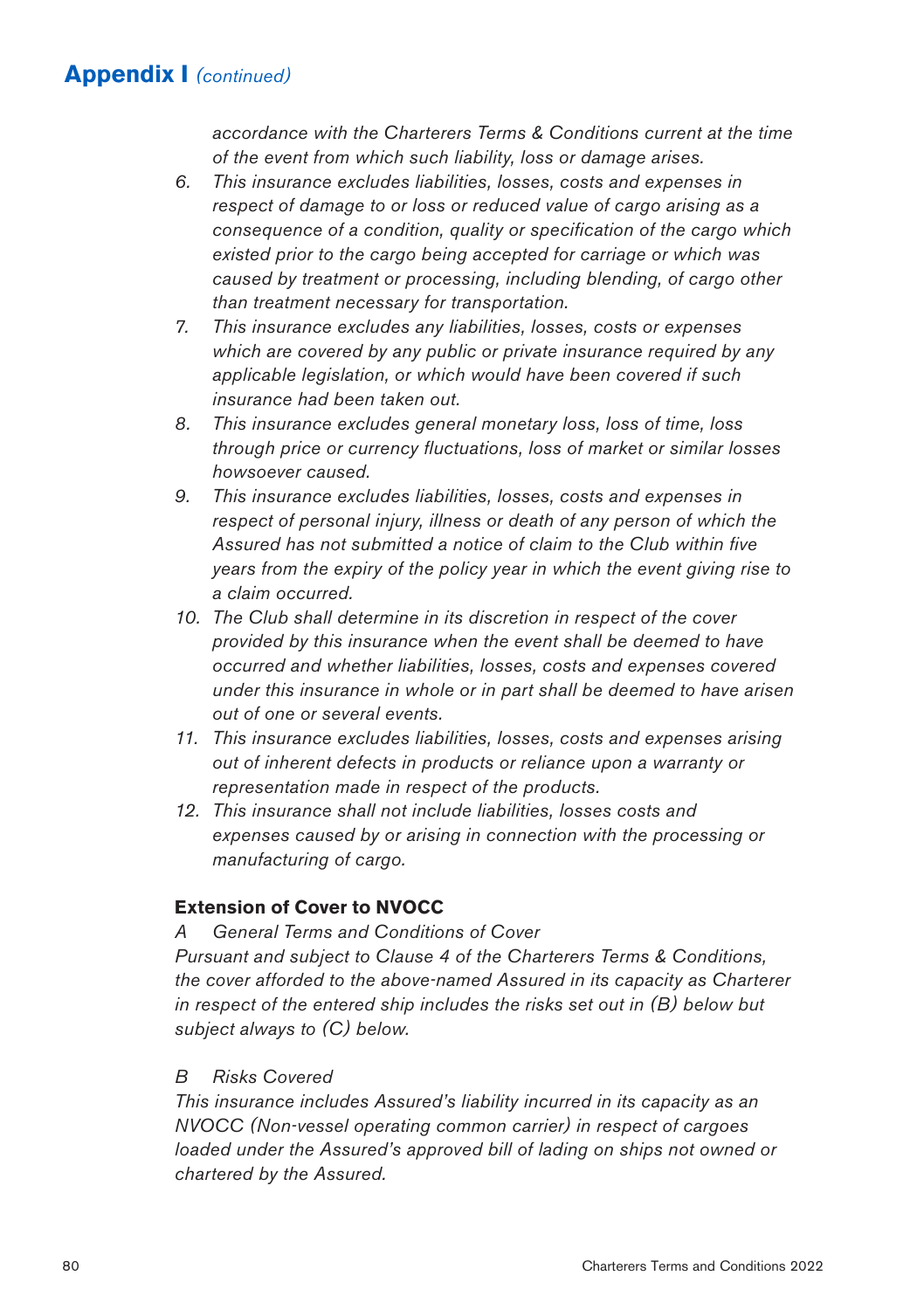- *C Other Terms and Conditions*
- *1. The Assured's right of recovery is restricted to the amount to which the Assured may limit liability pursuant to any applicable law, provided always that the maximum recovery under this insurance is limited in accordance with deductibles and limits set out in the certificate of entry.*
- *2. When the Assured, as a result of an event for which it is covered under this insurance has obtained extra revenue, saved costs or expenses or avoided liability or loss which would otherwise have been incurred and which would not have been covered under this insurance, the Club may deduct from the compensation payable under this insurance an amount corresponding to the benefit obtained.*
- *3. This insurance excludes any liabilities, losses, costs and expenses insurable under the Assured's standard cover in the Club in accordance with the Charterers Terms & Conditions current at the time of the event from which such liability, loss or damage arises.*
- *4. This insurance excludes liabilities, losses, costs or expenses which are covered by any public or private insurance required by any applicable legislation, or which would have been covered if such insurance had been taken out.*
- *5. This insurance excludes claims by or against the Assured relating to demurrage on, detention of or delay to the entered ship, unless such demurrage, detention or delay forms part of a claim resulting from liabilities in respect of physical loss of or damage in respect of cargo.*
- *6. This insurance excludes general monetary loss, loss of time, loss through price or currency fluctuations, loss of market or similar losses howsoever caused.*
- *7. This insurance excludes loss of or damage to the entered ship or any part thereof.*
- *8. This insurance excludes, notwithstanding any terms and conditions to the contrary, liabilities, costs and expenses arising out of the issuance of a Bill of Lading, Waybill or other document containing or evidencing a contract of carriage of steel products of any type whatsoever, where it is known or ought to have been known by the Assured or its agent to contain an incorrect description of the cargo or its quantity or its condition.*
- *9. This insurance excludes claims by or against the Assured relating to loss of freight or hire on the ship or any proportion thereof unless the freight or hire forms part of a claim for liabilities in respect of cargo.*
- *10. The Club shall determine in its discretion in respect of the cover provided by this insurance when the event shall be deemed to have occurred and whether liabilities, losses, costs or expenses covered under this insurance in whole or in part shall be deemed to have arisen out of one or several events.*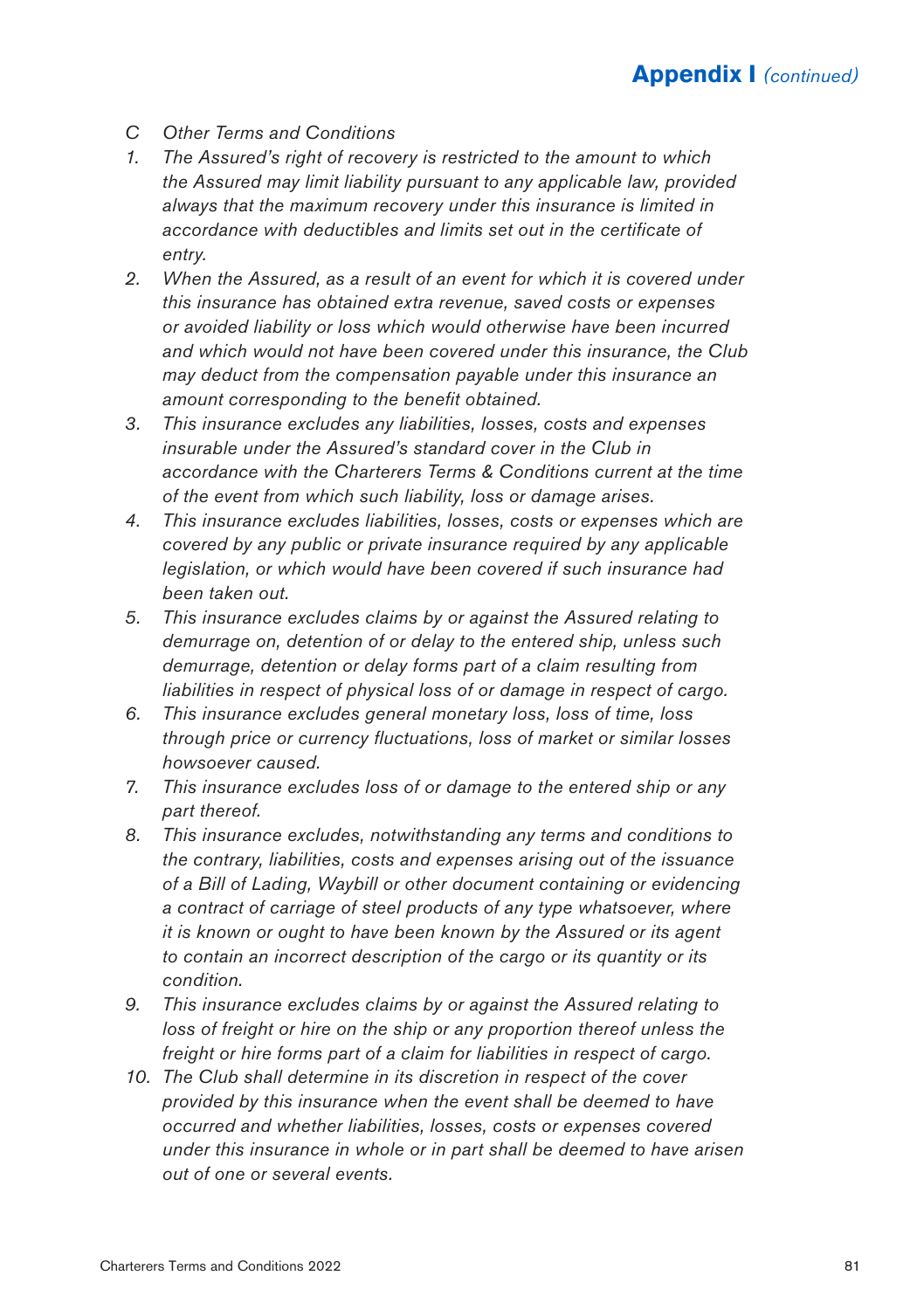# **Appendix II**

# **Offshore Additional Insurances (Pursuant to Clause 4)**

Pursuant to Clause 4, additional covers relating to offshore specialist operations and related risks may be provided where contractually agreed, as set out in the following sections:

- *- Offshore Specialist Operations*
- *- Offshore Underwater Operations*
- *- Offshore Supply/Towing and Others*

The terms and conditions which the Managers will normally require are set out in a separate document – Offshore/Specialist Operations Additional Covers (relating to CTC) – available from the Managers.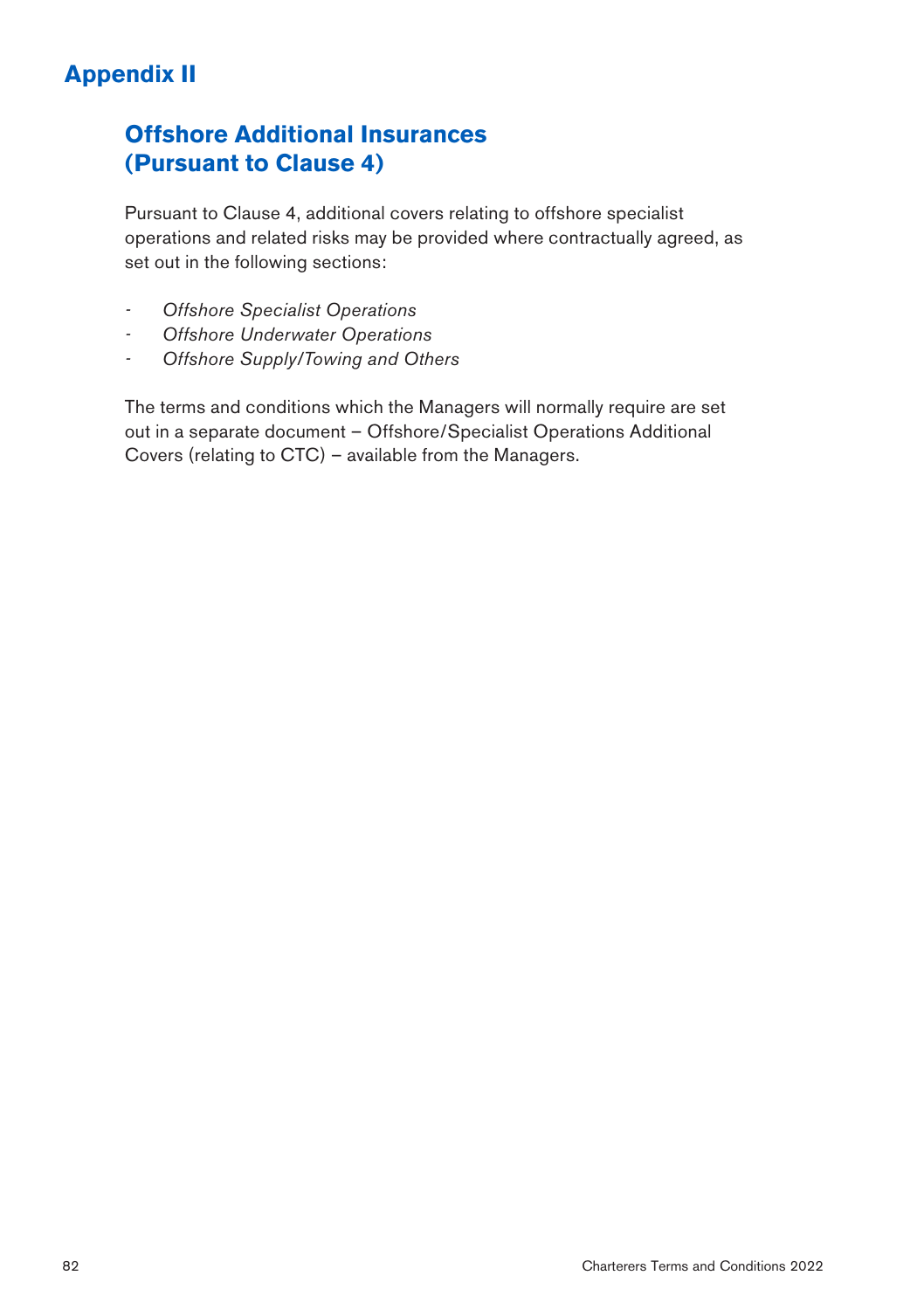# **Regulations (pursuant to Clause 5U)**

#### **Nickel Ore Clause**

- a) An Assured who intends to load any nickel ore cargoes from ports in Indonesia or the Philippines must provide advance notice to the Managers as early as possible before loading. Such notice shall be in writing to the Managers and shall include the following information where possible:
	- ship name
	- port/anchorage of loading and estimated time of arrival
	- date of intended loading
	- sub-charterer and/or shipper's details
	- agent's details
	- a copy of the shipper's cargo declaration and supporting certificates
- b) The Managers may, at their discretion, require that a survey of the cargo be conducted on behalf of the Assured to determine the condition of such cargo before loading is allowed to commence which survey may be continued into loading operations.
- c) Unless the Club in its discretion otherwise determines, there shall be no recovery from the Club in respect of liabilities, losses, costs or expenses to the extent that such liabilities, losses, costs or expenses result from events relating directly or indirectly to the condition of the cargo where the above specified written notice has not been provided in advance of the loading of the cargo, or where any subsequent requirement or recommendation of the Managers in relation to the cargo has not been complied with.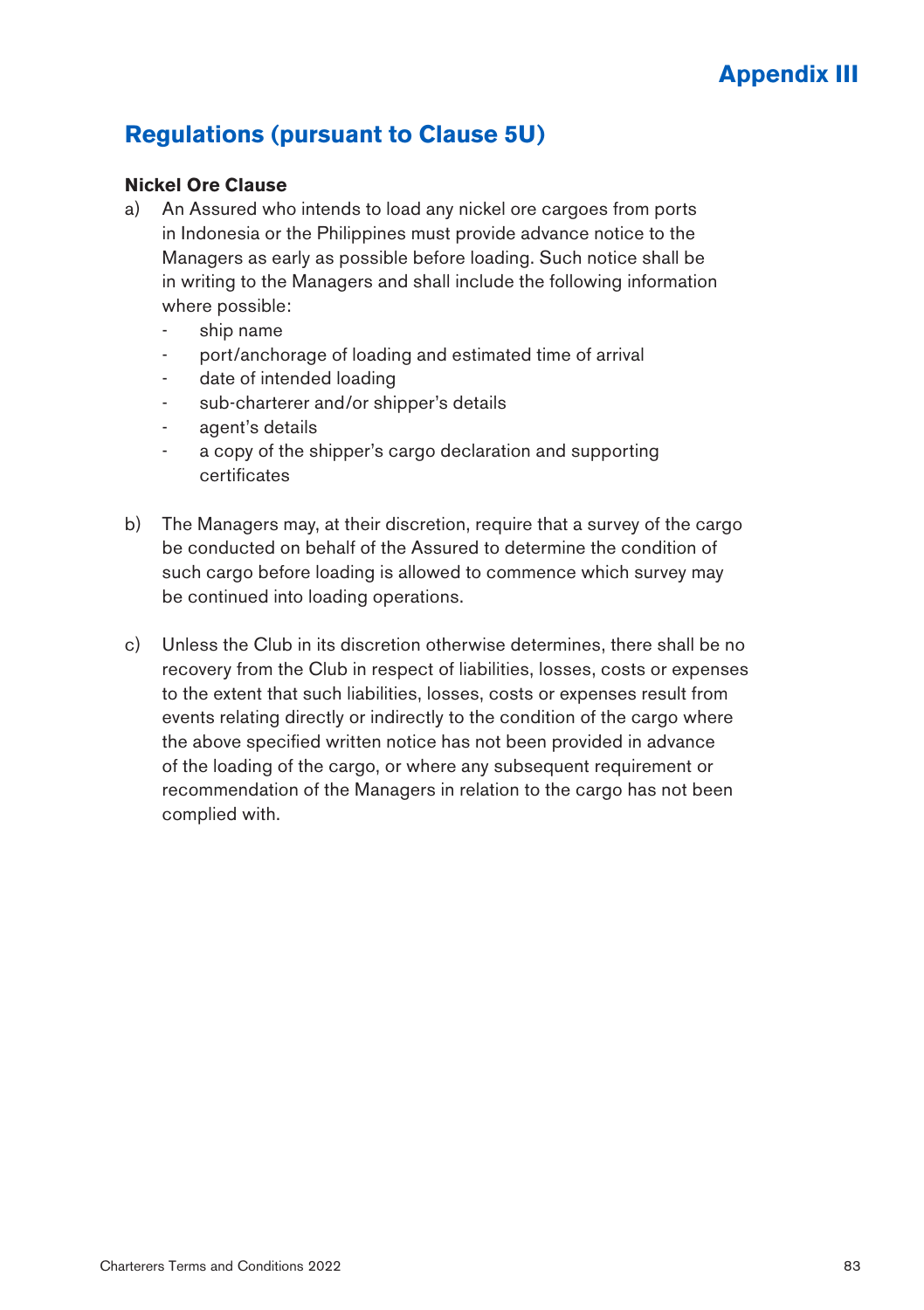# **Essential Club** Information **Online**

## UK Club ships & your claims contacts

Identify the appropriate UK Club contact fora ship by using the UK Club's list of ships published on www.ukpandi.com.

The 'Ship Finder' option on the home page will locate an entered ship record listing its essential details including its primary claims handling team.

## Latest Updates emails

The Club sends a weekly update email providing all the latest information and industry news. Direct to your inbox are the latest issued circulars, advisories and loss prevention bulletins. To subscribe to this email update visit the Club website and select 'Sign up for our weekly email updates' from the home page.

#### Circulars & advisories

Many Club circulars and advisories are only sent electronically to ensure speedy advice. All circulars are incorporated in our Latest Update emails. The most recent circulars are listed on the website home page under 'Latest Circulars'.

#### Thomas Miller Connect - delivering 24/7 access to claims & underwriting data

The UK P&I Club in conjunction with the TT Club and UK Defence Club has launched an online services platform to enhance online services and data access for members and their brokers. The bespoke online portal offers members and their brokers significantly enhanced online services with access to essential data 24/7 from any device or phone.

The platform is packed full of features designed to take the hassle out of managing your insurance

- Thomas Miller Connect is safe & secure.
- 24/7 Access to all insurance documentation.
- View & manage your insurance in one place with quick access to policy documentation to payments and debit notes. Links to essential documentation.
- Check Premium and Contra balances online
- Download claims records direct from the system to multiple file formats.
- Completed and submit application forms for Bluecards or MLC online

Your usual underwriting contact will facilitate access to the platform.